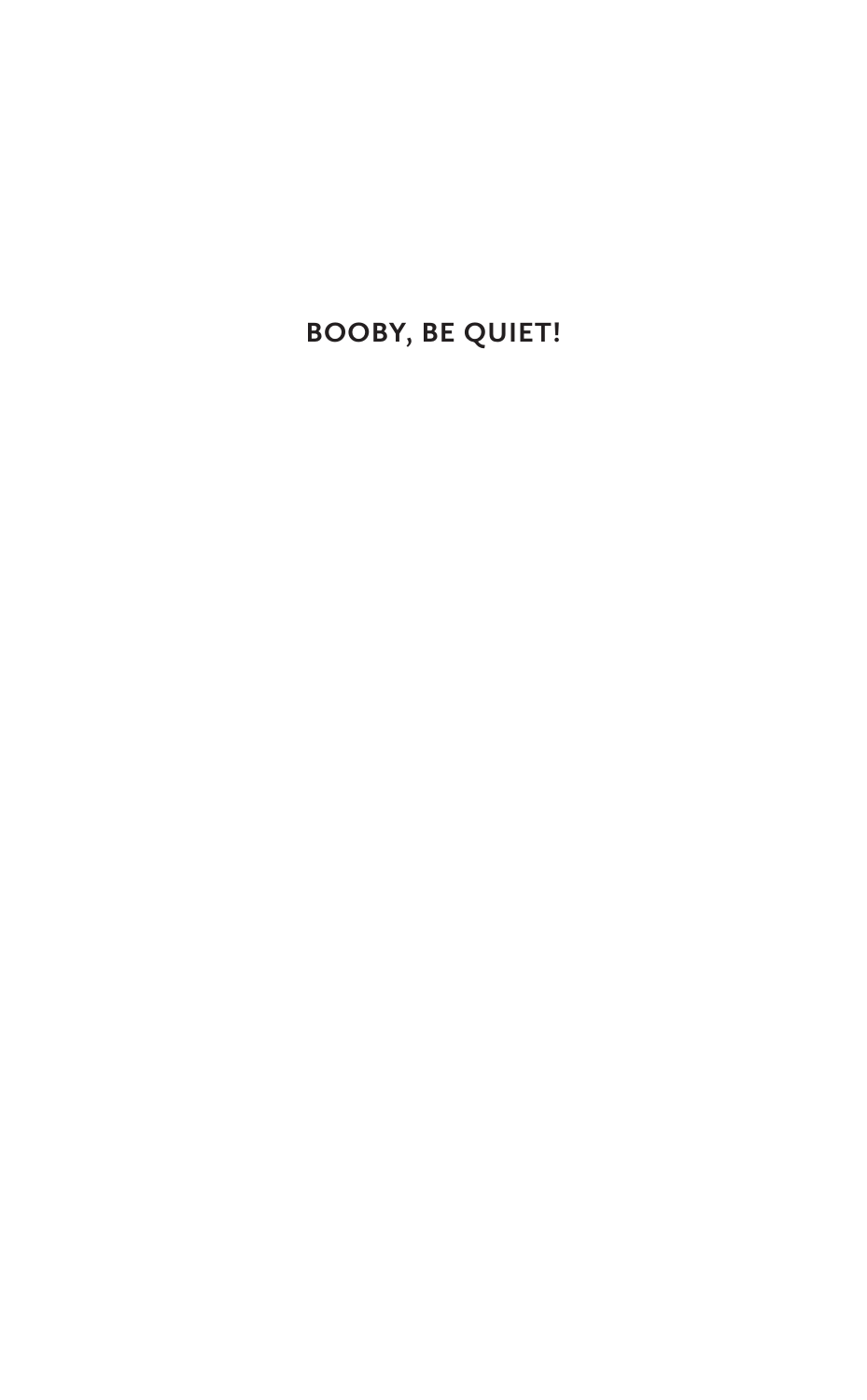Eiríkur Örn Norðdahl **Booby, Be Quiet!**

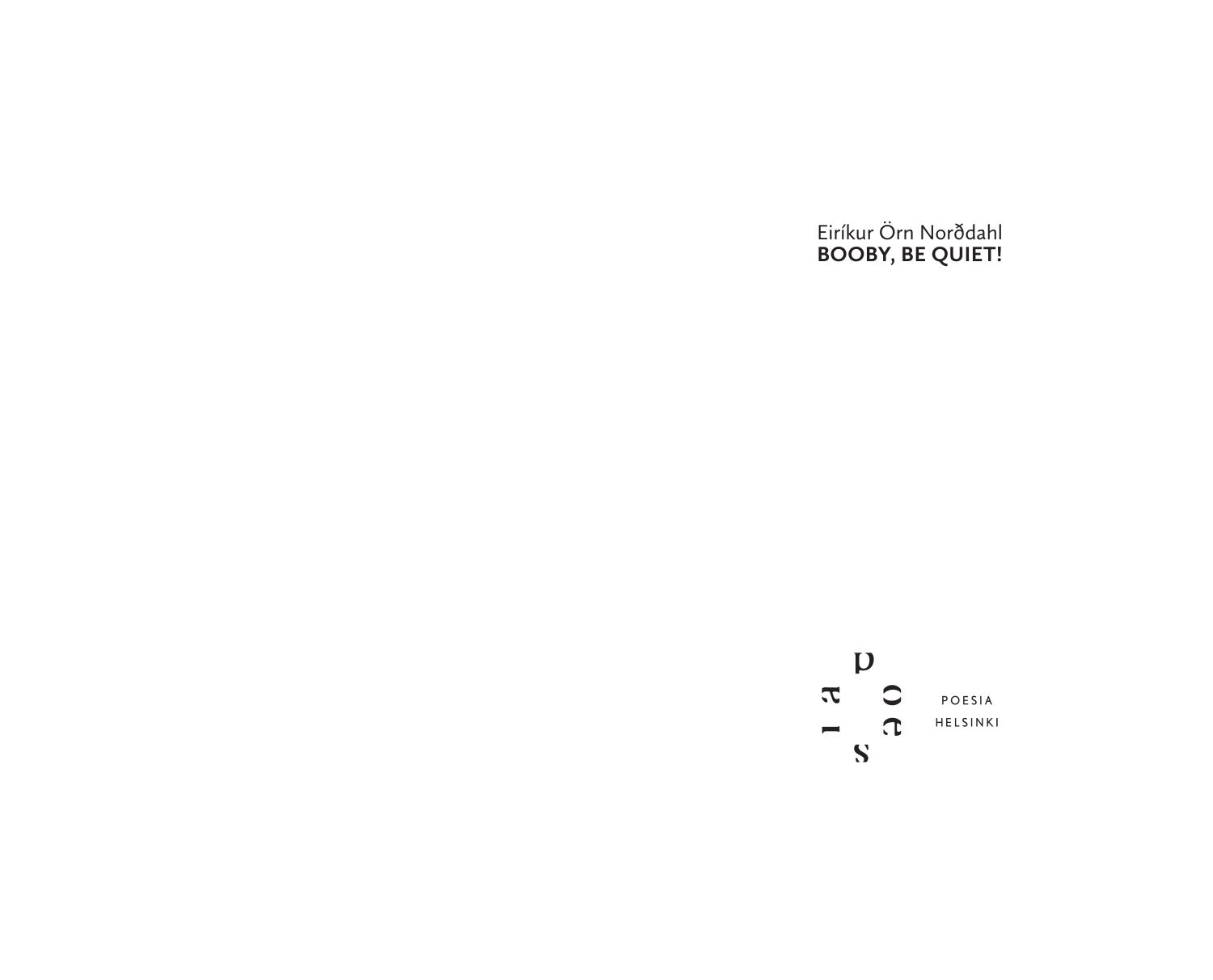# **CONTENTS**

| 7   | A brief history of nýhilism: Felix culpa               |
|-----|--------------------------------------------------------|
| 14  | The importance of destroying a language (of one's own) |
| 24  | You are a pipe                                         |
| 33  | The rebellion and the apathy                           |
| 42  | Mind the sound                                         |
| 59  | The metaphorical crisis                                |
| 74  | Mock Duck Mandarin-the sound and the fury              |
| 100 | Attention: Attention                                   |
| 103 | Literature in the land of the inherently cute-         |
|     | the search for literary crisis                         |
|     |                                                        |
| 125 | THE GRAPEVINE COLUMNS                                  |
| 126 | Icelandic art makes me feel nothing at all             |
| 128 | Hay-grinder of the greenpeace-kitten earth-channels of |
|     | the desert-asphalt sugar-free beach-found transparent  |
|     | salt-Coke                                              |
| 131 | Warning: You don't need poetry                         |
| 134 | Two thousand krónur's worth of freedom                 |
| 136 | Poetry-to the death!                                   |
| 138 | Award this!                                            |
| 141 | Poetics Anonymous                                      |
| 144 | The word is a virus                                    |
| 146 | Killing yourself with poetry                           |
| 148 | Longest Poem in the World (dot com)                    |
| 151 | Babe, come onto me                                     |
| 153 | Speaking like a God                                    |
|     |                                                        |

© Eiríkur Örn Norðdahl, 2011

Graphic design: Liina Luoma

ISBN 978-952-5954-06-7 (paperback)

ISBN 978-952-5954-24-1 (PDF)

Printed by Hansaprint Oy, Vantaa, Finland, 2011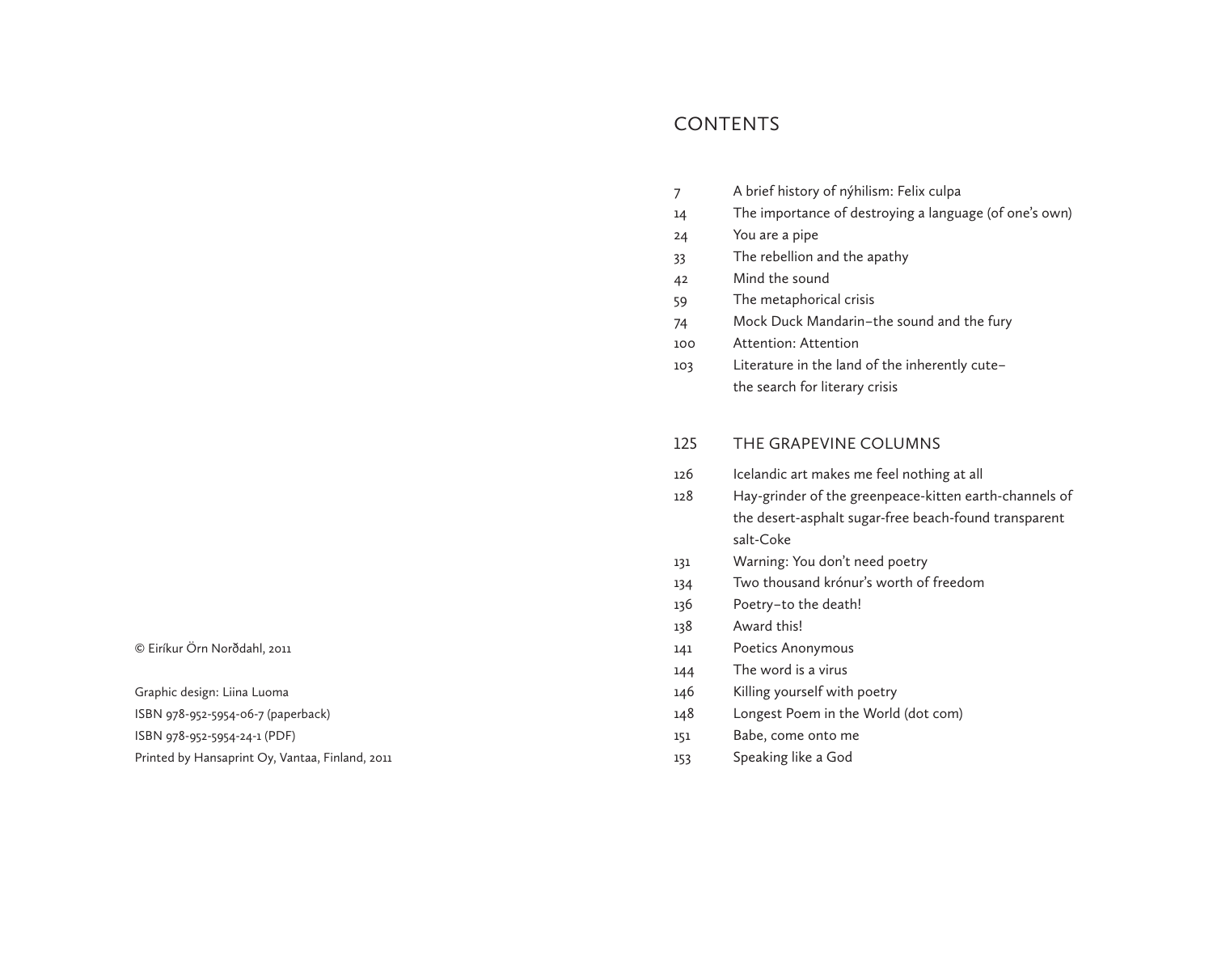- 156 I'll have what he's having
- 159 READ THIS COLUMN DON'T READ THIS COLUMN NOW READ
- 162 Poetry and prose
- 164 The death of a poem
- 166 So what, you gonna cry now?
- 168 The barbaric arts
- 171 Canon fodder
- 174 Left, right and center – a self-righteous rant
- 177 A few words about the surprising qualities of sucking really hard
- 180 Inscribed around the rectum of a Hollywood superstar
- 183 Cotery poelumn: Pwoermds
- 185 Gung Ho
- 188 There's a new screen in town
- 191 Experimentalism is a humanism
- 194 Making perfect sense
- 196 Quiet, you ignorant Booby!
- 199 Future perfect poetry
- 202 So is The Waste Land
- 205 This is your brain on crack cocaine
- 208 The art of any impact
- 210 On the urgent necessity of banning poets

# A brief history of nýhilism: Felix culpa

I

*If a Lorentzian spacetime contains a compact region Ω, and if the topology of*  $\Omega$  *is of the form*  $\Omega \sim R \times \Sigma$ *, where*  $\Sigma$  *is a three-manifold of nontrivial topology, whose boundary has topology of the form*  $d\Sigma \sim S^2$ *, and if furthermore the hypersurfaces Σ are all spacelike, then the region Ω contains a quasipermanent intra-universe wormhole.1*

When one tries to speak of poetry one usually starts by making a really big circle, a really really big circle that engulfs the entire universe. When one actually starts mouthing the words that will–if god and effort allow–become one's eternal speech about poetry (and therefore everything else) one finds that the circle has shrunk. The circle is now no more than a dot. The dot, dark brown like a mole or something of the sort, one realizes, is on the tip of one's own nose. This, unlike the words that opened this my eternal speech about poetry (and therefore everything else) is not merely a theory. This is the god's honest truth.

Sitting on the edge of my bed a few weeks, days, minutes or seconds ago (depending on who you find it proper to believe in these matters) I noticed something on the tip of my nose and

<sup>1</sup> Matt Visser, *Lorentzian wormholes: From Einstein to Hawking*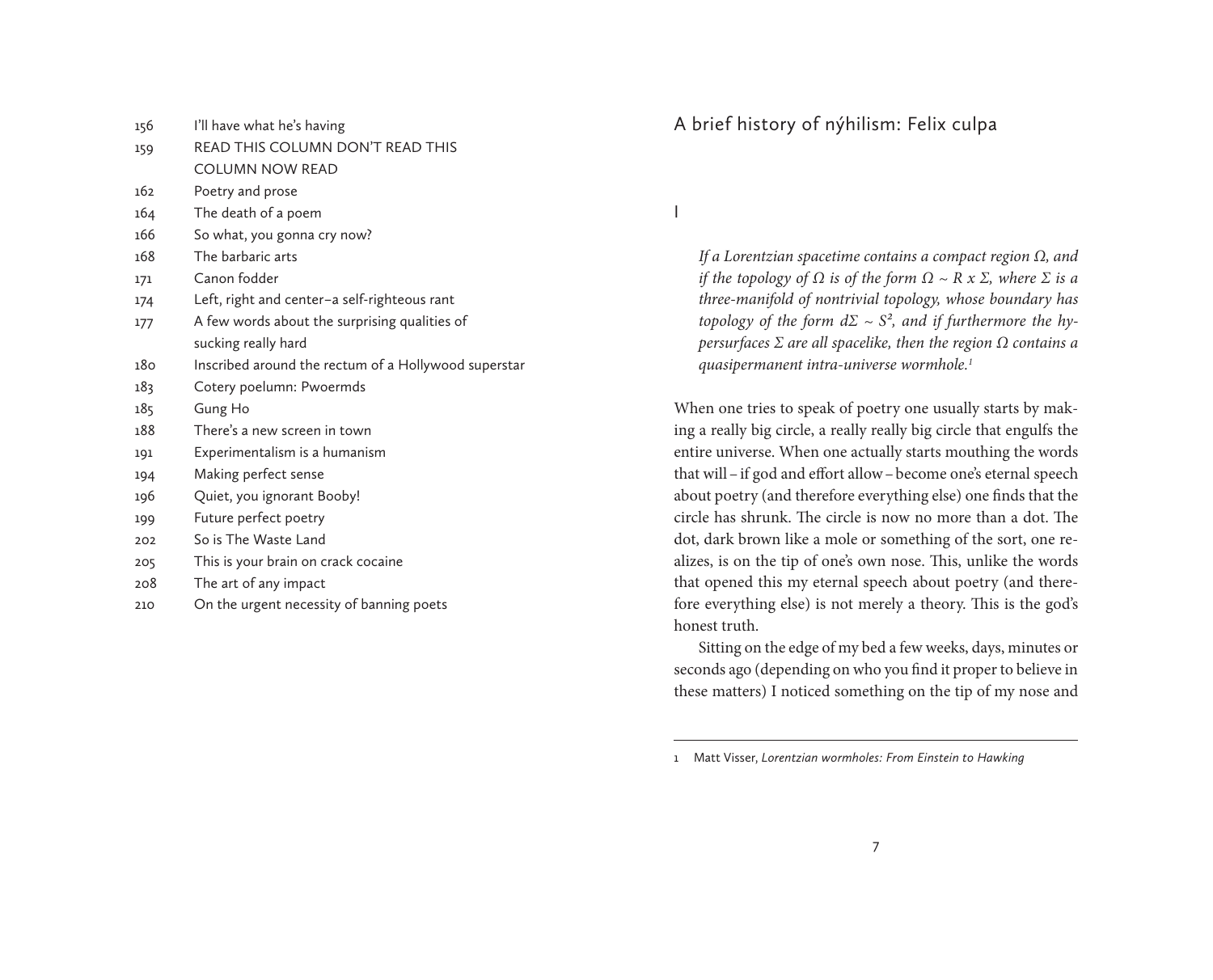on the unfocused plateau in front of it–I started marvelling at the accomplishments brought to life by my friends, my close acquaintances, my relatives and, oh yes indeed, by myself.

By some astonishing coincidence this was the same time I started writing this piece. My eternal speech about poetry (and therefore everything else)–cleverly subtitled: *The unspoken facts*.

(It shall be noted, and probably has already been noted by the more clever of readers, that this essay, rant, or what you want to call it, is not at all entitled *eternal* anything or the other, and it certainly is not subtitled).

I don't remember what it was that I promised Kim,<sup>2</sup> but it must've had something to do with literature. Very probably poetry, and I am almost positive Icelandic poetry is what I promised to write about. Oh, the late Sigfús Daðason! The marvels of the late Dagur Sigurðarson! The late Einar Ben, late Davíð Stefánsson, late Egill Skallagrímsson, late Tómas Guðmundsson! Ahhh... one's heart throbs with joy at the infinite beauty and bleh bleh.

Please, I don't mean no disrespect. Don't mean no double negatives. Only pure positives. As of late though, I've found an increasing desire to dismiss the late departed, as being a little less than timely. The circle is closing in. We're not crossing the creek to get water, not this time. We don't have time, I am in a hurry. Please.

2 Kim Simonsen, editor of *Outsider Magazin* where this essay was originally published.

II

#### So Nýhil.

A few years back I was standing on a street corner in Reykjavik. It was a great winter of much poverty in the circles I was circulating in, and me and a friend of mine, a poet with prematurely greying hair and a knack for walking holes into his shoes in a matter of days, were sharing our last cigarette in a quiet winter stillness. It might have been Tuesday, and I think it was around 4 in the morning.

In the night.

We had just shared a beautiful late dinner of rice and soy sauce, a treat that we had grown bizarrely accustomed to.

And there it was. Suddenly, as if it had crashed on top of our heads: an idea as beautifully upheaving and destructive as if Orville and Wilbur had taken off in a Concorde supersonic transport (crashing or soaring, one or the other, take your pick).

After jumping up and down to display our joy and amazement for a few seconds, minutes, days or weeks (depending on who tells the story) we realized that the idea, like we've realized since goes for all ideas worth anything, was naught but a name.

The name was, it goes without saying, Nýhil.

#### III

As in *nihil*: nothing. As in *vox et praetera nihil*: voice and nothing more. As in *aut Caeser aut nihil*: Either a Caesar or noth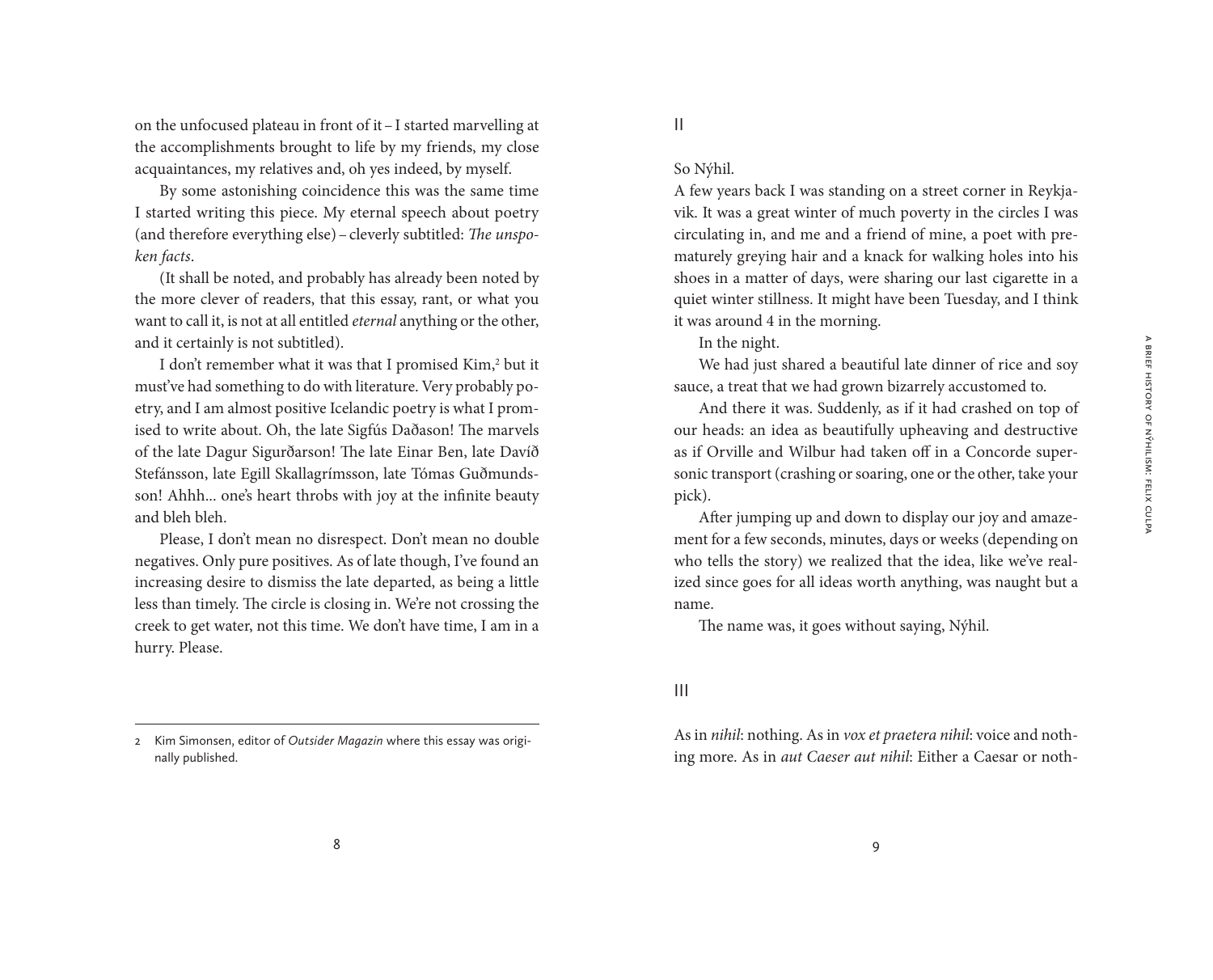ing. As in *nihil obstat*: Nothing obstructs.

And as in nihilism: A doctrine that denies any objective ground of truth and especially of moral truths.3 A wise man once said that nihilism was the blackhole of philosophy. A wiser statement yet would be that nýhilism is the black hole of poetry.

The nihilists of old went down the black hole to stay there, with rotting teeth and pathetic revolutions that somehow never got farther than a shot in the foot. When the nihilist says: nothing matters so I might as well rape and pillage, the nýhilist asks: if nothing matters then why should I bother with raping and pillaging? They say buddhism is nihilism with a smile. Nýhilism is nihilism with a 'ý'.

Ný. It's the age-old prefix for new, as I guess most Nordic readers have already guessed.

#### IV

This is where we start getting closer to the point. The circle keeps closing in and the spot on my nose is itching with glee. The black hole has a theoretical brother known as the wormhole. The name is derived from an analogy according to which a worm crawling over any surface will not circumvent an apple to get to the other side. The worm will dig through it and therefore get to the other side much quicker than otherwise thought possible. Going down the black hole you might reap-

#### pear somewhere else:

*Different types of black holes have differently shaped singularities: in a stationary black hole it is a point, in a rotat*ing black hole it is a ring. If you passed through the center *of the ring without touching the ring singularity itself, the mathematics predicts you will come out somewhere else and you cannot return. This is the basis of the wormhole idea. However the mathematics gives no indication of where (or when) that somewhere else is, and no way to control or select it yourself.*<sup>4</sup>

#### Apples and worms: Does anyone recall the symbolism?

*"You will not surely die," the serpent said to the woman. "For God knows that when you eat of it your eyes will be opened, and you will be like God".*<sup>5</sup>

Yet, much like in the apple, there's a hole in the story-there grew no apples in the Middle East. Which is hardly a great matter for anyone godlike, for anyone who has the wisdom not to circumvent the apple (*malum* in latin; evil is *malus*) but to go straight through. From one side to the other, laughing, in an action of non-action known as wu-wei within the Tao–in the old texts they compare it to moving through water. But enough of that.

<sup>3</sup> One of a few definitions in the Merriam-Webster's dictionary.

<sup>4</sup> http://en.wikipedia.org/wiki/Black\_holes#Black\_hole\_FAQ

<sup>5</sup> Genesis 3:4.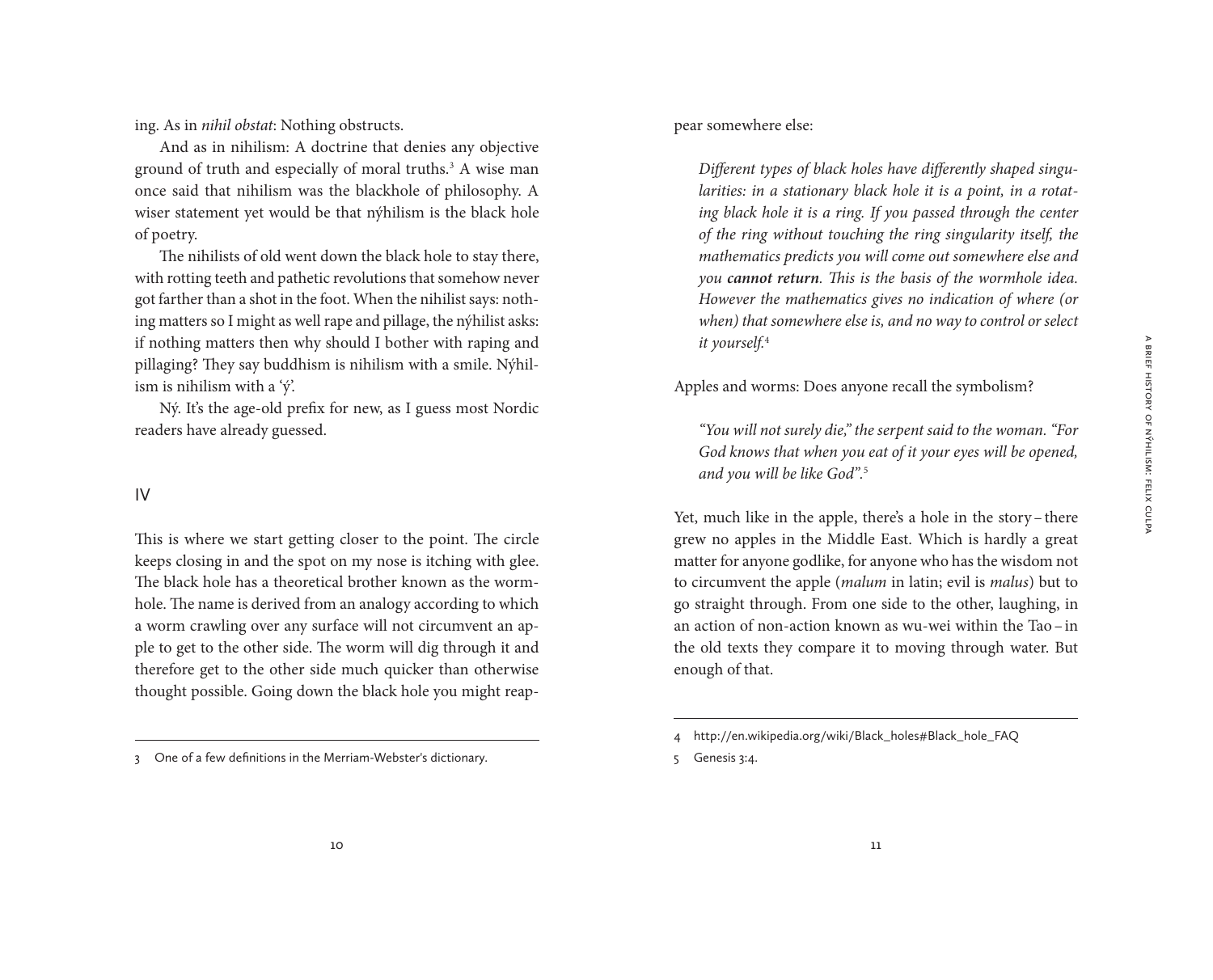What was the first thing the Lord asked, what was the first question to form on the lips (or not-lips) of God Almighty after his children betrayed him?

*The Lord God called to the man, "Where are you?"*<sup>6</sup>

Man had dug through the apple and was long gone.

#### V

Nýhil is deliberately hard to define. For one, no one really knows who belongs to it. It's been claimed that anyone that has done anything in the name of Nýhil in the two weeks preceding anyone's claim that anyone else is a nýhilist is in fact a nýhilist. If more than two weeks have passed, supposedly that individual (poet, artist, athlete, patron-of-the-arts, etc.) is something completely different.

Anyone who belongs to Nýhil (if anyone really does) can claim whatever they like about Nýhil. Manifestos have been written and forgotten, remembered and rewritten only to be deemed utter nonsense. The plan is perhaps not so much to make a symbolic gesture towards the ambiguity of truth, as much as it is to achieve contradiction, along with all the friction and movement that such an accomplishment brings. That's how it happens that a society of not really anyone, with no one in charge, a worthless army of fools any way you look at it, has published around 20 poetry books, 4 essay collections, 2 DVD's, a novel and a CD, produced four short films, a sportsbag, three instruments, while travelling the country for readings, holding a two-day international poetry festival in Reykjavik, and will soon open a bookstore in Reykjavik with an emphasis on underground art and poetry. During this entire time (about four years) people belonging (or not belonging) to Nýhil have continued publishing poetry books, novels, and translations with other more pristine publishing houses.

### VI

Poetry is thinking for those that deem it worthless. Good poetry comes from those that loathe poetry with a greater fervour than your average reader can possibly muster. There's probably a point in explaining it, but I've lost sight of it. But my faith remains as firm as ever.

> Originally published in *Outsider Magazin*  in Faroese translation (2005).

<sup>6</sup> Genesis 3:8.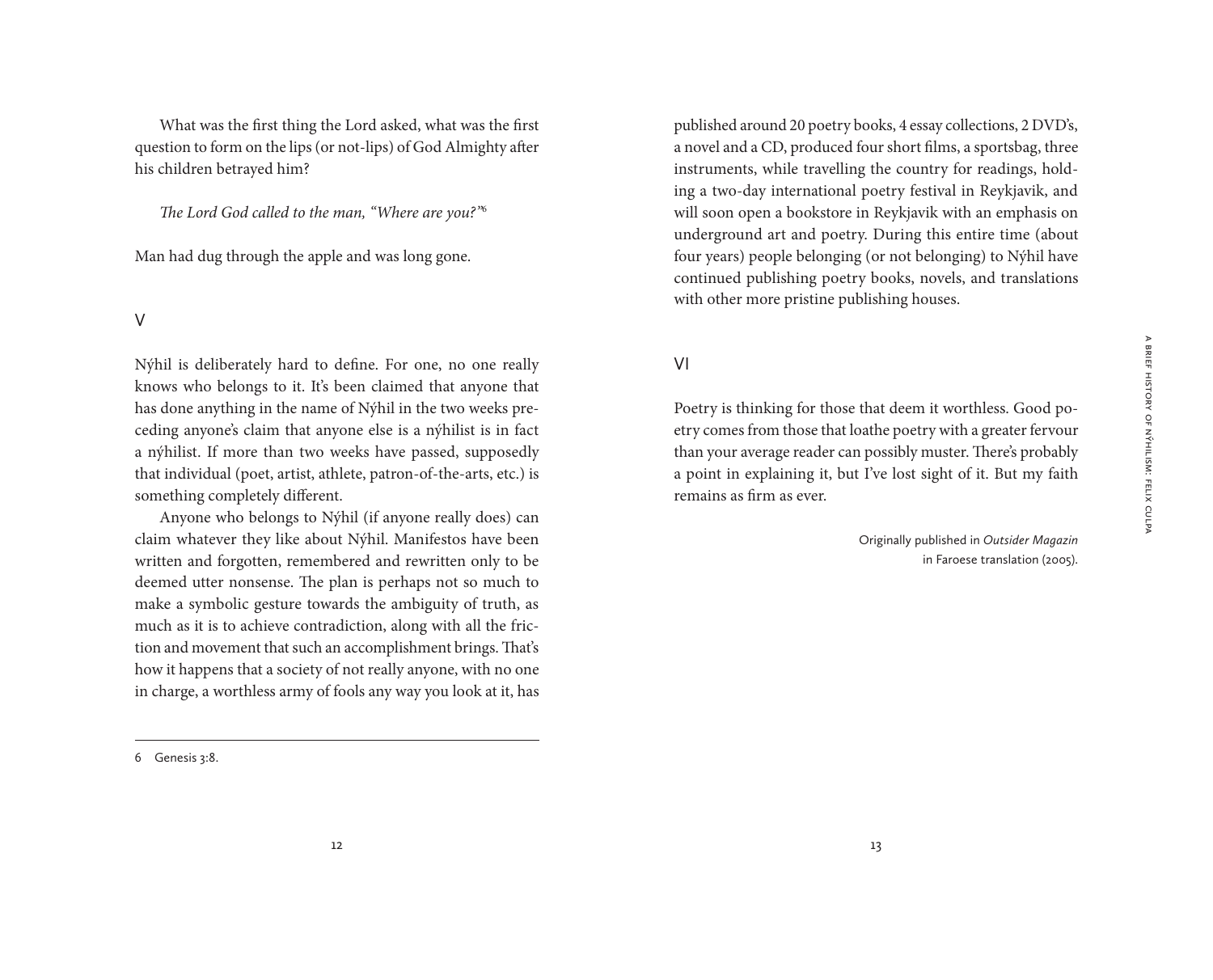# The importance of destroying a language (of one's own)

The myth about the Icelandic language among the population–the myth that is propagated in the school system, from kindergarteners to doctorates–is that in some ways it is a purer language than that spoken by our brethren in Scandinavia, which at best is considered to be some sort of pidgin Icelandic, "broken Icelandic", languages not really fit for proper discussion – let alone poetry! – simplified and almost childish in their limited capacity for the use of cases, inflections or the melding of new words. This point of view, whatever merit it may have, has yielded a rabid conservatism within the Icelandic writers' community that, despite what people might think, and despite the "official" view, is ever increasing: The idea is partly that we must not fall into the blackhole of becoming Scandinavians.

Anyone who reads Icelandic books from the first fifty years of the last century–let alone older books–will notice the lack of uniformity in the use of Icelandic. The grammar is regional and personal, the idioms are regional and personal, the spelling is regional and personal, etc. In the years since, there seems to have been a steady movement towards a uniformist coordination–linguistic scholars will often, although it is not fair to say always, mean that one usage is right and the other wrong–often this is a battle of cases and idioms-and believe-you-me, Icelandic professional proofreaders are among the most anal of the lot, scoffing at those who take liberty with language: "What silly mistakes!"

The general consensus seems to be: If you don't do it the

way the rulebooks say you should, then that's because you don't know how–a peculiarity is written off as a mistake. I have even found the need to justify the use of the few colloquialisms that originate from my own home region–which are mostly about which prepositions to use–in my work as a journalist in my very own hometown, as well as having had battles with proofreaders from the south of the country. The conservative uniformism is so strict that there is quite literally no room for linguistic diversity–be it experimental or traditional.

There are of course exceptions, the Icelandic literati–if indeed there is cause to call the half-illiterate a literati–will now and again ordain a poet or writer a freeman, one that should no longer be revered as a mere servant of the language but as a genius (often with good reason), and grant them permission to play. Normally though, this permission is given afterwards, and it's nearly a matter of coincidence who gets it and who doesn't. To name two brilliant experimental writers, Megas has been ordained, while Steinar Sigurjónsson has not (outside a very small lit-clique).

The need in Iceland to overthrow the language regime is quite dire ("Tear this wall down!"). Viewing a language as such a rigid object does not only promote idiocy, it is literally a pathway to fascism ("No pasaran!"). A postmodern fascism, of course–where people are caressed into action rather than forced ("Make love, not war"). A father saying to his child: "We really do have a great need for protecting our language, we are such a small nation. Now, you wouldn't want to live in a world where no one spoke Icelandic, would you? You know, maybe then we would all speak Danish, and the pronunciation is not very easy."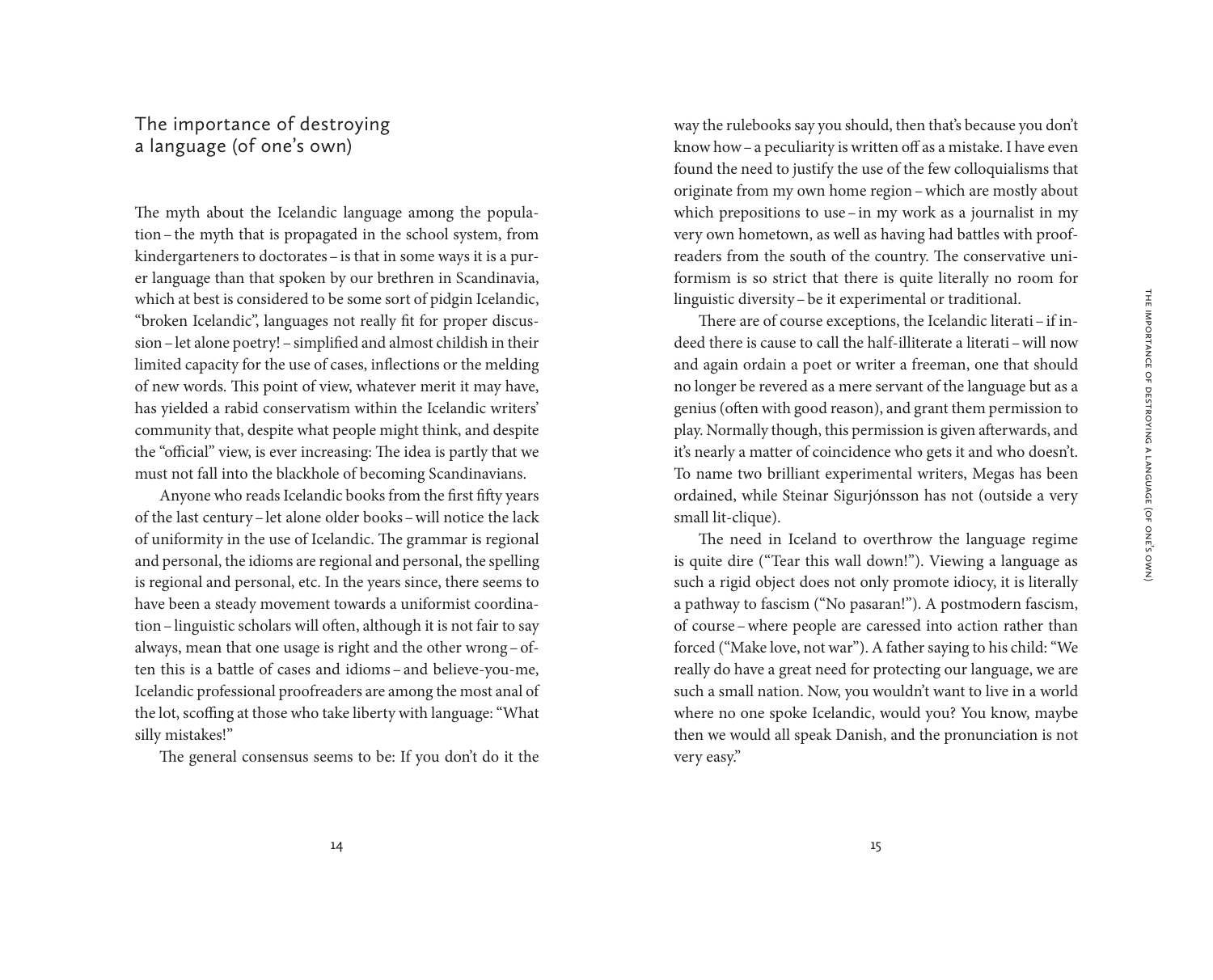And the child whispers: "Yes, daddy, I promise to rid myself of dative-illness."

Yes, it's called "dative-illness"–and it means that you have a preference for the dative instead of the accusative, or in some cases, the nominative. According to Icelandic parents and elementary school teachers, this is a life-threatening condition.

Enter: Avant-garde poetry. The eternal fucking with language–in the sense of disturbing it and loving it at the same time. Fooling around with it. Cheating on it. Taking it apart and putting it back together again–inverted or otherwise malformed.

Iceland doesn't have a particularly rich tradition of experimentation. Not to say that people haven't experimented, not to say the experiments haven't at times been brilliant–but mostly they've been discarded as momentary flippancies, and the postmodern fascist's answer to the artist's weeping is: "Now now, you are very talented, we know. But you should focus on something more suitable, perhaps..."–And the most talented of people turn to rewriting Knut Hamsun or Halldór Laxness.

A necessary statement to make at this point is that Icelandic literature (or poetry) isn't in all senses bad. What is done is often well done–it is possible to thoroughly enjoy this conservatism, it may even border on the same profoundness that characterized the literature of old, you may feel yourself swept away on a pathos-tour-de-force. But somehow it's often just more of the same. Their qualities need to be recognized, not doing so would be the same as saying the Da Vinci Code isn't a page-turner–a statement intended to belittle it, I guess, but the truth is that while being one of the most awful pieces of literature published in years, it is nevertheless a page-turner.

Icelandic literature is good at pathos. Which doesn't necessarily mean that pathos is good at literature.

Experimental writing isn't rejected violently, it's rejected with an understanding that seems tender but is ultimately intolerant. Like when the Icelandic police a few days ago "removed" two dozen gypsies from Reykjavík–by showing up in police uniforms, giving them plane-tickets and driving them to the airport. Officially no one was deported, officially no one was forced to go anywhere –even though it seems the police hinted that they could deport the gypsies if needed–but still they went. Apparently there was a need to clear the streets of musicians for the Reykjavík Art Festival, that has just started.

The same social-democratic-postmodernist/diet-fascist–or whaddyawannacallit–approach is used on anything else that annoys the precious middle classes, the burgeoning structural enthusiasts that now populate Iceland to such an extent that rebellion doesn't seem just difficult, it seems futile. Just like storming the city hall is pointless for today's revolutionaries–the powers that be don't need no city hall. And picking apart language as if it were a grandfather clock, is not really either a practice anyone hands out Nobel prizes for. But yet it seems that ever more poets find a calling within exactly those structures, or non-structures, of taking language apart and putting it back together, inverted or otherwise malformed. It is what defines most experimental poetry, and to a lesser extent probably almost all poetry worthy of the name. From T. S. Eliot to the L=A=N=G=U=A=G=E poets to the Flarfists, from the silliest of slam-poets to the Four Horsemen.

The infinities of the world, every word and every meaning, all the meanings behind every word and all the words behind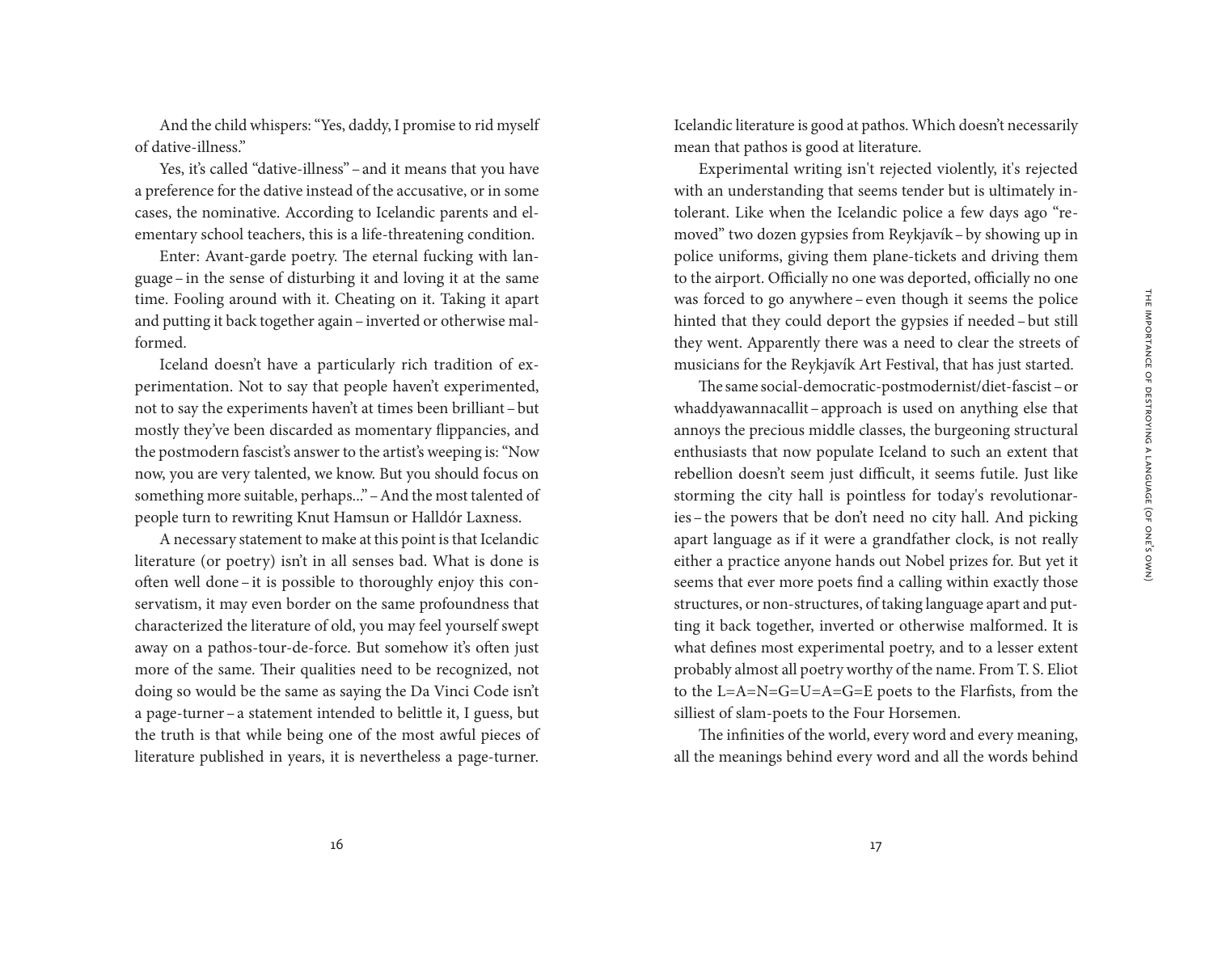every meaning, have been divided into categories of right and wrong, and questioning those categories is nigh pointless–the machine will in all probability have its way. Yet, it's probably the only possible course of action for anyone who actually cares for a language or for language itself.

Viewing language as any sort of finite object is the equivalent of giving up on thinking. Icelandic popstars who sing in English are often criticized with the argument: "You should be able to express it more precisely in your own (natural) tongue". This is in many ways a misunderstanding of how language functions. To begin with, saying anything precisely is as impossible as it is impossible for a road-sign-arrow to turn into the object it points to. It quite simply is not an option. If I were to deduce the "actual" meaning behind said criticism, it would be something along the lines of: "You should take the road more travelled, do not stray into unfamiliar territories for you might get lost." A stay-at-home message to the boldly adventurous.

It is well and right to mention though, that when aforementioned popstars are asked to defend their choice of language, they do so with a logic that is of the same origin: "English is the language of rock'n'roll–the lingua franca of music." That is to say: "We want to stay at home, we aren't bold enough to be adventurous."

Both ideas are equally lingually conservative, and therefore (in my mind!) repulsive.

To begin with, language needs neither to be known nor understood to be profound or beautiful. One could mention

such strangeness as Christian Bök's *Motorized Razors*, 7 Caroline Bergvall's *Host's Tale,*<sup>8</sup> Leevi Lehto's *Sanasade*<sup>9</sup> or Kenny Goldsmith's habit of reading in languages he doesn't understand, with similar experiments being done at *Nokturno's* "In Another's Voice" series.10

Another valid example is the Nordic poetry community and the discussions that take place within it. At a recent seminar in Biskops-Arnö in Sweden, the linguistic gymnastics were utterly breathtaking, even to one who has a very basic understanding of the Scandinavian languages. But as Biskops-Arnö conductor Ingmar Lemhagen noted, Nordic collaboration is mostly founded on misunderstandings. Having a decent understanding of written Scandinavian and spoken Swedish, about 70% of spoken Norwegian, 85% of spoken Faroese, all of the Icelandic and most of the English, while none of the spoken Danish, made discussions a very interesting terrain to cover. It was well nigh impossible to know what had been said, what had been covered and what had been discarded–and yet the discussion produced ideas from somewhere, bits and pieces that form some sort of chaotic structure that is far from meaningless, one that is rather impregnating, in the same way that half-finished ideas can generate millions of finished (or half-finished) ideas, whereas a

- 9 http://www.leevilehto.net/voices/Lehto-Leevi\_Sanasade\_20-10-05. mp3
- 10 http://www.nokturno.org/index.php?sivu=151

<sup>7</sup> http://ubu.wfmu.org/sound/bok/Bok-Christian\_from-Motorized-Razors.mp3

<sup>8</sup> http://media.sas.upenn.edu/pennsound/authors/Bergvall/Chaucer/ Bergvall-Caroline\_Chaucer\_01\_Hosts-Tale\_2006.mp3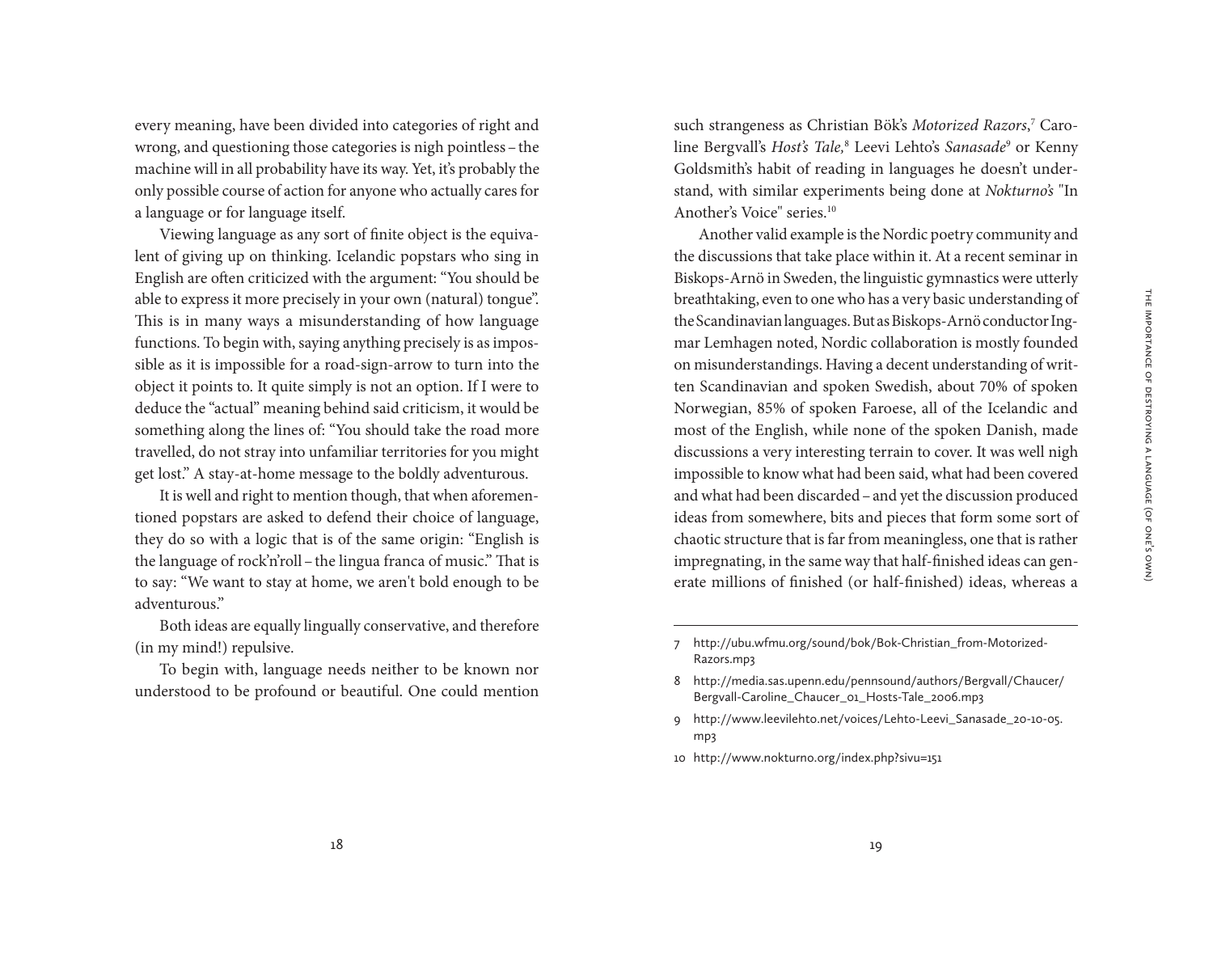finished idea is just that.

Paal Bjelke Andersen noted in an article at the communal blog for the seminar:

*The languages spoken in the seminar-room were Norwegian, Swedish, Finland-Swedish, Danish and English. And Norwegian with a French-British accent, Swedish with an Icelandic accent, Swedish with a Finnish accent and Danish with a Faroese accent. And English with a Norwegian accent, English with a Swedish accent, English with a Finland-Swedish accent, English with a Danish accent, English with a Finnish accent, English with a Finnish accent, English with a Faroese accent, English with a Dutch accent, English with a French-Norwegian accent and semiotic Swedish.*

It is only proper to add to this Icelandic and Finnish– even though it wasn't much. Zoning in and out of this debate was, although admittedly tiresome, an interesting experience. Paal also mentioned to me that he found it interesting to read Icelandic, seeing as there are mutual codes in the two languages, and the codes can be cracked more or less just by looking very hard and thinking very long (something which can't really be done verbally– unless you're all the more clever and the speaker talks all the more slowly). The Finnish is a game of its own, although even the tiniest of understandings or misunderstandings can be very enjoyable–as I do remember listening for words and word-parts in discussions by Oscar Rossi and Leevi Lehto, even just trying to notice where one word ends and the next begins. It's a bit like being an infant again, you get to poke at the world in near blindness, trying to figure out how

things work and although it all sounds more or less like bababeebeegaga, you get the distinct feeling that there is actually something more there. Oscar and Leevi actually seemed to be communicating, with laughter, frowns and gestures, indicating that the words being passed between them were some sort of firm ground to stand on, even though for me the same terrain was pure quicksand.

Some weeks ago I was sitting at a café in Helsinki with two Finnish poets discussing the whole "writing in Englishas-a-second-language" thing that has become more and more popular–there are several blogs in the world for this, books have been published–amongst those Leevi Lehto's *Lake Onega and other poems* – and as Leevi has pointed out it may be a way for non-English speakers of gaining the upper hand on English-speaking constraintual super-poets like Christian Bök, who could never enjoy the benefits of working in English-asa-second-language. Of course, although Christian could not learn to speak English-as-a-second-language, he could learn how to speak Finnish-as-a-second-language – but there really is no language in the world that can compete with English, it's the only one with proper momentum, and perhaps especially English-as-a-second-language.

Reenter: Experimental poetry. Sitting at said café, discussing the niceties of actually having a common culture with the international avant-garde, post-avant, experimental, radical writing, language whaddyawannacallit, it also dawned on me that the need to fuck over our own languages is imminent. Well, it's either that or jumping ship completely, somehow. Let's say I feel aroused by the idea of fucking over Icelandic. Let's say I'm really, really aroused. It will hardly reach anyone interested in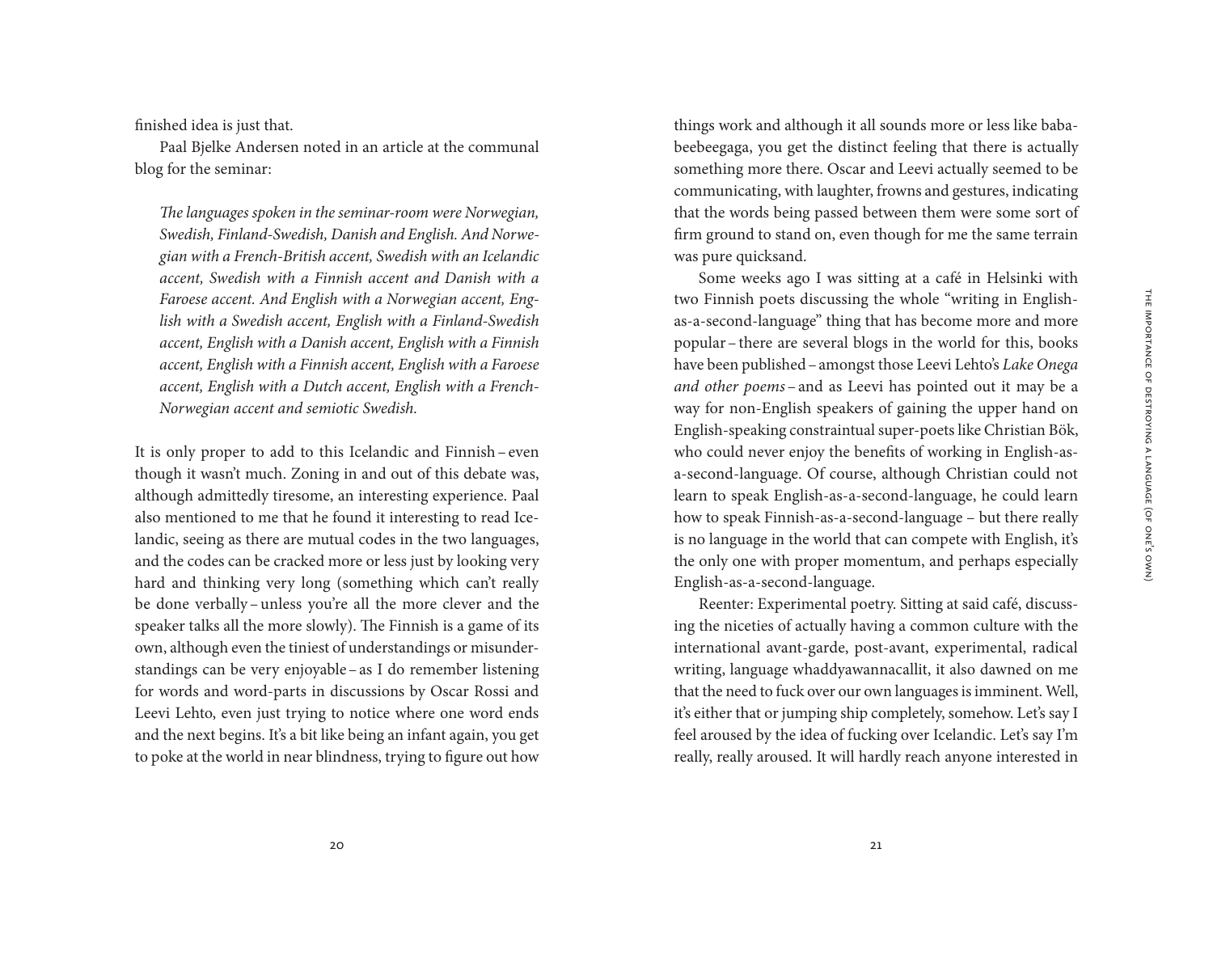it – seeing as the interest for such things is rather limited with only 300 thousand possible readers – but perhaps it is enough to induce interest in "less than seven people", which again according to Leevi Lehto is the prerequisite for changing the consciousness of the masses. Reaching less than seven people may even be easier in a small country, within a tiny language.

Then again, this is also a certain disability: The groundwork for destruction, the methodical planting of bombs along the frontwalls of nouns and windows of adjectives–pardon my metaphorizing–has not been done, and the destruction of a language is no small feat.

It needs to be said that when I say destruction I mean it in the most creative sense. As the collapsing of a house creates a field of interesting rubble, as taking down a wooden lamppost leaves you with a nice log for bonfires and an electrical light lying on the ground next to it.

There is very little in Iceland that could be called an avantgarde tradition–if that is indeed not a contradiction in terms. Experimental writing has been limited to a few groups or individuals taking small detours that have ended in dead ends only to be (more or less) forgotten. A contemporary example would be the Medúsa group–one of the founding members of which was Sjón, who received the Nordic Literature Prize in 2005. An experimental group of late surrealist poets and artists whose work is very hard to come by, outside the national library in Reykjavík. I have in fact, although being at least mildly interested, not seen much of it at all. The other members of Medúsa have, as writers, mostly been forgotten about–including the poet Jóhamar who remains an experimental writer somewhere in the invisible outbacks of Icelandic literature.

As much as one might find it near-kitschy to canonize and anthologize avant-garde poetry, being interested in it in a society that doesn't canonize or anthologize it isn't particularly much fun. For one thing it makes continuation of experimental writing seem less warranted – the tradition is elsewhere, experimentation doesn't have a tradition (which is probably a lie–most contemporary experimental poets I know get turned on by the experimental poets of the bygones, most of them read anthologies wet&wild, hot&bothered with flaming hard-ons).

It's hard for me to say how much of these, to which extent and in which areas, are international concerns, which ones have a home in several countries and which (if any) are Icelandic phenomena, simply because of the rift that divides Icelandic poetry from its foreign counterparts, the pervading lack of interest in foreign poetry in Iceland –although there are individuals interested, the poetry-culture as such could more or less not care less–which means, for instance, that very little is written about foreign poetry and, outside of Whitman and such gargantuously canonized figures, foreign poetry isn't found in Icelandic bookstores, and even then, I would dare to estimate that foreign poetry for sale in all of Iceland would not reach 3 shelf-metres.

Originally written as a lecture for a seminar on alternative publishing in Biskops Arnö Sweden, but I ended up lecturing on another subject. First published in Nypoesi (www.nypoesi.net – currently defunct) and later published in Danish translation by Basilisk press.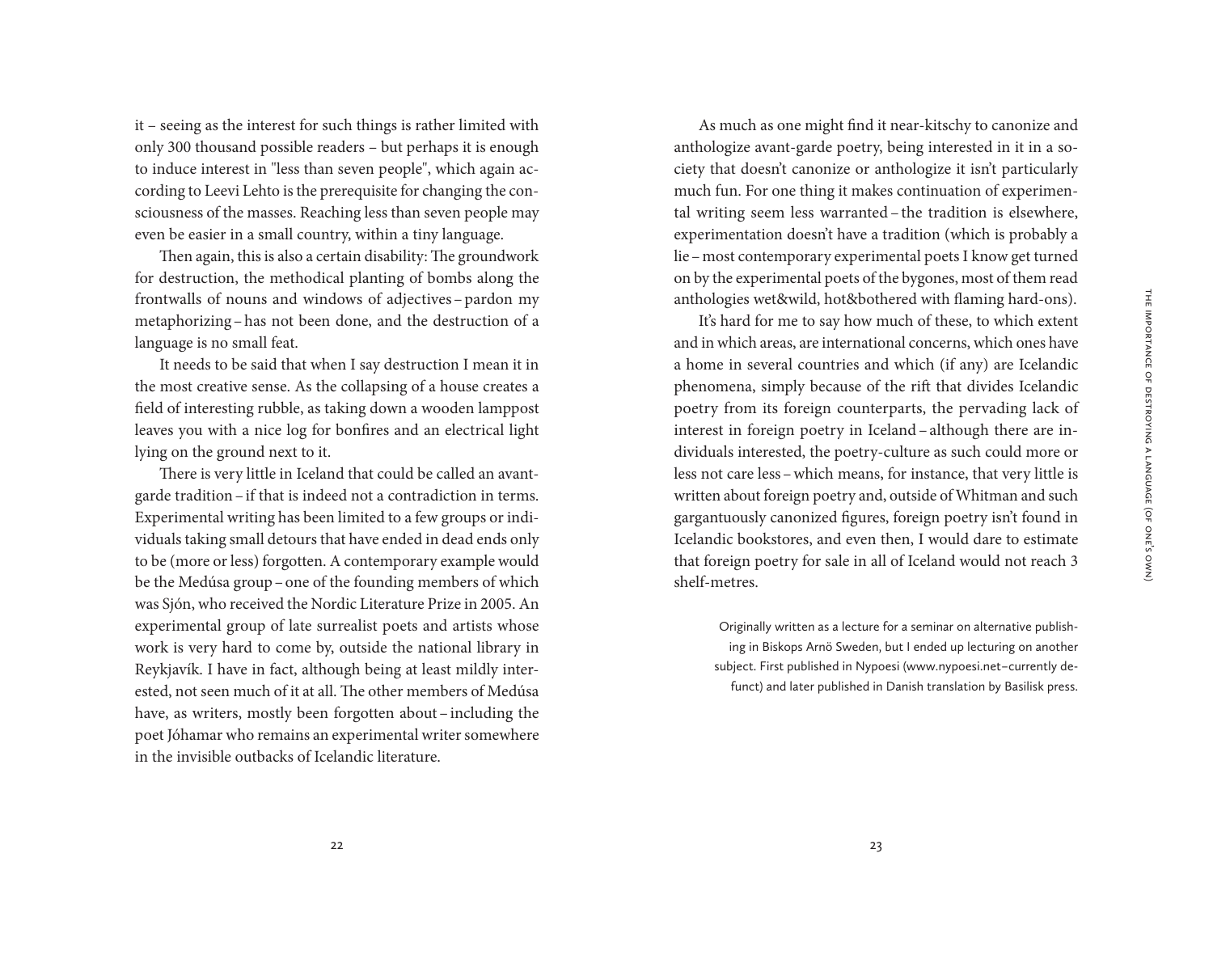You are a pipe

I

One's understanding of one's own language is limited, one's understanding of other languages is even more limited, and a perfect transferral of a text from one language to another is impossible simply because the languages are two different languages. "Boat" is not the same as "bátur," which is not the same as "Boot" or "båt", let alone "bateau". So much is obvious.

To translate poetry is to write poetry by procedure, inasmuch as such an act is possible. One is made to choose which characteristics get to remain the same, inasmuch as they can remain the same – form, appearance, alliteration and other similar phonetic characteristics, rhyme, ideas and association of ideas, wordplay, continuity, story, allusions, semantics, semiotics, etc.–and then one is made to choose what gets to enter the work that wasn't there previously. It is inevitable that many things will, since any kind of transferral of text adds layers to what was written, while peeling others off. If we take for example Borges' famous story about Pierre Menard, who takes it upon himself to rewrite Don Quixote word for word in the 20th century, then that book, as Borges ironically points out, is another phenomenon than the one Cervantes wrote in the 17th century: Menard writes in a style which is unnatural to him, whereas Cervantes merely wrote in the language of his time. The two works are different because they are written by different men in different times, even though the letters, words, sentences and paragraphs are the same and in the same order. The American poet Kenneth Goldsmith performs similar acts; he writes down previously existing language–including an entire issue of *The New York Times* (*Day*), everything he said for a week (*Soliloquy*), the weather report (*The Weather*). This has been called a N+0 translation, named after the Oulipo method N+7, where the words in a text (e.g. all nouns) are replaced with the seventh following noun in a certain dictionary. Translation as fair copy, the recreation of *the same* is an impossible feat, the translation is always *new*.

A large portion of foreign experimental poetry today (avant-garde, post-avant, radical, language, digital, flarf, postlangpo, post-prairie, etc.) deals with a presentation, interpretation and a representation which to some extent strives for some sort of transformation, or even destruction, of language itself. Language is treated as any other raw material–its meaning is split and stretched, and its physical attributes (sound and picture) are split and stretched.

A text is a collection of meanings, phonemes and morphemes used to express something about "reality" through "reality". Metaphorical "reality" is used to convey something which the reader can relate to in his own "reality". Language is an independent reality within reality. The task of poetry is then to punch holes in the language of either, or both, of these realities–to seek a way out of the predominant social pact of text as reality and life as reality. Through the holes it might be possible to see something new, and language will heal in a different shape.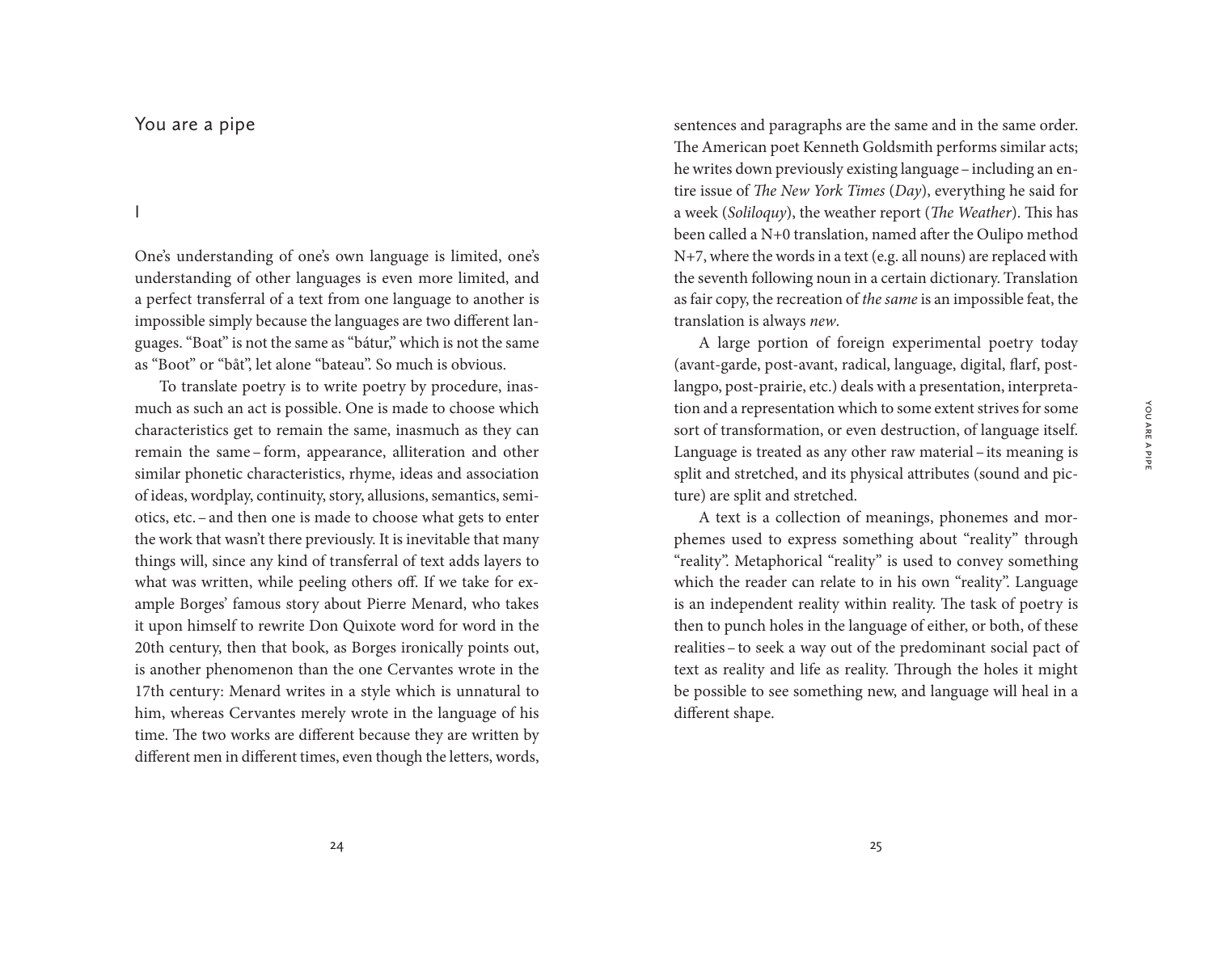You are a pipe

YOU ARE A PIPE

Many of the poems in this book<sup>11</sup> are translated from English, a language which differs from Icelandic mostly by not being a single language, but several. The poems in English are written by people of many nationalities who have English as a native language while others are written by people who have other native languages (Caroline Bergvall is French/Norwegian, Gherardo Bortolotti is Italian for example). As the Finnish poet Leevi Lehto has pointed out, this language–*English-as-asecond-language*–is the real lingua franca of the world, being spoken by considerably more people than *English-as-a-firstlanguage*.

There is no way of translating Australian English into Australian Icelandic, or American English into American Icelandic. You can't even localise by using homegrown dialects, since the little that remains of such things in this country of linguistic holocaust quite simply won't suffice (not that it would produce a more accurate "translation"). In this aspect Icelandic and English belong to different worlds.

Experimental poetry as represented in this book has been produced in the English speaking world for several decades by dozens of thousands of individuals, each of whom has done their bit to widen (or tighten, blast, transform, deform) the idea of English as a language–while Icelandic has enjoyed a rather limited amount of similar experiments in its literary history, and has, it seems, had to deal with a serious nutritional deficiency in the last years, there not being very much that escapes from under the petticoats of Icelandic proof-readers. But who knows, perhaps the poets like it there.

II

Just as you can not translate anything between two languages, nothing is untranslatable once you realize that nothing is translatable. A translation of literary work is never the same work, but a new work related to the former–the German philosopher Friedrich Schleiermacher (1763–1834) said that an artist could view a translation of his works by imagining what his child would look like, had his wife had it with another man (the gender roles of this example are from Schleiermacher– they can be reversed without getting sand up one's vagina).

Since nothing (and yet everything) can be translated between two languages, it must be just as (im)possible to translate between more than two languages. That is to say, to translate someone else's translation of a poem from a third party. This used to be common practice in Iceland, but this transit has since been deemed shoddy according to the classical theory of translation, or so I've been told. But seeing as the final outcome–the translation–is only a relative of the original work, it should not really matter whether it's a first or second cousin. It is only fair that the relations are mentioned–who begat whom with whom where and whatfor.

Most of the poems in this book are translated from the original language, although a few have been borrowed from other translators. Details can be found in the commentary section at the end of the book.

<sup>11</sup> *131.839 slög með bilum* – an anthology of poetry translations – where this text originally appeared.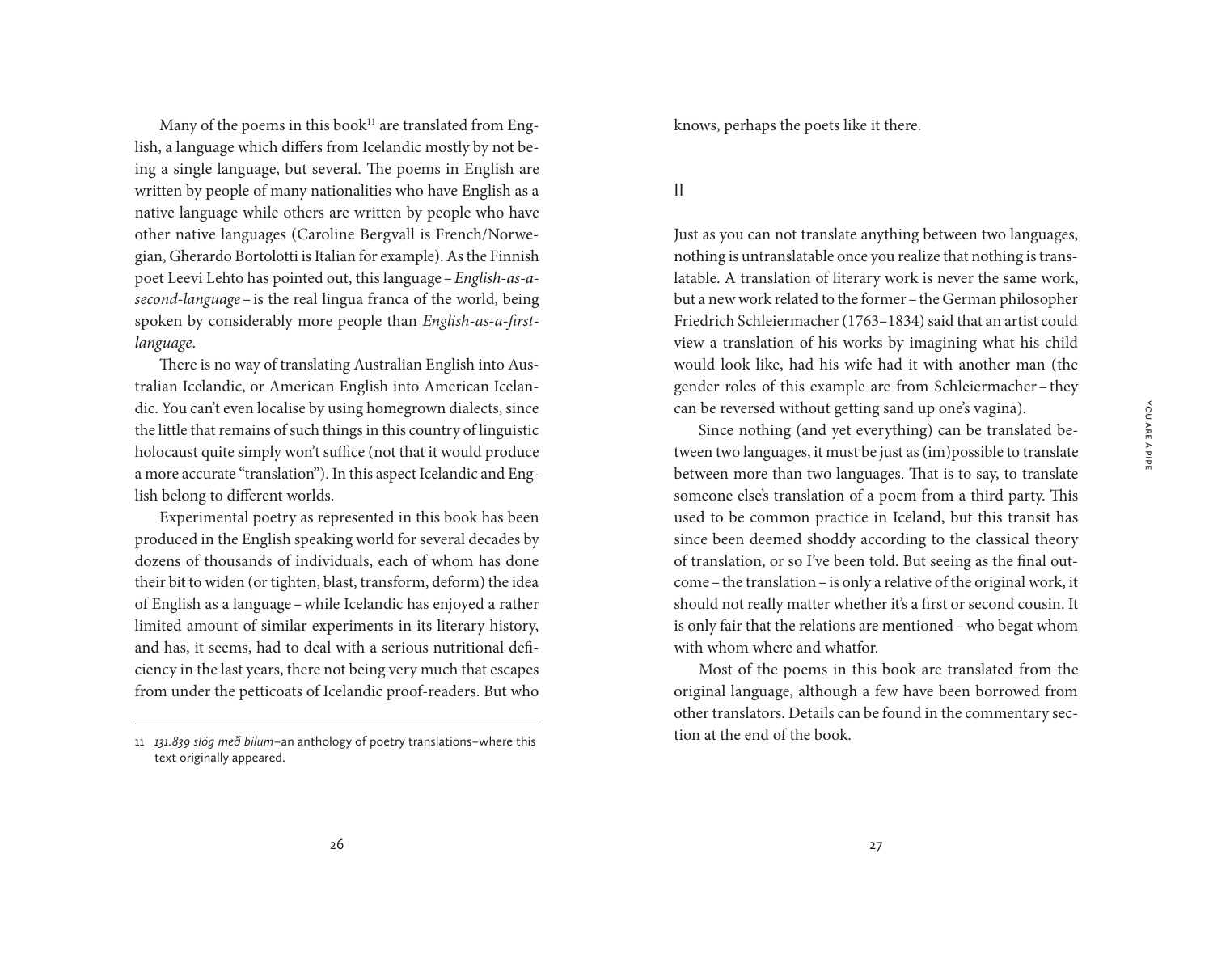III

Even the greatest prudes in Finland would regularly say "voi vittu" without flinching, and this goes for everyone from winterwargrandmothers to pillowfightinghomosexuals to lollipopmetrosexuals. The words can be literally translated in at least two fashions – either as "oh, cunt!" or "butter cunt". Most probably most Finns believe themselves to be saying "oh, cunt!". But the weight and meaning of these words are not necessarily "the same" from one language to another–he or she who shouts "smörfitta" at the dinner table in Sweden, is not performing the same act as one saying "voi vittu" on the other side of the Baltic, and it is to be expected that Swedish housewives would shake their fists vigorously at such language.

In traditional translation the phrase would be "damn it", or similar. But the words are of course not "damn it", they are "butter cunt". Or, I mean, in a manner of saying.

The Swedish profanity linguist Magnus Ljung divides profanities into several different categories, including theological ("damn"), expletives ("oh!"), fecal ("shit"), sex-related ("cunt"), and many others. The different categories are used differently in different languages. The most powerful of profanities seek to break taboos, go further than others have gone before, even though most of those used on an everyday basis stay far within those limits. But when we wish to go further, we employ the unusual, or original, and seek new ways to express our dissatisfaction. So it happens that something which is completely mundane in one language, like "voi vittu" in Finnish, becomes excruciatingly vulgar in another.

There is somewhat of a tradition for normalisation in the

translation of literary work. An idiom in the language being translated is changed into another idiom in the target language, the names of places and characters are even changed, word-plays are twisted to be understood etc. Anything exotic is normalised.

Naturally people disagree on whether it is more important, in the consumption of art, to understand or to sense, but most (perhaps too many) seem to avoid that which they don't understand, or even reject it completely.

Were I to paint a picture of Kallio (my neighborhood in Helsinki) for the Icelandic market in the same method as many translations are done, I would normalise it–I would change the supermarket chain Alepa into the supermarket chain Bónus, a tram would become a bus, brothels would be solariums, and the flowers grass. Because for an Icelandic person bus means the same as a tram does for a Finnish one (except the trams are on time and used by many–but then translations are merely approximations).

When you come to a new place one of the most enjoyable things to see are those that are different from those places one is used to. Here in Kallio I become amazed seeing three massage-parlours side-by-side, with a sex-shop on one side and a strip-joint on the other. I look into the bottomless misery of the winos in my neighborhood like a well that no one sees the bottom of, or whether it even has one, and I learn something new about man, the places he is able to go (out of sight).

In a recent book of poems from Linh Dinh (whose poetry can be found in this very collection), *Jam Alert*s, there is a poem in the form of a book review on the poetry translations of a man named Reggis Tongue–and Reggis deals in unnor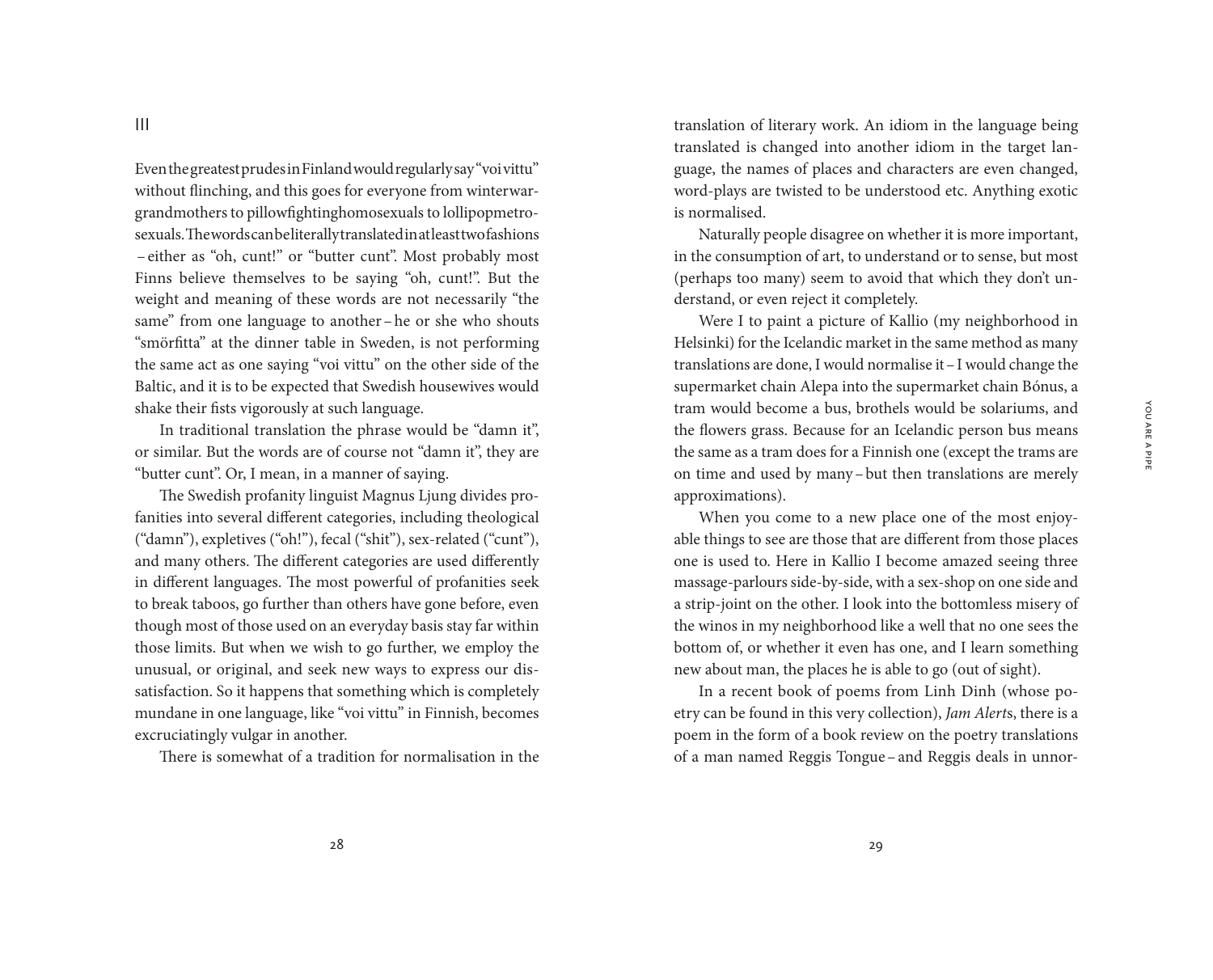malised translations. The poem quotes a prologue by Reggis to his selected translations:

*Slovenly translators – bums, basically – think they have to choose between music and sense. To pin down meanings, many of them squash the tune. To ape the melody, they ditch or deface the semaphores. They don't realize that syntax is melody. A translator must ignore the indigineous drumming echoing in his lumpy head and obey the alien word-order, rhythm of what he's translating. Make it strange –never try to domesticate a foreign poem!*

In most cases in this book *no* attempt was made to normalise text, and that which sounded strange was simply allowed to sound strange. In the light of the work being translated, i.e. work that deals with language and stretches it, it is very possible that in some places the poems are more strange, more incomprehensible than if they were to be read in the original language, although I still hope that they will allow access to some of the thought originally bestowed on them.

As well as being capable of producing weirdness, unnormalised translations can cause misunderstandings which can even be dangerous, particularly when the reader is not aware of the fact that other paradigms govern other languages. In this way I suspect that when the media proclaims that Iranian president Mahmoud Ahmadinejad says that the American movie mogul Oliver Stone is "a part of the devil", it is only proper to wonder what meaning that translation, which I expect is literal, has. Do they mean that Ahmadinejad literally believes that Stone is possessed–that the devil lives within him–or was his point quite simply one I suppose we can all agree on, that Oliver Stone is a part of the machinery of American capitalism?

It has also been claimed repeatedly that Ahmadinejad wanted to "wipe Israel of the map". This has been chewed, back and forth, as the God's honest truth. However, the British newspaper *The Guardian* printed the following correction on the 22nd of February, 2007:

*Mahmoud Ahmadinejad, president of Iran, has not "called for Israel to be wiped off the map". The Farsi phrase he employed is correctly translated as "this regime occupying Jerusalem must vanish from the page of time". He was quoting a statement by Iran's first Islamist leader, the late Ayatollah Khomeini.* 

Then of course we might wonder where Ahmadinejad is going with *this*.

It should be duly noted that the author of this text is no specialist in Iranian politics, and does not take a stance on whether or not Ahmadinejad is "evil" or "good", but is mostly skeptical of both the media and politicians.

#### IV

The poems in this book were chosen quite simply because they interested me. It really isn't more complicated than that. It would have been enjoyable to add many other poets, as well as many other interesting (enjoyable and important) poems by the poets that are included in this book, but for reasons of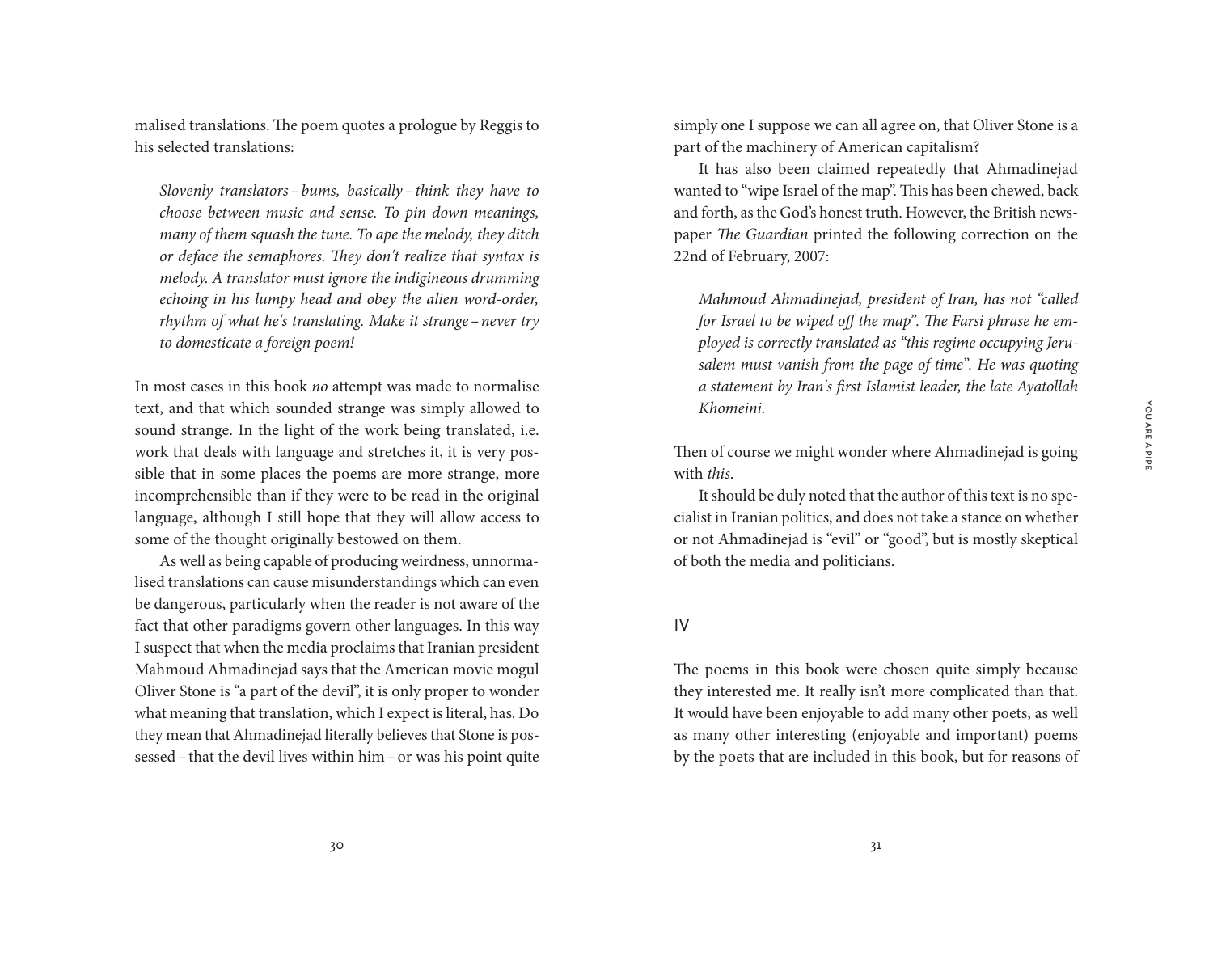time it was impossible. If all goes well another volume will be produced in the next one or two years.

Lastly, it is right to thank those who put their shoulder to the wheel. Firstly the poets and the copyright holders who gave their cordial permission for us to publish the poems without looking for financial gain. A list of the poets can be found in the table of contents, but it is also right to mention Ellie Nichol who gave permission to include the texts of her late husband, bpNichol.

The following people read either single poems, the whole manuscript and/or gave useful tips: Arngrímur Vídalín, Ingólfur Gíslason, Haukur Már Helgason, Haukur Ingvarsson, Derek Beaulieu, Nadja Widell and Hildur Lilliendahl. Many of the poets also helped with translations and answered quickly and surely the various questions that popped into the translator's mind. Last but not least Finnish poetry-activist Leevi Lehto gets heaps of thanks; without him this book would never have become a reality.

> Originally published as a prologue to the translation anthology *131.839 slög með bilum*.

# The rebellion and the apathy

## I – Post-world and eventual accountability

A few months back I took a stroll through the neigborhood of Södermalm in Stockholm, and got the distinct feeling that I was passing through some sort of post-world–one of those sci-fi places you see in utopian movies, where war and poverty have been eradicated and everyone is free to engage in their own personal growth. I walked through the shopping centre on Medborgarplatsen square, and watched all the humidifiers rejuvenate shiny post-vegetables, and people walking around with post-sushi take-away and post-café lattes– everyone seemingly not rich, in globalist modern standards, but nevertheless so completely content that I could hardly imagine them ever lacking anything they truly wanted. Let alone what they needed. As if all the wealth had been equally distributed and now everyone could have all the sushi they could stomach. It's a scary feeling, 'cause you know it's not true, and yet it would be so easy to believe it–it's so enticing, so beautiful, to imagine a problem-free universe *already here* with nothing more needing to be done, except leaning back and taking it all in.

I sometimes get the same feeling reading literature–especially modern prose work. Of course no one–or at least very few people–write novels without a dramatic angle. The basic formula of *problem leads to problem-resolution* is still the game to play in linear prose. But the dramatic angle is more and more, it seems to me, a personal story – protagonist A finds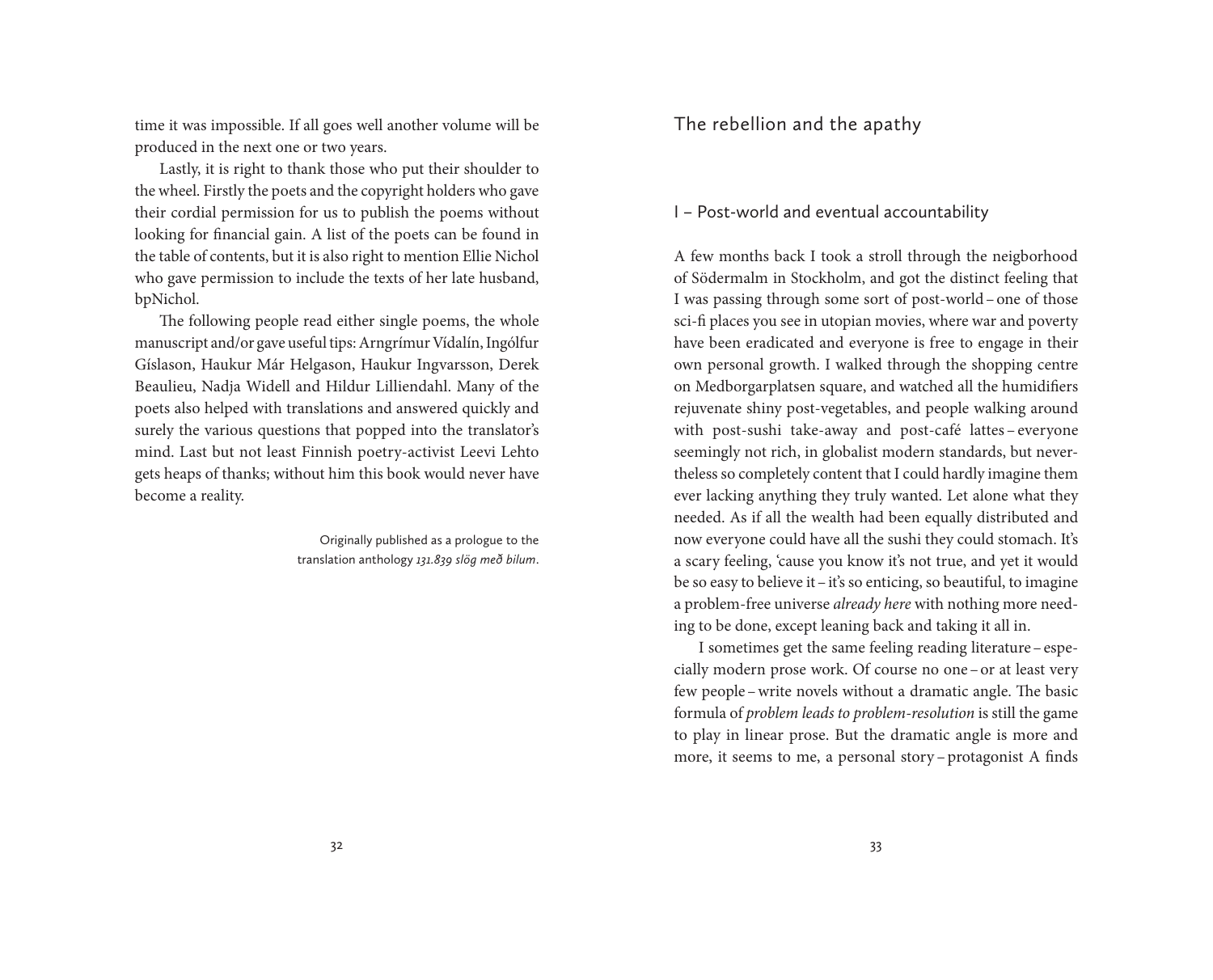herself in an unfortunate circumstance, either because some other protagonist put her there, or because of a series of coincidences. This is all well and good–such things happen in the world, and they should be dealt with in literature–but the amount of this type of literature gives me this same post-world feeling I just mentioned. One could deduce from it that problems are not inherent in systems–that all the "big" political problems have been solved, the fundamentals, as if systematic, deliberate misery had been eradicated–and instead we focus on the particular within the social.

This feeling I get strikes a series of false chords in my soul, and I writhe–and I might even feel a certain anger towards my fellow writers (as a group, rather than as individuals). I may of course be mistaken, but I see our political world as being fundamentally wrong, repressive and cruel in a decidedly systematic way. It doesn't allow for ethical decisions, the system being so overly complicated, all-encompassing and layered that no one can possibly be informed of the consequences of their actions–and the system has been built to use and abuse this fact in order to increase capital gains, the globalist wealth of the few, in particular, but also the contentment of any citizen lucky enough to have a western passport. No one is eventually accountable for people dying in wars, or slave labour camps, refugee camps; or from easily preventable diseases–no one is eventually accountable for torture, political imprisonment, police brutality and other forms of state-run (and/or outsourced and privately run) violence.

But yes, of course, when caught we do arrest and imprison the low-level employee, the single soldier that steps out of line or the foreman who beats his worker to death, a politician may have to apologize or even step down–but we fail to make the system accountable, and we fail to notice that these things happen repeatedly and systematically and are not single coincidences of brutality, but rather intrinsic to competitive society and thereby just as systematic as in Soviet-socialism or other authoritarian systems, although masked with an idea of personal or individual responsibility. This responsibility is a façade, because those few that get "caught", so to speak, are in most cases merely following the norms that society dictates, besides being only peripherally guilty–since responsibility is so decentralized that no one person is "wholly" guilty of anything.

The good thing about authoritarian systems is that you can see your abuser, you can point at him and cry for justice. One of the worst things about capitalist cruelty is that you can't do this–responsibility has been decentralized. Nothing is the system's fault, and yet the system breeds both sociopathy and apathy, feeds on war and massive (3rd world) poverty. Everybody's simply doing their jobs. Capitalism having become a global crisis makes this even harder.

In the Spanish movie *Los Lunes al Sol* (*Mondays in the Sun*), by Fernando Leon de Aranoa, the Russian character Sergei tells a joke that goes something like this: "When the Soviet Union crumbled, we properly realized what we already knew, that everything they had been telling us about socialism was a lie. A few years later we also realized that everything they had been telling us about capitalism was in fact true."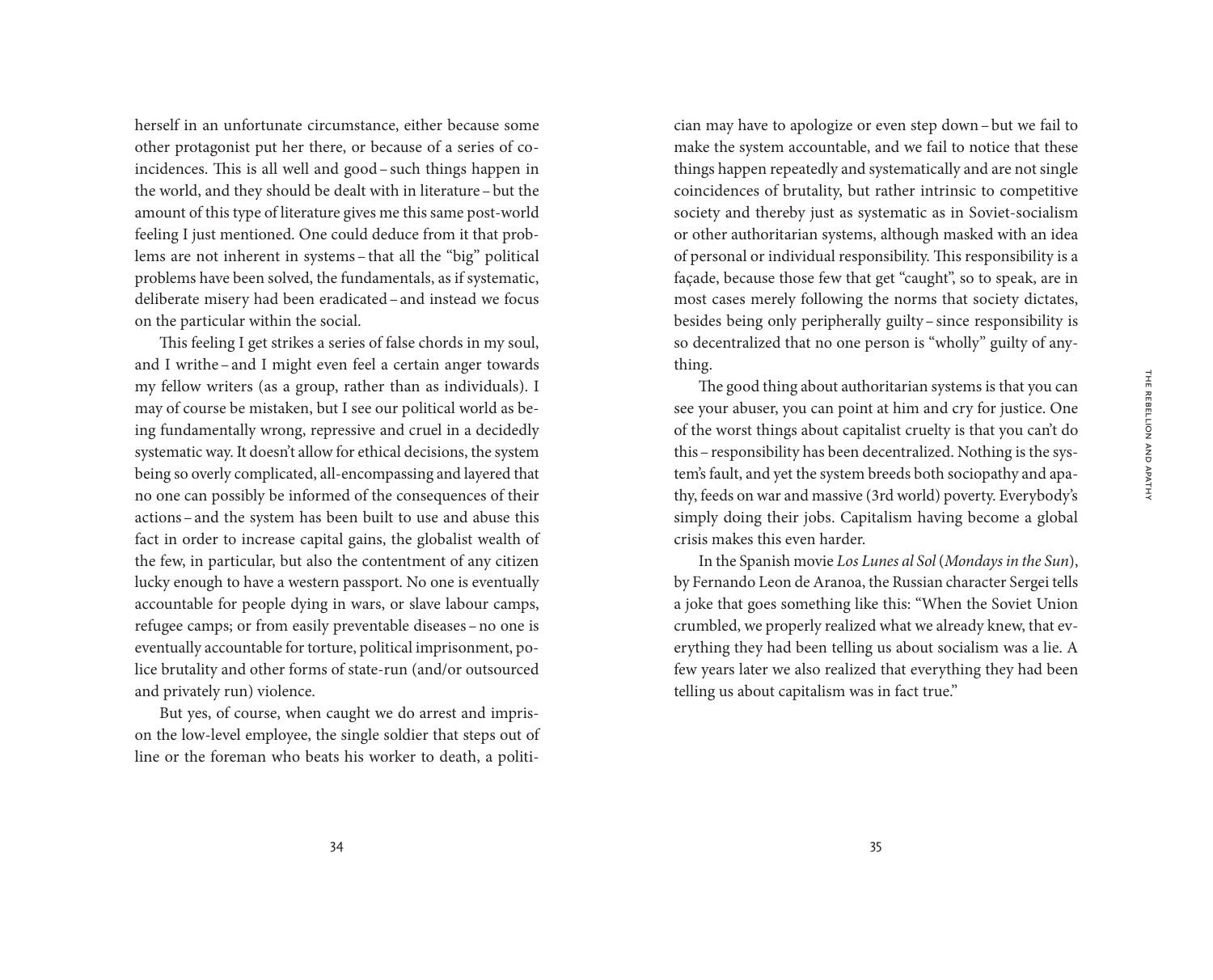## II – Political writing in the post-world

In an interview with the Icelandic newspaper, *Morgunblaðið*, in 2002, Moroccan writer Tahar Ben Jelloun was asked about the political dimensions in his work, and he answered thus:

*I come from a country that deals with many problems, not only in the economic sense, but also various types of injustice. In Morocco the demand is that writers cover these issues and take a clear stance. In all countries writers are citizens, but in Morocco a writer would never get away with thinking he was above the community and the issues that govern its debate. The public demands that he participates. The explanation for this important position that is held by writers and scholars in Morocco, is that only about 40% of the inhabitants are literate. This is changing rapidly but the people need someone to talk on their behalf and write about their hopes and suffering. A Moroccan writer really has no choice, he must take a stance. Such a stance is understandably not demanded of the Nordic writers, because their communities have developed much further, here you have human rights, the rule of law and the foundations of your society are not up for immediate debate.12*

What I find interesting in this statement is the diagnosis of Nordic writers and no one demanding of them that they write political work–because not only is it obviously true, but there is also the tendency, in all of the western world (at least), to depoliticize art in general, and act as if one thing had nothing to do with the other, and even that they cast a dark shadow on each other. Indignant *art-for-the-sake-of-beauty* artists will point at Leni Riefenstahl's *Triumph des Willens* propagating national-socialism, or how Pound's *Pisan Cantos* have had to suffer because of their political connection, as examples of the catastrophic effects of mixing politics with art. I would, in turn, point to the mountains upon mountains of unimportant, meaningless work –forgotten, of course –as examples of the catastrophic effects of not mixing art with politics – and George Orwell and Milan Kundera as examples of good political artwork (and I know I'm being particularly nasty in pinning those two together, since the latter has criticized the former for not being a proper novelist).

Good work does not necessarily have good politics, and bad work can obviously be produced with the best of political intentions. But just as the maturity-plot of a "Bildungsroman"

<sup>12</sup> The Moroccan writer Tahar Ben Jelloun interviewed by Þröstur Helgason in the Icelandic newspaper, *Morgunblaðið*, april 13, 2002: "Ég kem frá landi sem á við mörg vandamál að stríða, ekki bara efnahagsleg heldur og misrétti af ýmsu tagi. Í Marokkó er beinlínis gerð krafa um að rithöfundar fjalli um þessi mál og taki skýra afstöðu. Rithöfundar eru alls staðar borgarar en marokkóskur rithöfundur myndi aldrei komast upp með að telja sig hafinn yfir samfélagið og þau mál<sup> $\rho$ </sup>

sem þar eru efst á baugi hverju sinni. Almenningur gerir kröfur um að hann taki þátt. Skýringin á þessari mikilvægu stöðu rithöfunda og menntamanna í Marokkó er sú að einungis um 40% þjóðarinnar eru læs og skrifandi. Þetta er að breytast mjög hratt en fólkið þarfnast þess að einhver tali máli þess og skrifi um vonir þess og þjáningar. Marokkóskur rithöfundur á því í raun og veru engan valkost, hann verður að taka afst! 'f6ðu. Þessar skyldur hvíla skiljanlega ekki á norrænum höfundum þar sem samfélög þeirra eru mun lengra komin, hér eru mannréttindi, réttarfar og þjóðfélagsgerðin ekki knýjandi umfjöllunarefni."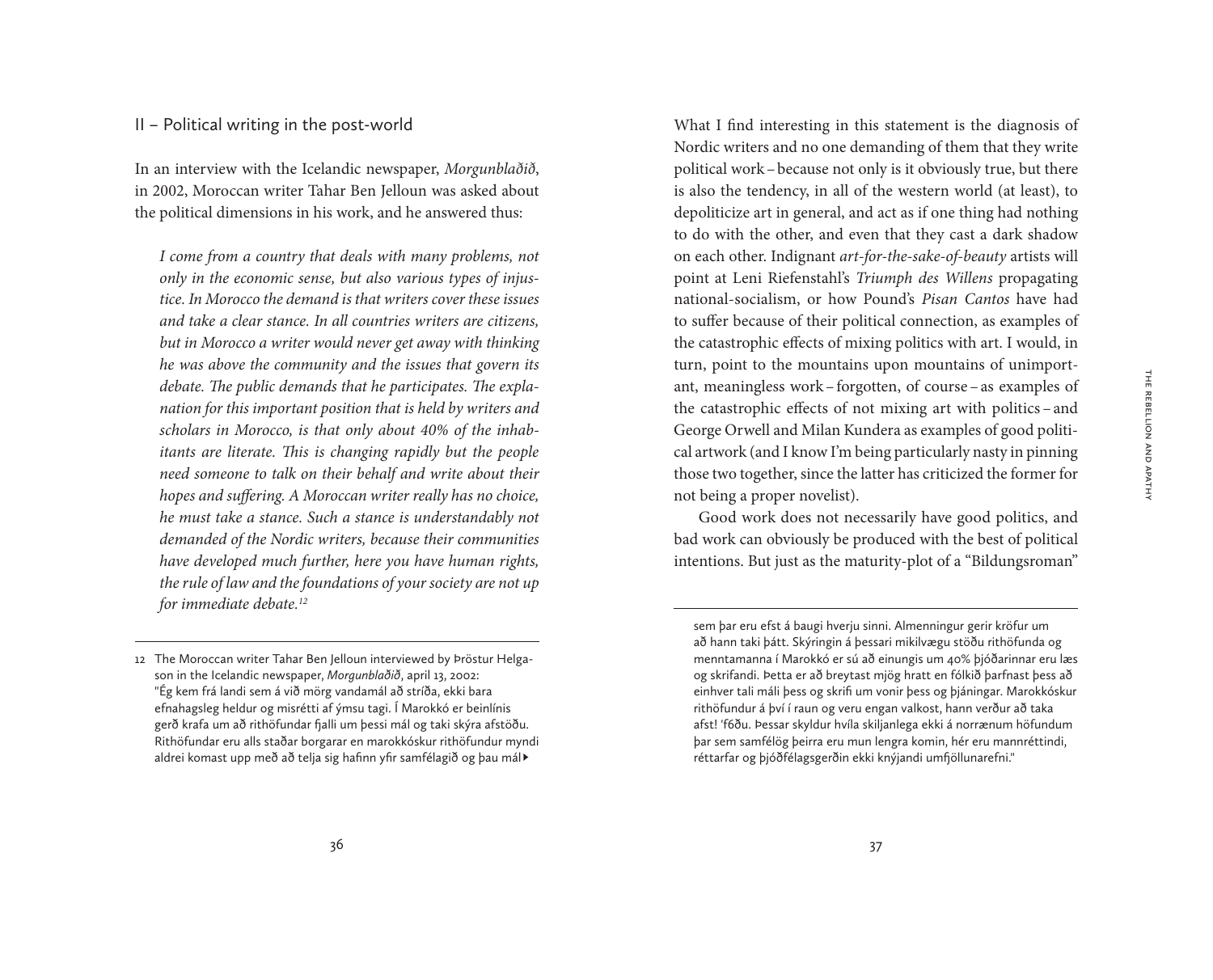needs to make sense, needs to be done skillfully and artfully, so the politics of political artwork need to be thought out–there are no shortcuts. A banal work injected with current political trends is nevertheless banal work. All of this should be selfevident–while a great portion of the literature debate ignores political work as gimmicks, and many political writers seem to think all it takes to make the work "important" is an injection of indignant moralism.

Because of literature's tendency to imitate itself the world is ridden with so-called political authors that show misery, violence, exploitation and injustice as individual cases, rather than the systematic rules that they are. The tendency in literature to represent through single examples–a part for a whole, a single worker for a working class–makes the literature fall through the cracks, in a world where the opposite is true. The single mother in the latest social realist drama is constantly portrayed as a victim of unfortunate circumstance, and I hate to be the one to say it but capitalism is not an unfortunate circumstance–its so-called side-effects are inherent to the system–while many writers wallow in political subject matter, reflecting on little else than their own personal self-righteousness, with at worst a nasty judgmental attitude of mostly ill intent towards the world (of which, I admit, I am not wholly innocent of) and at best a social commentary resembling the readers' letters and editorials of newspapers. While certain writers may participate in the political debate, none try to reinvent it, none deal with the fundamentals that are nevertheless, in my mind, an inseperable part of the craft. We might write a drama of individuals caught in the system–but it's all revisionist in nature, as if all capitalism needs to make everyone happy is someone adjusting the buttons on the machine.

### III – Antagonizing readers

The western world– at least– is inherently amoralist and the most pressing political questions in that part of the world are not about our own suffering or the suffering of our readers but about the apathetic and sociopathic conditions of our daily lives. I do not mean to say that there is nothing wrong in the western world itself, but we do need to find a way to correlate our own plights with those of the world in general–precisely because the world has become globalized. While Finnish students and Danish nurses may be facing bad conditions, we need to be able to see that it's hardly comparable to the disenfranchisement, exploitation and plain murder that the Finnish and Danish systems propagate abroad, *without* defusing the political struggles within our own welfare states, and thus allowing them to drift towards more libertarian fascist systems. We need to use the wealth amassed in the western world to ease suffering elsewhere–or that suffering will never end–without using that as an excuse to ignore local plights, such as the bad condition of Finnish students and Danish nurses.

Adressing the apathy/sociopathy of western people in general–from underpaid nurses to wealthy investment cowboys– is a potential career suicide, as instead of taking part in, and portraying, the "hopes and suffering" of the readers, it would inevitably be read as attacking them on political, ethical and moral grounds, and such a reading would probably be justified, at least in part. It may very well sound like one was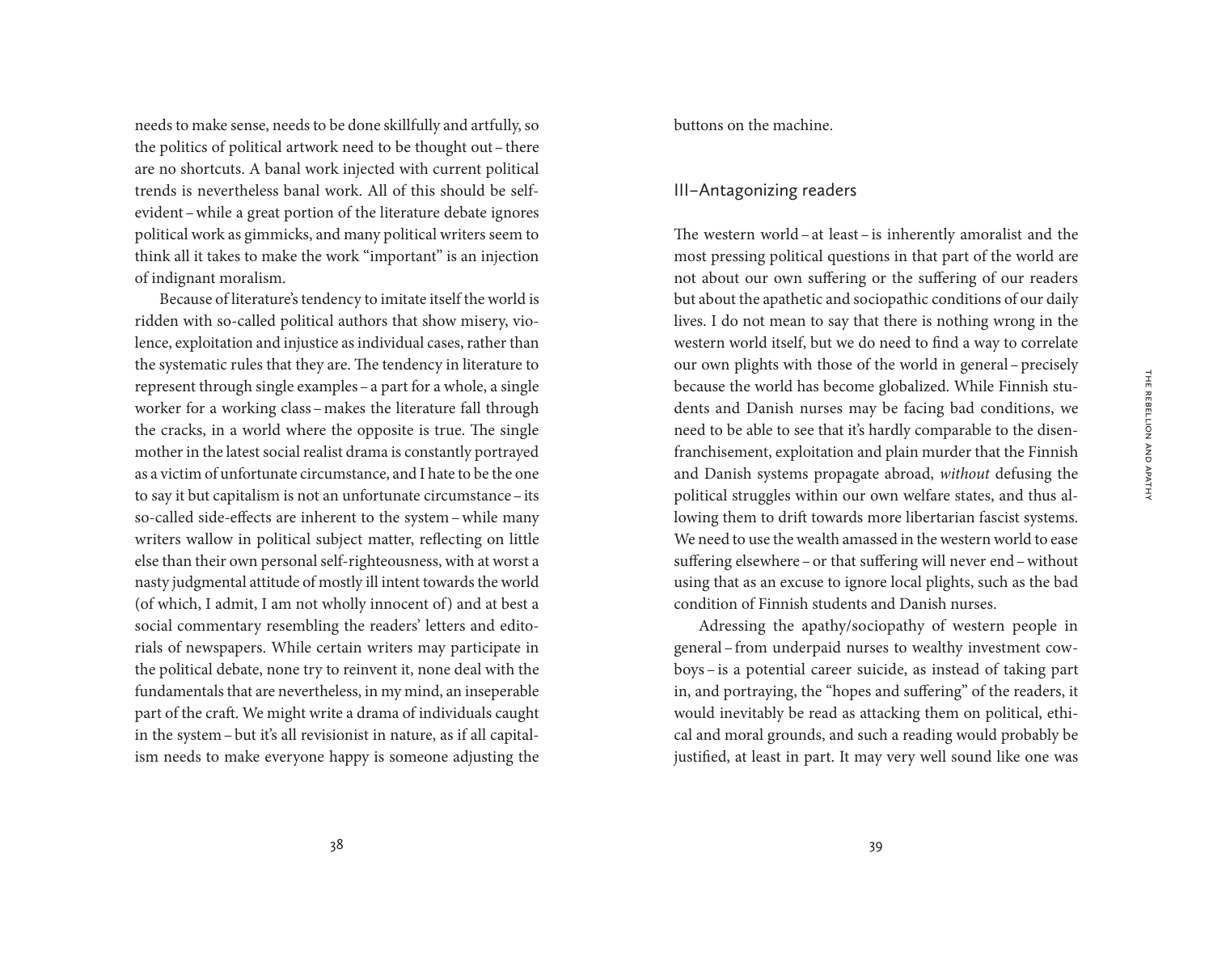THE REBELLION AND APATHY The Rebellion and Apathy

saying that Danish nurses shouldn't fight for a better salary. This is a serious dilemma, not only because it requires more of the writers–perhaps more than they can do, or are willing to do–but also because, as anyone familiar with political debate can vouch for, antagonizing people doesn't really get you anywhere. And a writer who is not read, or merely seen as an antagonistic moralist, can only hope to be discovered later as "having been right all along"–which might not be that important, no matter how it may tickle the ego. It is proper to note though, that literature does not only occupy the present, but also the future, and "having been right all along" might have political meaning when that comes to pass. But it is naturally hard to say, if it will be so.

The demand that Ben Jelloun mentions, the demand that readers make of writers, that they portray and address the readers' problems, is non-existent in most western literature, and the political dimensions that need to be addressed in my opinion are probably not even welcome. The demand is only put forth in societies where suffering is great, and the suffering in western societies is mostly minor–if put into context with the harm these societies cause elsewhere. It is all too easy to ignore the more serious ethical problems of our societies–such as the near complete disassociation from the human suffering in faraway countries–and turn to mirroring and remirroring our favorite 20th century novelists. Perhaps the obvious answer as to why this is so is that, as Ben Jelloun mentions, writers are citizens and therefore suffering the same conditions as their readers–apathy and amoralism coming naturally –rather than them being populist, cowardly careerists pawning off their work as if it were any other consumer product.

## IV – My excuses

This is a subject best broached in much longer texts than these–and yet a subject I feel should be broached, specifically by writers. I am not a monotheistic writer– I do not believe in absolutes, not even my own. I furthermore do not believe in any one direction of writing to be superior –neither morally, politically nor aesthetically–to another. To a great extent the maxim that literature simply *is* – that poetry should not should–rings true to me. My call for a new approach to political literature is neither fully thought out nor a call for manifestos, and it is not meant to be. It is merely meant to propagate thought, through writing thoughts and subsequently speaking them aloud–for them to be digested with others. I do not say this to withdraw from my call for a new approach to political literature, but to emphasize that the nature of literature can not be easily defined–and it's surely not mine to define alone. Literature can not be dogmatic, and must not be relegated to a space of political propaganda–despite it's nature being, in my mind, political. It is within these borders –or rather, this borderlessness – that I would like to ponder, to throw these thoughts into the mix, these questions and calls, that I deem as greatly important, and see what comes of them.

I thank you for listening.

Originally written as a lecture for the Nordic Summer writer's conference in Jurbarkas, Lithuania, spring 2008. My intentions were, and are still, to eventually finish these thoughts – as I see them simply as the beginning of a train of thought. But I still don't know where the train should be heading.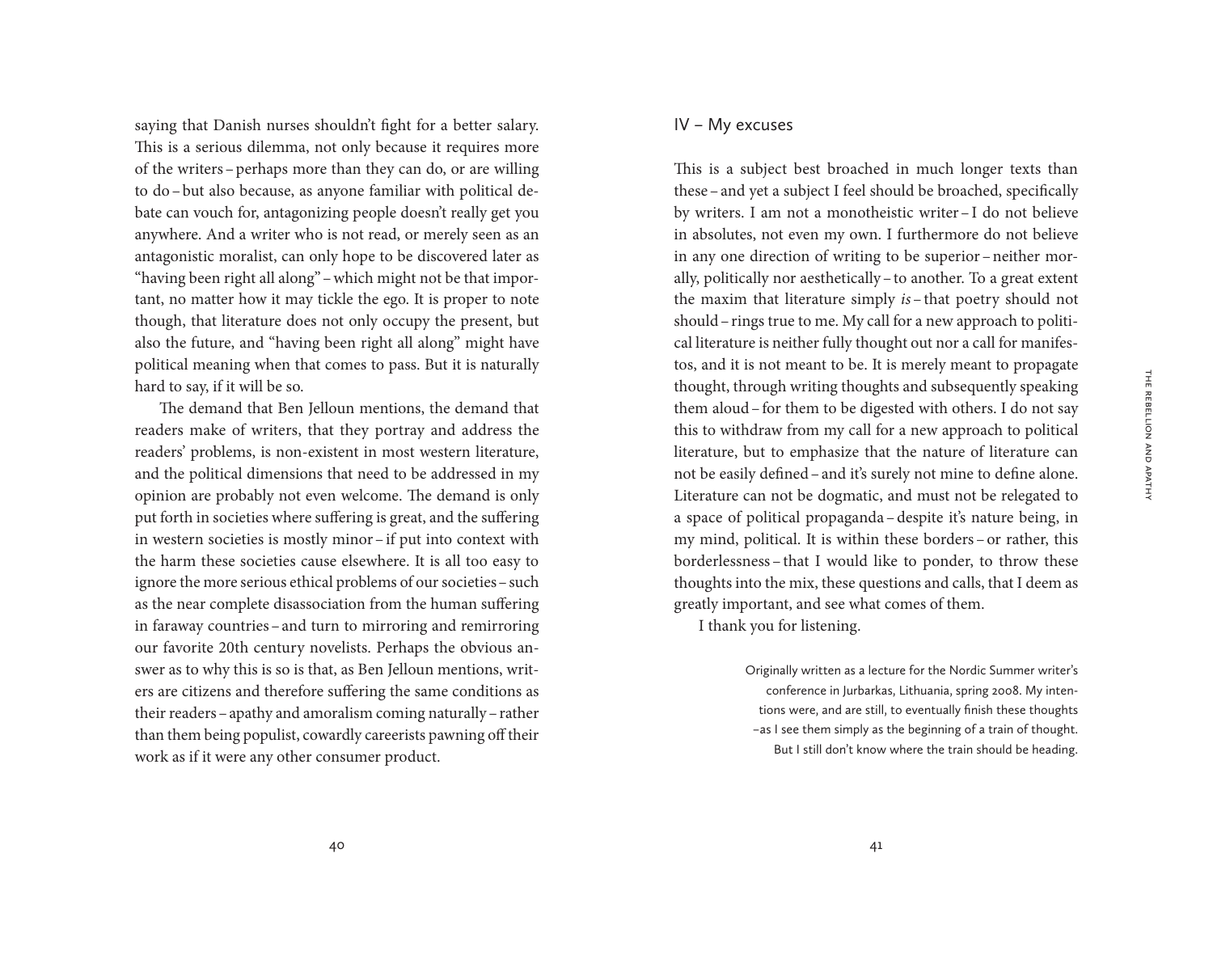## Mind the sound

I

It may have been the year 1600–on the dot–that a child was born in Iceland (probably) named Þorbjörn Þórðarson. Perhaps it was later though, it's hard to tell. No one really knows. And I wouldn't want to lie. You deserve the truth. And he may have smelled just as sweet born on any other date.

Þorbjörn grew up to be a poet of semi-renown, a blacksmith and a fisherman. Not much is known about the man or his life, even his identity and name being up for debate, but he is thought to have spent most of his years in the southern and western parts of Iceland. His poetry lived, as the poetry of many of his Icelandic contemporaries, mostly through an oral tradition of a nation with a fondness for rhymes–through collected folklore, and in part through myth. His early poetry is more or less forgotten, although it is said to have been rather plain–uneventful yet skillful, his art being occasional and his subject matter being (as was common) everyday life. Through an unusual act of divine intervention, this would all change.

One day Þorbjörn was minding his blacksmithing business in Skógarnes at Löngufjörur, Iceland, when a group of travellers approached, looking for a safe way to cross Haffjarðará-river. The travellers greeted Þorbjörn heartily, seeing as here they'd found a local man who could advise them on their journey through terrain that they knew very little of. Þorbjörn was by all accounts having a bad day. His blacksmithing was tiresome and

not moving along with the expediency he would have wished. Perhaps he was, like many contemporary poets, fed up with his dayjob and wishing to have the time necessary to hone his poetic skills.

When the travellers asked where they should cross the river, he answered (as was poets' wont in his time) with a poem. More precisely, a quatrain:

Though with hammer to iron I cater 'tis all for naught I slammer. Take the course for Eldborg-crater, and cross at Þóris-hammer.13

This would all have been well and good, had the advice Þorbjörn gave to the travellers, in his mindless irritation toiling away with the iron, not been a bit inaccurate. Or to put it plainly (we do strive to make it simple): His advice was dead-wrong, erroneous, false, reprehensible and vicious – put it how you will: Þorbjörn sent the travellers towards an impassable part of the river, straight into the rapids of hell. The travellers however, being sufficiently naïve to believe a poet's pretty words, tried to cross where they were told. Needless to say, they all drowned.

Now in those years God was not the forgiving fellow we've come to admire in later years, and he did not at all enjoy having to receive the all-too early travellers (perhaps he wanted time

13 Smátt vill ganga smíðið á í smiðjunni þó ég glamri. Þið skulið stefna Eldborg á, undir Þórishamri.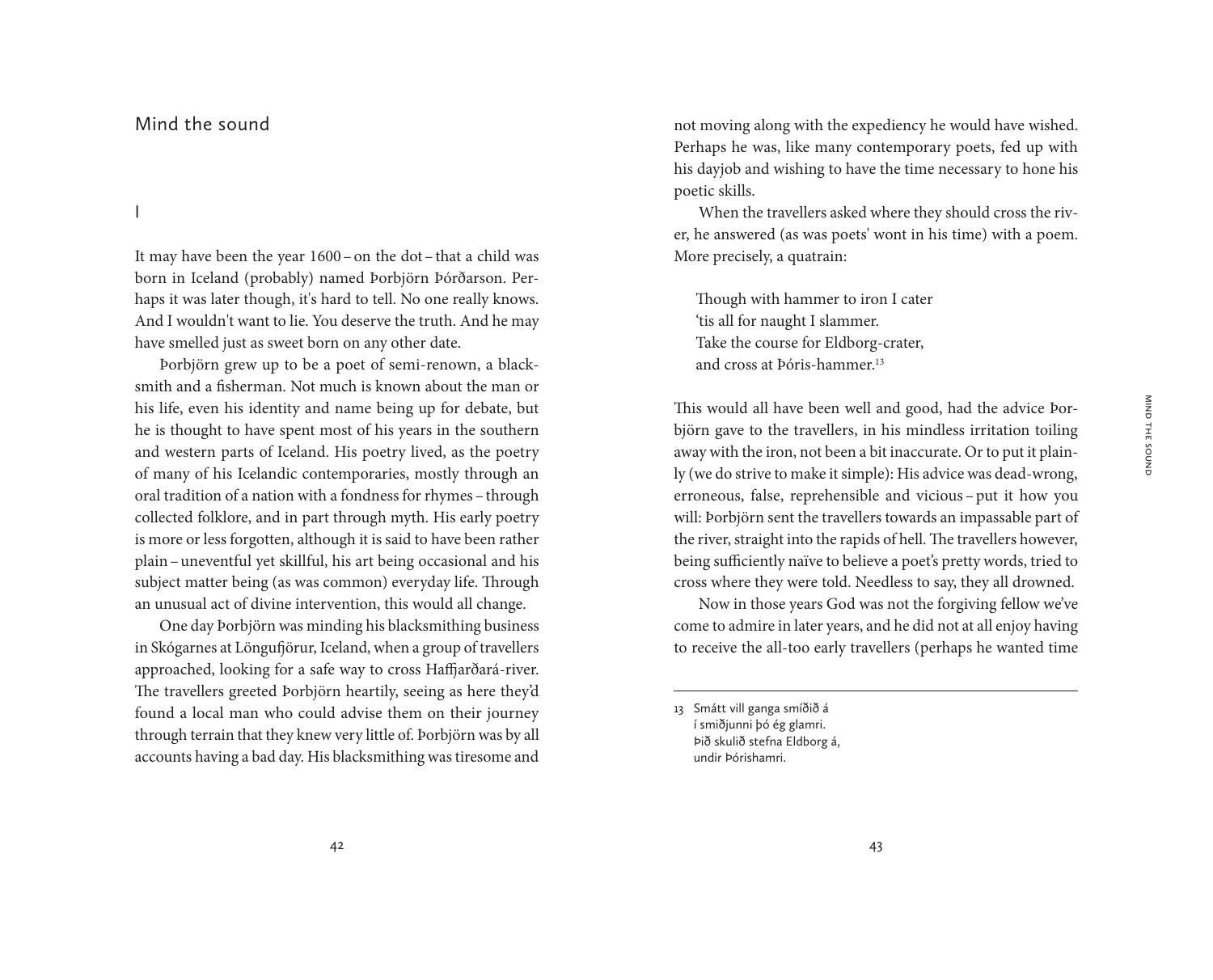to work on his poetry). And poetry was not seen to be a mere talent, but a veritable gift from God. So God smote Þorbjörn with a curse: He bereaved him of the "gift of poetry". But Þorbjörn, being of stubborn stock, wouldn't take no-poetry for an answer, and kept at it, poesying like a mad-man, quite literally: no matter how he toiled away at his quatrains and tercets, they all turned out nonsensical, full of words that weren't words, sentences that alluded meaning, leaning on nothing but the verse-framework:

Loppu hroppu lyppu ver lastra klastra styður, Hoppu goppu hippu ver. hann datt þarna niður.<sup>14</sup>

Some of the words in the first three lines can be seen as having "meaning", while some are "meaningless"–the context is complete nonsense, beautiful nonsense, soundbouts in rounds galore–he is less literati than alliterati, or even illiterati–and yet it *sounds* like something a fisherman-blacksmith would write, it *sounds* like a fisherman-blacksmith's vocabulary, nevermindyou that the words don't mean anything–they SOUND.

The final line was all Þorbjörn had left of more traditional poetry, word-by-word: *he fell there dow*n. From the moment his curse became reality, more often than not, only Þorbjörn's last lines would be readable. As his poetic career continued, Þorbjörn got to be known as Æri-Tobbi, Tobbi being a nickname for Þorbjörn and æri meaning crazy or insane–and so he's known today.

Little did God know, on the day he smote his curse on Þorbjörn, that he'd be giving birth to Iceland's first avant-garde poet –a sound poet, no less, whose control of zaum is firstclass, putting him in a category with such 20th century greats as F.T. Marinetti and Hugo Ball.

Æri-Tobbi was not the only poet in Iceland to be treated in this manner by the vengeful God, to whom the countrymen swore allegiance (although hesitantly, and merely in public) in the year 1000. Hallgrímur Pétursson, another 17th century poet and priest, was given a similar treatment for abusing his gift. At the time, the gift of poetry was seen as being magical, and poems would be written for magical purposes, be it to *poetry* the evil out of things, or to *poetry* a pretty girl/guy into bed. People would even fight with poetry, the most famous duel of all being that between Kolbeinn Jöklaskáld (yet another 17th century poet) and the Devil himself. Kolbeinn poetried the devil back to hell by rhyming the word 'tungl' (moon) – our 'orange' (unrhymable)–with 'ungl' or 'úln': a variation on the word for 'wrist'–this is all highly dubious, not really words and not even really rhymes, but the devil always being one to promote the avant-garde, readily agreed and cleared off to hell.

Hallgrímur had no such worthy opponent. He was having trouble with a fox who kept killing his sheep –a nasty biter, though no devil. One day, while in the pulpit, he saw the fox in question, and immediately proceeded to poetry it away, with such an astounding result that the fox literally sank into the

<sup>14</sup> Æri-Tobbi's poetry was collected in 1974 by Icelandic poet, Jón frá Pálmholti, in the book *Vísur Æra-Tobba* published by Iðunn. The collection consists of poetry thought to have been Æri-Tobbi's, from different manuscripts, a few in different versions. http://libris.kb.se/ bib/311850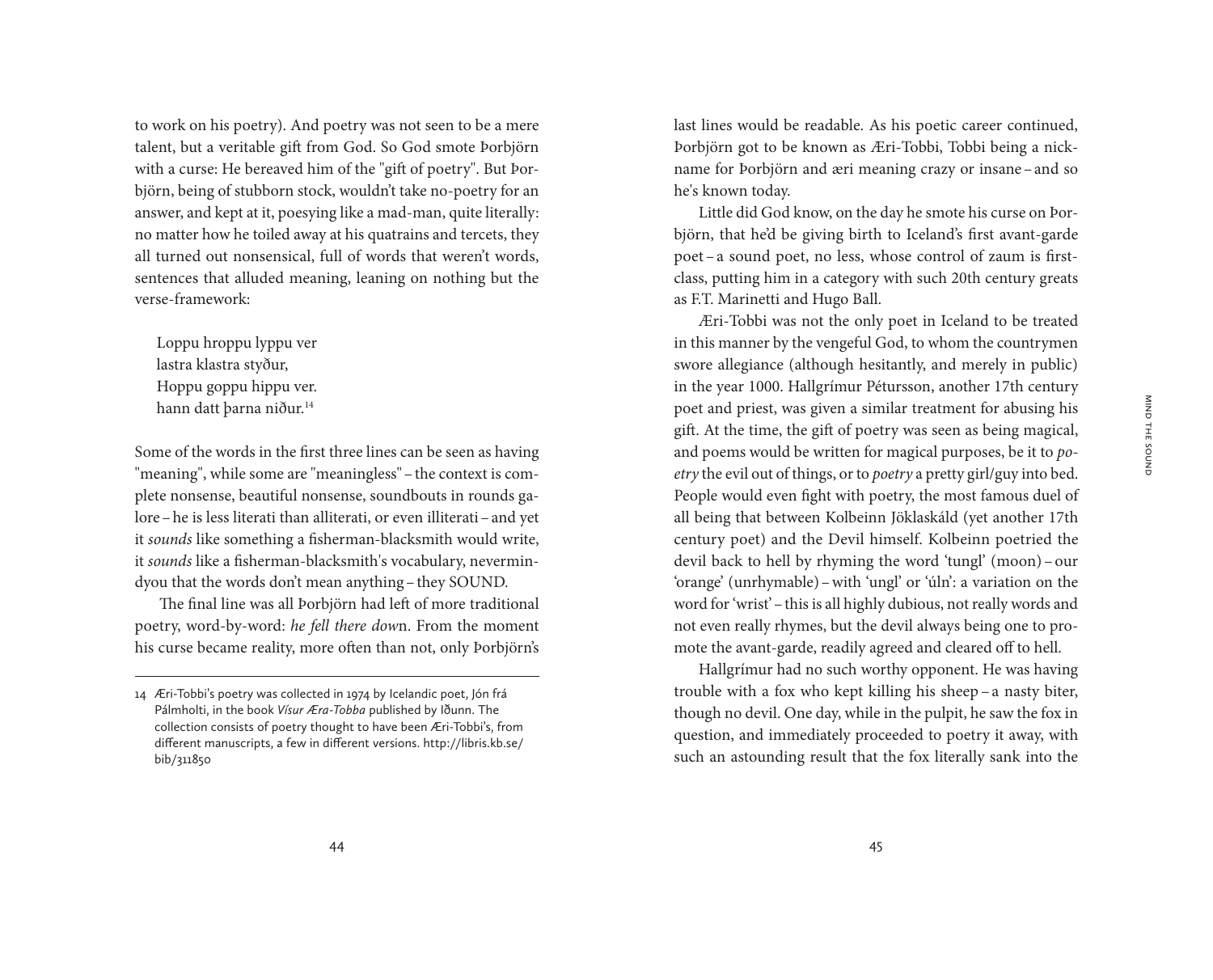Mind the sound

MIND THE SOUND

ground (I'm not making this up!). God, being enraged at Hallgrímur for poetrying secular matters from the pulpit, dried up all the poet's poetry. It was not given back until Hallgrímur started his 25 thousand word anti-semitic rant / psalm of passion, which counts among Icelandic Christianity's literary classics, having been published over 80 times (in a country currently of 320 thousand people).15

As far as posterity goes, there's no remnants to be found about Hallgrímur ever having been a sound-poet or avantgardist, despite his standing as one of our most respected poets. Quite the opposite.

He eventually caught leprosy and died.

II

While Æri-Tobbi was far from making any common-sense with his poetry, while he had totally lost his grip on words, sentences and their meanings, the verse-form remains, fully equipped with rhyme and the old Nordic rules of alliteration: props & mainstaffs – the anchors of poetry that even some modern Icelandic readers would openly claim was an unconditional requirement for any poem (worthy of the name). For a quatrain the most common form these rules take (there are variations) goes something like this: A pair of alliterations in the first and third line (props), and one at the beginning of the second and fourth line (mainstaffs). It's to be noted that all words in Icelandic have the stress on the first syllable, so that's where the alliteration goes (moreorless) without exception:

Ambarar vambarar **sk**rumburum **sk**er **sk**rambra þumburinn dýri. **V**igra gigra vambra hver **v**agaði hann suður í mýri.

The rules of props & mainstaffs are so intrinsic to the Icelanders' idea of poetry that when foreign verse-forms, like the sonnet, are imported they get a permanent injection of props & mainstaffs: A sonnet in Icelandic without props & mainstaffs *is a rare exception*–to the point where it would be considered no mere fault, but an outright mistake, the idea that one would skip them unthinkable–and this includes translations of foreign sonnets.

And the same evidently applies to 17th century sound-poetry in Icelandic. Although being a sound-poet freed from the burdens of meaning Æri-Tobbi could move more easily through in-rhymes, and would consistently over-alliterate (which was/is a semi-crime in Icelandic poetry), and repeat words or similar word-forms and thereby layer his sounds where he was unable to layer his meaning. This is not poetry meant to be taken sitting down:

Aldan skjaldan galda grær græfra ræfra russu. Sæfra tæfra síldarmær sussu sussu sussu.

<sup>15</sup> *Hymns of the Passion* are available in english, translated by Arthur Charles Gook. http://openlibrary.org/b/OL3060183M/Hymns-of-thepassion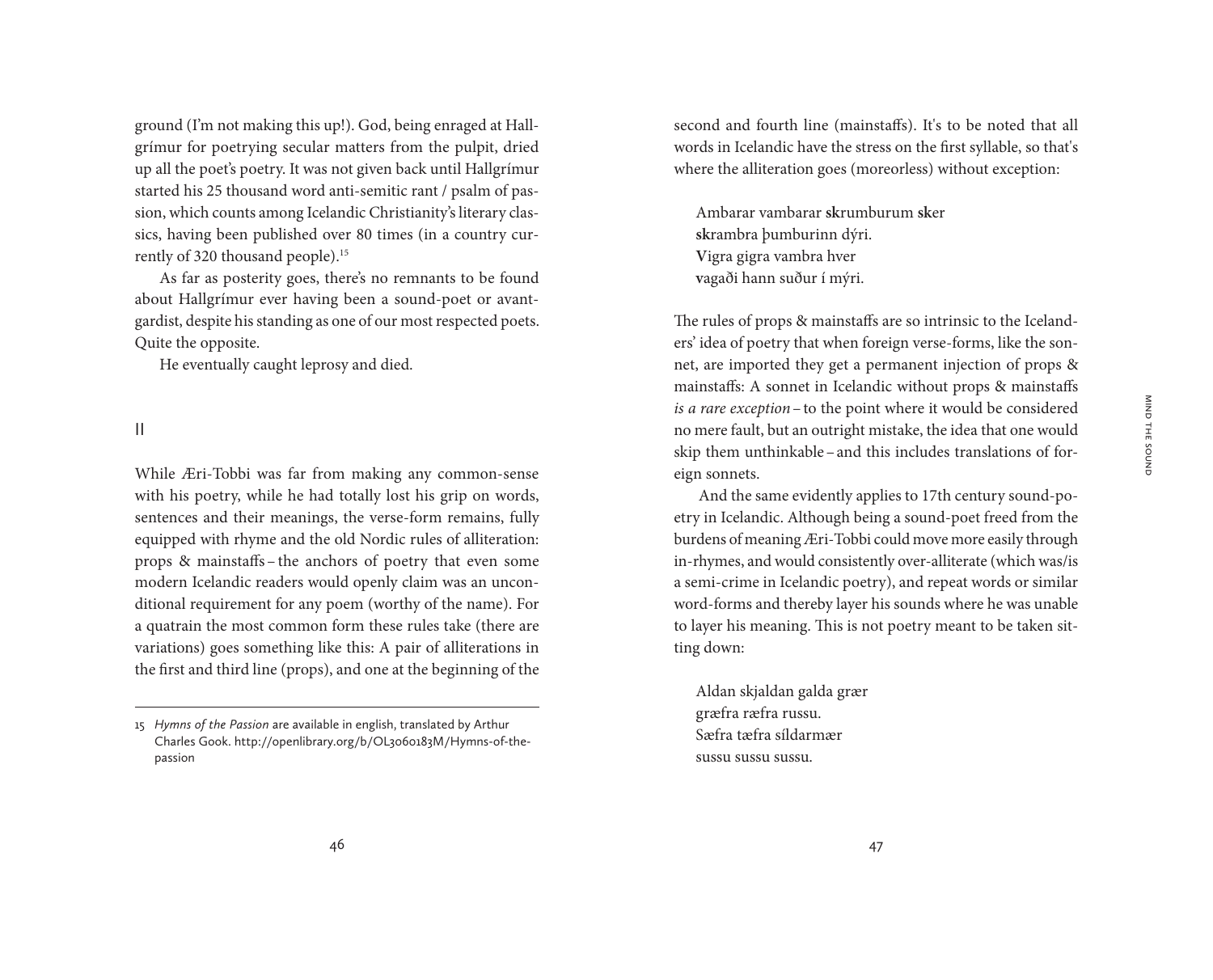There's a consistent use of R's in various combinations in his zaum-words–the R in Icelandic being particularly rolled, the alveolar trill of [r]–a common blend being 'br's and 'fr's and 'vr's, with some notably difficult consonant-sequences like 'glr'. Where one of these sounds occur in a line, it's more than likely to reoccur, either in the same line or the next one. Some of this is a dire strain on the tongue:

Aglra geglru guglra stögl og geglra rambið. Gaglra stiglu giglru strambið gaf hún þér ekki stærra lambið?

If living to be seen (read, enjoyed, enlightened) by posterity can be used as a measurement for the worth of poetry, the poetry of Æri-Tobbi is by far more excellent than that of Þorbjörn his predecessor. Its unique type of nonsense has kept it alive for over 400 years–despite the fact that the work is habitually non-canonized, only once collected and out-of-print for decades and his name hardly mentioned in the five volume tome of Icelandic literary history–because, quite frankly, it's inimitable, mad, linguistically destructive, fierce and beautiful.

### III

Sound poetry is the art of treating all words (or phonemes) as if they were a peculiar form of *onomatopoeia*–that is, instead of treating words as if they imitated the sound they *describe*, you treat words (or phonemes) as if they imitated the sound they *make*.

An interesting and (perhaps) descriptive recent example of this is to be found in the poem "1,2,3" by Swedish poet Klas Mathiasson, from his book *urklippt*16 (trans. "cutout")–the first three lines are written thusly:

| <b>BRA</b> | BR A | BR A | BR A | <b>BARA</b> | BR A |
|------------|------|------|------|-------------|------|
| BR A       | BR A | BR A | BR A | BARA        | BR A |
| <b>BRA</b> | BARA | BARA | BR A | BARA        | BARA |

'Bara' is Swedish for 'only' and 'bra' is Swedish for 'good'. The poem, magnificently read by the poet on a CD accompanying the book, becomes an incantation where one word melds into the other in a seemingly endless circle. Now, in Icelandic, 'bra' is literally onomatopoeic–being the sound ducks make–and in English it's short for 'brassière' (French for 'bra' I believe). 'Bara' is 'coffin' in Italian, and 'gregarious' in Latvian –in Japanese, 'bara' means 'rose', but it's also short for 'Barazouku', an influential gay magazine, according to the online Urban Dictionary, as well as being a 'delicious guyanese food which can be eaten at special occasions' and slang for 'penis'.

Is it legume from a press, that makes me so digress? These so-called meanings will tell us nothing! Yet it recalls the dictionary-philic attitudes of some of the first sound-poets–the movement of Dada, who claimed their club-title could be made to mean anything from everything to nothing in the various languages of the world. And perhaps I'm not digressing at all.

<sup>16</sup> *urklippt. cirklar & fyrkanter* published by Pequod Press in Sweden. http://www.adlibris.com/se/product.aspx?isbn=9197729108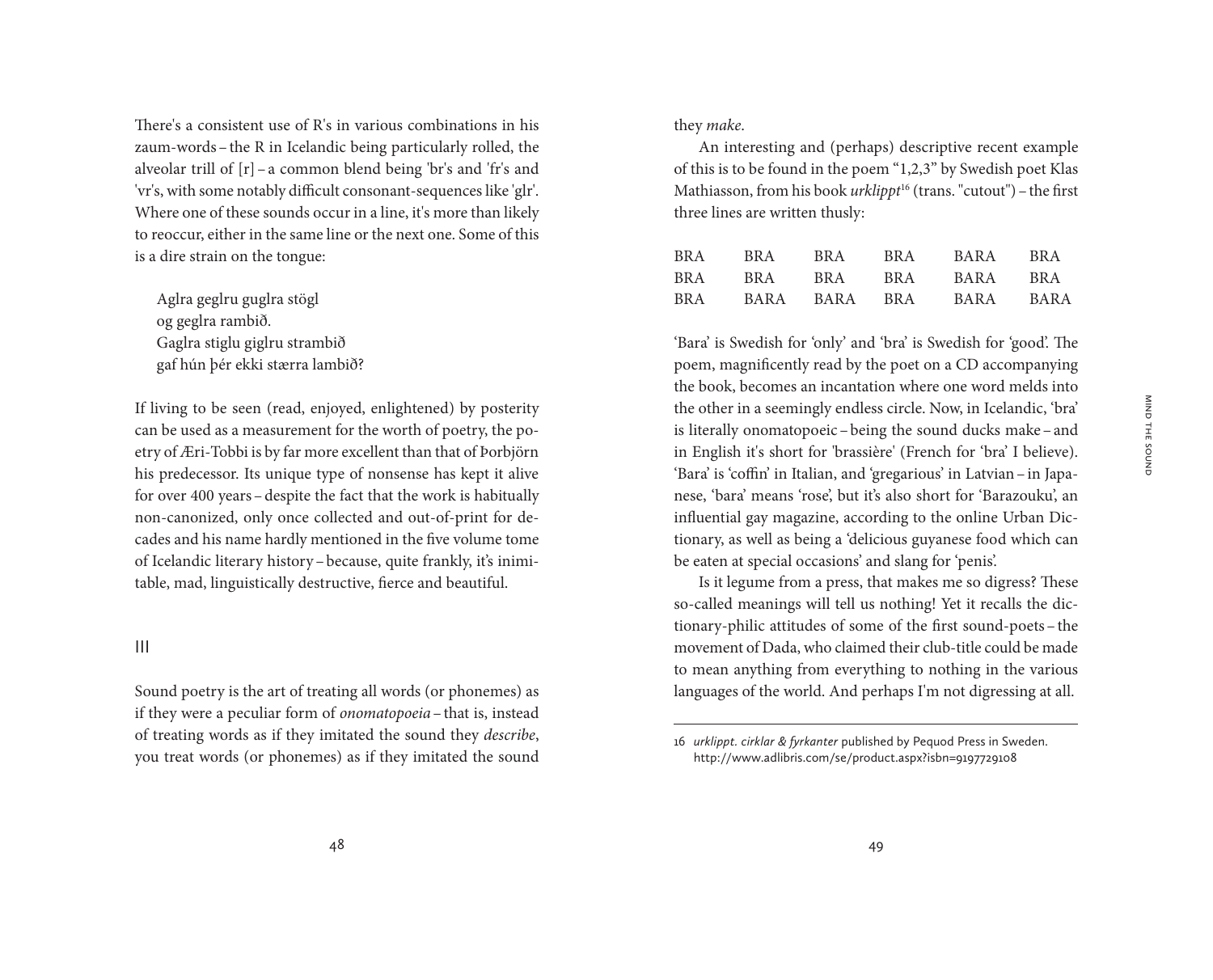Phonemes do not *mean*, they *sound*, and if I'm wrong and they in fact do *mean*, they only ever *mean what they sound*. It's the mechanism, I guess –I shouldn't apologize, this is how it might work:

Subject hears sound.

Subject interprets sound.

Sound doesn't exist in subject's innermost dictionaries.

Subject starts fabricating the evidence, eventually landing himorherself in poetry lock-up for fraud.

One of the aspects of sound-poetry, one of the facets that makes it such an international phenomena, is that its untranslatable weirdness is (moreorless) equally untranslatable in any given language. Yes, Jaap Blonk's work sounds like Dutch, and Marinetti's work sounded like Italian– just like Æri-Tobbi's work sounded like Icelandic–but none of it is a "correct" representative of the respective language. Yet it's not a given that the words chosen for a piece of sound-poetry don't correlate to an entry in the dictionary. Much of sound-poetry's oeuvre consists of actual words, and even grammatically correct sentences. And can even be found in many dictionaries, in different languages and cultures–simple one-syllable sounds (like 'bra' or 'da', 'bra bra' or 'dada') often exist in several languages and most sound poetry being merely strings of one-syllable sounds means that it might to some extent be interpretable by your brain through a 'close listening'. Hugo Ball's "Gadji beri bimba" *might* be "Gat í beri bimbult" (Hole in berry nauseous, in Icelandic) or God Gee Berry Bimbo.

All sound-poetry is to a great degree something that ad-

vertently/inadvertently becomes subject to an inner homophonic translation, because one's head interprets a spoken voice as language, and interprets language as being something that inherently has a meaning one can look up in a dictionary (I'm not saying it's a "right" way of understanding sound poetry, I'm saying it's inevitably always a part of the mix). This also goes for word-based or sentence-based sound-poetry because the weirdness incorporated into the sound tends to lead us as listeners astray, regarding their spelling or dictionary-meaning. So even words in sound-poetry that exist in dictionaries and are strung together into grammatically "correct" sentences tend to get appropriated by sound-poetry and turned into 'pure' sound at some point, that can (and tends to) be reinterpreted back into "traditional language"–and not always in the original meaning.

The categorical difference between sound-poetry and instrumental-music (including sound-poetry's cousin, scatsinging) is that the listener inevitably interprets what he or she hears as "language"–not only is it the framework that the work is presented within, but it's also inherent to much of the actual work, that it actually "resembles" language. It mimics language. So I theorize: Zaum is to language as onomatopeia is to an actual quack, an actual bark etc.

#### IV

One of the aspects of Æri-Tobbi's sound-poetry is that it intersects its zaum with perfectly dictionariable words, and I'm told other words can be traced somewhere (go, etymology,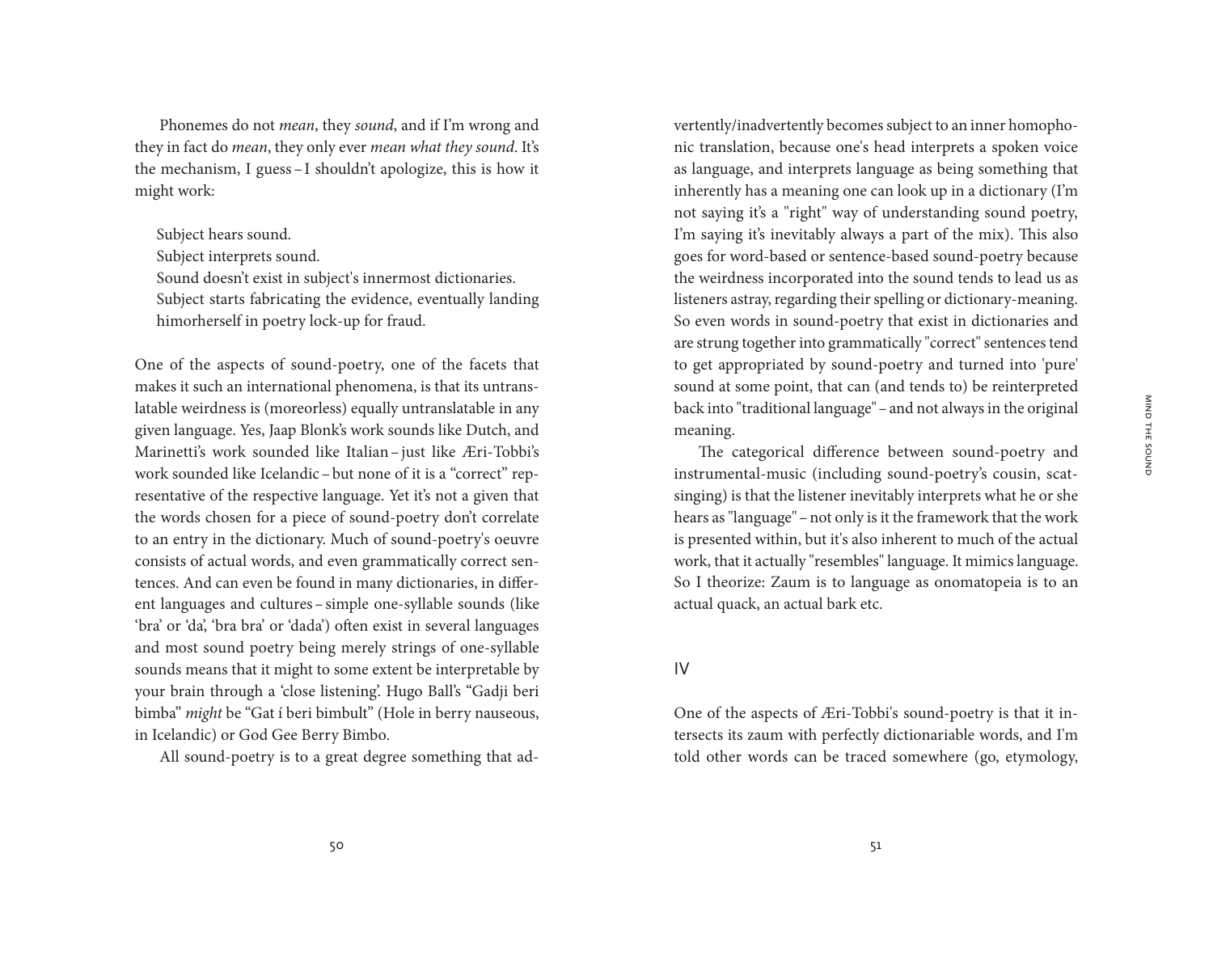go!)–but in any basic non-researching reading (let alone incanting) of his poetry you're not gonna be sure what *is a word* and what *is zaum*. It's not intentionally written as nonsense, at least that is not how the myth goes–it's an attempt at writing poetry by a poet bereaved of his gift. This, I interject, seems to imply that God is firmly on one side of the content vs. form debate–as he did not choose to bereave Æri-Tobbi of the gift of form, but only his meaning-content (again, in the dictionary sense of meaning (no, not 'meaning' as the word's described in the dictionary, but the way a dictionary conveys meaning)).

And so, once in a while, a sunbeam gets through, a single word or even a sentence:

Imbrum bimbrum ambrum bambrum apin dæla skaufra raufra skapin skæla skrattinn má þeim dönsku hæla.

The tercets closing line means something like: *The devil can praise the Danish.* What of the rest of it? 'Dæla' is *pump*, 'skæla' is *whine* – but without the help of a dictionary the rest of it eludes me, and the endings (conjugations?) are unusual, in the sense that they are repetitive, which in Indo-European languages is more an exception than a rule– especially a 4X repetition, as in "Imbrum bimbrum ambrum bambrum".

Portions of other words can be "translated". Thus 'imbrum' might refer to 'imbra', the fast that begins every quarter of the Catholic church year; the only word starting with 'bimb' I can find, is 'bimbult', *nauseous*; 'ambrum' might refer to 'ambra' which is (amongst other things) the *wailing of a child*. 'Bambrum' could be from 'bambra', to *drink fast* or *swig*. 'Apin'

might be a form of 'api', a *monkey*, or 'opin', that is to say: *open*. 'Skaufra' might be 'skauf ' – the *foreskin* of a horse's penis. 'Raufra' might be 'rauf', an *opening*. 'Skapin' might be 'skapaður' or 'sköp' – *created* or *female reproductive system* (more commonly: her genitalia) or even *destiny*.

Most of these words that I've linked to the word-forms in the poem through etymological guesswork are very uncommon.

An attempt at a translation (sans form, plus more guesswork) might look like this:

During the catholic fast, we felt nauseous from the wailing of children and swigging from the open pump.

The foreskin of a horse's penis made the cunt's opening whine.

The Devil can praise the Danish.

Now, we might have different opinions on whether this makes any more sense than the original, but at least these are sentences–not even the most arid critic would disagree with that. But those looking for more finality of meaning, might want to distance themselves even further from Æri-Tobbi's sound-poem, interpreting the interpretation–*The poem discusses sins of the flesh and juxtaposes animal(istic) intercourse, crying infants and barbaric drinking habits with the strict medieval Catholic church*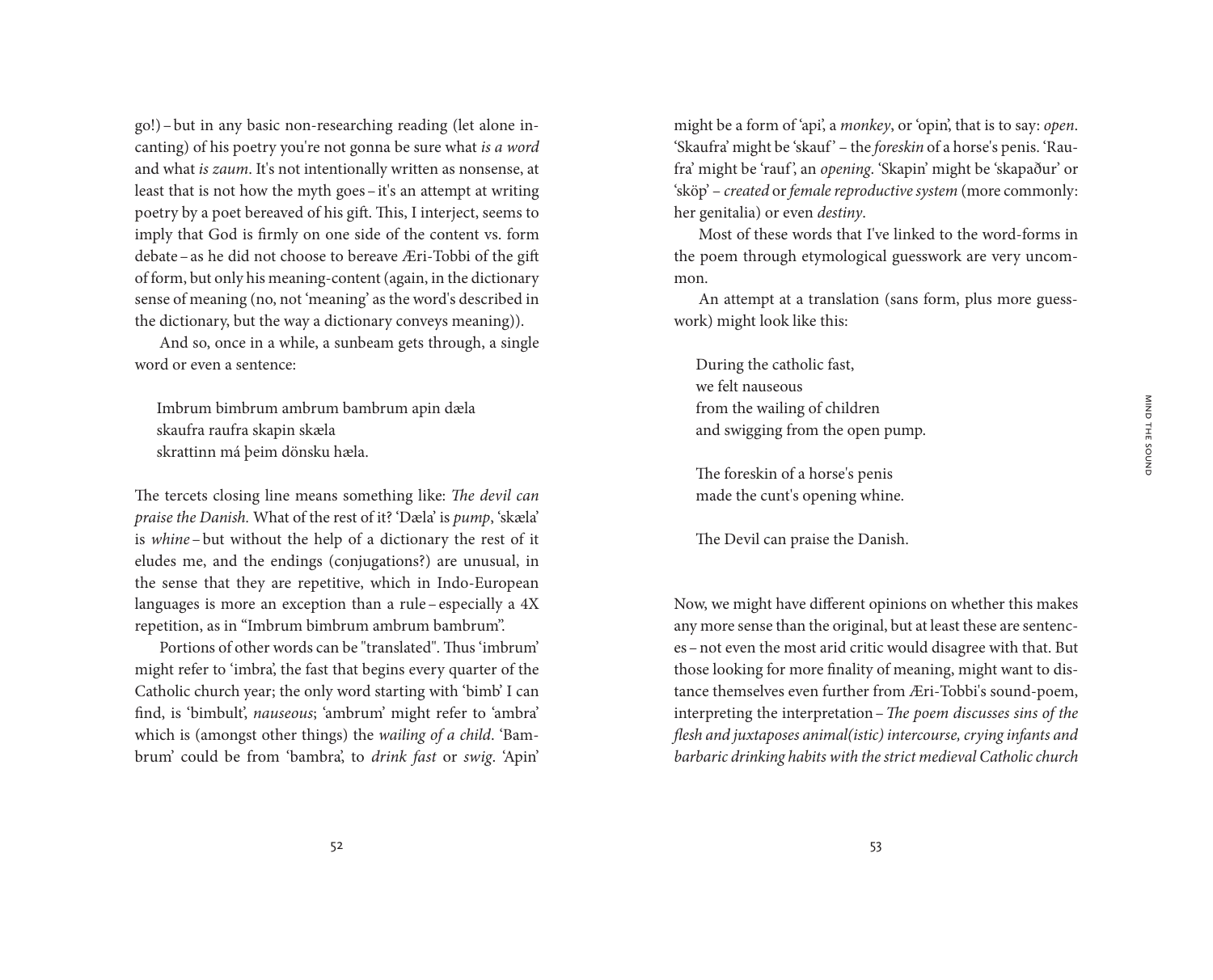*(abandoned in Iceland, for Lutheranism, in 1550). The final line could be read as an indictment of the Danish colonial-lords of Iceland, either saying that they're on the devil's side (literally) or more colloquially saying something along the lines of "who cares about the Danish". To be noted: When the protestant reformation occurred all the property of the Catholic church was appropriated by the Danish king, and he replaced the pope as head of the church, becoming more influential and eventually subjecting Icelanders to a commerce-monopoly where all imports had to be from (or through) Denmark.* 

We would not dare to propose such an interpretation, would not bother (the devil can praise these interpretations!) for we are only interested in the sounds. And then again, while phonemes *sound* more than they *mean*, the sounds tend to inadvertently mean while *sounding*.

#### V

My own relationship with Æri-Tobbi stems from my childhood–I don't remember where or when, but I remember being enthralled and giddy about his poetry. It wasn't particularly hard to recognize or play with (in the sense of reading, like writing, being a game) because I found in it something that reminded me of Þórarinn Eldjárn's (1949– ) children's poetry (and reminiscence is nine-tenths of the discovery). Eldjárn's poetry is often nonsensical, a distortion of sayings and colloquialisms, double-entendres and the like. It's playful in a way I wish all poetry was playful. And in Eldjárn's recent poetry

book from 2001, *Grannmeti og átvextir*17 (Edible neighbours and eating-interests, perhaps – a wordplay on Grænmeti og ávextir–Vegetables and fruit) he includes a poem called "Takk takk Tobbi" ("Thanks thanks Tobbi") that consists of some of Æri-Tobbis most famous zaums and stream-lined variations of them. While the poem is infinitely more "understandable" than any of Æri-Tobbi's work, it somehow shows more clearly the connection between these two poets–the 17th century madman, and the 20th century children's poet – than any of Eldjárns previous work. Or perhaps more precisely, it underlines that which was always there: The joy of (the sounds of) words shared by the two men. And for me personally, it came with the vainglorious feeling of having been right all along (yay!), iterated in the last two lines:

Þambara vambara, Þorbjörn minn þakka þér fyrir arfinn þinn.

(Þambara vambara, my dear Þorbjörn thank you for the inheritance)

In early 2008 I wrote the poem "Úr órum Tobba", (trans. From the madness of Tobbi) a six-to-seven minute long sound-poem carved from Æri-Tobbi's zaum. The poem was first performed at the Scream Poetry Festival in Toronto, at the Lexiconjury Revival Night, and has in fact not been performed since

<sup>17</sup> *Grannmeti og átvextir*, published by Vaka-Helgafell, 2001. http:// skolavefurinn.is/lok/almennt/ljodskald\_man/Torarinn\_Eldjarn/Grannmeti\_og\_atvextir\_9.htm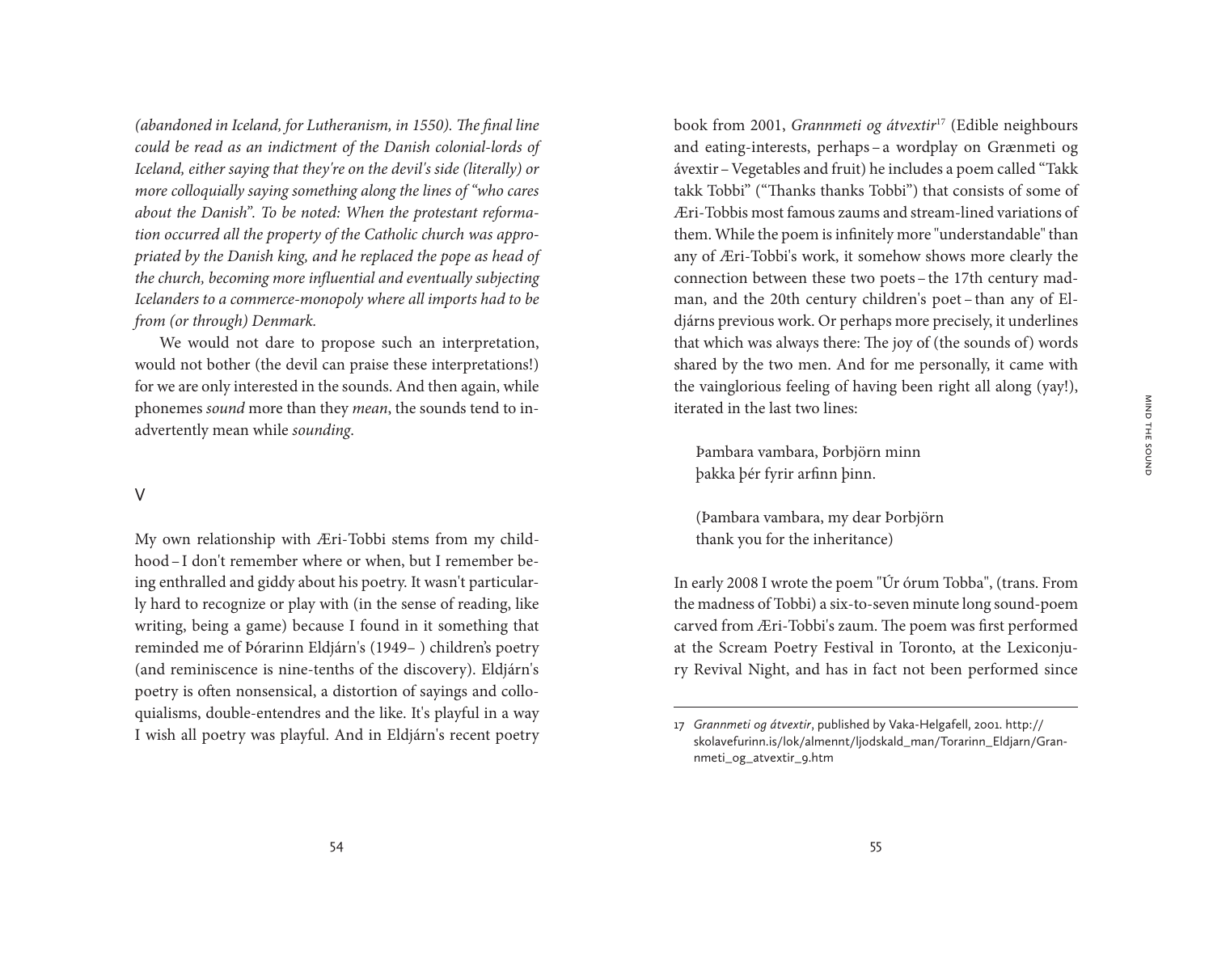(although published on CD, along with more of my soundpoems).18

"Úr órum Tobba" is at once a found poem and sound poem, collaged and cut-up lines of zaum taken from the quatrains, tercets and couplets of Æri-Tobbi–the first of the thirteen stanzas is written thus:

Axar sax og lævarar lax Axar sax og lævarar lax Hoppara boppara hoppara boppara stagara jagara stagara jagara Neglings steglings veglings steglings Skögula gögula ögula skögula hræfra flotið humra skotið Axar sax og lævarar lax

Each stanza has eight lines, and all are intersected with two of Æri-Tobbi's most famous zaum-lines:

Agara gagara agara gagara vambara þambara vambara þambara

The eight-line stanza recalls for me the ballade, yet the exclusion of Æri-Tobbi's more straight-forward lines (leaving only

the zaum) brings a darker element into the mix, and the stanza-length brings with it more momentum than is to be found in Æri-Tobbi's much shorter poems, and increases the iniquitous nature (sound) of the work. It is indeed still playful, but the game may have turned a bit sinister.

The handling is in some ways opposite to the handling of Eldjárn mentioned earlier. While Eldjárn keeps Æri-Tobbi's signature zaum, he funnels it into more literally understandable stanzas–underlining the light nature of the original poems. My own version of 13 eight-line stanzas where little to no "sense" can be made, becomes more of a dark matter, more of a druidic incantation, and I feel myself stressing the sounds quite differently than I would stress the original–at times moving them back in the throat for a guttural approach. I should mention that these decisions, and I'm not fully comfortable with calling them decisions, were something that came quite naturally through the process of piecing the found-sound-poem together. I would have guessed beforehand (and I think I did) that the poem would turn out much more "pleasant" than it eventually did.

"Úr órum Tobba" is the only sound-poem I've done that's made from zaum–the rest mostly consisting of grammatically "correct" sentences. I guess it's some sort of ode to the old man, and perhaps also to Þórarinn Eldjárn in part, and it may say more about my own interest in reading, writing and sounding than it pleases the audience (although, vainglorious as I am, I should mention that its only performance so far was received very warmly) or than it says anything in particular about Æri-Tobbi (let alone Þórarinn Eldjárn). For a love-song it's pretty dark, I can't imagine anyone wanting a love-song like this:

<sup>18</sup> A video of the poem performed can be found on my homepage: http://www.norddahl.org/english – under 'Readings'. Since the writing of this essay, I've performed it several times at various festivals. The book and CD, *Ú á fasismann* (A boo against fascism) published by Mál og menning, 2008, available at www.boksala.is.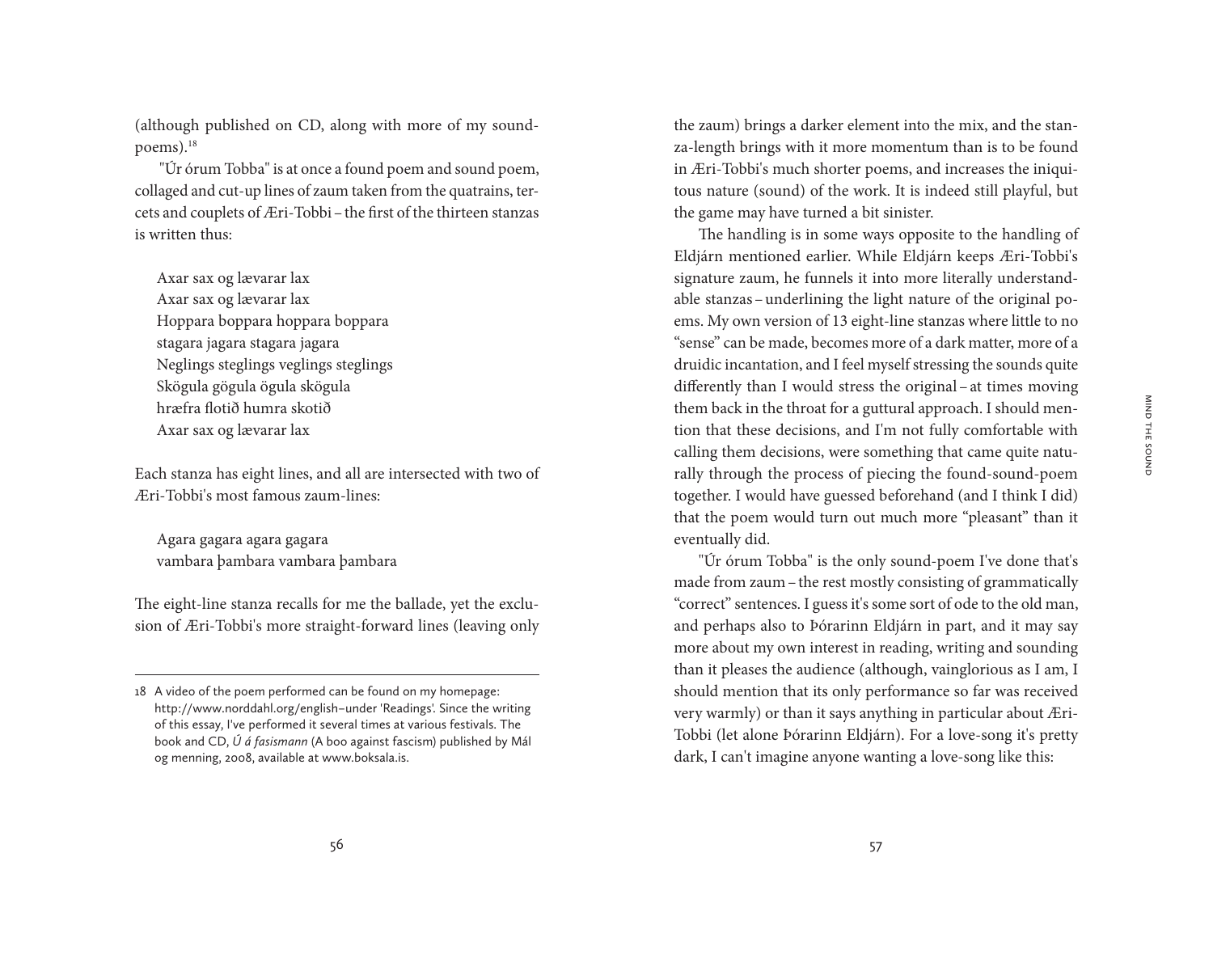Viggjara þöggara vúgrar brúgrar frugrar skrugrar frá því skreytti Vampara stampara vumparar bumpara frumbara þumbara fjandans lómur ára diks á priksum, krunkum nagla stúss og nafra púss klastra stir og kjóla ruð hellirs dagra hallar suð

But then again, we don't get to choose who loves us, or even how.

Originally written for the Finnish magazine *Nuori Voima*, 2009. First published in English in *aslongasittakes* (http://www.aslongasittakes.org).

# The metaphorical crisis

# 1. Like the first part of an essay

This cup of café latté is like a few minutes of work. Between every droplet of coffee and my work stands a peculiar equal sign–a hammered "like" or "as if ". Between the source domain and the target domain stands the analogy which controls our lives–the metaphor itself which we cannot escape, incessantly becoming deeper while multiplying in layers. The dime. The króna. The euro.

This dime is the "like" between the cup of coffee and the work, it separates my labour from my luxury. Unless I exchange the dime for a bank-card. Which would make having the bankcard "like" I had a dime, which would be "like" I had coffee. You run it through your card-reader and we pretend as if I'd earned my coffee. We could take this even further with a credit card. We could then pretend as if I would earn the coffee at some point in the future.

But then our metaphor-machine suffered a meltdown and suddenly we had nothing. No more café latté. No more dimes. No more loans. Icelanders had participated in the western like for about a half a century. We got to pretend like we had TVs and cars, when all we really had was loan contracts and incremental payments–neither the cars nor the TVs lasted (we still have the loans). Which isn't what makes the money imaginary. The money was imaginary all along. Or euphemisms. Hyperbole. Poetry. And like the Icelandic middle classes bought toys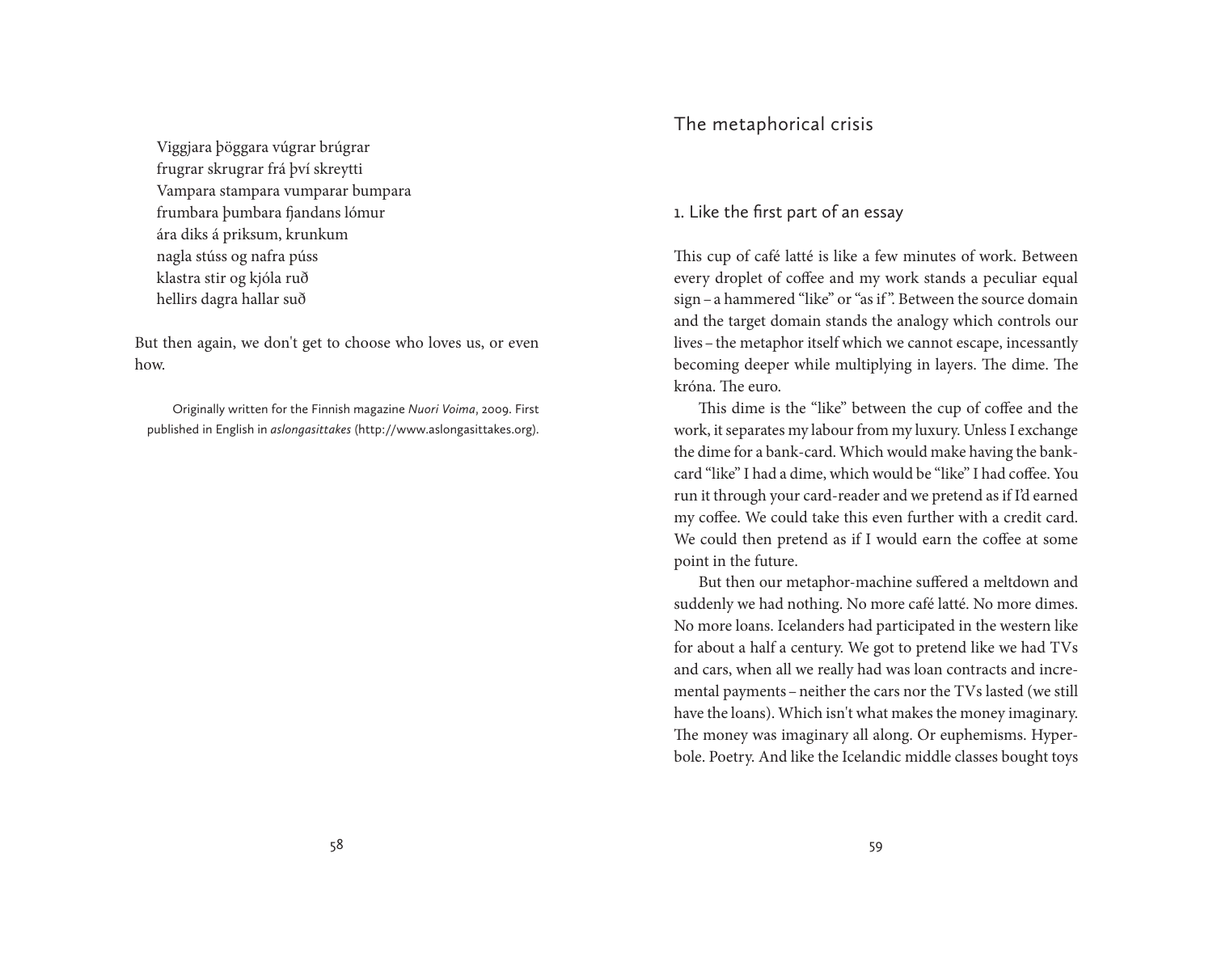The Metaphorical Crisis

THE METAPHORICAL CRISIS

with loans Icelandic businessmen bought toy-stores with loans. With similes.

When the fairytale finally came to an end people were literally asked not to personify the problem. But what were they to do, other than fall into the arms of a metaphor? Yet if I remember correctly personifications were never practiced to any extent–no one was ever arrested for fiscal crimes–but the metaphor as such was strong nonetheless. For the whole winter after the collapse people behaved as if they were angry–some people were even elected to parliament based on their as if anger (and immediately started behaving like politicians). People spoke of the end of capitalism as if nothing was more natural. People whose lives depended on maintaining capitalism.

Capitalism is dead, said the people. The metaphor is dead. And then.

Long live capitalism. Long live the metaphor.

#### 2. Extra Coins

The twentieth century belonged to the metaphor. It was the omnipotent context all poetry had to abide by. *The time is like the water, a man's head is weighty, the head of a woman is a snowwhite, downy wisp, the boy has X-ray eyes, the lord comes riding on an emaciated nag, we tear out our hearts and wear them on the outside, over the house a swarm of bombs, outside august turns on a pink sickle.*<sup>19</sup>

This is the sound of some of the greatest Icelandic poems of the 20th century–I would like to emphasise that I do not mean to belittle them, notwithstanding the fact that more good poetry has thrived in darker recesses, even from the same artists whom we have canonized with fractions of their art. But I would like to point out that this method, this rhetoric, and this imagery has for so long been a part of our community that it has entered all of our language. The world speaks to us in modernist poetry through metaphor and metonymy –we listen to Disappointment and The Soul,<sup>20</sup> we buy Freedom,<sup>21</sup> make Extra Coins and invest them in Farm Pillars,<sup>22</sup> before finally experiencing a property-burnout–and when your entire reality speaks in modernist imagery not much is left of the so-called "dynamics of metaphor", the metaphor itself becomes mundane and less than thrilling, it goes in through one ear and out the other, becomes an invisible method of expression instead of being analytical or enlightening, we do not stop before it and reflect on our realities in light of it, but understand almost instantly the part of it we feel we need to get further along in the text and then simply move on. Because the imagery is impotent to surprise us anymore.

It has been maintained that the metaphor has no role in the present–that it does not belong to contemporary times, has no relation to it. That the poets have dragged it into a closed world

<sup>19</sup> Famous bits of poems from the following Icelandic poets (in this order): Steinn Steinarr, Sigfús Daðason, Ingibjörg Haraldsdóttir, Sjón,▶

Jón úr Vör, Þorsteinn frá Hamri, Dagur Sigurðarson og Stefán Hörður Grímsson.

<sup>20</sup> Names of Icelandic bands.

<sup>21</sup> This is the common term for prepaid phone credit in Iceland.

<sup>22</sup> Names of savings methods in Icelandic banks.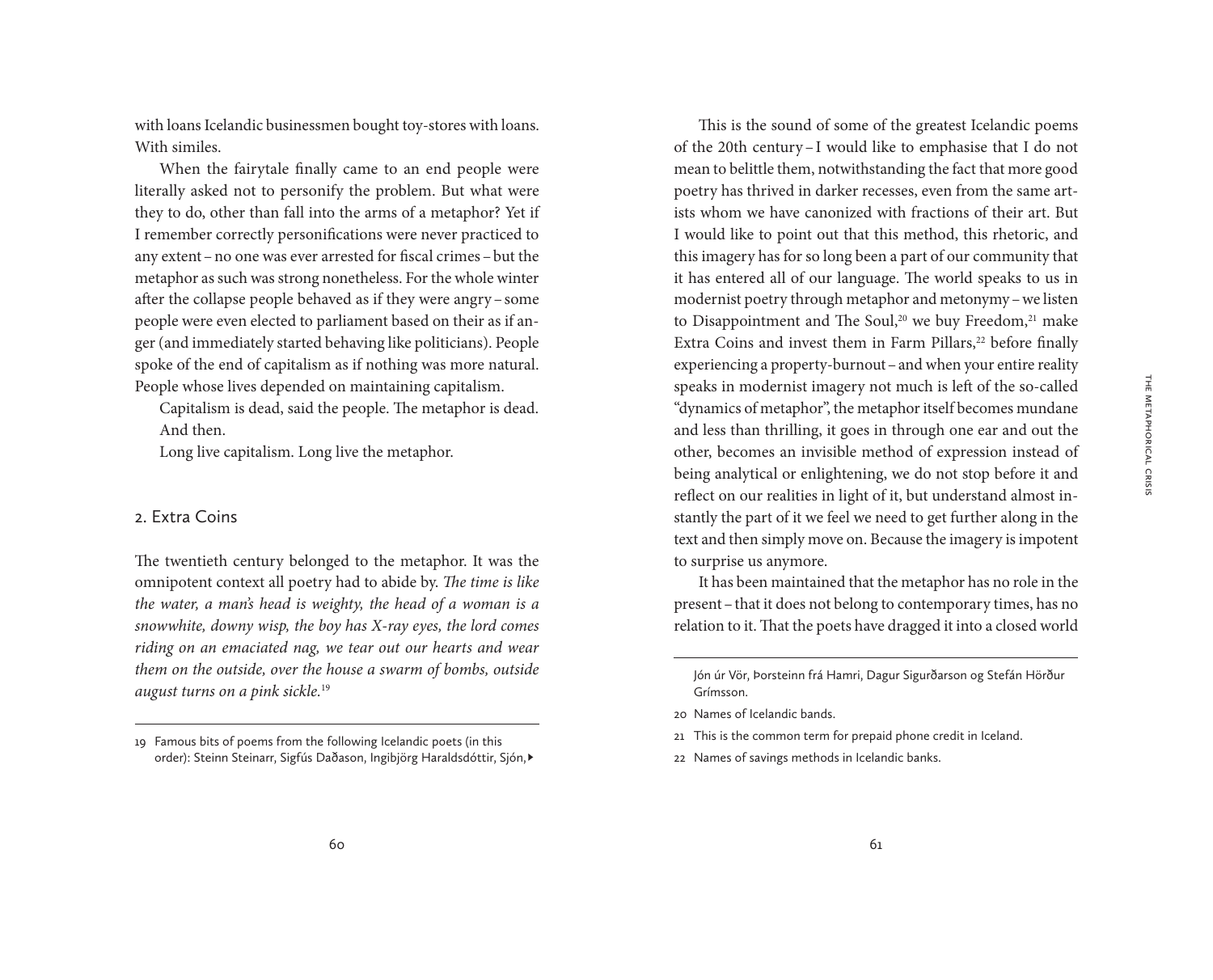and locked the door. In the book *Swinging with Neighbours* Swedish surrealist Aase Berg turns this around:

*The new poetry discusses reality and sharpens its nails on metaphor, but what if the unreal metaphor is not on the retreat, but quite the contrary continues to infiltrate the reality? What if it has moved in and mixed with the mundane? It seems plausible when one looks at other instances of the object-reality, like the fetishistic and, in fact, rather unreal media of reality TV, and the personality market where people invest in to create an impersonal individuality by designing themselves and becoming vaguely aesthetic and trendy in a petit-bourgeois kind of way.*

And she continues.

*Lifestyle in lieu of a life, I'll say only one word: golf. The whole reality has become a metaphor, a giant as-if personality, where you try to appear normal and happy even though the very notion of 'happy normality' itself is pretty sick, and no one can live up to it without role playing. This façade machinery is being confused with reality, has become reality, the soap dresses up as a documentary. For docureality is only possible when one distances oneself from reality by only seemingly moving closer to it, fabricating the documentary.*<sup>23</sup>

The reality isn't just more incredible than fiction. It's literally more fiction than fiction. Fiction is like reality which is like fiction. It is no longer an unveiling, but more veiling.

## 3. Picturing reality

Imagery is like calculus, we cannot imagine life without it–every op-ed article we read employs imagery and sometimes (most often?) bad imagery – imagery is quite simply a basic tenet of language, a starting point for all language, from advertisements to pop-songs to conversations and it's still the programming language of poetry: we adore the imagery because it reminds us of a different time, a time when imagery still was flammable. Before walls started blinking and symbols started popping out from every corner of reality.

In the last years before the economic collapse in Iceland it became more and more common for artists to be used to sell junk–bank-junk and other junk, junkfood, junkcars and junkclothes. It is not a new realization that the market will take anything considered "cool" and pair it up with whatever it wants to sell us–love is like drinking soda, $^{24}$  liberty is like owning a big car, junkfood is like health food–and included in what was considered "cool" was, on the one hand, artists–Krummi in Mínus, Sjón, Nýhil, Gerður Kristný, Einar Kárason<sup>25</sup> etc. – and

<sup>23</sup> "Metaforen är död – länge leve metaforen" – Aase Berg, *Swinging With Neighbours*.

<sup>24</sup> Or was that a Frank O'Hara idea?

<sup>25</sup> In the following order: A rocker who did a bank-commercial, a writer who did a bank commercial, a group of poets (which I belong to) that got grants from a bank, a writer who did a bank-commercial, a writer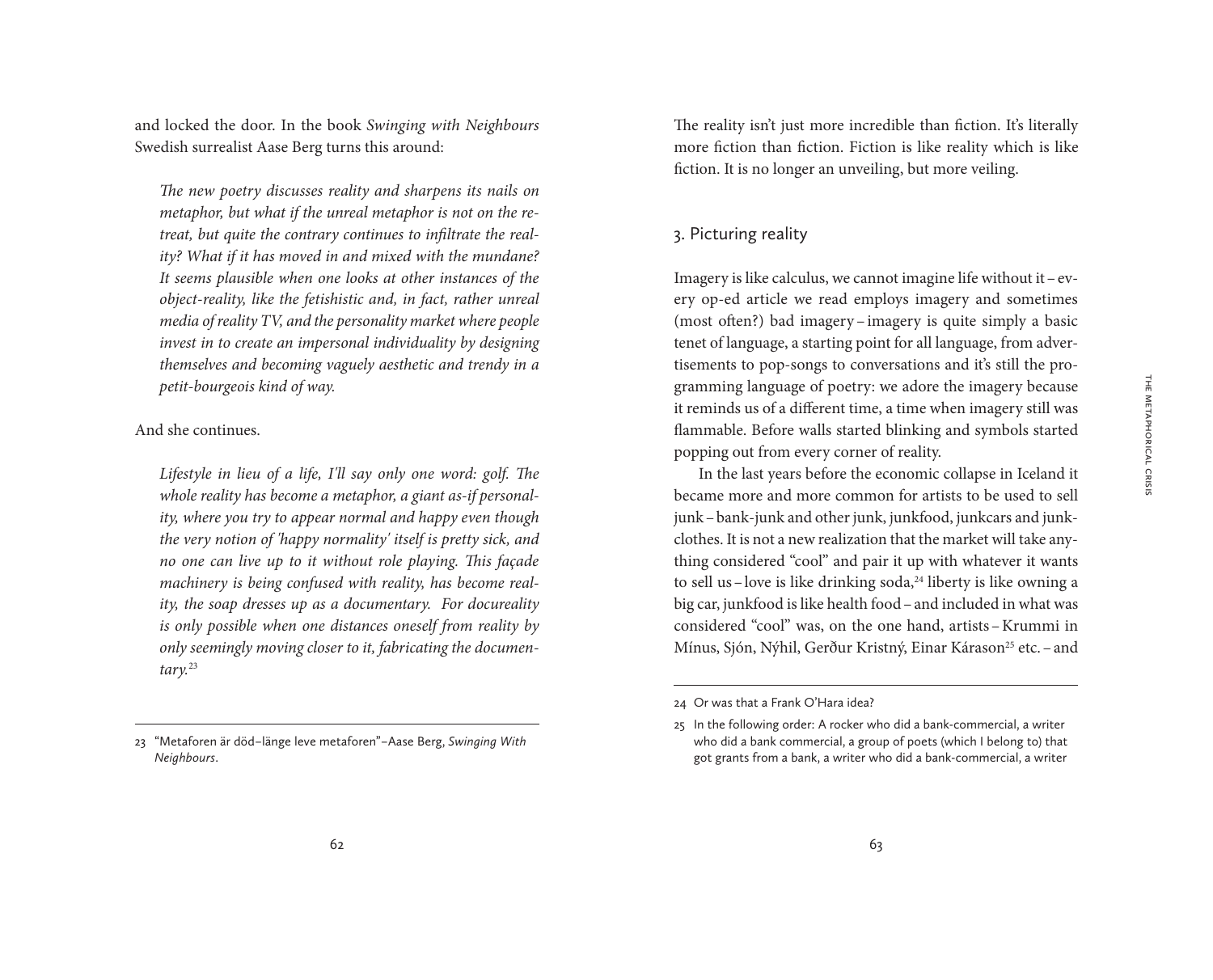on the other, the tools of artists, the form, the innovations, the sound and last but not least: the imagery. Once freeing the world was stepping up on a chair and saying a girl's dress was too tight<sup>26</sup>–now freedom is prepaid phone credit. Magga's nipples<sup>27</sup> are used to sell gossip, poets are like businessmen, rock'n'roll is like an airline company and the revolution, which once was a wallpapered room in the mind,<sup>28</sup> is now a revolution in zit-protection, revolution in waste-management, revolution in telecommunications. The room is wallpapered with metaphors.

But they do nothing to increase our understanding of the world. They're not even fun anymore. We ingest language like (excuse my metaphorizing) we drink up trans-fat acids and sodium glutamate–all walls are literally covered in vomit and we have no choice.

#### 4. Like more reality

When Iceland collapsed bloggers turned to our cultural heritage. They quoted 20th century poetry and twisted it to fit. The famous lines of Steinn Steinarr "Everyone's downfall is implicit in their dreams" became "Everyone's downfall is implicit in their banks". "He was like any other worker" became "He was like any other banker". "The sun's imperial pageant in the west / purples the Eyjafjalla Glacier, standing / huge in the east beneath its icy crest" became "The profits' imperial pageant in the west / the rays on the beautiful glacier, standing/ tall the banks beneath its icy crest".

Old poems were taken and reshaped to face a new reality. Icelanders chose to see themselves in their romantic past–in the labour struggles of the forties (which was no doubt unpleasant at the time, but oh so wonderful in the rearview mirror) and the nationalism of the turn of the 20th century. We mirror ourselves in the past for two reasons–to receive a portion of its glow and to enlarge our sorrow with nostalgic rhetoric.

When people discuss politics everything (of course) becomes like something else. The Icesave-agreement<sup>29</sup> is like the treaty of Versailles. Joining the EU is like signing The Old Covenant.30 Nothing is what it is, it is simply something else. The crisis in Iceland is like the American depression of the 1930's. And when we've hammered in our metaphors all sorts of parallel universes start moving –rumours that businessmen had started committing suicide by the droves (like in the US less than a century ago) had become so common that the newspapers began stating them almost as fact, until the authorities were forced to intervene–suicides had actually decreased and there was no evidence supporting the claims that the rich were cutting their wrists.

who did a bank commercial.

<sup>26</sup> From a poem by Steinn Steinarr.

<sup>27</sup> The title of a poem by Dagur Sigurðarson.

<sup>28</sup> From a poem by Einar Már Guðmundsson.

<sup>29</sup> An agreement about the Icelandic government paying the debts of privately owned Icelandic banks owed to British and Dutch investors.

<sup>30</sup> The Old Covenant joined Iceland and Norway in 1262 (and Iceland forfeited its independence).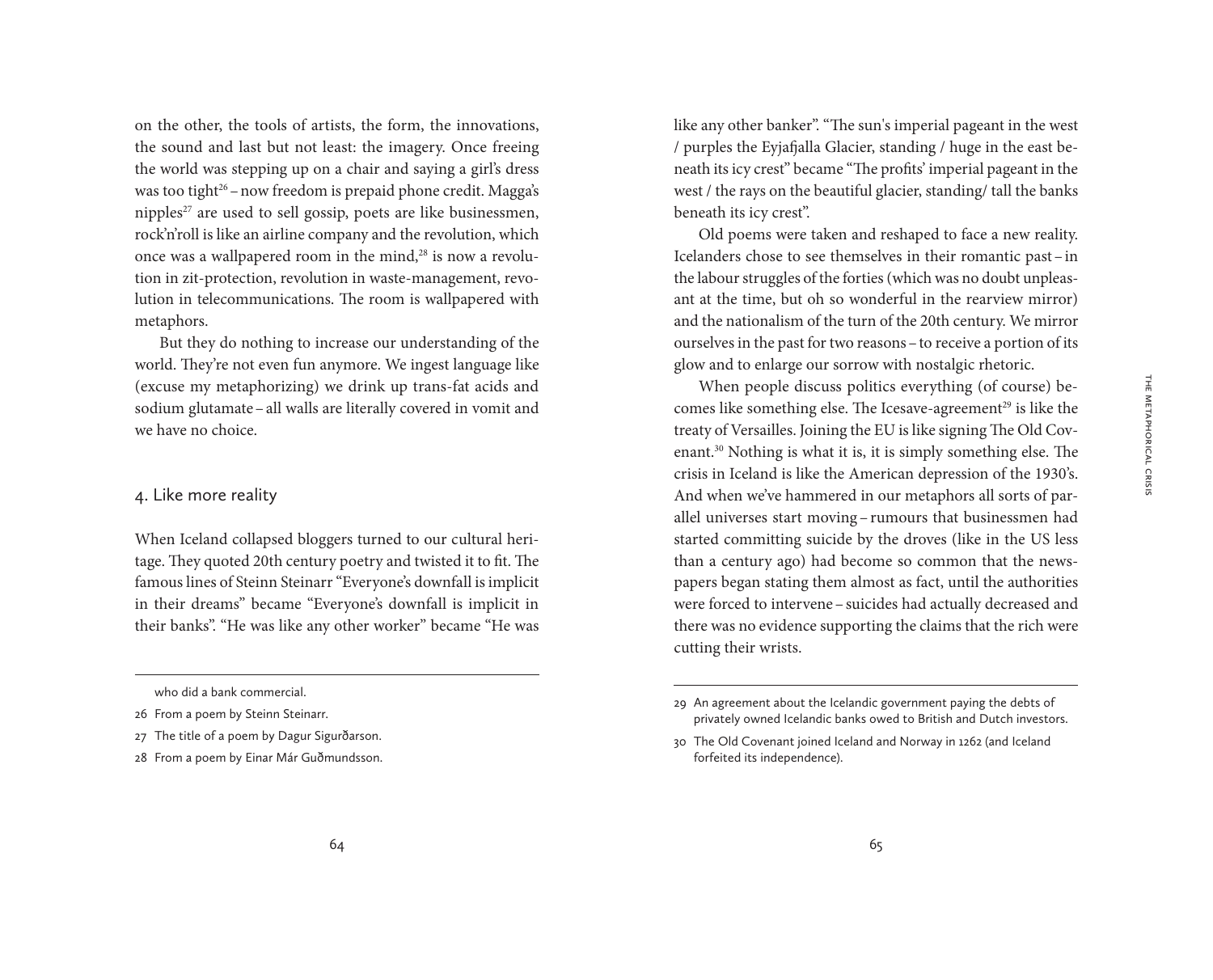The lesbian prime minister of Iceland was like the black president of the US. But unfortunately the left-wing government is just "like" a left-wing government. The phrasing is left ("capitalism is dead") but the reality is different ("long live capitalism").

#### 5. Excuse me – far-fetched connections

The imagery is a status quo, simultaneously "square one" and a prison–this place has been stolen, whether we like it or not. Without serious depthenings, layerings and consequential contextualisation imagery is an unusable tool for poets. Because time is no longer like the water, it's like some fucking junk you can't live without.

He who wishes to subsist from metaphors alone will undoubtedly starve. Such poetry will never become more than a billboard advertising itself. A metaphor for a metaphor veiling metaphors. Consciously enacted this might be an interesting experiment, but as one more contribution to the bottomless ocean of poetry pretending to be poetry which incessantly floods our cities and towns, it is quite simply not welcome.

But this tool of governing – the metaphor, this "square one"–is so mighty and all embracing that it tends to swallow up artworks whole. Poetry books fall prey to the metaphor. It will not be stopped when it has gotten going (just count the metaphors in this essay – they are all involuntary!). And then I ask: what if we retreat with haste and instead of allowing a thousand flowers to bloom we only allow 999 flowers to bloom–erase the most predictable of all poetry tools, the

imagery, and promote the others to lead–is that at all a thinkable reality? Like a reality without calculus? What if we just relegate imagery to the second place? Try to deal with the world with all our other tools–parataxis, sound, deconstruction, reconstruction, alliteration, opposites, contradictions, overload, concretism, copy-paste, satire and so forth and so on–relegate imagery to the third place, fourth place, fifth place, as far back as we can squeeze it. Quit leaning on this crutch which is supposed to give our art justification? What then? What if we stop acting like artists and try to be artists? It is not a given that it'll work–in fact it's highly likely to fail–but can't we just try?

#### 6. The Rut

Artists find nearly nothing so uncomfortable as facing up to the tendency that art repeats itself, that it gets stuck in the same rut. We make ourselves believe that art is lofty, original–that it glides through life like an icebreaker getting to the heart of the real, our psyches as well as the outer reality, that it shows us the true nature of things, the way the world works, teaches us something about beauty and ugliness. But when we look around, with any impartiality, from any self-critical distance, we are daily faced with another reality: One more poem which adds nothing to the last, one more goddamned song, more happenings, paintings, symphonies, movies, novels–all inherently like the work that preceded it–will this never end, will we ever get peace of mind?

A young person learns how to write bearable texts, rich with imagery and flow, and gets praised–then goes on for a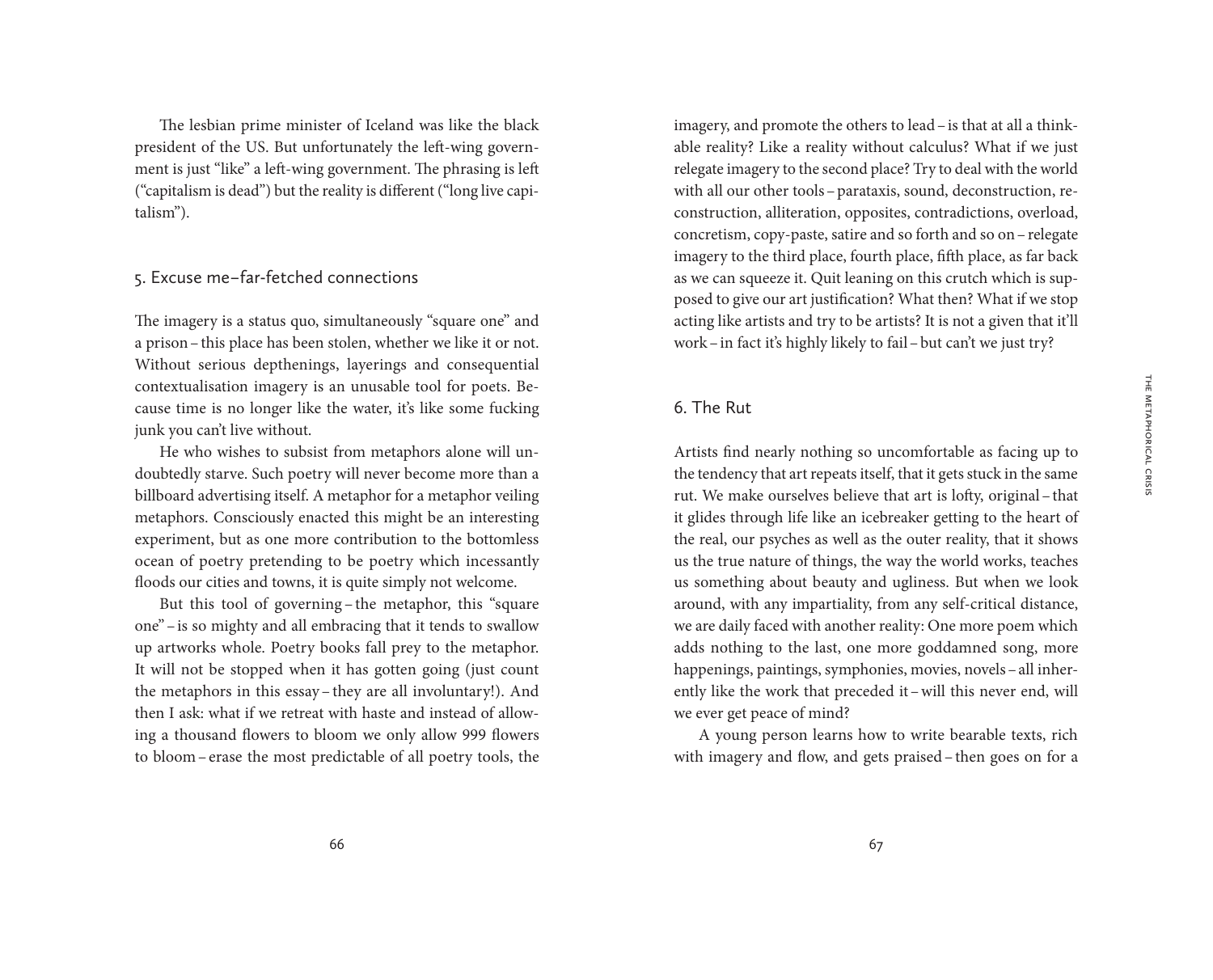whole lifetime refining this text in lyrical vanity, an eccentric belief that poetry which has been sufficiently refined and contains rich enough imagery will do something for the world which a well waxed car can't-or an overproduced popsong. In this manner nine-tenths of all poetry is perhaps first and foremost a form of kitsch–attempts at well-sharpened metaphors to please the senses, sophisticated aphorisms and sayings to please the logic, presented in the refined language of wisdom–technical, cold and ugly, and perhaps beyond everything else indifferent, it does not mind its own moments but deals with nothing concrete so that it can live forever, become classical. Heaven, ocean and hot emotion–it refers only to the common. That which pays too much attention to its own moment–the particular–is in danger of becoming outdated, of not lasting–and we've reached a strong consensus that everything which is not classical is somehow worthless. It doesn't last and we deal with eternal matters. An artwork which is good today should also be good tomorrow, otherwise it belongs not to eternity and was never good to begin with, we say, shaking our moralizing heads.

But of course eternity is not so simple–nevermind the relationship between the moment and eternity. Eternity is not linear: eternity is every moment at the same time. The only real relationship we have with eternity is through the moment now–now is the only eternity that lasts, without pause. And then who cares what we feel about the moment when it's gone, it's no less eternal. He or she who affects one single moment affects the entire critical mass of moments we call eternity, no matter what is popular in 10 years, 20 years, 100 years, 1000 years–and though I won't press the matter a perfectly proper

argument can be made for the idea that good art is the art which makes itself outdated, dries up the well of its own possibilities so completely that no one gets a drop from it ever again. Changes the moment that it owns and disappears into eternity–becomes an old cliché which everyone is familiar with, something completely self-evident which never again needs to be repeated or rephrased, something which has enlightened its past and future and become an inseparable part of our understanding of the world. Like calculus–something which demands great effort for us to see through and most of us could not survive without for more than a second or two.

Besides, it seems to me very coincidental what is considered of worth later on. Because this is where history starts fidgeting, so to speak, shows up and starts taking pictures, making notes, sketches, graphs, family trees. We try to map eternity. Label all that which we've thought important in the moment, for a few moments, of what we perceive as impartiality, in order to prevent it from becoming outdated. But with these methods, this eternal hypotaxis of moments, we do not recreate eternity. We create a new eternity, a manageable idea of eternity, linear and historical, a hierarchy meant to tell us something about who we've been. And instinctively we become victims of this idea about reality–about art as a small fraction of what has happened in a hypotactical, compartmentalized and linear process, rather than that which happens constantly. The compartments and the hierarchy undoubtedly help us understand many things, but when we forget that they are only the constructions of some people we never even met, they become religious–disappear beyond doubt. They create our ideas of art and we use them as a measure for the worth of art around us, so that most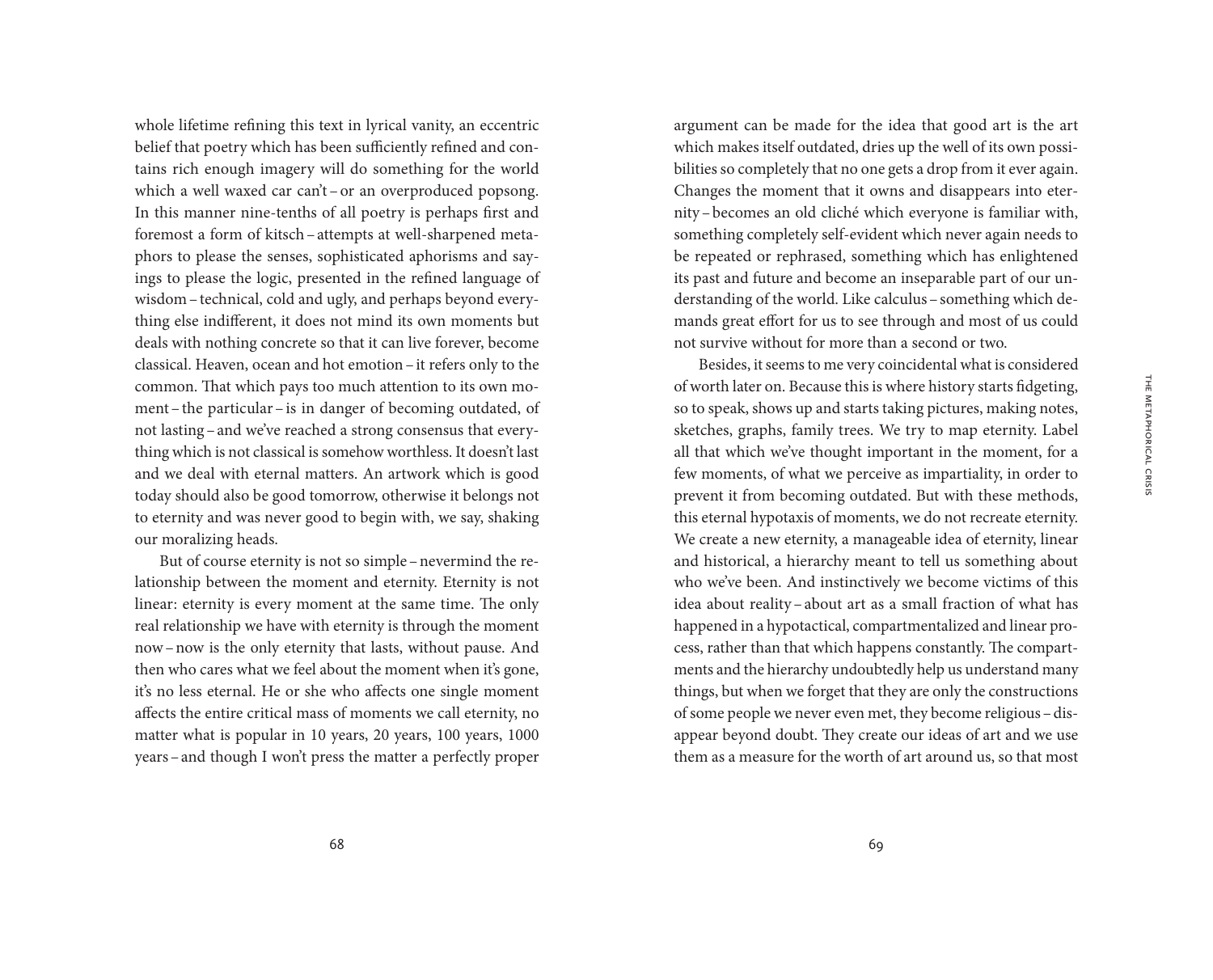discussion about art, most thought about art, becomes very nearly pathologically obsessed with arranging artists from first place to last in family trees like they were athletes or commercially reared dogs, while the people themselves are given much more significance than there's any reason for. And then it may seem too meager to ask which was the best poetry book of last year and we go further and ask who was the best poet of last year–or even, to increase the tension, who was the best new poet of last year. As if art was about who was best–like it was a competitive sport.

This isn't just an inclination within the superficial journalism which finds it most interesting to ask artists about their "dream weekend" or what they have in their pockets–this goes right through the cultural coverage of newspapers like the *New York Times* or *Morgunblaðið*.

100 best books of the 20th century. 1,000 best poems of history, 10,000 best poets of all times, 100,000 best metaphors of eternity–bleh bleh and blah and blah blah blah.

So the present worships an outdated past, even at the cost of a living present. And it thereby despises a large part of what was intentionally meant for the moment it lived, that which lost the great fencing match of noteworthiness – lost history, media, registration, definition and mythmaking–and became "nothing".

The contemporary enthusiasm for that which has "not yet become anything"–that is to say, does not yet belong to a historical reality –is marked by this worship, where the tin soldiers of the cultural media trip through the poetry books of our newest poets and compare them to that which has already been written: does it stand up to comparison, they ask, are the

metaphors as good as in Steinn Steinarr, is the rhetoric up to Sigfús Daðason's snuff, is it as crazy as Dagur Sigurðarson?–but rarely does anyone question the comparison itself, what purpose it is supposed to serve to make Dagur, Steinn, Sigfús and all the others into yardsticks to be used to measure other art works, to beat poets into submission?

These yardsticks can also be more subtle–they're often in the background – and the compartments or the judgements given may be something like "great imagery" (or not), "strong rhetorics" (or not) and the comparisons may refer to a great number of poets, poems or even some completely unmentioned value from the history of arts–something which we find self-evident as a goal for art and poetry. But might not be.

Through these methods we maintain the same values in the hearts of critics and practitioners, poets and literary scholars–and those who stay most firmly within the frame will have an easier time making themselves understood to the reader and thereby get the greatest praise–achieve results, as it is called, get a reserved seat in art history so the circus may be continued. The system is quite literally created to encourage repetition–and thereby we, as artists and art consumers, lose all our talent for enjoying art and creation on its own premises: we may not know how to read or write.

# 7. Is thinking outside the box also a cliché?

All art which dares not step outside its present– outside the senses and paths of governing tastes – all art which intends to get positive reviews or a consent, all art which dares not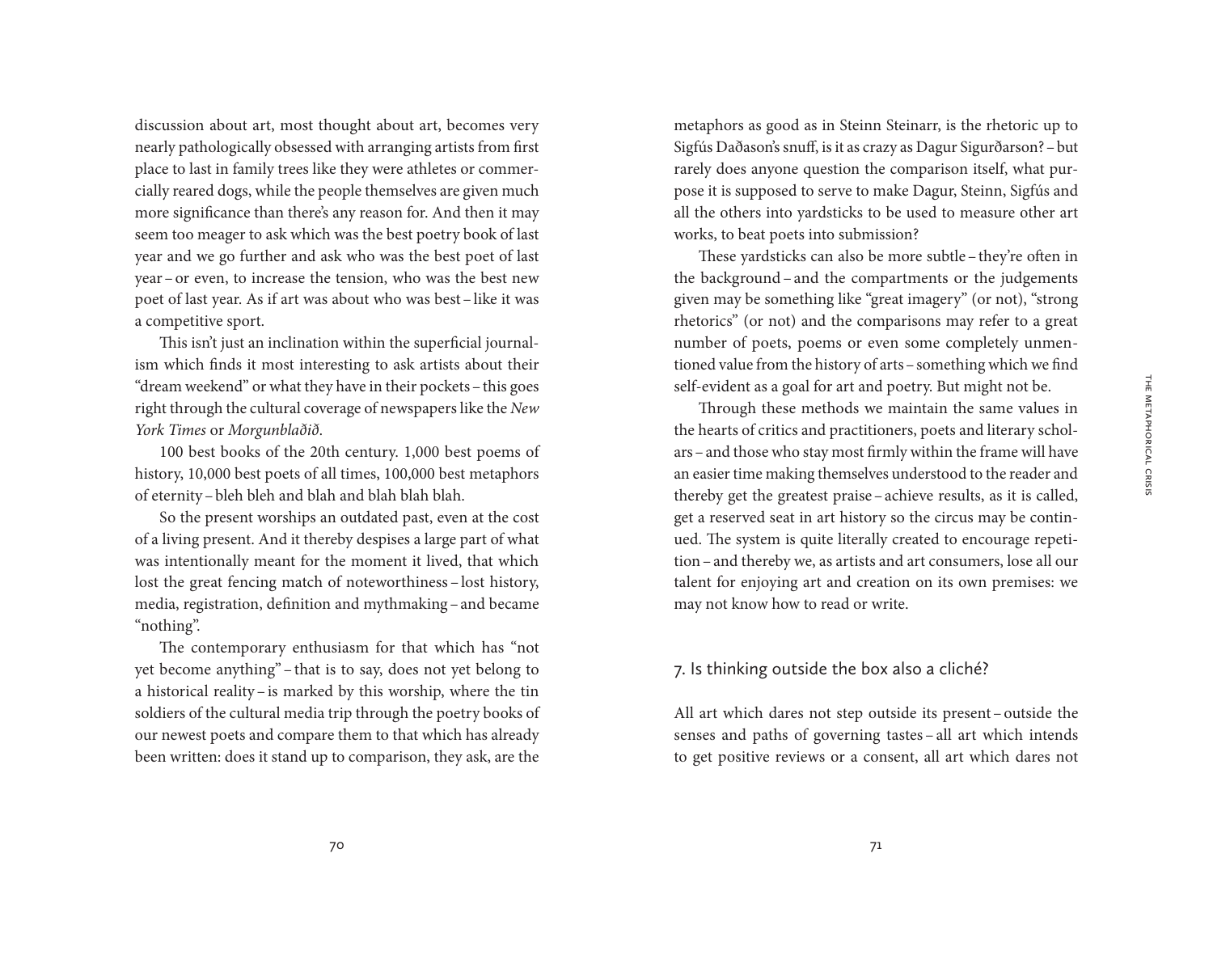change, malform and get destroyed– all art afraid of failing, horribly even, afraid to be ridiculed–dares not its own contradictions–is in my mind mostly a waste of time. It reduces its own possibilities and serves art history more than art. It's the art of the coverband, it is vanity–does not practice honesty towards itself but serves an idea of an imaginary taste of a set of imaginary people we call the audience, viewers, readers, lovers of poetry. It serves the idea of the artform as we are told it functions. Instead of dealing with the tools of the art, its form and content in a critical, heart-wrenching or inventive manner, we imitate what were told to read and thus write like Steinn or Sigfús or Dagur. Yet everyone knows we do not love the imitations of the works of the great poets–we love the works themselves.

Maybe this is a fear of art–a fear of practicing the art–a fear of failing and feeling ashamed or achieving something we didn't intend to achieve, something we may not even like. To become a fool. And perhaps it's not the art, per se, which interests us but the glow of fame-perhaps all we wanted was snobbery and vanity.

But I'm told that now, like always, is not the time to fall for axiomatic ideas–now, like always, is the time to resist, to fight tooth and nail. Now is the time to react to the textual reality instead of reproducing forgotten moments (unless it's a reaction to the textual reality), lost poetry books–our own or others–which belong to lost times. Poetry is not now, anymore than before, a vehicle for op-eds or other opinions, not a vehicle for our emotions–for we should not forget old Wittgenstein's maxim "that a poem, although it is composed in the language of information, is not used in the language game of giving information" – for that we have op-eds and private correspondance. Now, like always, is the time to stop painting by numbers, to neither fall for the myth of the author nor the myth of the work, and steal back the world from the arms of those who never appreciate shit and have nothing in mind (on purpose or without) but our enslavement and stultification.

Originally published in German translation in the Austrian poetry magazine *Lichtungen* in November 2009. Parts of it were also presented as a lecture at the Reykjavík Arts Festival in the summer of 2009.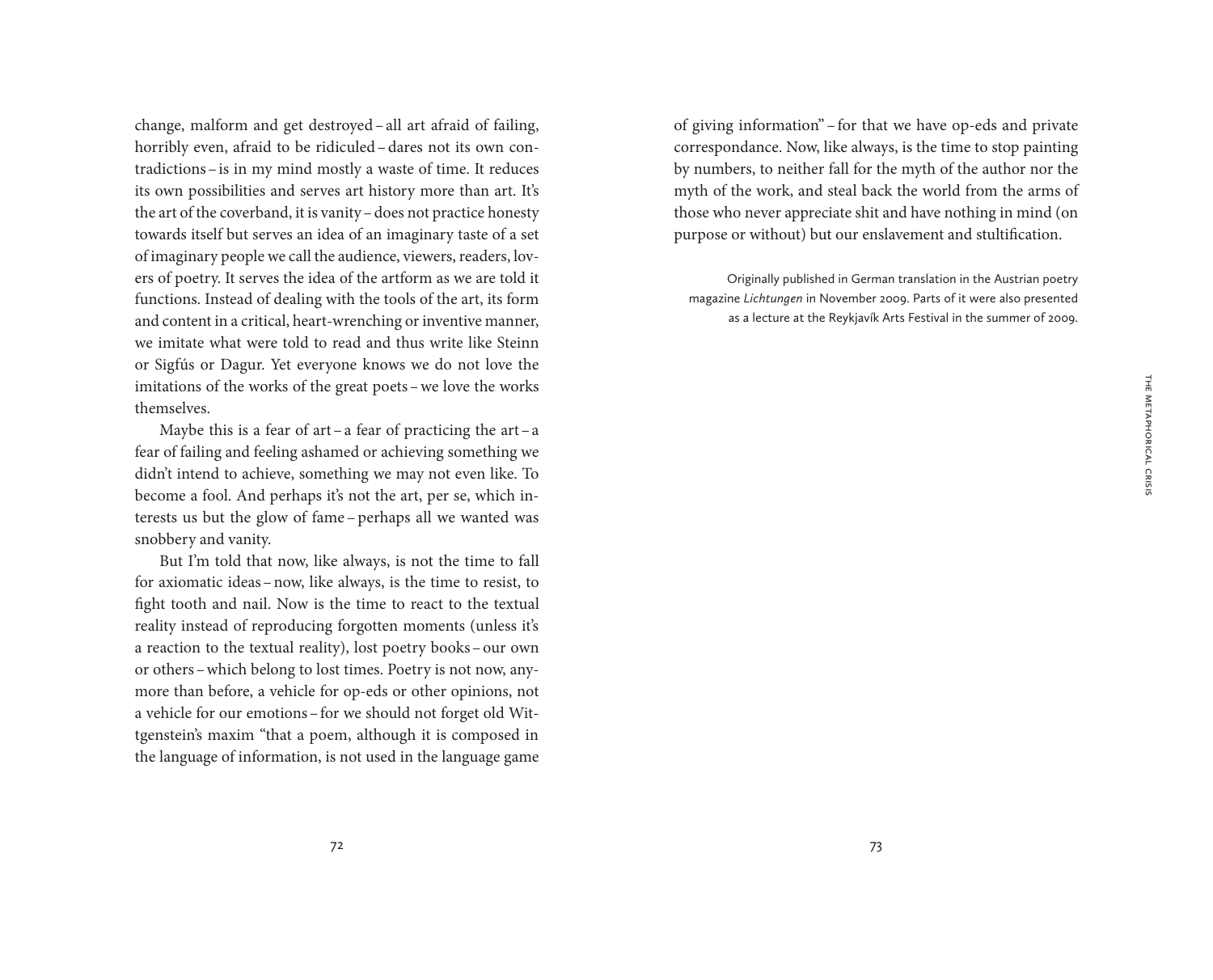# Mock Duck Mandarin – the sound and the fury

I

I tend to write three general kinds of poetry which I keep more or less separated in the writing practice, although the borders tend to blur before publication. First there's the poetry meant for the page. As a rule, I approach this type of poetry as a solitary action–it is written in private and it is to be read in private and it functions more on an intellectual, lyrical or humanist level; there's generally speaking less humour and less entertainment, or at least a different form of humour and entertainment, although this isn't consciously made to be so.

Second, there's the poetry meant for the internet - often my approach to this is a relaxed one; this is where I'll put most of my found poetry, poetry that I find immediately relevant, but perhaps not meant for the long-run, and poetry that has either a social (interactive) function or a visual aspect I feel is better presented online than on a page. I also put all my video poetry online, but I feel it belongs to it's own separate gesamtkunstwerks-category and should perhaps be published on DVD or some similar format. For technical reasons (e.g. "laziness"), this has not happened though.

Finally there's performance poetry –the poetry I'll try to present here. Most of this poetry employs some sort of conceptual gimmick: I wrote a series of short poems based on the names of dictators; a long collage from the poetic works of a 17th century Icelandic lunatic; a google-sculpture based on Icelandic nationalist rhetoric in English; I've written a sonnet based only on abbreviations; and I've written (or self-plagiarized) poetry to be performed in various Scandinavian accents (as they sound to the ears of the performer).

As I said, this is how it's compartmentalized in my head–when I sit down to write –but that doesn't necessarily mean that's how it ends up. Sound poetry might end up written in a book or as accompaniment to a visual poem online; page poetry might end up online or get read at a festival; and a provisional found poem might get published in a book and thus get granted some sort of extended life.

A worthy note: I usually perform my poetry for people who don't understand Icelandic. Not only do I live in Finland, where only a handful of the inhabitants speak Icelandic, but I mostly perform at festivals in various countries outside Iceland–with a few local readings. My circumstances thus push the poetry performances further into the domain of sound poetry than they perhaps belong.

# II

If we see sound poetry as the art of treating words as if they were inherently onomatopoeic–that the sounds in themselves represent "something" other than what it says in the dictionary, something inherent in the sounds, and thus a construction of sounds can result in a coherent creation, a collage of "somethings" comparable to a sentence, a piece of music or a painting, and yet devoid of the exceedingly obvious expression of "grammatically correct sentences"–that is to say, if we see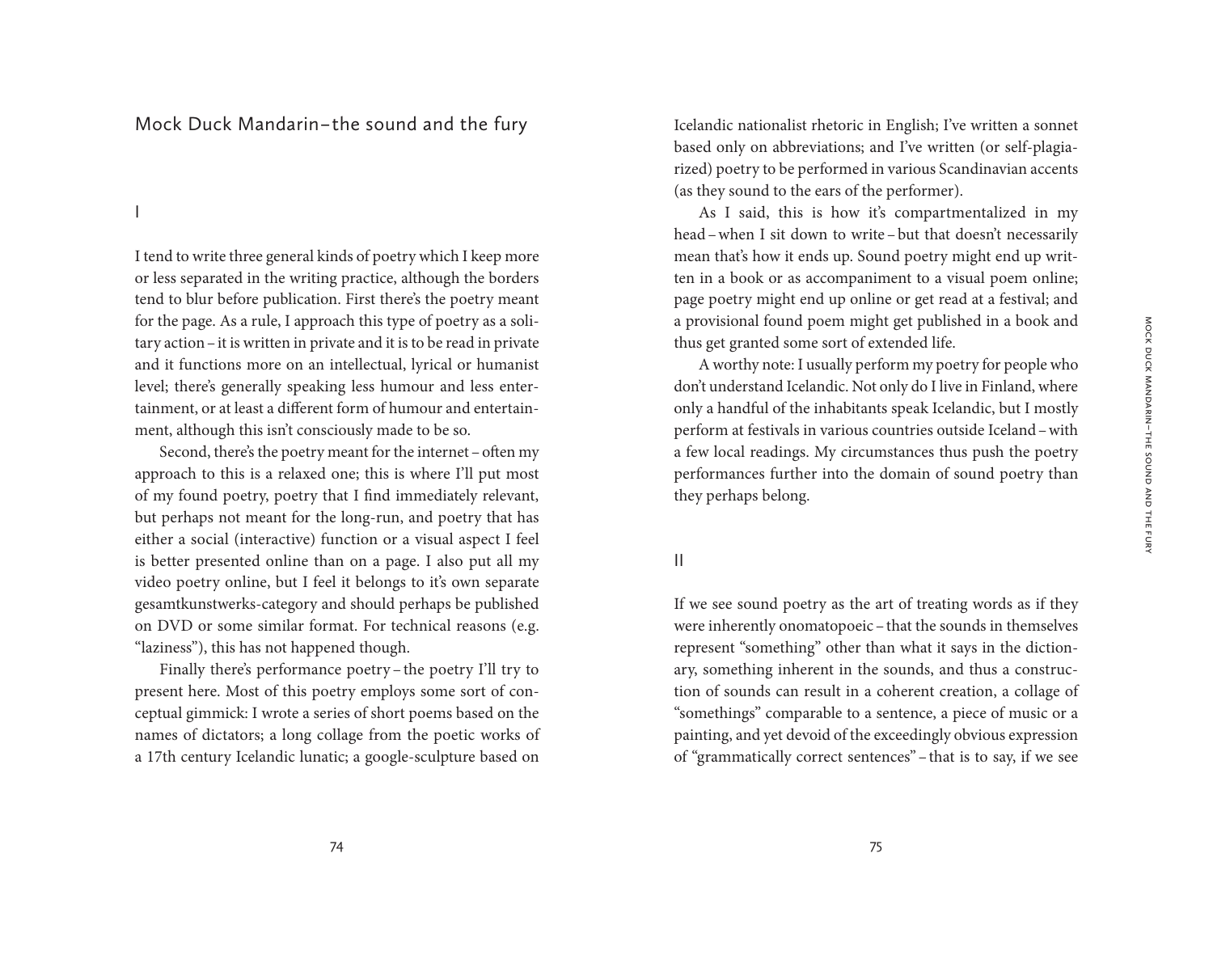sound poetry as the abstract painting of poetry, then most of my so-called sound poems don't really count (although I'm not much of a definition-fascist, and truly you can call it what you want).

My "sound poetry" might be better described as verbal poetry–and it usually entails a conceptual theme. With a few exceptions it employs grammatically correct sentences, which sound poetry usually does not (opting for something closer to pure vocal sounds, which borders on what is called "sound singing"), in no way does it rely on improvisation–which is a key factor in much sound poetry–and I have never written anything which leaves the realm of the linguistic for the purely vocal. Even though a few of my poems might be hard to put together, they all have a structure which reverts back to language, even those few that do not employ grammatically correct sentences.

Let me give an example. "Swing Ding Deng Xiaoping" is the first poem I wrote for the Dictator series–a series of poems based on the names of different dictators (actually, not all are dictators, or even evil – I never really gave the series a name, this one just showed up on it's own). It has a little end-rhyming and a touch of scansion, but mostly it's based on "ng" internal half-rhymes, assonance or alliterations. It is to be noted that in Icelandic the "ng" sound changes the vowel sound preceding it–thus "a" is normally pronounced  $[I(.)]$  but after an "ng" sound it becomes [au], a sound which otherwise is written "á"–"a" with an accent–instead of writing l-á-n-ga-r we write l-a-n-g-a-r. And so forth: "I"  $([1()])$  becomes "Í"  $([i(.)]), "E" ([\varepsilon(.)])$  becomes "EI"  $([ei(.)]), "Ö" ([ce])$  becomes "AU",  $([\varphi I(\cdot)])$ , and "U"  $([\gamma(\cdot)])$  becomes "Ú"  $([\varphi(\cdot)])$ . Swing Ding is thus for me a poem of vowel harmony, anchored in the consonantal "ng" assonance. (Please note that the following translation is not completely literal.)

#### Swing Ding Deng Xiaoping

A boy was sung to sleep at night by a hungry maiden: "Walking thong, bush of assembly, swing ding, Deng Xiaoping".

A boy was sung awake by a young maiden: "Young runt, misnamed swing ding, Deng Xiaoping"

A pole goes in, goal! goal! sings the song and cries: "Poor thing, little bitty-boy swing ding, Deng Xiaoping"

Resounds in perinea, perineal-tunnels, frightened and sung, this nestling bird is edible through all the murk, the length of a song swing ding, Deng Xioaping

A fricative stretches on and on none will get no restitution: "a stab in the chest, a chesty-stab swing ding, Deng Xiaoping."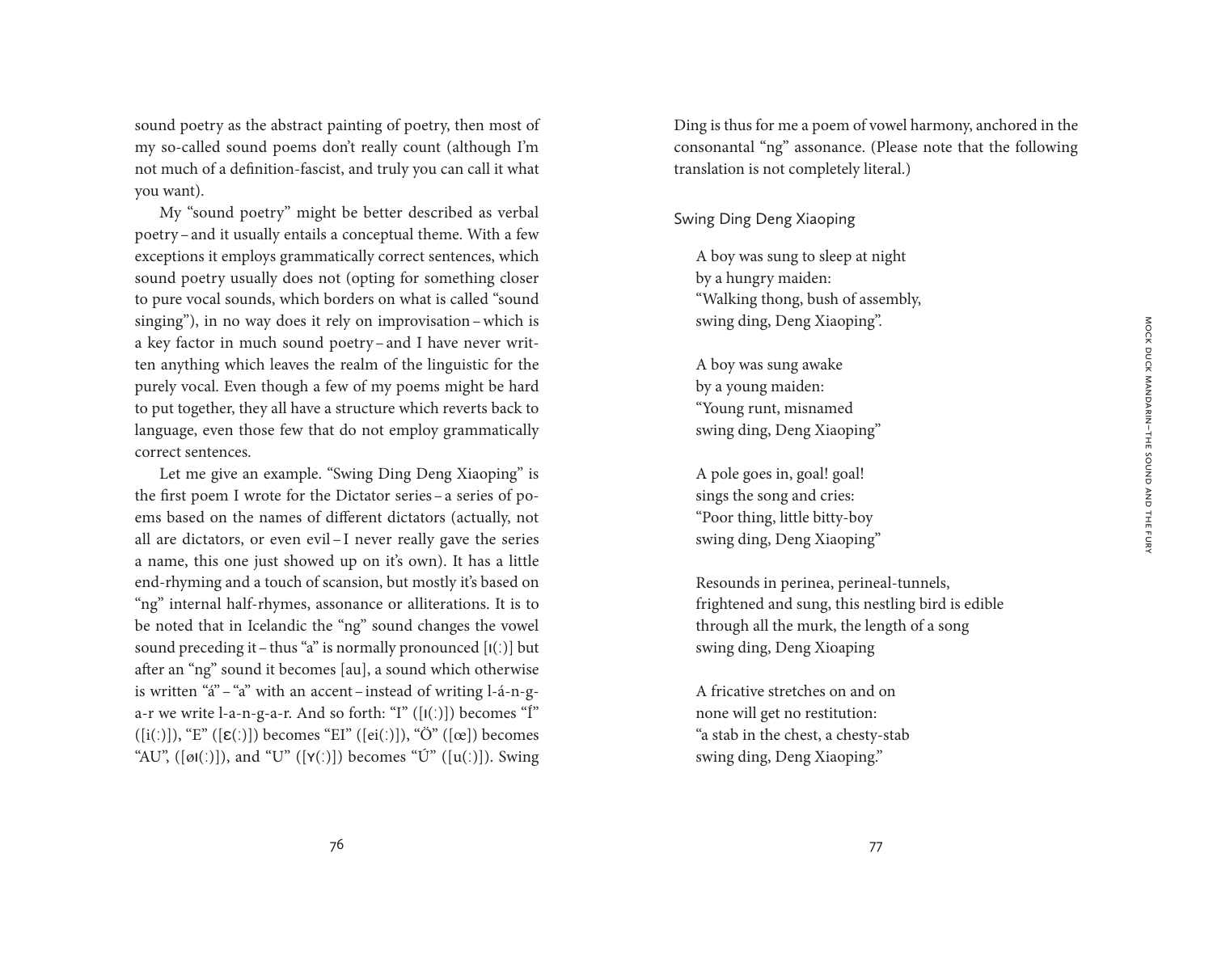Söng dreng, svöng mey, svefn í um nætur: "Gangþvengur, þingfararlyng, swing ding, Deng Xiaoping"

Dreng söng, ung mey, um morgna á fætur: "Ungur pungur, rangnefndur, swing ding, Deng Xiaoping."

Stöng inn, stöngin inn, sönginn syngur og grætur: "Anginn ungi, drengurinn, swing ding, Deng Xiaoping."

Söng í spöngum, spangnagöngum, banginn sunginn, unginn ætur drungan langan, lungann úr söng swing ding, Deng Xiaoping

Önghljóð anga leiðir langar enginn bíður engar bætur: "stunga í bringu, bringusting swing ding, Deng Xiaoping."

Now, the poem was written without giving much thought to what it would say, although I did want it to be formulated in grammatically correct sentences–I wanted it to say something within the realm of the linguistic, while primarily being con-

structed as song and sound. Additionally I wanted it to have a gimmick, a conceptual dimension–which in this case is the dictator-name, connecting the series together. The story itself wasn't only secondary–it was in the fourth or fifth place, almost relegated to the dimension of complete non-significance, but it had to be there, that was one of the constraints. Ultimately, I found the result extremely satisfying.

"Swing Ding Deng Xiaoping" can be interpreted as telling the story of death, sex, perversion and love between a young man and either a servant, a young mother or a prostitute. The relationship starts on a caring note–a lullaby; passes through a sexual phase, which flirts with the slightly perverted (note: perinea is the skin separating the vagina and the anus); before ending in murder. It is thus a highly traditional tragedy–nearly Shakespearian, with an oedipal dimension and whatnot.

The storyline of the poem to a certain degree removes the dimension of the actual dictator, replacing him with someone "misnamed" Deng Xiaoping, who's either the boy being sung to or a character in the song being sung. This removal of the actual dictator and his replacement with an unworthy namesake, which is implicit in a literal, word by word, reading of the poem, perhaps pulls it away from the political and towards the personal–pulls it away from the international arena of cruelty and political dogma and towards a more humanist story of woe: meaning less grand scale horror and more (deeper?) tragedy.

And the poem might prompt the question, as somebody phrased it, if it's about something truly holocaustal or merely genocidal, truly genocidal or merely catastrophic, truly catastrophic or merely disastrous, truly disastrous or merely harrowing, truly harrowing or merely tragic, truly tragic or merely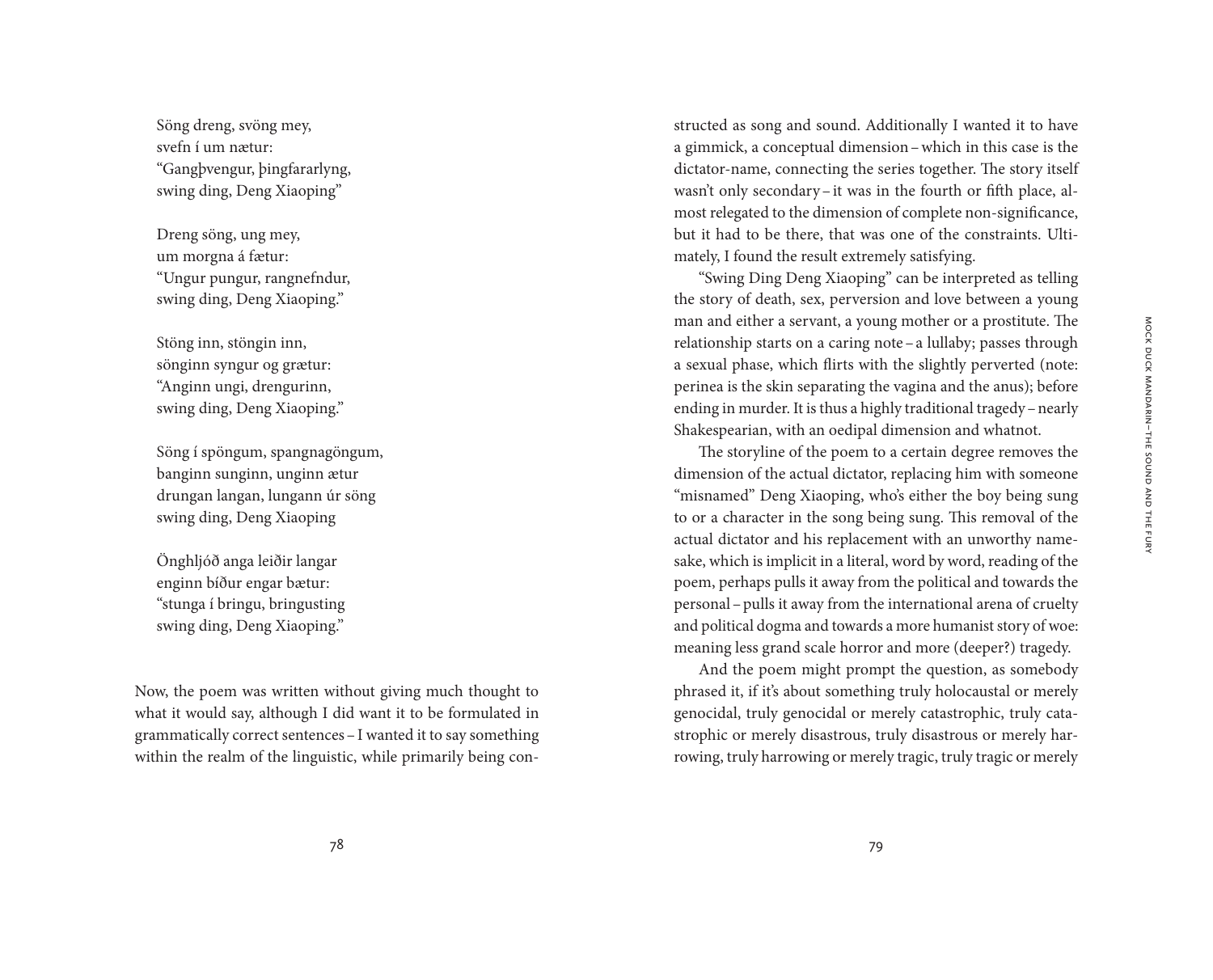lamentable, truly lamentable or quit your whining? That is to say, one might ask what this shift in presentation does to the poem's ability to represent–if it at all represents–a victim or several victims. And isn't it perhaps just cute to nickname a little boy "Deng Xiaoping"–a bit like calling him "a little terrorist", a "Genghis Khan", a hyperbolic way of saying the child is an energetic handful? And where does that leave the victims of Tiananmen square?

#### III

The whole dictator series is for me also a proposition or assertion–a statement of sorts–on dictators–and, granted, one that I'm not always particularly comfortable with. I've only once (knowingly) performed "Swing Ding Deng Xiaoping" in front of anyone Chinese–the poet Tian Yuan, at the Copenhagen Poetry Festival 2010, and it made me surprisingly selfconscious and uncomfortable. I very nearly took it off my program. Regrettably I did not get his viewpoint on it afterwards, partly because he spoke no English and partly because I was too timid to ask his interpreter, afraid that I might've insulted his tender sensibilities with my loud western arrogance. He showed no particular sign either way, that I could interpret in my paranoid state.

Let me put it this way: for me the poem, like many in the dictator series, symbolises the madness of a dictatorship and the ridiculous, pure and simple outlandishness of cruelty. But I can very easily see how it could a) be construed as insulting a nation or an ethnicity, rather than commenting on a political

situation b) be interpreted as "mock chinese", as a joke on asian languages, one that is very common in humour based on racist stereotypes; although I'm not sure the mere western malformation of the peculiarities of a tonal language would constitute a racist comment, notwithstanding it's use in racist commentary or c) be seen as trivialising the horror and cruelty of a repressive regime, rather than portraying it.

There is little representation in the dictator series (plus it's all rather abstract) and there is no adjudication, which to some degree limits it's political efficacy–it's too interpretable to be good propaganda for anyone, and yet let me state that I wish it were, I wish it did in fact make a clearer statement against cruelty, I wish it, like me, would take a proper stand against inhumanity. But to write such poems, I need to find a way to bypass the putrid taste of the holier-than-thou type of moralism which does more ill than good.

Added to this I tend to feel uncomfortable about the series' trend towards Asian dictators in particular, and non-western politicians in general. This is mostly due to the fact that I find Asian (tonal) names (in particular) more resounding, and nonwestern names (in general) more exotic–and not to be seen as an indictment of the third world with an accompanying amnesty for western countries (and perhaps it's proper to remember that Deng Xiaoping is most famous for taking China in a capitalist direction and "improving relations with the west"; he is a pro-western third-worlder).

I'll come back to the "mock chinese" a little later.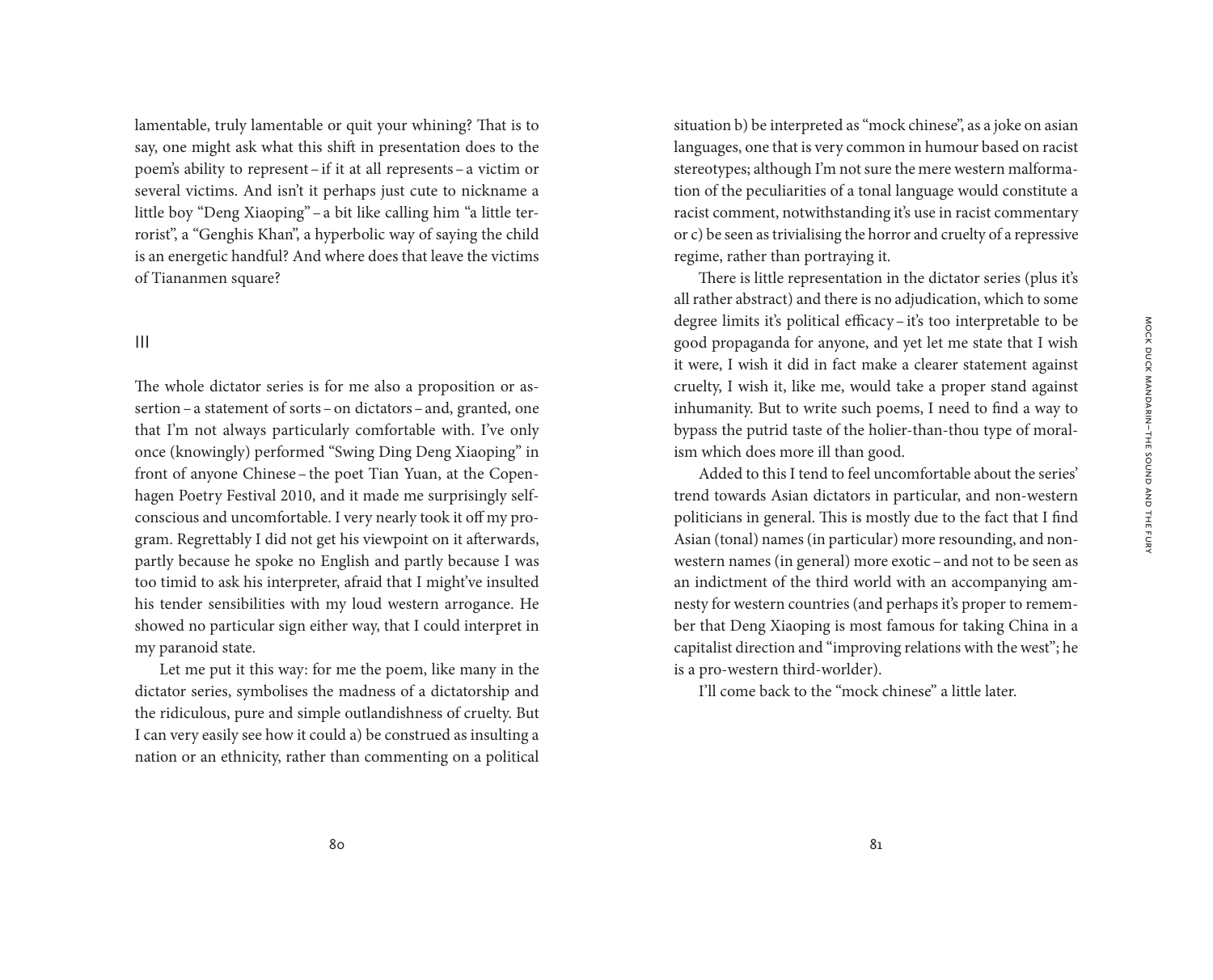One of the main things that initially interested me about the Dictator Series was the weight of the words–the political intensity of proper names of dictators–and I became more and more fascinated with this as I started understanding that certain names, or more specifically, a certain name proved impossible to use. I thought about it for weeks and months, but no matter how I tried to wrap my mind around it, I couldn't find a place for Hitler within my series.

In western Europe–at least – there's probably not one single word which conjures up so much … I don't want to call it emotion, because Hitler doesn't affect me emotionally more than Pol Pot. Maybe it's the banality of repetition–so much has been said about Hitler–or the absolute apropriation of the name in political arguments and propaganda, obvious in both the famous logical fallacy Reductio ad Hitlerum (comparing someone to Hitler) and the use of the accusation Reductio ad Hitlerum as a means of not making anything comparable to Hitler, and thus propagating his inhumanness as well as the idea that modern day horror on a nazi-scale is not only implausible but utterly unthinkable and, perhaps even more so, unmentionable.

As far as language is concerned, the word Hitler simply means "evil". Socially the word (or the concept) is a yardstick for evil, and one that must always be kept high enough so no one can surpass it, or even come close. And thus it becomes unusable.

What interested me about the dictator names was their weight, but I found Hitler simultaneously too heavy to carry and too light to flash, the word had too many connotations and it was too one-dimensional, and therefore there is still no Hitler poem.

#### V

As I mentioned in the beginning, another series, related to the dictator series, is based on accents – let's call it "the Scandinavian series"–reading poems in Icelandic as if they were in another language. This series only contains three poems–one with a Danish accent, one with a Swedish accent ("Skånska") and one with a Norwegian accent; and with some good will we could add to the series two half-siblings, so to speak, both performed in the target language: An American English Google sculpture and a performance of a Finnish poem by Rita Dahl.

The Swedish one was written with this type of sound-performance in mind, while the Danish and the Norwegian were apropriated from older poetry of mine; one Google sculpture and one conceptual poem. I'd like to give you an example of the Norwegian one, the Google sculpture.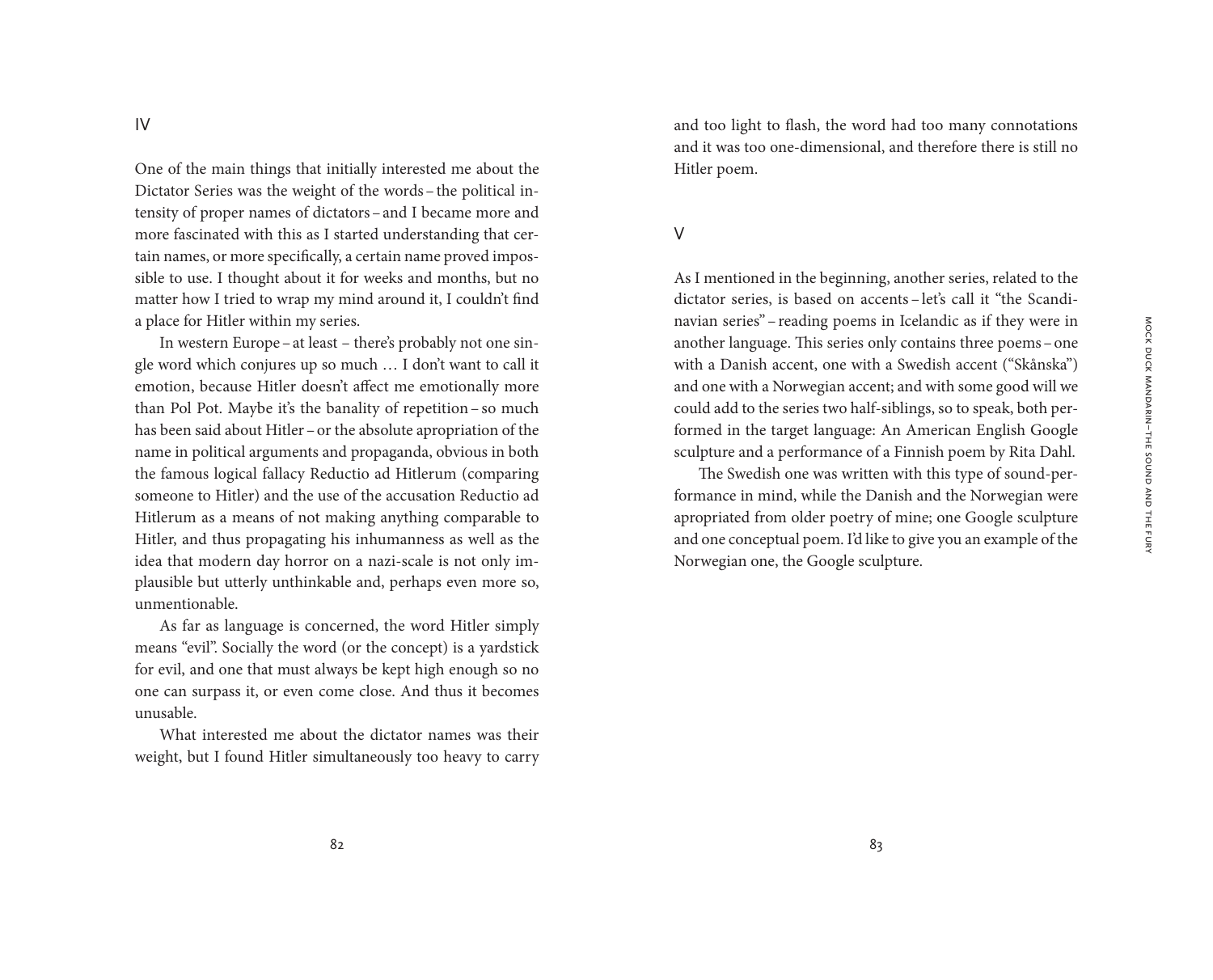# Kennara með köldu blóði

Nemandi stóð og kynnti sig:

"Virðulegi skólameistari æruverðugu skólasystkin jafnvel kærustupör

Spennan vex fyrir sunnan fríkirkjuna þar sem stórar flugur

mæta með byssur og önnur drápstól í skólann

Hægri höndin komin með fyrstu beinagrindina til að leysa ágreininingsmál með

ófötluð klappaði hundum og hestum

satt að segja taldi ég tengsl stjúpbarna

> ótrúleg við allt

> > hið látna

og ljóð fórnarlambsins

A Teacher in Cold Blood

A pupil stood up and introduced himself:

"Honourable headmaster, distinguished fellow students perhaps even lovers

The excitement grows south of the free church where big flies

show up in school with guns and other murder weapons

The right hand has got the first skeleton to solve disputes with

ablebodied patted dogs and horses

truth be told I found the connection of step-children

> to everything incredible

> > he deceased

and the victim's poems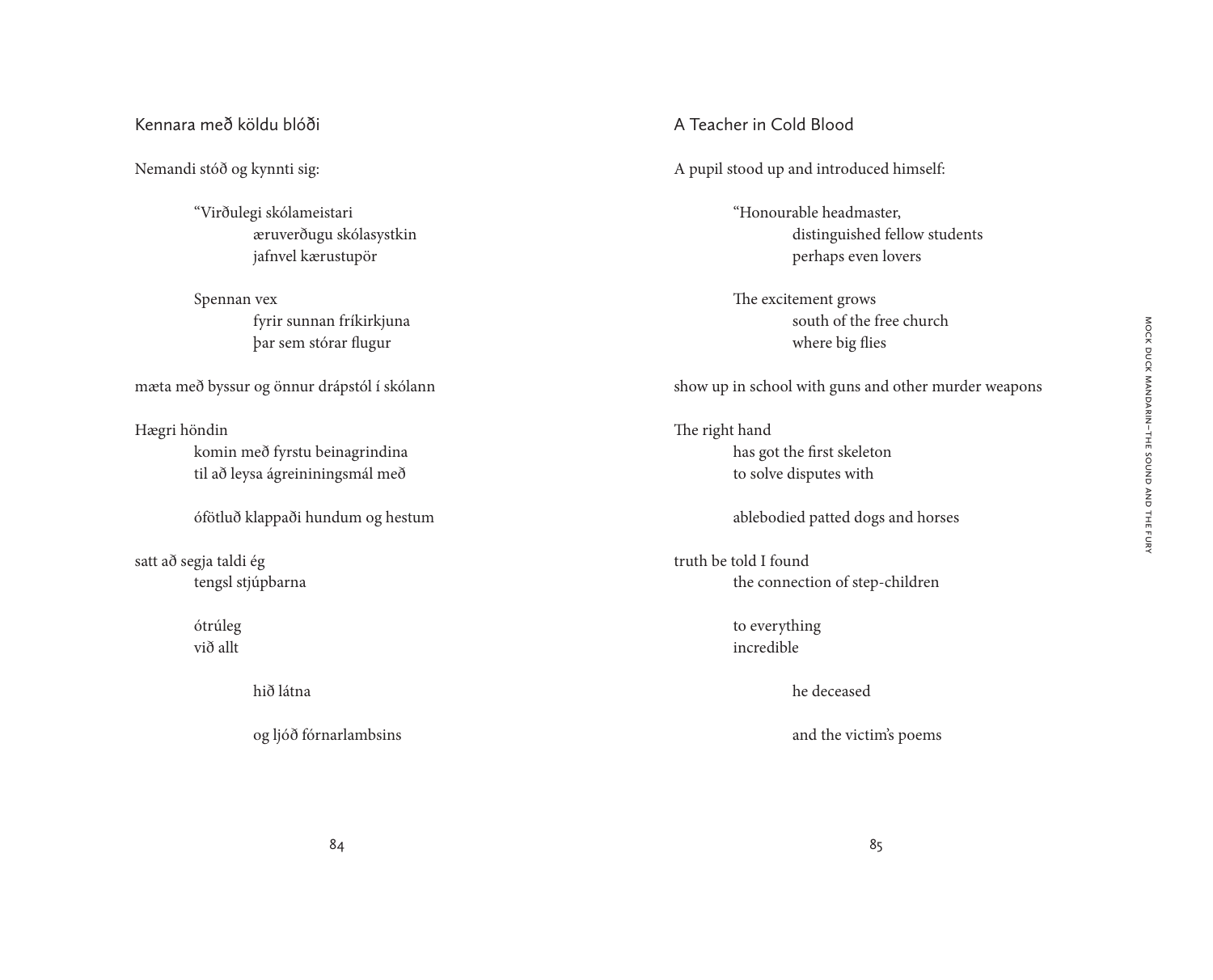mæta með byssur og önnur drápstól í skólann í formi tómstunda og annarra slíkra hluta

(hvað er betra til stríðni en svona lagað?)

gamlingjar, unglingar og allt niður í 6 ára gömul börn verða að neita þeim um það jafnt í orði sem verki

Fyrst og fremst er byggt á umhugsun en ljóð fórnarlambsins

geta nýtt sér stærðfræðileg hugtök og aðferðir við lausn verkefna og notað tákn og skýringarmyndir

> byssur og önnur drápstól í formi annarra slíkra hluta

fá ekki að lækna

en geta útskýrt munnlega hugtök og aðferðir ef ljóð fórnarlambsins ekki fyrirfara sér eða gera tilraun til þess fjarri góðu gamni

Tilfinningin er ljúfsár.

show up in school with guns and other murder weapons in the form of hobbies and other such objects

(is there anything better for teasing than this?)

old ones, young ones and right down to 6 year old children must deny them this in both word and deed

First and foremost we build upon contemplation but the victim's poems

can make use of mathematical concepts and methods for solving projects and use symbols and diagrams

> guns and other murder weapons in the form of other such objects

#### can not heal

but can explain orally concepts and methods if the victim's poems do not kill themselves or attempt to far from any joy

The sensation is bitter sweet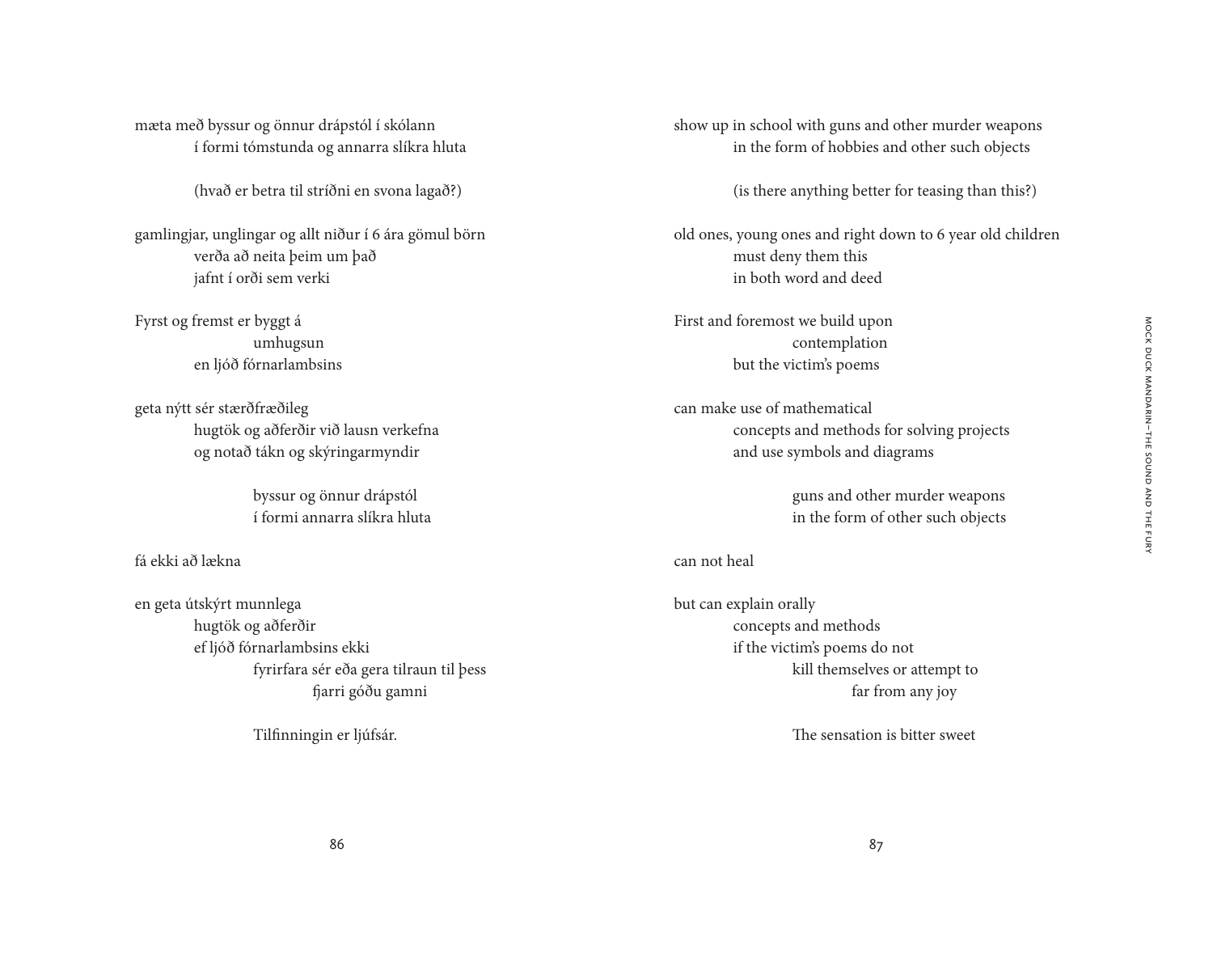móðir hans og önnur börn nágranna

að mála andlit með þökk, virðingu og söknuði með hærri skotvopnamorðtíðni til að dreifa athyglinni

Nei, æruverðugu skólasystkin virðulegi skólameistari jafnvel kærustupör

spennan

 fyrir sunnan fríkirkjuna er fullnægjandi."

his mother and other children of neighbours

paint faces with gratitude, respect and a sense of loss with a higher firearm death rate to spread the attention

No, distinguished fellow students honourable headmaster perhaps even lovers

> the excitement south of the free church is sufficient."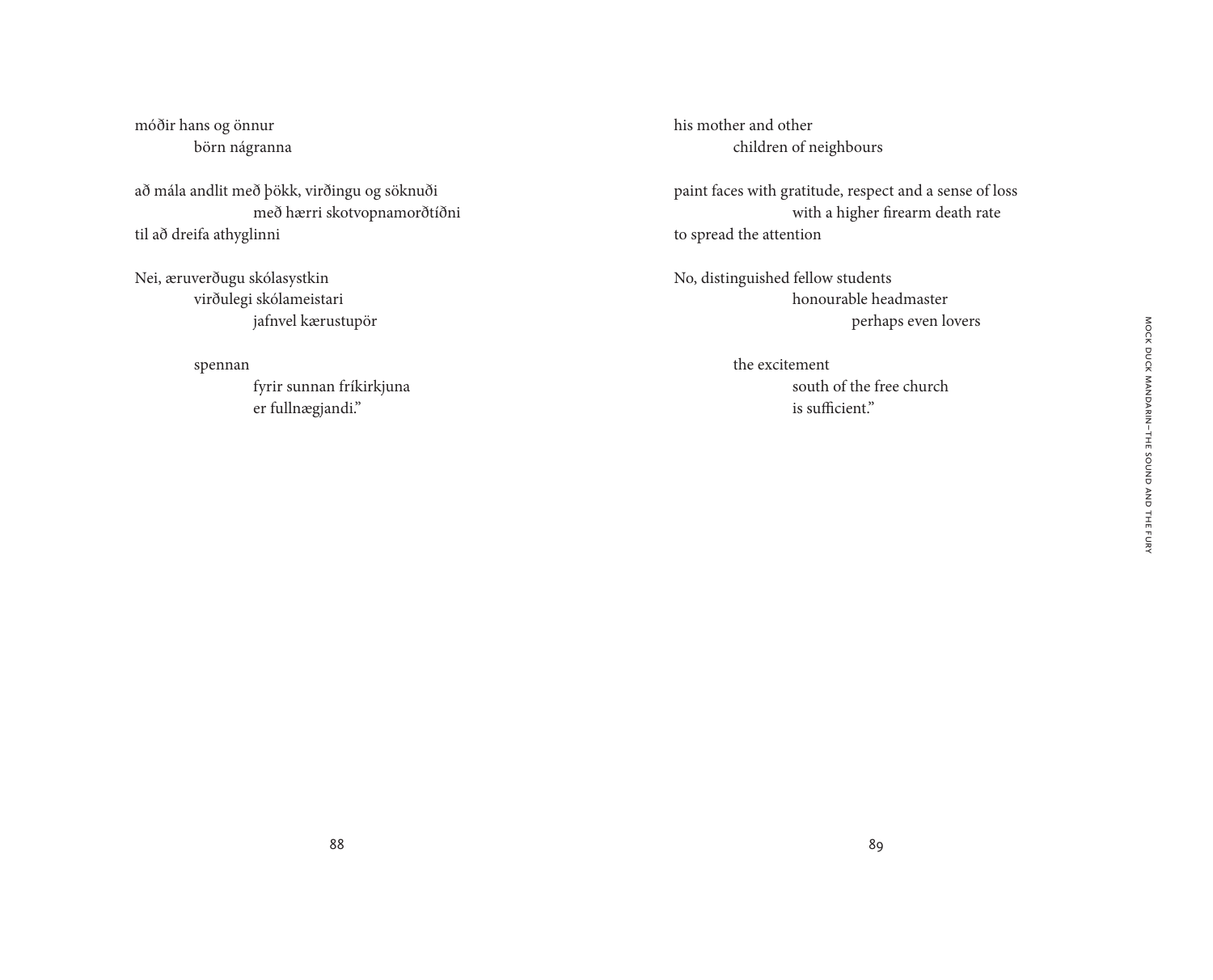The accent is of course "imaginary"–Norwegian people don't really speak the way I make them speak and the Swedish version is even further from actual Skånska, as I'm unable to produce the miraculous sounds of the inhabitants of Skåne, Sweden. The idea came from a conversation with Caroline Bergvall, Leevi Lehto and several others during a lunch break at a seminar in Biskops Arnö, Sweden, a few years back. Now, Caroline has of course been working with "ye olde english" in her *Chaucer Tales*, and we got to speaking about the role of pronunciation in sound poetry–with an emphasis on accents and dialects that actually exist (instead of sound poetry's more traditional stance to seek out sounds and accents that exist outside or beside a language). Being a French-Norwegian who works in England, Caroline is naturally very much a crossnational creature in her poetry, who has turned her polyglottal ability into brilliance, much like Cia Rinne, although in a different manner.

Leevi had at one point informed me that although he could read French more or less perfectly he could not speak it or understand it spoken, and during this conversation he admitted that although he had trouble understanding some of the Scandinavians with their various forms of Danish, Norwegian, and Swedish, he had no problem understanding Caroline, who speaks Norwegian with a bit of a French accent. That is to say–he could not understand French with a French accent, or Norwegian with a Norwegian accent, but he could understand Norwegian with a French accent (as far as I know it remains to be seen whether he can understand French with a Norwegian accent).

I find all of this horribly exciting, as you can imagine, and

for several reasons. To name one I have a one year old son whose parents' native languages are Icelandic and Swedish, being raised in Finland, surrounded by his parents' friends' many of whom are foreigners who mostly speak English between themselves, but also Spanish, German, Czech and quite a bit of French–so he's literally soaked in languages, and now is the time he's starting to try and make himself understood. When he says "koo-kah" – does he mean "kukka" in Finnish ("a flower") or "kúka" in Icelandic ("to defecate, shit"), or is it merely a malformed version of his old favorite word "titta" in Swedish ("behold!").

But at the time I wrote the Scandinavian Series (which is actually not finished, having been left mid-air, so to speak) I had no children and what interested me most, poetically speaking as well as politically, was a kind of creative destruction of the Icelandic language–breaking it, stretching it, trying to take it to places it'd never been. I've written more extensively about this in an essay entitled "The Importance of Destroying a Language (of one's own)"–where I posited that writing in Icelandic, as opposed to English, was a privilege of sorts, given the fact that the language was so virginal, that so little had been done to stretch and disfigure it and there were still so many rules unbroken. I may have been mentally overcompensating a bit, due to my envy of those working in English, who not only have a strong international tradition to seek refuge in, but an actual audience of more than 7 people interested in the work. But the fact remains that Icelandic is a very homogenized language, seemingly just waiting to be re-heterogenized.

There are no different accents in Icelandic–at least none to speak of. There are no dialects worthy of the name. Hardcore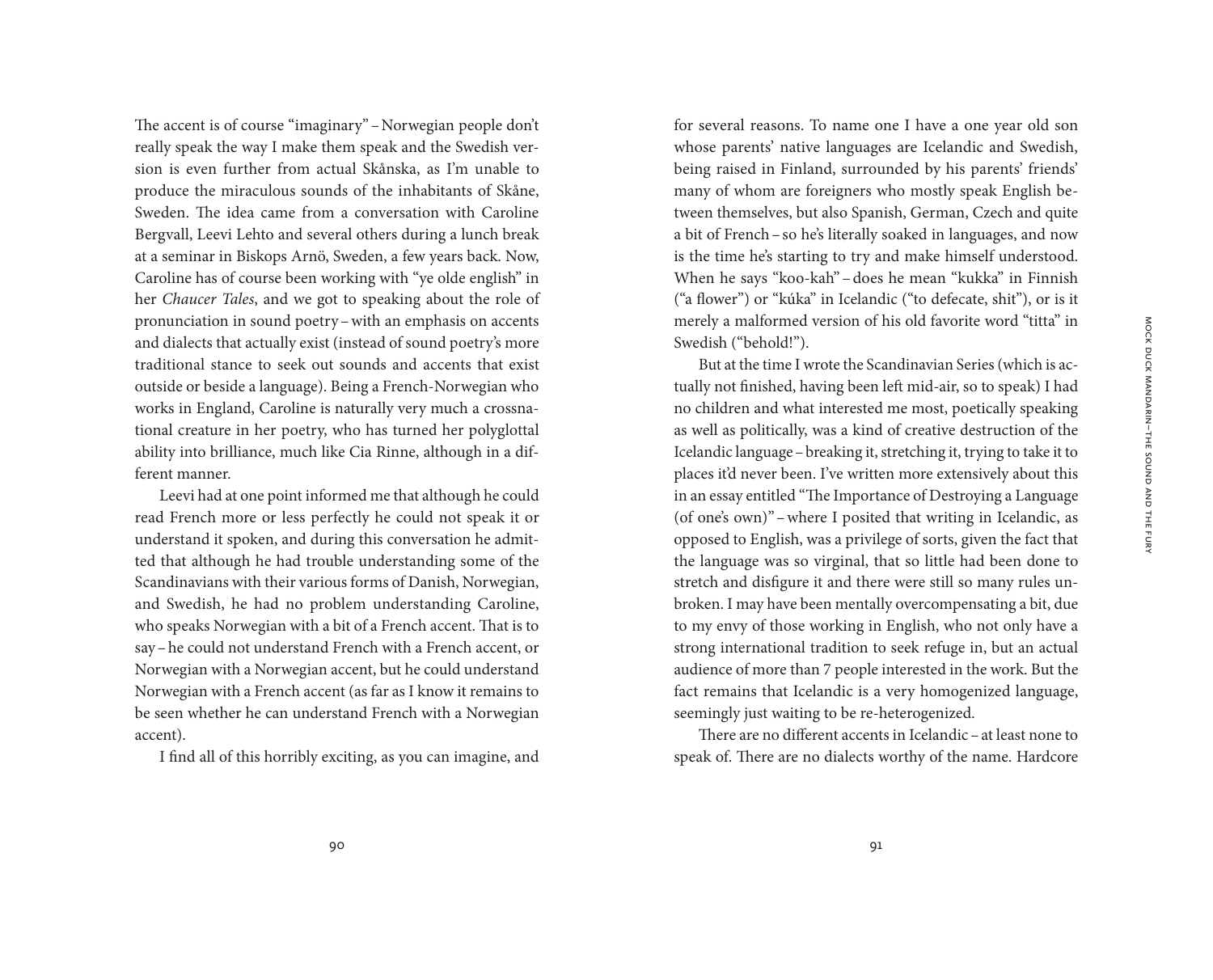Mock Duck Mandarin – the sound and the fury

MOCK DUCK MANDARIN-THE SOUND AND THE FURY

theorists might disagree with me here, and I guess a trained ear could hear a difference, but outside of a tiny variation in pronunciation of a few words from the people who live around Akureyri–there are no dialects audible to the general public (which is the standard I apply, being an uneducated buffoon myself)–and definitely none that you could portray in a written text. There is certainly no equivalent of Rauman murre, Skånska, Trøndersk or Sønderjysk. Add to this the fact that until the late 1990's Iceland had almost no immigrants, meaning that there's very little tradition for foreign accents in the language–so little in fact that it's almost never heard on the radio or on TV, a policy often justified with the argument that people wouldn't understand it–in and of itself probably not untrue, but of course people simply don't understand it because they never hear it. Their ears are only accustomed to a "pure" pronunciation, they are stuck on homogenized Icelandic. The situation brings to mind the Chinese-American Lee in John Steinbeck's *East of Eden*, who having been born in the United States speaks flawless English that no one understands, and thus he's forced to revert to the pidgin white people expect him to speak. It feels like Icelanders are still one step behind Steinbeck's America of the first part of the last century, when it comes to immigrants and language–instead of expecting immigrants to speak pidgin Icelandic, a nonexistent language (at least in official circles), we expect them to speak Globish, or what Leevi Lehto has termed, "Barbaric English", and refuse to acknowledge non-Icelandic Icelandic.

All of which led to the Scandinavian Series–a distortion of Icelandic by filtering it through what I imagined to be a Norwegian, Danish and Swedish accent, a caricature of the Icelandic

language, the Scandinavian pronunciations and my own poetic texts. Interestingly I always meant to do a more "proper" Swedish version–that is to say, not in the thick Skånska, but more the way my wife speaks, which is a kind of diplomatic Swedish between Östgötska and Västmanländska, but I was never able to tone it to my liking–I could never figure out how to do it, although this was the Swedish that I knew the best, the closest to how I speak Swedish myself. After much mindbending I eventually settled on that perhaps it's hardest to caricature that which one knows at an intermediary level–and easier to caricature what one knows almost perfectly, like my Icelandic, or hardly at all, like my Danish.

## VI

And now back to the Mock Chinese–to the Mock Scandinavian and Mock Icelandic, onwards to Mock Finnish and Mock American. I'll start by reading a poem about Iceland, called "The Iceland Report on the Observance of Standards and Codes".

Iceland Report on the Observance of Standards and Codes

We interrupt this Iceland Report serial to offer up the following vocabulary trivia quiz.

Within an hour of Bork Bork I am not yet defending those who are making stupid comments and unfunny jokes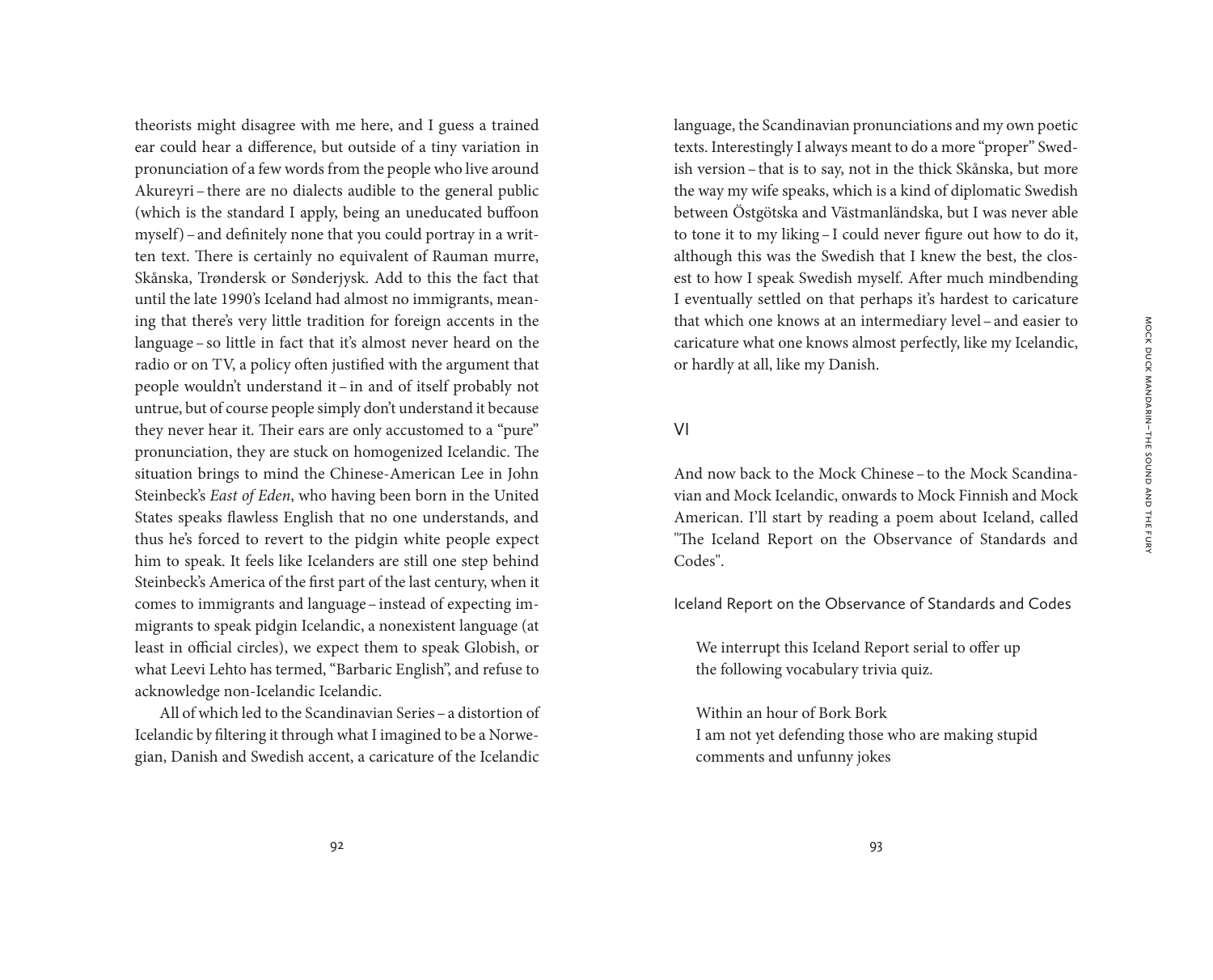Bork is happy and energetic–with borderline manic tendencies and if you expect any fucking YOU DON'T KNOW ME!!@!@!@!

I'm from Iceland and I practice yoga every night, I shit you not...

With my body, you'd NEVER know I birthed 2 babies..

I am hot, people. HOT.

My secret? A diet of Juarez tequila and ho-hos, and a steady regimen of cock-sucking. Or is cock-sucking more like part of my diet? Either way, I have an ass like a 24 yr old. And now you know.

Do you know who Björk is?

She is in desperate need of some attention

I have panties, I'm telling you, three more innocent people died after watching her "Reaming an eskimo" video on MTV last night. She's that desperate. That's how cool she is.

She can use a gun to shoot herself in the face with, I don't care, I'd still tongue-bork her.

I'm an Icelandic student, I'm broke and I'm not

an attention whore.

You don't like other people's sweaty ball cheese odor in your delicate little throat. But I got some ball cheese for you, right here.

Served, to the surprised delight of your girlfriend, who will say "Wow, I kinda had my doubts about this meal. But this is good! You done good, babe." Awake the next morning to the strong smell pervading every nook and cranny of the house. If you have regrets, just remember that this is the smell of Christmas in Ísafjörður, Iceland.

"Ísafjörður?" (puzzled face)

"Last time I was there, in the 80s, I was stuck for five days because of snow. They couldn't get an airplane out of there."

The main industry in Ísafjörður, Iceland is cleaning the fucking kitchen.

Iceland, incidentally, is at war with Kebabistan for smuggling dolphins up their snatches. Fucking ragheads.

We killed "Free Willy", and I don't mean "we" as in all of Icelanders, I mean as in me and my dad fucking drowned that michelin-tyre-fucking dolphin, or whatever the hell he was. Now, that's some proper existentialist symbolism for you.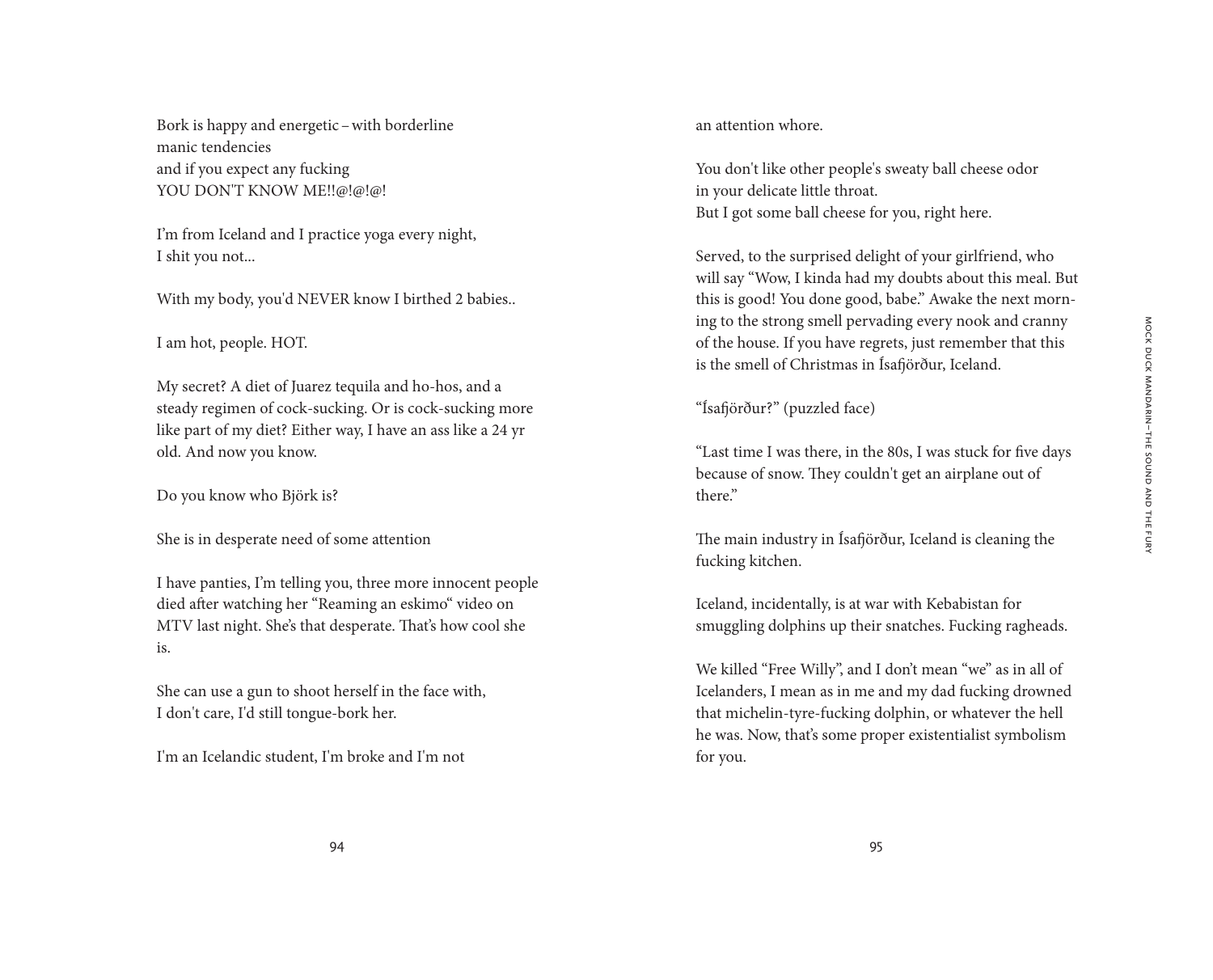I know I make it sound like Iceland is a fucking superpower. But it's only funny, cause it's true.

Trust me. Iceland is streaming in its entirety on YouTube.

Iceland is known as the NORDIC TIGER.

Of course, Iceland is hardly the ideal clime for peanut growing, nor does it have the economic clout to lord over a country that does. But nevermind you, we'll do fine without your god-fucking peanuts.

I woke up this morning with fuck on my mind. Then I punched fuck into Google. I punched fuck long and hard into Google. Then I punched fuck once more, just to be on the safe side. What do you reckon showed up? Lo and fucking behold: Iceland.

We are the world, so fuck off.

This poem is more in the spirit of my earlier poetry–to a certain degree performative, but based on a principle of transgression rather than sound. I quite literally find it horrifying at times–and I ritually jump over some of the lines while performing it. It was originally written for the Flarflist Collective in 2006. Now, Flarf– the inappropriate google-sculpture poetry, for those not familiar with it–has proved more or less impossible to produce in Icelandic, due to the fact that the Icelandic source-text (internet in Icelandic) is so tiny compared to the English source-text (internet in English). The English source-text is much more likely to provide wild and wonderful associations than is the Icelandic source-text–and without wild and wonderful associations, there isn't much Flarf left.

So not being able to properly Flarf in Icelandic, I decided to Flarf about Iceland in English instead (being the crazy nationalist that I am). And to drive it all the way home, I try to pronounce it in the only English ever native to Iceland: Military American. For decades a small portion of Iceland, the American military base in Keflavík, was for all intents and purposes considered U.S. soil. Military American is of course not a language–neither a written one nor a spoken one. But I think we can all imagine the way it sounds, just like we can imagine the Nazi-language (another English Hollywood dialect) or even Mock Chinese.

The final example I would like to mention is a reading I did for *Nokturno's* "In Another's Voice" series, of a Flarf-poem written in Finnish by Rita Dahl. I recorded it in 2005, I think, when I was living in my hometown, Ísafjörður, and I rehearsed it quite a bit–since the Finnish words somewhat dumbfounded me. Walking back and forth, pacing the floors of the creaky old apartment building I lived in, screaming in Finnish, I lived in constant fear of what my neighbours would think.

I had no idea what I was saying, outside of a few key phrases–"anti-capitalist", "Eurovision", and "helvetti" ("hell") which is "helvíti" in Icelandic. I feel this poem belongs to the Scandinavian series in particular, and "my" sound poetry in general – even though the poem (the source-text of my performance) is written by Rita Dahl and the idea for me to read it (the conception of my performance) came from Marko Nie-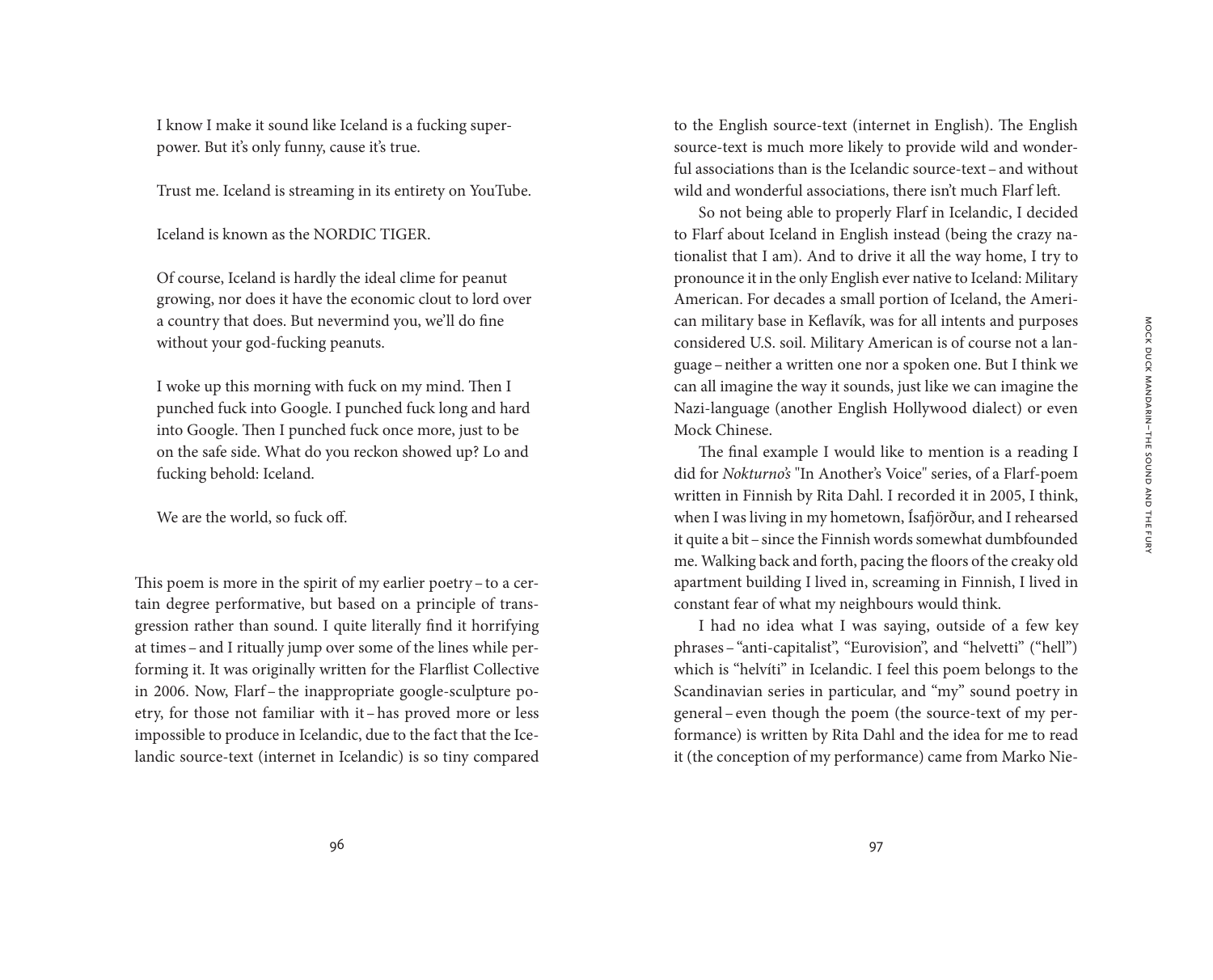mi–since it, to a major extent, fits to the themes presented in the other Scandinavian poems and it contains an assertion similar to those in my other sound poems, a statement like "mock chinese", a transnational or binational malformation of language–Finnish words with Icelandic pronunciation; it's like the Scandinavian series run backwards.

#### VII

My sound poetry might not always be a particularly deep analysis or commentary on language. It is what is called in academic circles "taking the piss". It's foolish, childish and mostly pointless in the same manner as when comedians speak English with a "Nazi accent". But perhaps, for me, the most interesting and enjoyable thing about sound poetry is this inherent immaturity of it–it is the way children play, although it poses as serious art for cultivated grownups, which I guess is the only way for us of getting away with it.

It's a kind of perversion maybe, and perhaps one that results from societal inhibition, which teaches us to behave in public even when we don't want to, as well as from the demands of intellectual rigour–rampant in avant-garde poetry circles–which lead us to live in a world we only partially understand, constantly striving to understand the complexities we willingly surround ourselves with and hardly ever making it. Which in turn creates a powerful sense of dissatisfaction accompanied by this need to break out, burst and explode in glossolalian nonsense. Making the nonsensical part of it, the part not meant to be understood, the anti-intellectual part of

it, all the more attractive and enjoyable. Because to some extent sound poetry may be an expression of a common insanity which we habitually disown, a common need for a wonderfully simplistic stupidity to go with our intellectual posturing (or honest intellectual pursuits, if you will, they are just as trying)–an escape from the palpable pseudo-self-evidency of language, which is either nothing but subtlety or lacks all subtlety, nothing but depth and understanding or merely a cerebral charade, depending on how you see it.

But in an all too common mode of irony, this escape from the cerebral towards the sublimely stupid, intrinsic to sound poetry, has a tendency to produce a group of pregnant afterthoughts which all bear a million intellectual conversations hell-bent on dissecting, diagnosing and understanding these results of our need to behave like idiots. Which again, may be interesting, and will probably cause an increase in our pent-up need for glossolalia and divine idiocy.

Thank you for listening.

Originally presented as a spoken lecture at the Kuopio Sound Poetry Seminar 2010, Finland.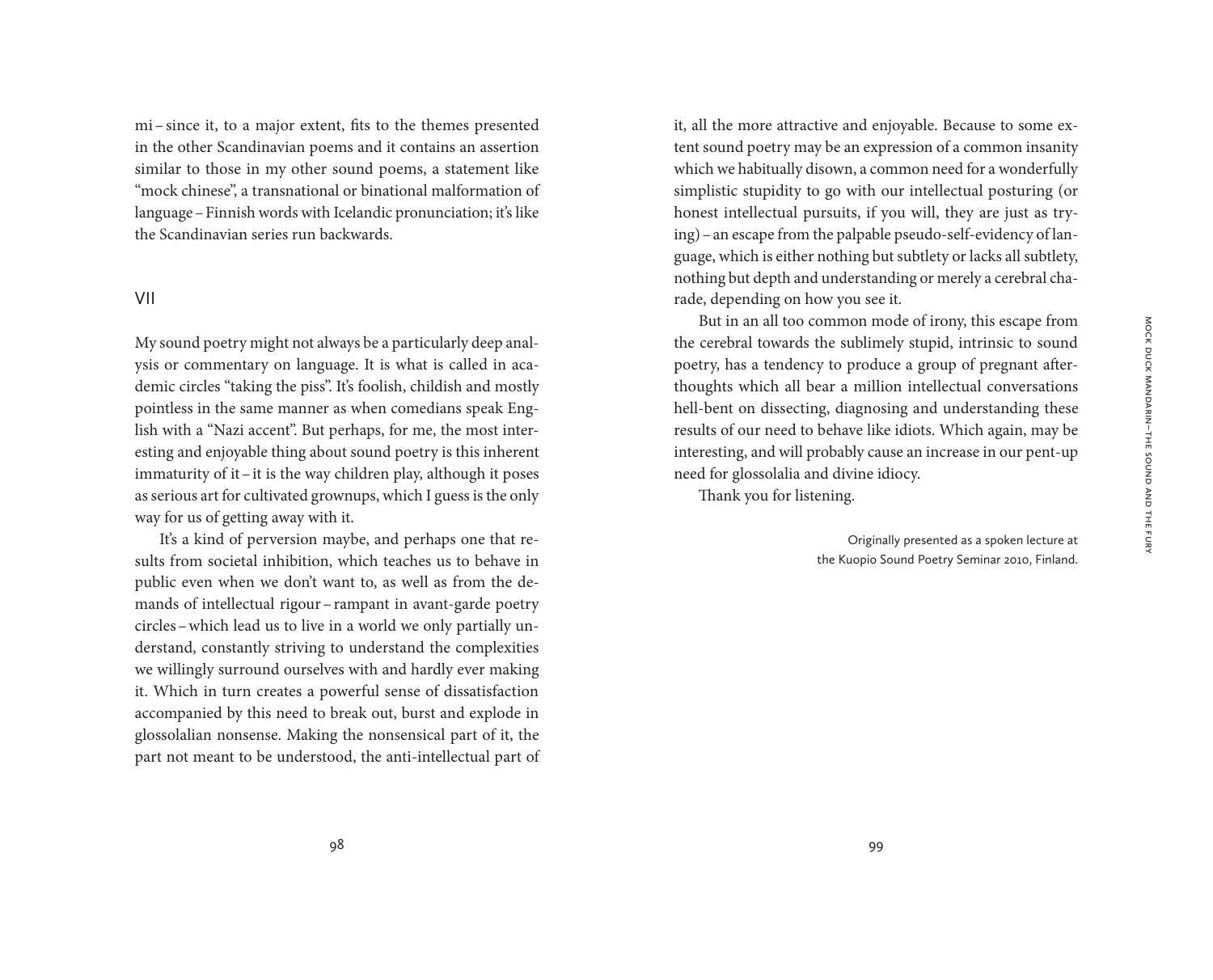## Attention: Attention

## I (non-disclaimer)

Yes, you are correct, this is an epilogue about Icelandic poetry from one of the poets presented in this book. I will now go on to praise my poetry and that of my friends (in Iceland, everybody's friends). But in particular, my own. Anyone derided in this epilogue will remain nameless. In fact everyone, save the epilogue's author, will remain nameless.

I am told that the only opinion I ever have of Icelandic poetry is that everybody else's sucks while mine reigns supreme. I prefer not to argue. (Either one of these statements is not true).

II (this is where I mention myself)

I would, nevertheless, like to guide your attention towards the poems of Eiríkur Örn Norðdahl, who has an exceptional sense for the aeonian within the contemporaneous (just kidding).

III (advertisements vs. poetry)

Icelandic poetry (like Icelandic literature (like Icelandic arts (like Icelandic life))) is in the throes of the economic collapse. Not merely because a large number of poets and artists somehow participated in the financial madness that caused the chaotic meltdown, from being ad-whores to being (artistic) entrepreneurs themselves, but because art –and thereby poetry–has a way of wanting to deal with these things: of wanting to pierce eternal holes in instantaneous historic occurences.

And artists, being the vain creatures that they often are, have a tendency for wanting to participate in whatever is seen as "large" in any given moment. Whatever seems to be larger than the moment. The poets and artists want not only to view history but shape it – and if they can't shape it, then at least make believe they're shaping it by mimicking the movements of those who truly are shaping it. (The same goes for anybody with an ambition to be influential).

The results, of course, are varied. But mostly the poetry being written about the crisis–or the kitchenware revolution itself, as it's called–is a lot better than the commercials being made before the crisis.

### IV (wishful thinking)

Icelandic poetry (I hope) has been opening up in the last years. It's been (re)discovering foreign poetry (it seems). It's becoming more playful (I think). (Perhaps) there's less snobbery and more dynamism. Less posing and more running. It's trying to take itself seriously (to be ambitious) while not taking itself too seriously (no more overtime!)

I.e. it's not taking its own inherent magic for granted (I wish).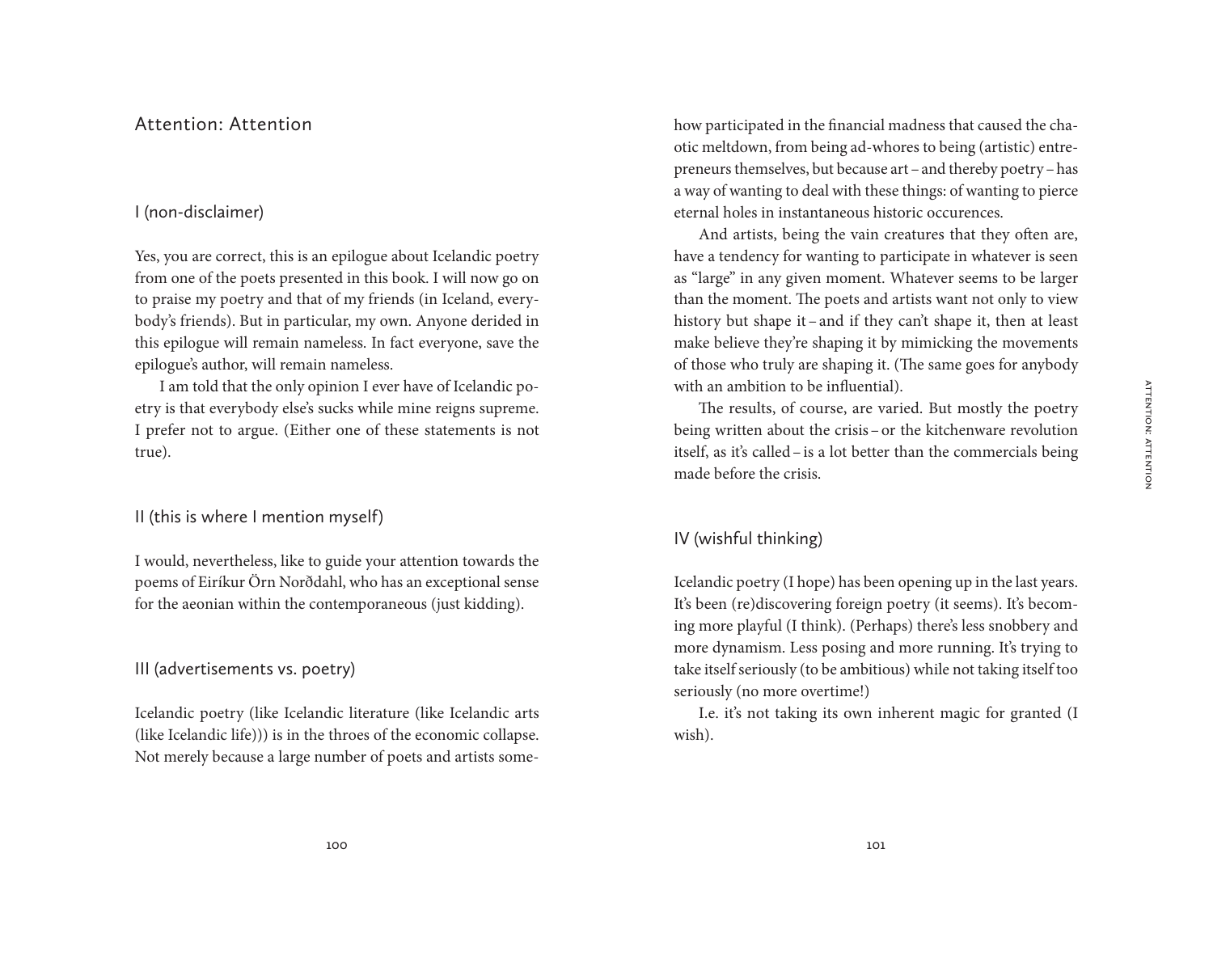V (the part with the sex in it)

Icelandic poetry hopes for a rebirth, as Iceland hopes to be reborn. Icelandic poetry (like Iceland) might not realize what it's asking for. Icelandic poetry (it seems) wants to wipe the slate clean. To act as if there never was a pregnancy–that it's pure and not the bastard-fruit of smelly, sweaty fucking by apparent (drunk) strangers. It wishes not to discuss the past. Mentioning the past should be a thing of the past. And if you insist on mentioning the past, then leave Icelandic poetry out of it. It wasn't us! It was the bankers!

VI (the poets in this book)

The poets in this book are some of my favorite people/poets. Most of the poetry in this book is from before we became poor. And maybe the poets in this book were always poor. I seem to remember them always being poor.

But nice! And fun! And compelling! (You're welcome).

> Originally published in Danish in the poetry anthology *Ny Islandsk Poesi* (Arena, November, 2010).

Literature in the land of the inherently cute  – the search for literary crisis

(Practically) all political writing engages in representation and a form of adjudication–i.e. "picking a side". Classic social realist writing about capitalist societies not only represents the exploited classes, but furthermore represents them against their mortal enemy, the bourgeois classes; nationalist literature not only represents a certain land and a certain people, but it represents the land and people as different (unique) from other lands and other peoples; feminist writing represents women against male domination (and/or "men"); postcolonial literature represents "natives" or "immigrants" vs. "colonials", "locals" or "nationals"; pacifist writing represents those willing to "be friendly" against those who feel aggression is the only viable course of action; postmodern capitalist literature represents "the individual" vs. the alienating, dystopic horrors of society (and ritually asks: do I deserve to be selfish?). And, at least theoretically, if not in practice, vice versa (i.e. Ayn Rand represents the "energetic" bourgeois against the "lazy" classes who allow themselves to be exploited).

(Practically) all Icelandic writing represents Iceland, regardless of the author's intentions. The mere size of the population (320 thousand) creates a situation where anything said aloud becomes first and foremost "Icelandic" and what is actually said takes second place to that fact, which in and of itself is peculiar enough to demand most of your attention–because statistically speaking only around 0.0046% of all words spoken (or written) in the world are spoken (or written) in Icelandic.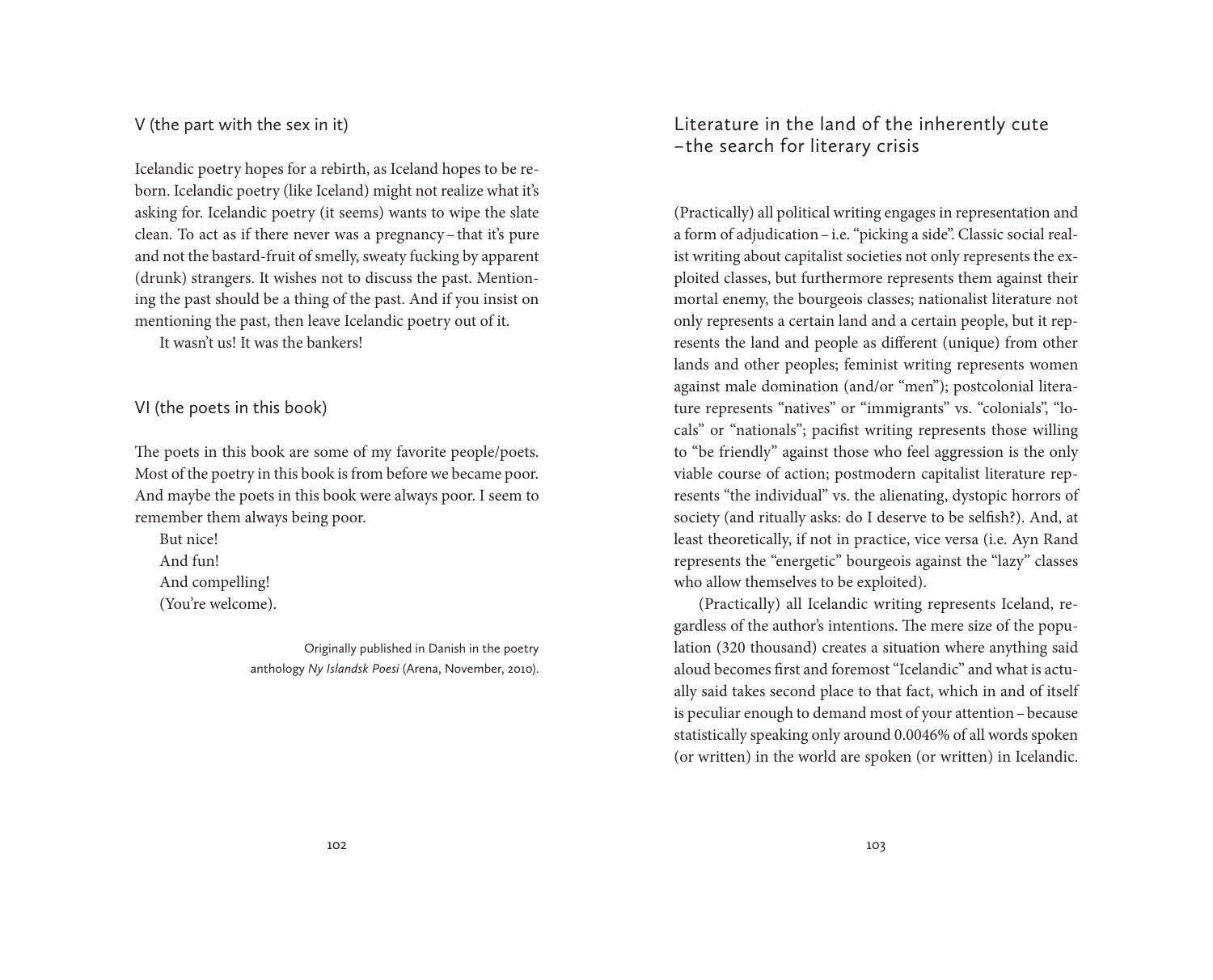An Icelandic opinion is thus a rarity like Bigfoot or The Abominable Snowman–so rare in fact that most people who've come into contact with it aren't entirely sure if they did at all, and think that perhaps what they saw was just a really big cow or a really small Danish person. When best-selling crime novelist Arnaldur Indriðason is sold to German readers, the book cover will generally sport a picture of an old Icelandic farm and perhaps a horse, despite the fact that his books are about the criminal horrors of big city living (in as much as Reykjavík–pop. 120,000–can be considered a "big city"); that is to say: drugs, alienation, loneliness and murder.

This form of representation is not limited to books written for a foreign market–the Icelandic condition is one of constant awareness of the (ridiculous) size of the country as well as the speaking population and the limits that this imposes. Thus Icelandic literature tends first and foremost to represent Iceland to Icelanders, and this reaches back to (Nobel laureate!–woohoo!) Halldór Kiljan Laxness teaching Icelandic farmers basic hygiene (and thus claiming they were filthy) and propagating the literary myth that goes all the way back to the Sagas, that Icelanders were first and foremost a stubborn independent people not willing to be subjugated. Although Laxness did not necessarily glorify these traits, as is done in the Sagas (and in some modern literature), he nevertheless maintained that they were present, which still today means that Icelanders cannot by definition be "complacent", "tame" and easily led –despite any evidence to the contrary, such as the national ecstacy over the "success" of "our" "financial vikings" (known as the "outvasion"–Iceland invades the entire world, "outvades" the world); or the vilification of protesters before and after the immedi-

ate uproar surrounding the actual financial crash; or the easily manufactured consent for lax civil liberties to uproot "undesirable" organisations (such as the Hell's Angels) or allow inclusive privately-owned genetic databanks with everybody's medical information; or the current national lunacy, which claims that cutting back on health, culture and education can be done while simultaneously jumping for joy that "we finally have a left-wing government".

Icelanders have their own personal agenda; they are individualists who refuse their common identity. Or so goes the myth. Someone like me might in turn argue (bitterly, foaming at the mouth) that Icelanders are in fact a bunch of easily manipulated sheep.

### Bowing to the mighty Medici

Up until the crisis many of the financial institutions in Iceland played Medici-like patrons to artists–and used the artists' image to promote their loans, overdrafts, savings and pensionplans in national ad-campaigns and carefully orchestrated media events, complete with oversized cheques, handshakes and photo-ops. Everybody (more or less) played along. There were sponsored squats for artists and a rubbing of shoulders with European jet-set elites–including the president's wife, Dorritt Moussaieff and the baroness Francesca von Habsburg–a considerable portion of the young art scene in Reykjavík had in this way direct access to some of the most powerful people in the European art world. And the financial institutions - mainly Landsbanki Íslands –would throw petty alms at the starving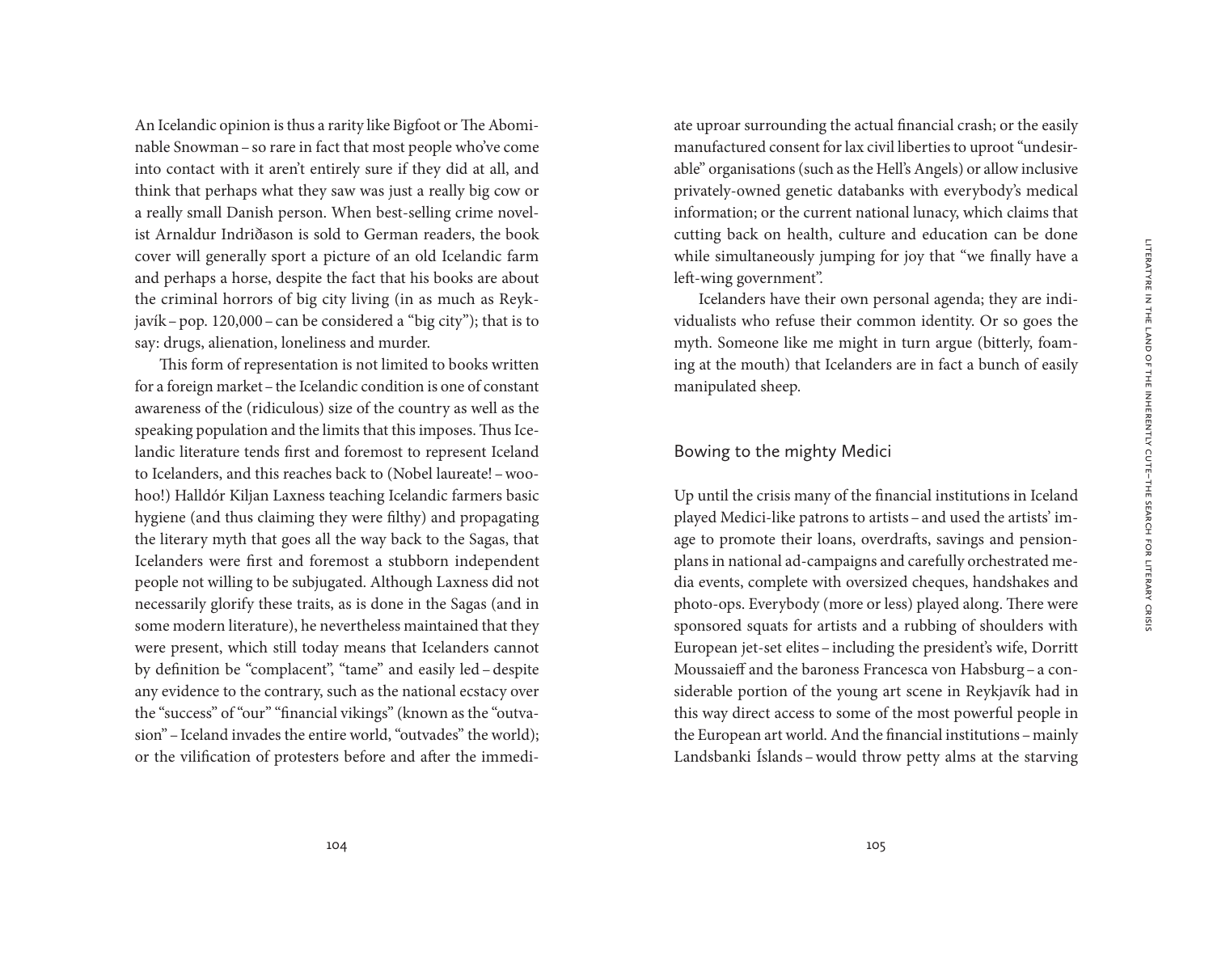artists, who proved more than willing to prostitute themselves (including me and my friends) for what was in all honesty a mere pittance.

A colossal symbol of this situation is a series of commercials done for Landsbanki Íslands, where a large group of people are playing football–variously inside the bank or outside in a field. The ads read like a veritable "who's who" of Icelandic arts, literature, culture and music. Everybody was involved in this scene. Even self-proclaimed revolutionary organisations, such as Nýhil (which I had a large part in founding and running), were for sale–on the premise that a) everybody else was doing it b) it's good to get money to run this proverbially bankrupt industry and c) it's not as if they control what we say, just 'cause they give us money. All of which were illusions, it turned out. Some people did in fact refuse to participate (although not many), the little money we got did not help (we got overly zealous and almost literally went bankrupt; and it deprived us of much credibility) and whether or not they "controlled" what we said … at least they were never openly criticised. They may not have bought our silence, but they did buy our friendship–or at least a sort of kindness.

Before the collapse only a constantly fading grey line separated what painter Tolli Morthens once called "two of humanity's greatest interests": The arts and the financial market.

After the collapse this situation has hardly been mentioned, let alone discussed to any serious degree–the artists in question variously denying involvement (even doing so overtly to foreign media), pointing to others as "having been worse" or trying to kill any mention of it by saying it only aimed at provoking bitterness and "blame-games". As for the Icelandic literary scene, routinely when anything controversial is about to be discussed collectively, memories are invoked of "the great rift" of the early eighties, when the Writer's Union split over some argument which nobody really remembers anymore –and thus everyone becomes convinced that, as the song goes, silence is golden (and everything else is not).

#### Not there anymore: The Ground Beneath Our Feet

Immediately after the "hrun" (collapse) – followed by the "kreppa" (crisis) and the "kitchen utensil revolution" (named for the banging of pots and pans during the protests)–questions of an aesthetic nature started forcing themselves on unsuspecting artist circles. What does this mean for literature? For music? For the visual arts? What will be the response? For a few years before the collapse artists had been becoming increasingly political, although it was mostly in the realm of the environmental issues rather than economics or social justice–and it had less to do with their art and more to do with parallel activities (like playing concerts for nature, as opposed to writing songs against aluminum plants).

Critic Valur Gunnarsson probably echoed a common sentiment when he said that people would start paying more attention to "serious" art and (at least partially) turn their gaze away from inconsequential popular culture. Though not necessarily implicit in Valur's words, I often found that this sentiment included a disdain for the experimental, avant-garde or plain "weirdo" arts–that which at times in history has been described as "degenerated" art, devoid of the socially improv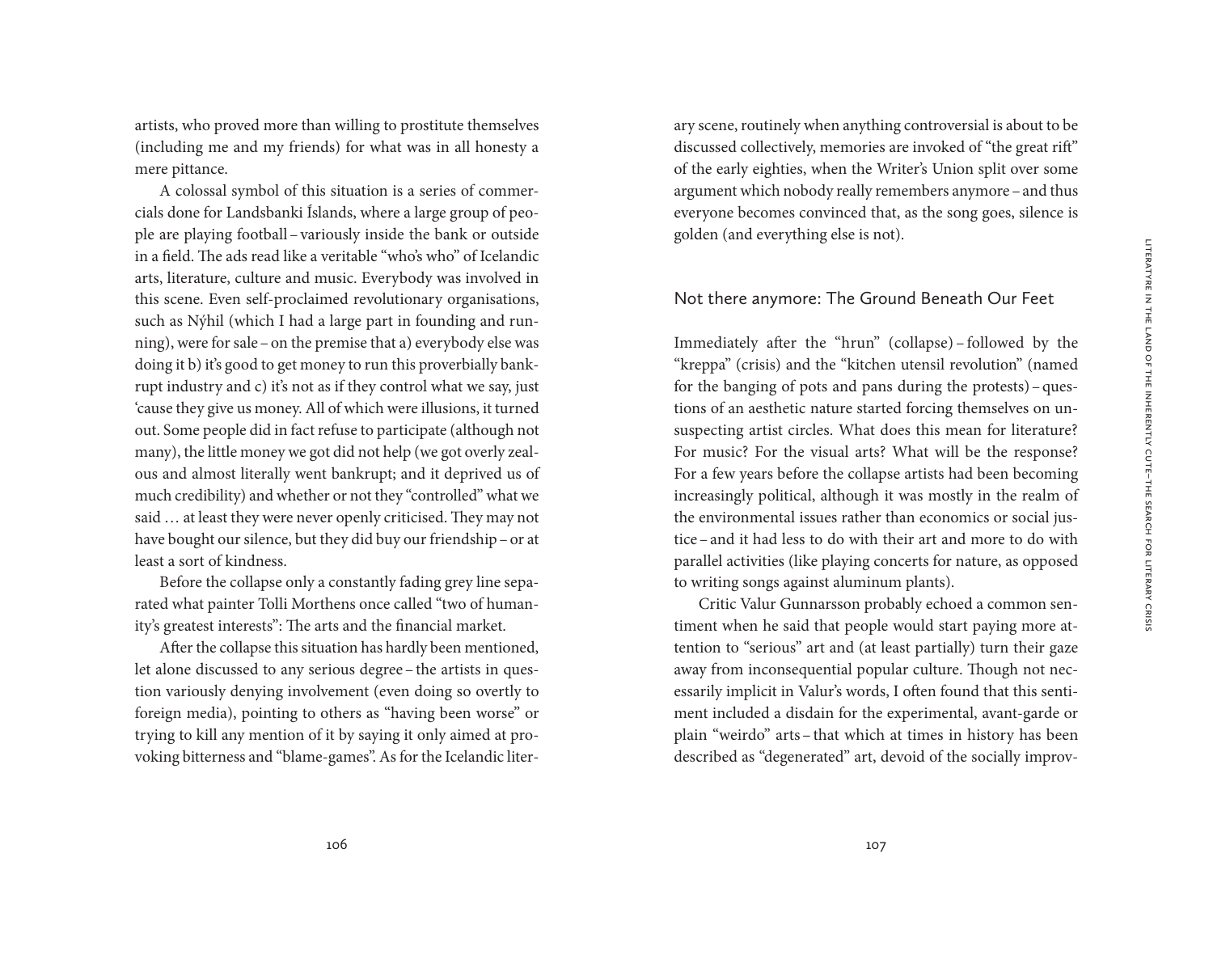ing agendas of either "beauty" or "message". Before the collapse there might have been a sort of pointlessness, or self-obsession, habitual to the art scene, where artists ritually explored the possibilities and limits of art itself–repeatedly asking the same (important?) question: "Is this art?" And after the collapse you could feel an increase in the disdain for artist happenings such as cleaning an apartment or standing on a street corner for a week–a hatred for the pointlessness in art, which for some is the whole point of having arts, the true zen-like magic of art; that which separates it from the goal-orientation of everything else in the world. Why were these people getting paid, people asked, to fool around like idiots, often from the empty pockets of taxpayers–while the government was closing hospital wards and firing "actual" workers? And, like in any society of (relative) less-than-plenty, the artists themselves had to ask themselves these same questions: why were they getting paid, when people needed hospital beds?

Valur also predicted that the "outvasion" of Icelandic artists would come to a halt, like the "outvasion" of Icelandic businessmen; and that consequent generations would be more angry than their "cute" predecessors–"cute" being a derogatory term for musicians Björk, Sigur Rós, Amiina, múm and the like. This has not necessarily proven to be the case, although it's hard to notice in the short run, but it seems young Icelandic musicians are still touring the world–and while there might not be a new Björk on the scene, that has hardly anything to do with the crisis. As for literature, Iceland is going to be the guest of honour at the Frankfurt Book Fair this year, which means that international interest in Icelandic books is probably greater than ever before.

#### Groupies cum revolutionaries

Interestingly enough, just as artists played groupies to the "outvasion", they also had a grand presence in the "kitchen utensil revolution"–being both numerous among protesters and in the forefront of organising and rabble-rousing. Most self-respecting artists made sure they were seen on Austurvöllur-square, beating pots and pans–participating with various degrees of irony, from going "all in" and seemingly taking a sincere interest in an important cause, to somehow completely missing the point and taking a break from the tear-gas and mayhem with the masses to attend an exclusive champagne-party with the Baroness von Habsburg at a nearby theatre (which many did): celebrating the still-standing aristocracy while cursing the just-fallen aristocracy, and seemingly not experiencing it as a contradiction.

Living abroad I only attended one of these protests–on a quiet Sunday in early December when it seemed the revolutionary fire was going out. That day a group of younger boys climbed up on the balcony of parliament, where it had become tradition to hang protest banners, but this time the hooligans were in fact not protesters but a little-known rock band using the momentum to advertise their MySpace page. At another instance I heard of an Icelandic rapper, famous for his "revolutionary stance", having his picture taken outside a siege at the Central Bank–before leaving to attend to more important business. There were a number of similar events, where artists tried to "use" the protests to enhance their public image, in a somewhat less than sincere manner.

The media having failed, in the opinion of most of the pro-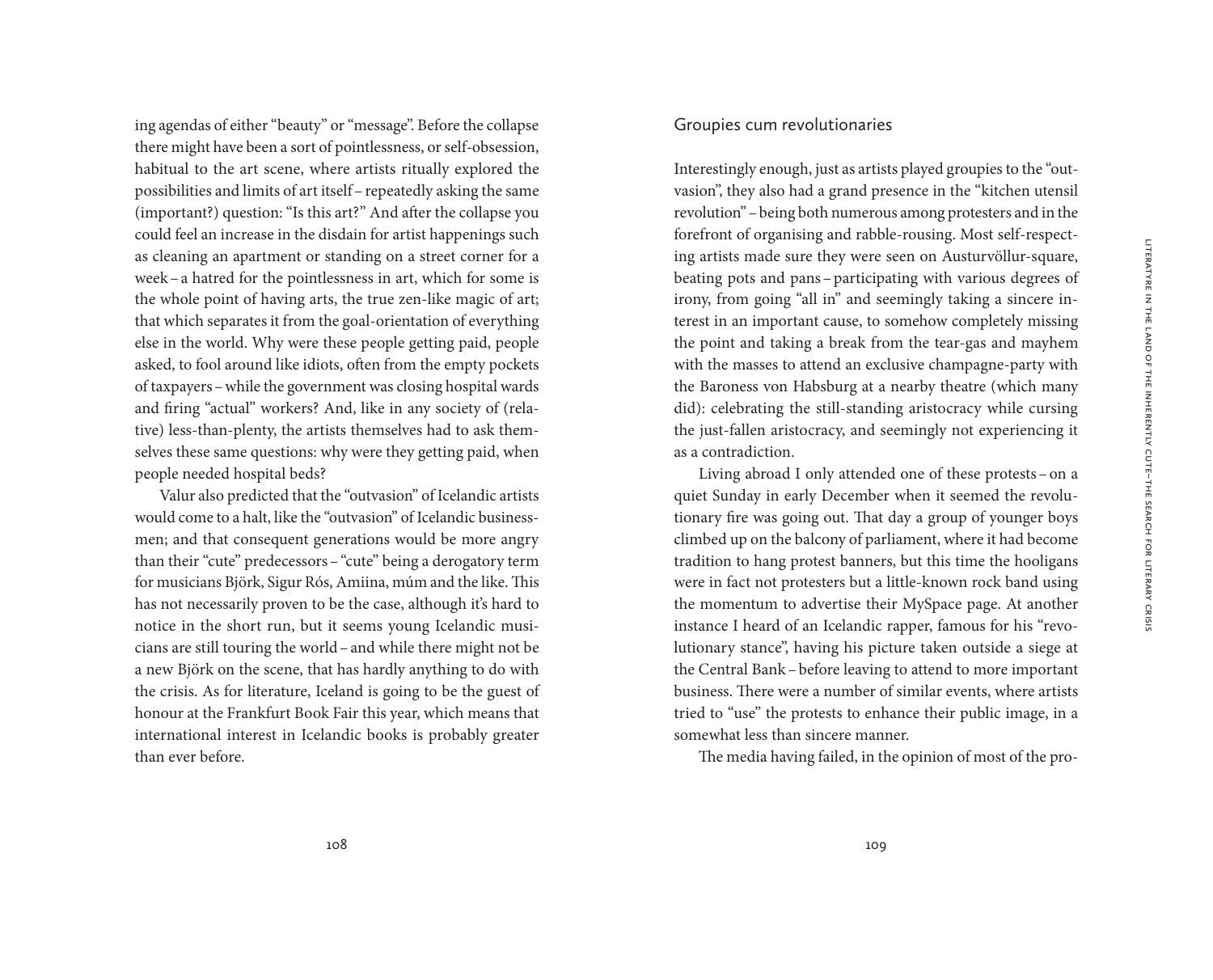testers (and the people at large, I assume), an online webzine called *Nei*. ("No."–including the period), run by poet, novelist, philosopher and filmmaker Haukur Már Helgason (who coincidentally is my best friend), became the hub for both immediate (reliable) information about events as they unfolded as well as in-depth commentary and first-person accounts after-the-fact.

The main organizer of the protests on Austurvöllur, starting with only a handful of people shortly after the collapse, was old-timer Hörður Torfason–a troubadour and gay-rights campaigner who was most influential in the seventies and early eighties. Of the 47 speeches held at Austurvöllur from October 11, 2008, to January 31, 2009–22 were held by artists or people immediately connected to the arts, including writer Einar Már Guðmundsson and poet Gerður Kristný. At one point, famed writer Hallgrímur Helgason was seen banging his hands on the hood of the Prime Minister's car; "distorted with rage" claimed the media. After the "kitchen utensil revolution" at least two of the artists involved with the protests got elected to parliament, as members of the newly founded Borgarahreyfing (Citizen's Movement–soon after they split and the parliamentary faction was renamed Hreyfingin, The Movement)–poet Birgitta Jónsdóttir and novelist and filmmaker Þráinn Bertelsson. Besides the "bona fide" artists, a creative spirit was plentiful on Austurvöllur during the protests–noticable on anything from slogans, signs, flags, dolls, clothing and the "instruments" themselves: anything that made a racket was suddenly both useful and beautiful.

### What is "Crisis"? What is "Book"?

Defining what literature counts as "crisis-literature" is not an easy task. To a certain extent (practically) all literature written during (or right after) the crisis is "crisis-literature"–and even a great deal of the literature written during the economic boom, before the crisis. Many books included the crisis, the collapse and/or the protests–simply adapted the storyline to the times. If the story happened in 2008–2009, there was no way of skipping it, although most of the books that included the crisis were not about it at all–they neither reflected it to any degree nor did they comment on it. Then there are books which don't mention the crisis at all, but somehow seem to allude to it constantly–this of course goes mostly for poetry books, which are more easily interpretable in all directions, and if you look for it you can probably find in them whatever you wish to find. Finally there was plenty of immediate work being published both online and on protest-signs at the time of the crisis– small bits, ranging from video cut-ups of speeches to remixing classics of modernist and pre-modernist Icelandic verse, fitting it to the political situation. Much of this was non-authored and none of it had a consistency justifying a specific treatment, other than of the whole thing as a social phenomena–it wasn't necessarily many poems, but one really big poem.

Excluding the non-fiction written about the crisis – like Einar Már Guðmundsson's *Hvíta bókin* ("The White Book")–the prose fiction which deals with the crisis does so, in a certain sense, peripherally. The novels are all essentially about something else–they stand right in front of the crisis and they turn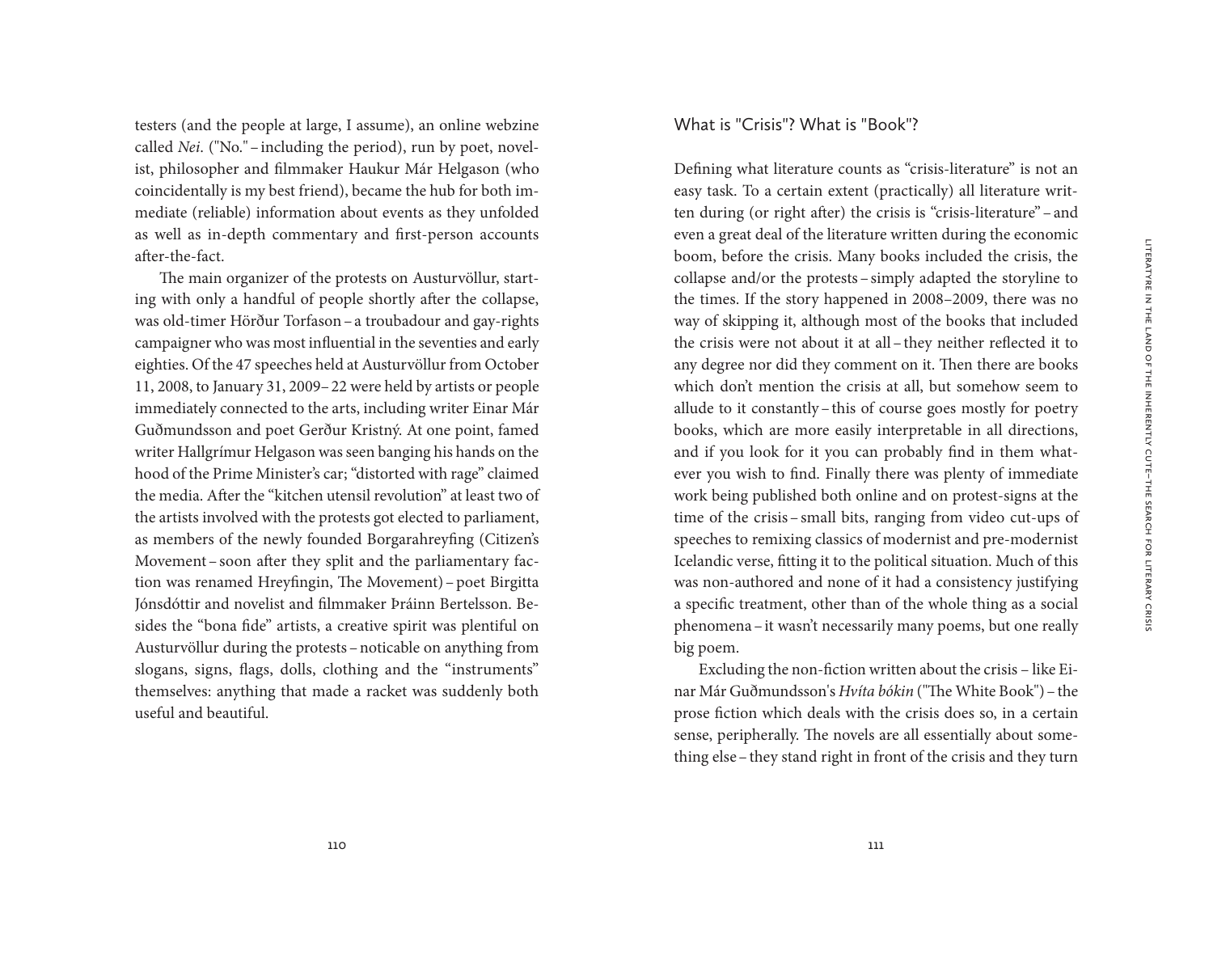their gaze away. *Bankster* by Guðmundur Óskarsson, winner of the Icelandic Literature Prize 2010, is for instance first and foremost a story about being unemployed and falling into selfdeprecation, self-pity and thus losing control of one's life. The protagonist is an employee in a bank which comes crashing down, and subsequently he loses his job. For the rest of the book he lounges about in a Raskolnikovian introversy, without the guilt–and while lounging about his life falls apart around him, his wife leaving him and so forth. At the same time the massive protests are going on, literally outside his house, but he hardly notices–and the one time he gets mixed up in them he flees the chaos back into his introverted world of spiritual exile.

Kári Tulinius' *Píslarvottar án hæfileika* ("Martyrs without talents") is about a group of young would-be revolutionaries, pre-crisis, who wish to start a terrorist cell. These are young people, with young problems–love, ideals etc–trying to find a footing in life. The first section ends in September, 2008, days before the collapse, when two of them go as volunteers to Palestine on a humanitarian aid mission. The second section starts in November, when the volunteers are back. Instead of throwing themselves into the revolutionary spirits of Austurvöllur, they (like the protagonist of *Bankster*) are thrown off track by a personal tragedy: namely the accidental (yet violent) death of one of the main characters in Palestine.

A third novel, *Vormenn Íslands* ("Iceland's Men of Spring") by Mikael Torfason, is about a former assistant to a financial viking who is reckoning his past –but instead of dealing with the years as an assistant to a financial viking, it jumps over it and mostly focuses on the protagonist's childhood. A

fourth, *Paradísarborgin* ("The Paradise City") by Óttar Martin Norðfjörð is a Saramagoan account, if a tad more sci-fi-ish and less style-orientated than the Portuguese Nobel laureate, about a fungus growing under Reykjavík which entices the minds of the people, like a shamanic drug. It does in some sense deal directly with the crisis but it does so with a metaphor which is perhaps too vague and too general in its presentation, and too conspicuous in its (solicited) interpretation – and the author did at some point stress that it in fact wasn't about the crisis.

*Allir litir regnbogans* ("All the Colours of the Rainbow") by Vignir Árnason is a strangely puerile self-published novel about an anarchist movement, which runs quickly through the kitchen utensil revolution into total (melodramatic) civil war between cops and revolutionaries. An interesting account, if rather callow, which never surpasses the expression of its teethgrinding angst to provide anything resembling an idea.

Thus these authors, whose novels deal most directly with the crisis of all of the novels published in Iceland since the collapse,31 avoid dealing with the actual events of Austurvöllur or the crisis itself, but circle it, or rather confront it and, having seen a glimpse of it, take a violent turn towards the personal and away from the general, the masses, the overtly political.

This may of course be interpreted in a symbolic sense, as

<sup>31</sup> For obvious reasons I'm leaving out my own novel, *Gæska* ("Kindness", 2009). But suffices to say, it also leaves off moments after the economic collapse (which, having been written before the actual collapse, looks quite a bit different from real life) and resumes "a while later this same endless summer" – meaning that it too contains a gap where the actual "action" took place, and does not deal directly (unsymbolically) with the events of Austurvöllur or the crisis itself.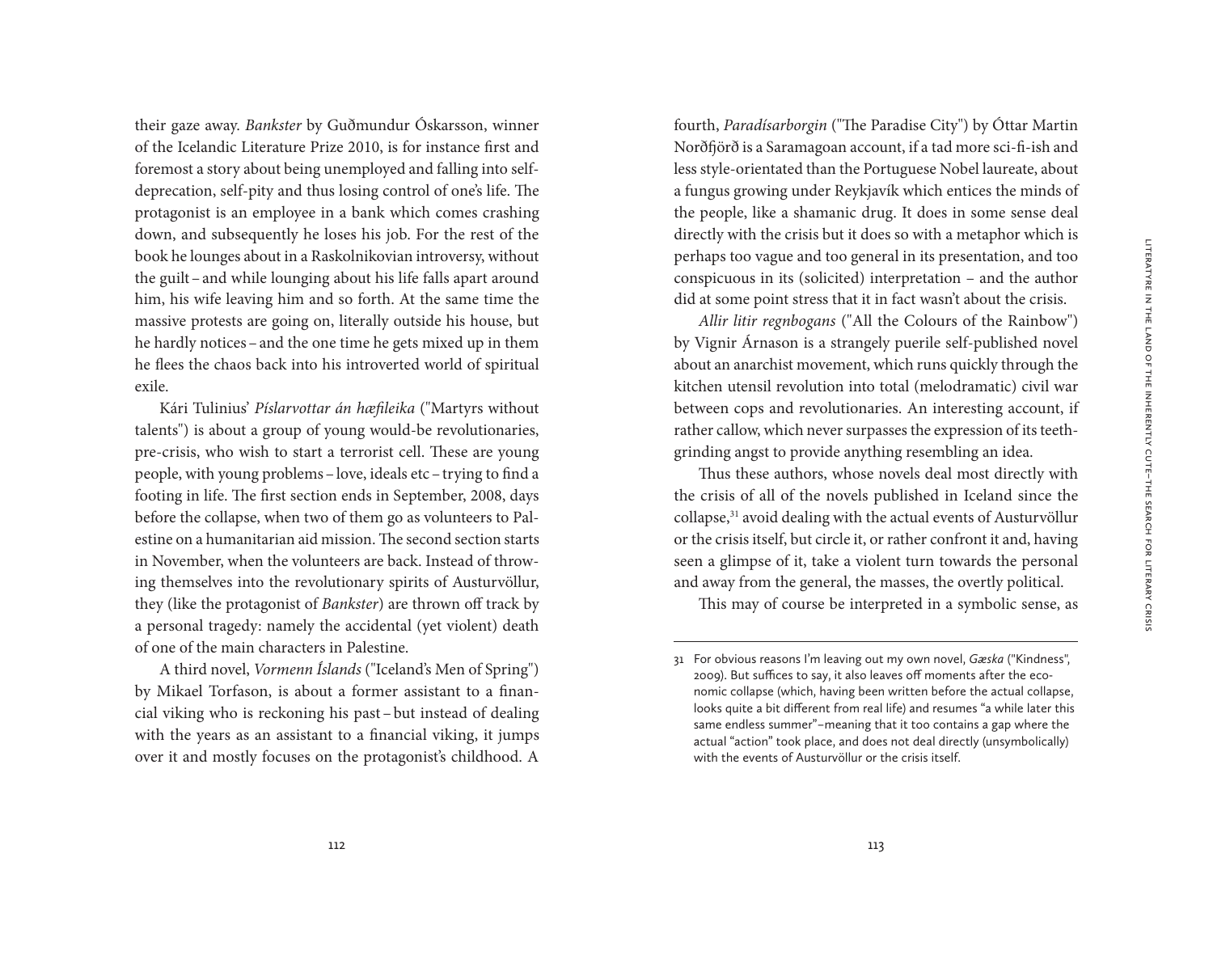literature's utter defeat before the "actualities of life". In private correspondance poet and novelist Haukur Már Helgason confided in me that after editing *Nei*. he felt a much greater need to engage in text that directly affected the world–and perhaps this lack of "crisis" in the "crisis-literature" is mainly a symptom of another "crisis", namely the lack of agency in contemporary literature which for too long may have been busy picking at it's own bellybutton and now knows not what to do.

# Cue the pre-cog

Bizarrely, the novel most tenaciously associated with the collapse was written before it happened and published shortly after the banks fell. *Konur* ("Women") by Steinar Bragi is symbolically foreboding–it tells of a young woman, Eva, returning to Iceland from living in the USA and her inhabiting a borrowed apartment of a wealthy friend. The apartment–showy, expensive and in bad nouveau riche taste–turns out to be (almost) alive, an entity of its own, and it starts sadistically manipulating Eva's life, pushing further and further until the end, when she literally gets sucked into the walls.

One of the major noticable symbols of the "plentiful years" in Reykjavík was the building of houses (mostly by Polish workers). Entire neighbourhoods were built without anyone to live in them; the rich tore down their mansions to build better mansions; higher income apartment buildings for the elderly were built, only to stand empty while the contractors built a lower income apartment building next to it, one that the elderly could "afford" to live in; a woman could not have a dog in her apartment building, because she needed a signed approval from the inhabitants of the 20 other apartments in the house, all of which were empty. Loans for building were granted without fail and plots were distributed with much ease.

It should therefore be easily understood how *Konur* might be construed as a crisis-novel, where the newly-built house of nouveau riche plenty, owned by a "financial viking", turns on the inhabitant, starts torturing her before literally (and symbolically) devouring her. It is in all ways a novel written about the times pre-crisis and it successfully demonstrates the seeds of the city's, and the country's, self-destruction, through a kind of symbolic pre-cognition.

## Collective poetry

There's boatloads of poetry about the crisis. The immediate answer to the crisis was poetic, with countless and nameless online personalities sharing remixed versions of modernist classics (with metre and rhyme)– so you could literally sing the kitchen utensil revolution in real time, if you wanted to. Hallgrímur Helgason wrote a rap and performed on TV, several people made YouTube videos with cartoons or cut-up news footage –making poems from the bits and pieces surrounding them. Actor Hjalti Rögnvaldsson read political poetry at the protest events on Austurvöllur. During the kitchen utensil revolution the whole of Iceland somehow became (at least for some) a poetic dimension. Even that which wasn't poetry, was still somehow poetry.

In the months and seasons following the collapse this en-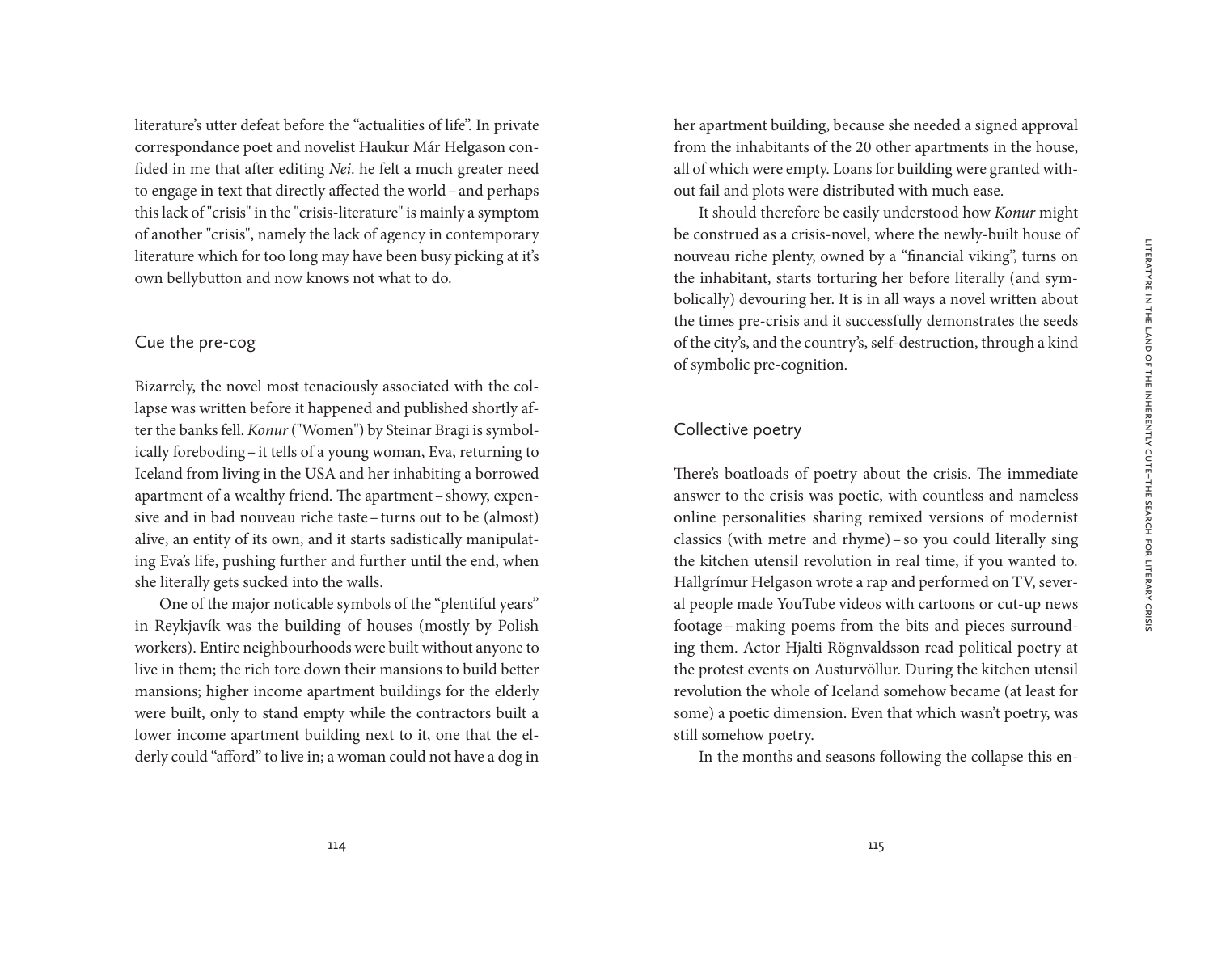ergy seems to have dissipated as it has not been extensively seen in the poetry books published, where the poets seem to have reverted back to the "contemplative" and away from the "immediate". Most of the poems which deal with the crisis do so in a rather mundane manner (though by no means all of them) and many of the books supposedly about the crisis seem to be not at all about the crisis–but as if either the author or the publisher had decided the crisis was an easy sell. Crisis-stuff was in vogue, so everything was "somehow" and "symbolically" about the crisis.

#### Selected poetry

There were two notable exceptions to this trend. *Gengismunur* ("Arbitrage") by Jón Örn Loðmfjörð and *Ljóðveldið Ísland* ("The Poetic Republic of Iceland") by Sindri Freysson; both very ambitious projects. The former is a computerized textual mashup of a nine-volume, 2,000 page report written by a parliamentary investigative committee on the events leading up to the collapse of the banking system (resulting in a 65 page long poem); and the latter is its own investigative report, of sorts, published before the actual report–a long poem (over 200 pages) divided into chapters for each year from the founding of the republic (1944) until the supposed bankruptcy of the republic (2009–a few months after the collapse, when the government finally fell).

"The Poetic Republic" is as highly "creative" as "Arbitrage" is not. While "Arbitrage" deals with and represents the banality (and hilarity) of the language surrounding the crisis, the

politics and the market–as well as dealing a blow to more traditional poetry, "The Poetic Republic" is a flamboyant retelling of Icelandic 20th century history in a traditional postmodern ironic tone. Its vision or historical perspective is hardly new, but nor does it have to be. Its vision is probably correct (from a liberal, (moderate) leftist stand-point), however common it may be.

"The Poetic Republic" doesn't dwell on any single events for more than a few lines, and thus it starts casually but increases in weight and speed until you feel you're drowning in knowledge, memories, history and feeling; while "Arbitrage" reads like a malfunctioning economic robot - like a Burroughs adding machine for the 21st century–and hardly needs to be read at all, being first and foremost a conceptual work. One would probably benefit more from looking at it like one looks at a painting, rather than reading it from A to Z like a (traditional) poem.

These two poetry books deal with the crisis in an almost unthinkably dissimilar manner; and yet they somehow belong to each other, could be published in tête-bêche format as brother and sister, hand in hand, shoulder to shrugging shoulder; not having a solution, but somehow trying hard enough to get us an inch closer to "something", whatever it is.

### A total uncontrollable shitstorm of metaphorising

A literary reaction worth mentioning is the constant metaphorising in public debate surrounding the crisis. Common phrases included "the financial thunderstorm" –the word for thunderstorm being used is "gjörningaveður", a weather of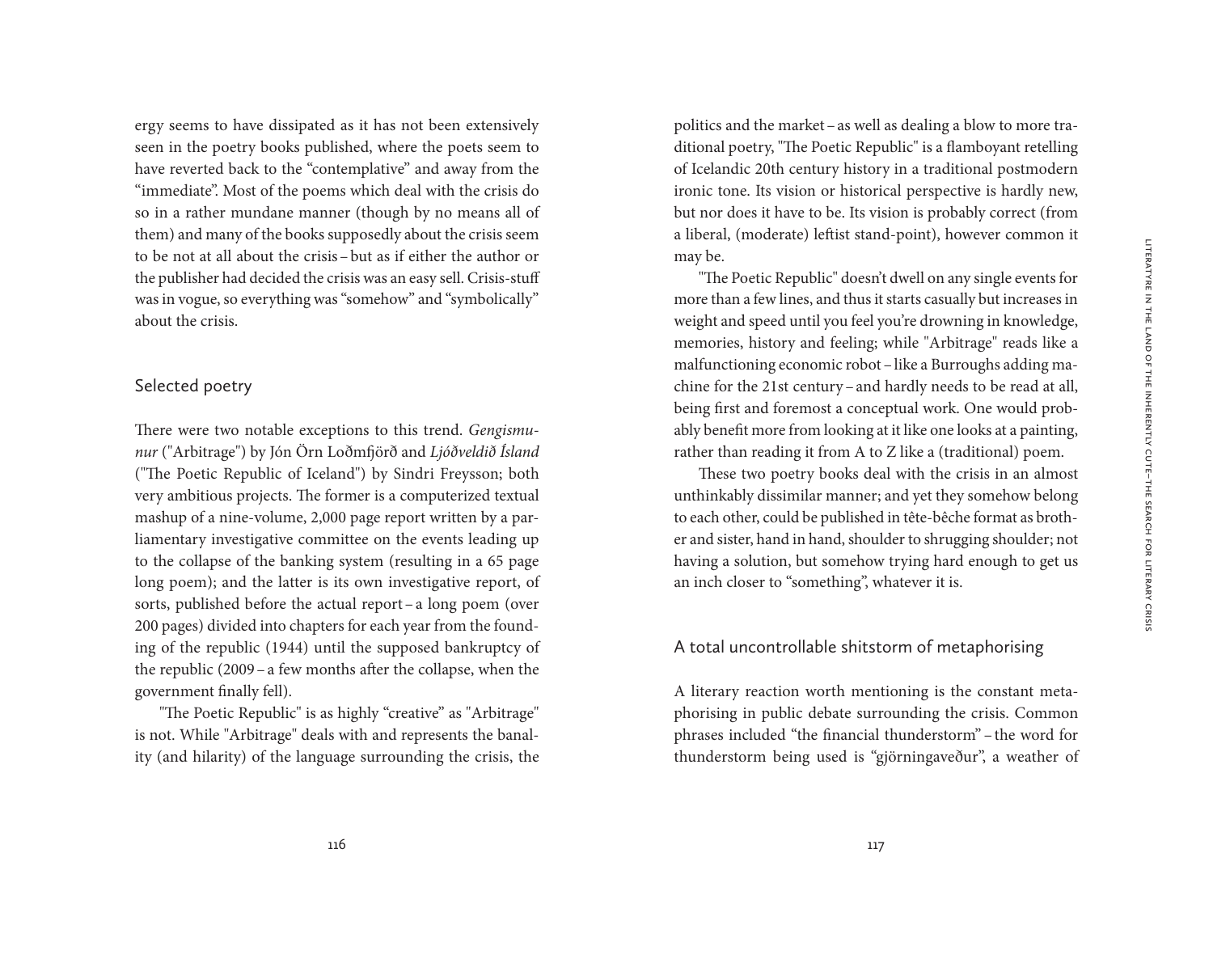great "happenings" (same noun as used for performance art happenings); the national ship (a common euphemism for the economy of a fishing nation) was shipwrecked; the leaders of the country were the crew of a ship; the old government (which refused to resign) were arsonists in charge of putting out their own fire; the crisis was rough seas or a game of war ("hildarleikur"); the nation needed to "arm itself" ("vígbúast"); Iceland was "in flames"; a great "catastrophy" had hit the international financial market–there were earthquakes, tidalwaves and the markets were frozen; the infrastructure had collapsed (like a building); the people were sheep; the currency was in "free fall" (and subsequently either getting "stronger" or "weaker"); the wheels of the economic life (called "the job life" in Icelandic) needed to be kept in motion; the plentiful years had been a raucous orgy and the aftermath was the hangover, and somebody had to clean up after the party; unemployment was an infectious disease and so forth and so on.32

According to a media study conducted by Álfhildur E. Þorsteinsdóttir, in the week following the crash the most common categories of metaphor were "ocean and sailing", "militaristic", "fire and catastrophy" and "weather" –in this order. No one needs to be surprised that on a volcanic rock in the middle of the Atlantic Ocean people would resort to metaphors of fishing, fire or weather–but military? In a country whose traditional role in NATO is not having its own military but nodding yes to

the American agenda (they had a base in Iceland until 2006). Iceland has neither had conscription nor a professional army, excluding the dozen or so "peace keepers"–who are more like our former foreign minister's tin soldier collection than anything else. Militaristic metaphors were furthermore the second most common category after ocean and sailing metaphors.

This is the popular poem– poem of the people, for the people–the world democratically poesied; sometimes in extremely mundane and predictable manners and at other times divine, fresh like spring and/or mighty. It's always there and we hardly ever notice it. But when an event occurs which sends the minds of a certain community seeking in the same direction, like the economic collapse in Iceland, all of a sudden the visibility of this collective metaphorical agenda increases manyfold and we're presented with a massive linguistic project which can not be fully understood or interpreted outside the poetic dimension.

### Finnish lama vs. Icelandic kreppa

I'm told that in Finland, my adoptive country, which experienced its own total collapse in the early nineties (the "lama"), the crisis got relatively little attention in literature, if it was dealt with in words at all – the cliché, which undoubtedly is at least partly true, being that the Finnish people suffered in silence, making their (relative) poverty and social problems go away by not mentioning them. But of course there were certain social and economic effects which could not leave the literary scenes be. The bigger publishing companies, for instance,

<sup>32</sup> Many of these examples are taken from Álfhildur E. Þorsteinsdóttir's excellent analysis, *Krepputal. Myndlíkingar í dagblöðum á krepputímum*  ("Crisis-talk. Metaphors in Newspapers in Times of Crisis"). http://skemman.is/handle/1946/3625 Last read August 29, 2010.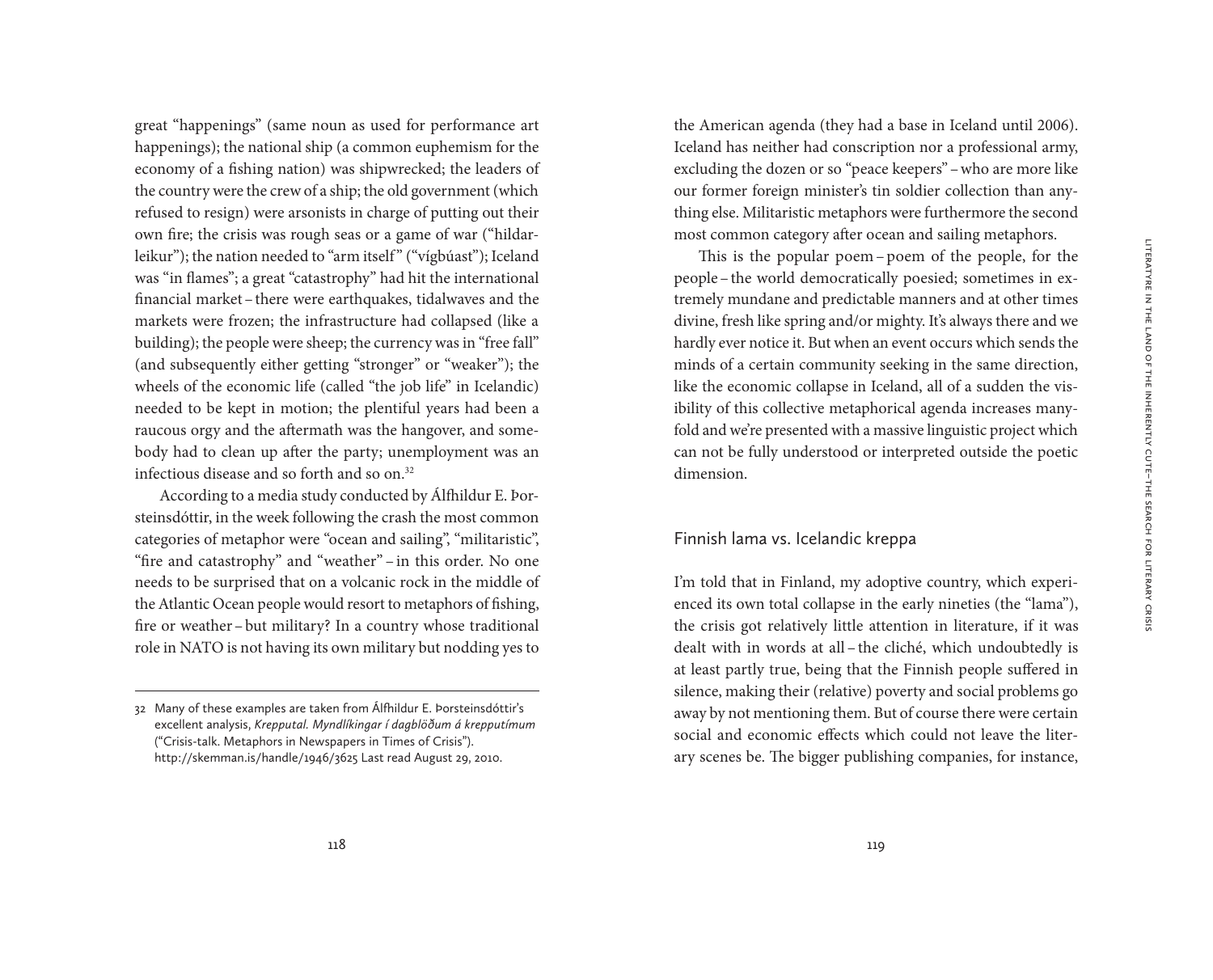started publishing less poetry–what with the lack of funds for this financially disastrous art form–eventually leading to the emergence of a scene of poetry collectives, self-publishing and small-publishing which still thrives today, two decades later. During the "lama", and in the wake of it, there also seem to have been certain tendencies to "bring the poetry to the people"–a trend towards a popular realism in the vain of Charles Bukowski or Hal Sirowitz, rather than experimentation or political confrontation, which may have been left to what is termed "the new millenium generation" whose debut works have only been published in the last few years.

# Fighting over the paradigm

I think it is safe to say that the literary response to the crisis in Iceland has been both swift and markedly honest, even if it seems that the authors and poets don't have any particular answers to give. There is no new moral center, no serious deconstructive (or reconstructive) tendency, no reckoning with capitalism nor exacting analysis within the 'belles lettres' published as a reaction to the collapse. You could even imagine many of the authors mentioned here objecting to being construed as "reacting to the collapse", as indeed in some respect they hardly deal with it at all (while simultaneously standing knee-deep in it).

The non-fiction about the crisis has mostly been fighting over the paradigm, constructing present-day history and bickering about the interpretation of events, the focus of discussion–ranging from confessions of aged, right wing, cold-war newspaper editor Styrmir Gunnarsson, to megalomaniac (and disturbingly disassociated, in an *American Psycho* kind of way) accounts of financial viking Ármann Þorvaldsson during the economic boom, and the clear-cut anti-capitalist and metaphorically enraptured essays of Einar Már Guðmundsson.

## A healthy distrust

One of the immediate responses of the Icelandic critics –not to call it a "critical response", as it was mostly presented in the form of commentary rather than an attempt at succinct analysis–was to question, belittle and even ridicule the attempts to portray or comment upon the crisis in fiction or poetry. This was of course not an across-the-board response– there were many exceptions amongst the critics, especially in more formulated essays, reviews and articles, which were by and large less irritable and more generous than were stray comments. But this one was, in my opinion, most obviously felt as a response to the phenomenon in total, as opposed to more generous critical responses to individual books or projects.

The argument mostly went that it was "too early" to write about the crisis; that the authors and poets were lacking the necessary "historical distance" to provide understanding (an argument surprisingly not present in the treatment of nonfiction books about the crisis). This attitude may be criticised for confusing the writing of history with the writing of fictional accounts, which are not subject to rules of "providing understanding" nor even historical accuracy, and as propagating an elitist attitude towards literature – i.e. that instead of see-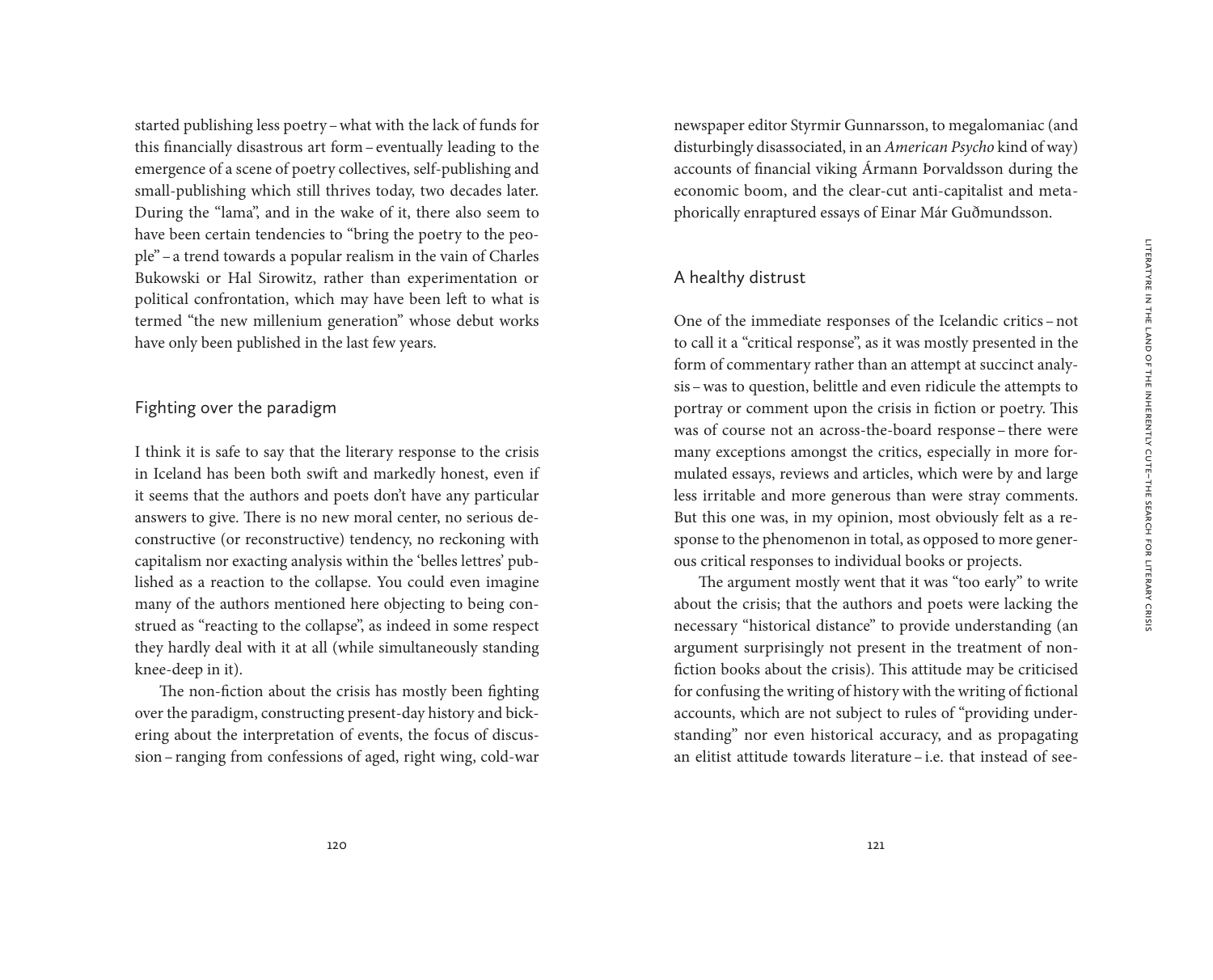ing literature as a massive democratic project–which tries to approach (as opposed to provide) any understanding of our societies and "the human condition"; tries to approach an understanding inherently impossible in any perfect or even nearperfect sense–the author is portrayed as a demi-godly figure who steps down from Olympus to tell us what is what, in no uncertain terms (and yet perfect bull's eye metaphors). If I may be so bold: This is of course nothing short of the 20th century fascist idea of the genius classes–the leaders of society.

But this is also evidence of an attitude of displeasure and dissatisfaction which has in general increased after the crisis– a (healthy) distrust of the amazingly populous army of self-proclaimed prophets and analysts who have bombarded the public scene (newspapers, radio and TV as well as the blogosphere, where they naturally enjoy a free reign) with their ideas and thoughts, sometimes perhaps provoking more confusion than anything else–and often one suspects that confusion (misinformation) is in fact the point, with great political and economic potential at stake. And this distrust does of course not limit itself to the non-fiction army of fiscal messiahs found online, but reaches the poets and authors as well.

It is nonetheless my opinion that this distrust would've been put to better use against the non-fiction books, most of which attempted to maintain (or re-attain) the status quo; to explain Iceland post-crisis in pre-crisis terms and thereby reinstating the old paradigm. Whereas I've found the belles lettres to be inspiring, thought-provoking and, though less assertive and less self-confident, better at providing new (and limber) views and senses of what happened in Iceland in the first decade of the millenium. Most of the non-fiction felt as if it were there to provide a dead-end explanation–a final stop for thought–while the novels felt like serious attempts at seeing something–no matter if they turned away, which also constitutes seeing something (not to mention saying something)–serious attempts to not constrict understanding or meaning with exceedingly easy explanations; and the poetry did what poetry does best, and approached the weird, stupid, cerebral and divine about the crisis–all at the same time.

### A call for immediacy

One of the myths or clichés about Icelanders goes that they are all kind of trawler-sailers–"the sort of people" who like to work like crazy and then lounge about sucking on beers and scratching their asses, that they are somehow simultaneously hard-working and lazy, and that they are willing to do a halfassed job if it means they get to go home early. Their natural habitat is thus the trawler-boat, where you fish for a month and rest for a week or two, your pockets lined with money.

Despite the exceedingly limited truth found in these mythological self-descriptions, the Icelandic "outvasion" was in fact deeply characterised by amateurism, lack of experience and a sense that "it was all gonna work itself out"–it was performed in the optimist spirit of the seasonal worker, the one who's resourceful enough, strong enough, resilient enough, quick enough and daring enough not to need years of experience or time to mull things over. This may factor into the aforementioned critics' response to the quick and sudden representation of the crisis, collapse and kitchen utensil revolution in Icelandic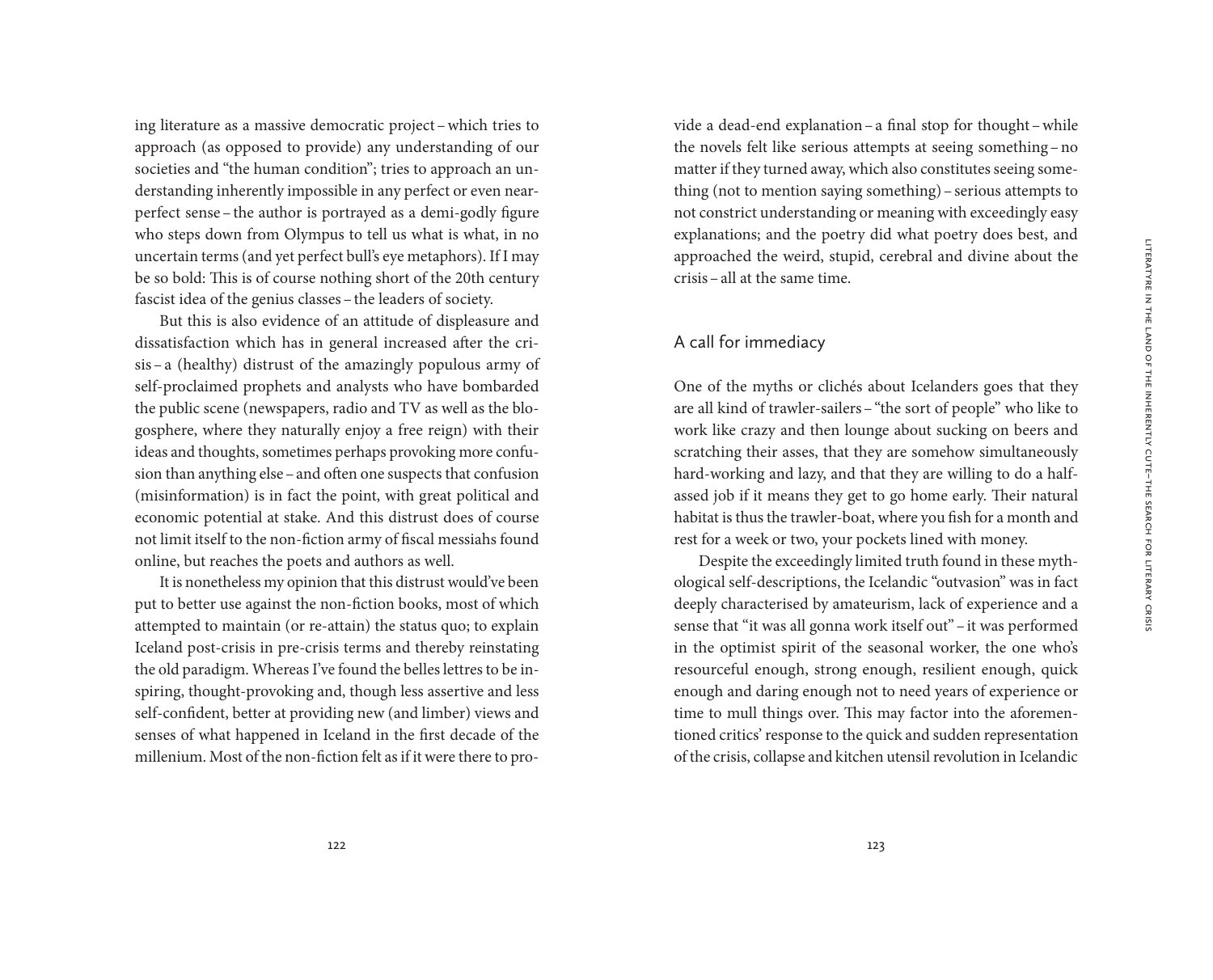literature–seeing it as arriving in the same spirit, being performed in less than perfect tune, with a similar attitude of "anything's possible", and thereby foreboding a similar (aesthetic) collapse. But a thriving literary society needs not only mulledover concise accounts of metaphorical precision (if it needs those at all), but a sense of immediacy, a sense of belonging to and partaking in society as it is happening–lest it want to be relegated to the dimension of history-telling, fairytale-ism.

Notwithstanding the fact that it would be horrible to keep repeating the same books about the crisis (which is not unlikely, as literature has a tendency to reproduce in its own image), and notwithstanding the relative excellence of the work produced thus far, it would be a great tragedy, in my mind, if this attempt to portray the crisis, collapse and kitchen utensil revolution in poetry and fiction were to end here, if it were to be buried now with an inscription of a job well done–as the job, the collective experiment, is still very much in its infancy.

> Originally appeared in Polish in the book *Kulturalne oblicza Islandii* (Krytyka Polityczna, 2010), and subsequently published as a feature in the bi-weekly *Reykjavík Grapevine* (2011).

# The Grapevine Columns

The following texts were all originally published in the Englishlanguage magazine *The Reykjavík Grapevine*. They are presented chronologically, with the exception of the first column, which isn't presented at all – as it was really no more than a shortened version of the story about Æri-Tobbi, which can be found in the essay "Mind the Sound" on page 42.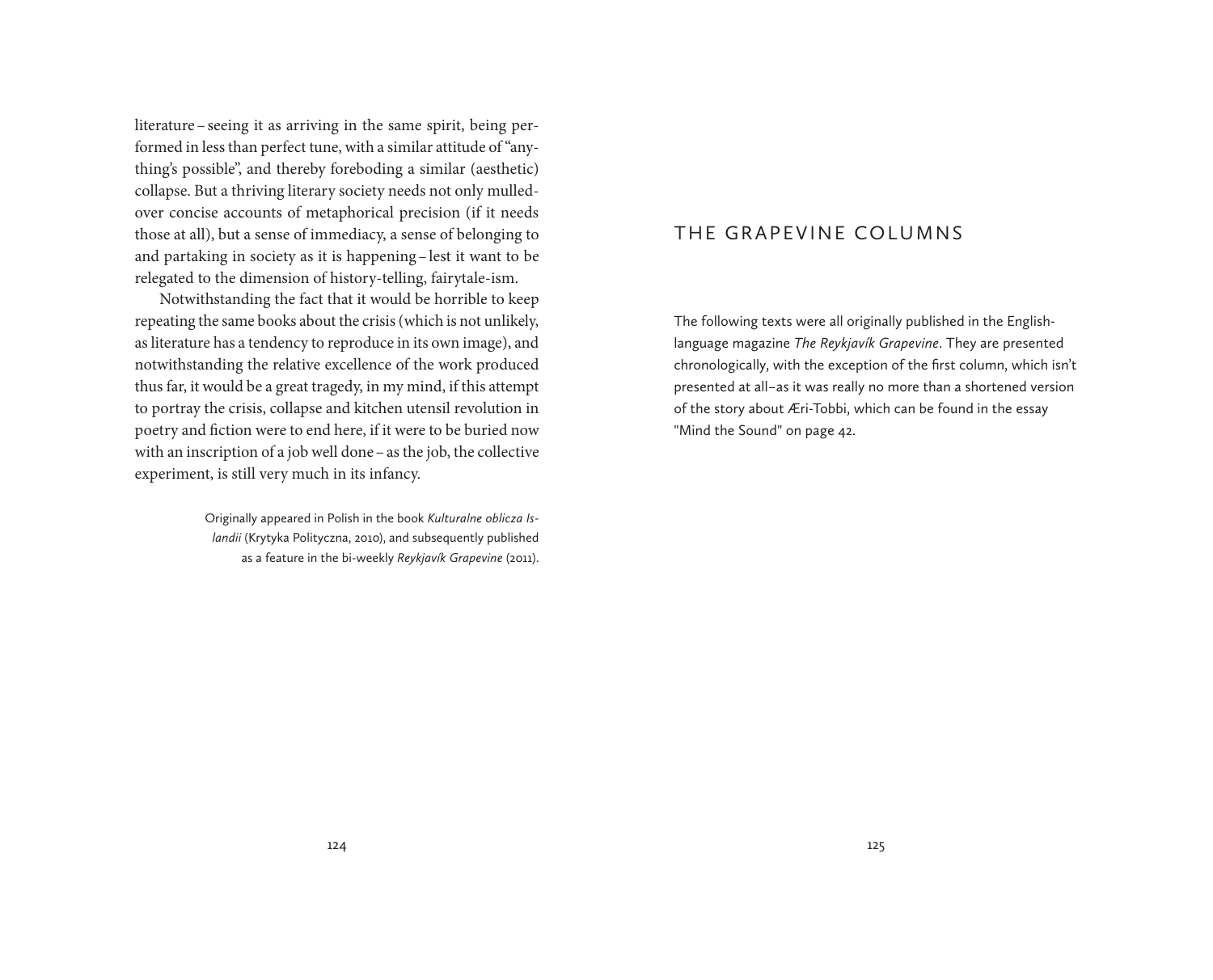Icelandic art makes me feel nothing at all

They tell me that Iceland, and in particular Reykjavík, is too small an environment to foster a critical arts debate, since the feeling of being able to speak freely is a luxury given only through a certain remove, a certain distance which is not to be found in the Icelandic arts world (and moving abroad, I assure you, doesn't help much –unless you decide never to return). Sooner or later you're gonna share a table at a bar with the artist in question, and although the situation is more likely to turn out to be less violent and more strained, repressed and weird, it's still uncomfortable and religiously avoided by almost anyone that engages in criticism in Iceland.

And thus literary reviews have become a minimalist art form where the reader is more or less left to interpret what the reviewer thought of the book in question–leaving the option open whether he or she had any thoughts about it whatsoever. All poetry is so-and-so–and the few truly lauded seem to be lauded mostly for being old men that have begun to believe their own hype writing new books as if they were word for word imitations of their own best-of collections.

Icelandic art seems to be "mostly ok" and the spectrum of quality for Icelandic movies spans three-and-a-half to four stars–while the spectrum for music is a tad wider, it still shares the same sort of mentality: An utter fright of any concrete opinion.

Being "cruel"–or "open" or "honest" or whatyouwannacallit– is not going to get you any friends and we all know that without friends you're basically worthless. Dale Carnegie calls it "How to win friends and influence people" because the two tend to go together. And besides, you should do the work justice, judge it on its own merits. Does it achieve what it sets out to do? And by all means, ask not whether what it sets out to do makes any sense, if it's any fun or has any merit. Speak carefully, for you may later prove to have been (historically) wrong. As if discussing arts was a matter of being right or wrong.

Now let me state: Being objective doesn't bereave you of your right to an opinion–being objective doesn't preclude you from being subjective as well–and commenting on plausible/ possible faults in a piece of work doesn't mean you hate the artist and all his kin. It doesn't even mean you hate the work in question. And yes, you're allowed to misread and misinterpret–just don't be cowardly. If you're not willing to risk misreading you're probably not reading at all.

Arts differ from, let's say, engineering. If you miscalculate the structure of a bridge it might crumble–and it means you were probably wrong. A book? A play? A film? The bridge of a song?–while it need not sit well with the artist you're still entitled to an opinion. And the artist, the artist's friends, the artist's mother, fans, other critics and culture enthusiasts are entitled to have opinions about your opinions–it doesn't mean you're wrong and they're right. It doesn't even mean you're right and they're wrong. It means that to some degree you disagree.

It's called a discussion, relax, get over it.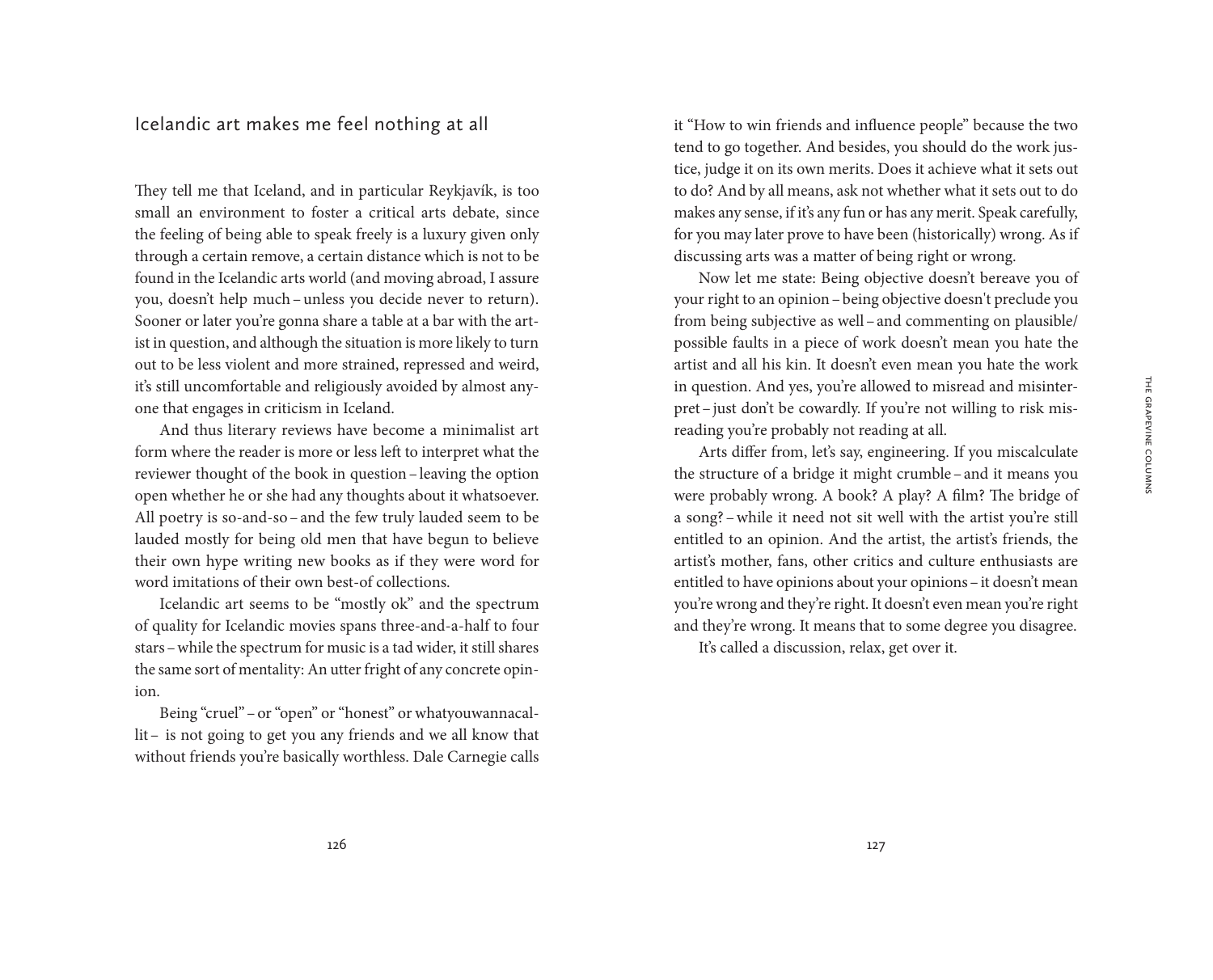Hay-grinder of the greenpeace-kitten earth-channels of the desert-asphalt sugarfree beach-found transparent salt-Coke

When modernism in poetry shocked it's way through Europe in the beginning of the last century, people's main concern was how the hell to understand it. The modernists would often build image upon image in ways many readers found antagonizing – like oh so much posturing, it was made new rather than simple, the emphasis being on visual (mostly metaphorical) complexity as the number one tool of the trade. "The tower like a one-eyed great goose / cranes up out of the olive grove," to quote Pound (Canto II).

When, eventually and long last, modernism reached Iceland in the mid-fifties understandability wasn't anybody's main concern, but lack of rhyme, alliteration - that is to say, traditionality, singalongevity and rememberability. People asked, how am I supposed to remember this drivel if it doesn't drive on alliteration? Where is the song in irregular metre? Why are you disregarding the Icelandic heritage?

As interesting as these questions are, I'll leave them be for now, and ask instead (I already have an answer, it may be right, it may be crazy, but it just might be a lunatic we're … wait a minute … ): why didn't the readers criticize the difficult visuals of the poetry? Why weren't they pissed of at Steinn Steinarr's "Sun-winged circle-waters / equipped with hollow-mirrors / of four-dimensional dreams"? ("The Time and the Water").

The answer is to be found in the crossword-puzzly nature of ye olde Icelandic metaphors: The kennings of skaldic poetry. A kenning (I'm copypasting from Wikipedia) is a circumlocution used instead of an ordinary noun […] For example [you] might replace sverð, the regular word for "sword", with a compound such as ben-grefill "wound-hoe".

Kennings can be rather complicated, and Icelanders not having anything simpler to be proud of (this is way before the rise and fall of Merzedes Club), had to make do with being proud of ye olde Icelandic poetry (and ye olde Icelandic Sagas, bien sûr). Which meant at least reading it, and perhaps occasionally, with some luck and a scholarly background, understanding bits of it.

But, you ask, enraged: what's so difficult about a metaphor? You don't need to have a doctorate in literature to get that "wound-hoe" might mean sword?

Well, no, I answer, blushing yet happy to have this opportunity to expound: Wound-hoe ain't that hard–but I'm a fairly literary person, and I had to look up both ben and grefill. I've heard the latter, and I might've guessed correctly (we'll never know), but that doesn't make it part of my active vocabulary, snoozing on the outskirts of my passive vocabulary. And ben? I thought that was Michael Jackson's rat (the two of us need look no more!) .

But wait! It still gets more complicated. You can replace one part of the metaphor with another metaphor. That is to say, instead of just simply saying "ship of the desert" (camel), you can replace either ship or desert with yet another metaphor, making, for example "sea-steed of the desert". "Steed of whale roads of the sand-sea" or "Hay-grinder of the greenpeace-kitten earth-channels of the desert-asphalt sugar-free beach-found transparent salt-Coke."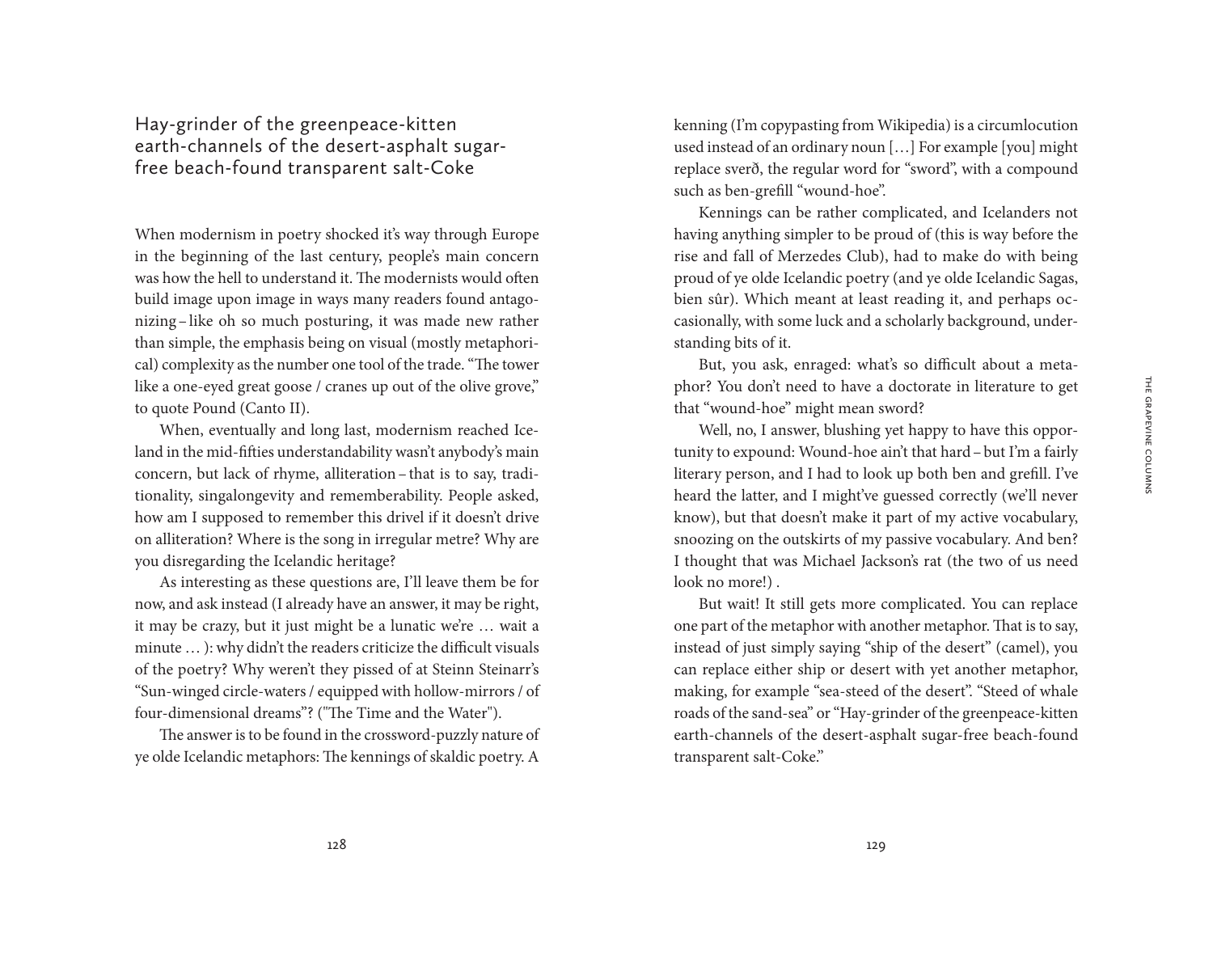And all it "really" means is camel, in a more fun and interesting way. According to Snorri Sturluson, you can have up to six metaphors in a kenning, and although more are to be found in some poetry, they're considered useless (Snorri is too dead for us to ask why). Add to this allusions to nordic mythology, the gods etc.–Sif 's hair is gold, for example–and other particulars which you can't really know without being well versed and read in this particular form, most of it's completely unreadable to a layman reader, and even a scholar must delve into it to solve these puzzlified mysteries. A lot of it's actually easier for me to understand in english translation, having been modernized and interpreted, than it is in the original–although I was taught in elementary school, that I could read it, and made to read it in high school (with thorough notes explaining every step, and it still was hard to get).

Oh, and yes, the word order could be totally messed up as well, making the piecing-together of base-word and determinants quite a challenge.

So when modernism finally, finally (hurrah! hurrah!) made it to Iceland, it's no surprise that the people, so used to reading poetry they couldn't understand, didn't really react much to it being difficult. Because when it comes to being hard to decipher, Ezra Pound and Steinn Steinarr can't hold a candle to Snorri Sturluson.

# Warning: You don't need poetry

Anyone that receives a rudimentary education in the western world, or at least in the places I know anything about, is taught that poetry is like vitamins– it's good for you. It'll enlighten your mind, make you more aware of your emotions, your sensibilities, the entire scope of your inner life. It is the "highest of art forms" – so sublime that it can hardly be viewed with human eyes, read with human brains. It's extremely difficult to understand and just to grasp the littlest bits of it requires a life-long commitment.

While none of this is necessarily untrue, the same argument could as easily be applied to rock'n'roll, to movies–to the whole boatload of "popular culture" that we (as a society) simultaneously love and loathe. Many of the so-called simple songs of the Eurovision Song Contest are in fact complex constructions that meld super-produced pop-genres with ethnic music, the history of which reaches thousands of years into the past of the participating countries. And yet you'll never hear anyone say they didn't quite "understand" the Armenian song–that its use of musical intricacies simply left you baffled. Very few people ask of pop-music that it should be more simple, or that movies should not have so many jump-cuts, should not be shot from weird angles or with unnatural camera movements. Quite the contrary, we've completely embraced all of popular-culture's complexities, so much so that they've become utterly mundane–we don't even notice them without a conscious effort to do so.

And yet, when it comes to literature in general, and poetry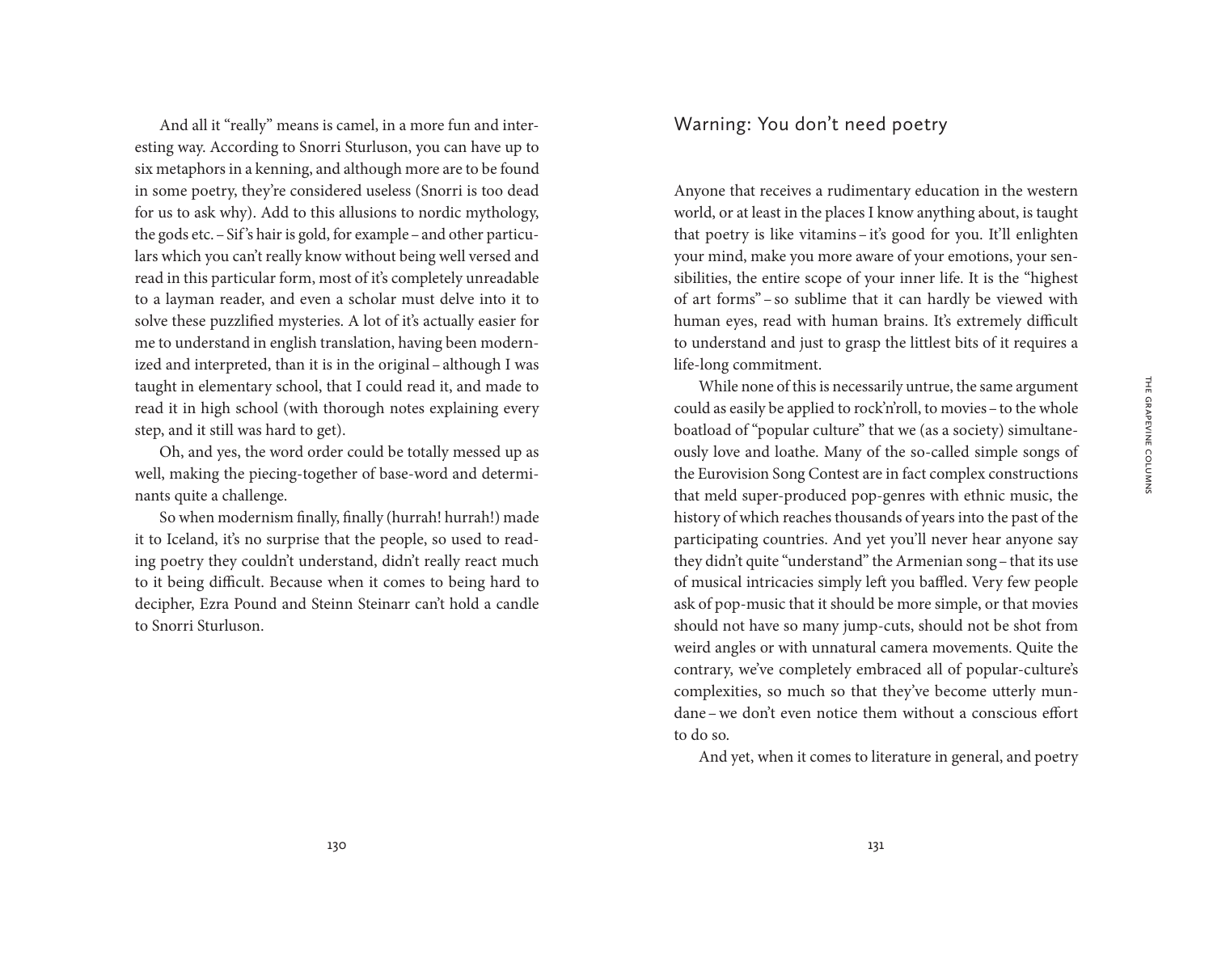in particular, most people's first reaction is to not "understand" it–giving up before you've tried is the name of the game–no matter how often poets and writers try to emphasize that you are in fact not meant to "understand" it. This is one of the problems of making art with and through language, a medium we first and foremost see as a vehicle for information–it's what we use to communicate our thoughts. It's how I tell you that I'm hungry, how you give me directions, and so forth. But poetry doesn't work like that. Ludwig Wittgenstein (a practitioner of that other "difficult" art: philosophy) once said: "Do not forget that a poem, although it is composed in the language of information, is not used in the language-game of giving information."

This misunderstanding is also why so many poems of poets that don't read much poetry have more to do with anecdote or lineated prose, than they have to do with poetry–I feel like this [insert metaphor-cliché] and then I feel like that [insert metaphor-cliché] – and even more experienced poets often don't seem able (or willing) to ever stray from the realm of the metaphor, the most basic of poetic tools (metaphor is to poetry, as 4/4 is to rock'n'roll).

In this manner a lot of the poetry that people find "difficult", can seem very simple ditties to anyone that spends time reading it. Juxtapositioning one pretty image with the next, jumping between the lilies of the ponds–it's not rocket science, and it's not cross-word puzzles (i.e. you're NOT supposed to "solve" it–it doesn't "mean", it is "mean"). It's "Layla", "A Hard Day's Night"–but it's also *Das Wohltemperierte Klavier*, Atari Teenage Riot, African tribal music and "Mack the Knife". You can have your pick of the litter.

Imagine for a minute that your experience of poetry was the same as your experience with music, that it was everywhere–that there was no way of escaping it. Literacy of poetry, like literacy of pop-music, movies etc. is an acquired skill and "complex" is a very relative term. It's of note that the more anyone listens to music the more complex their taste becomes, the less anyone listens to music, the more mainstream their taste. The same goes for poetry.

The bottomline is this: Poetry is not vitamins, and you're not going to shrivel up and die if you don't get regular doses of it. It's not (necessarily) any more difficult than pop-music. And you don't need it. You can, I'm sure, live a very decent life without it. I've seen it done. And although you'll miss out on the fun, that never killed anyone.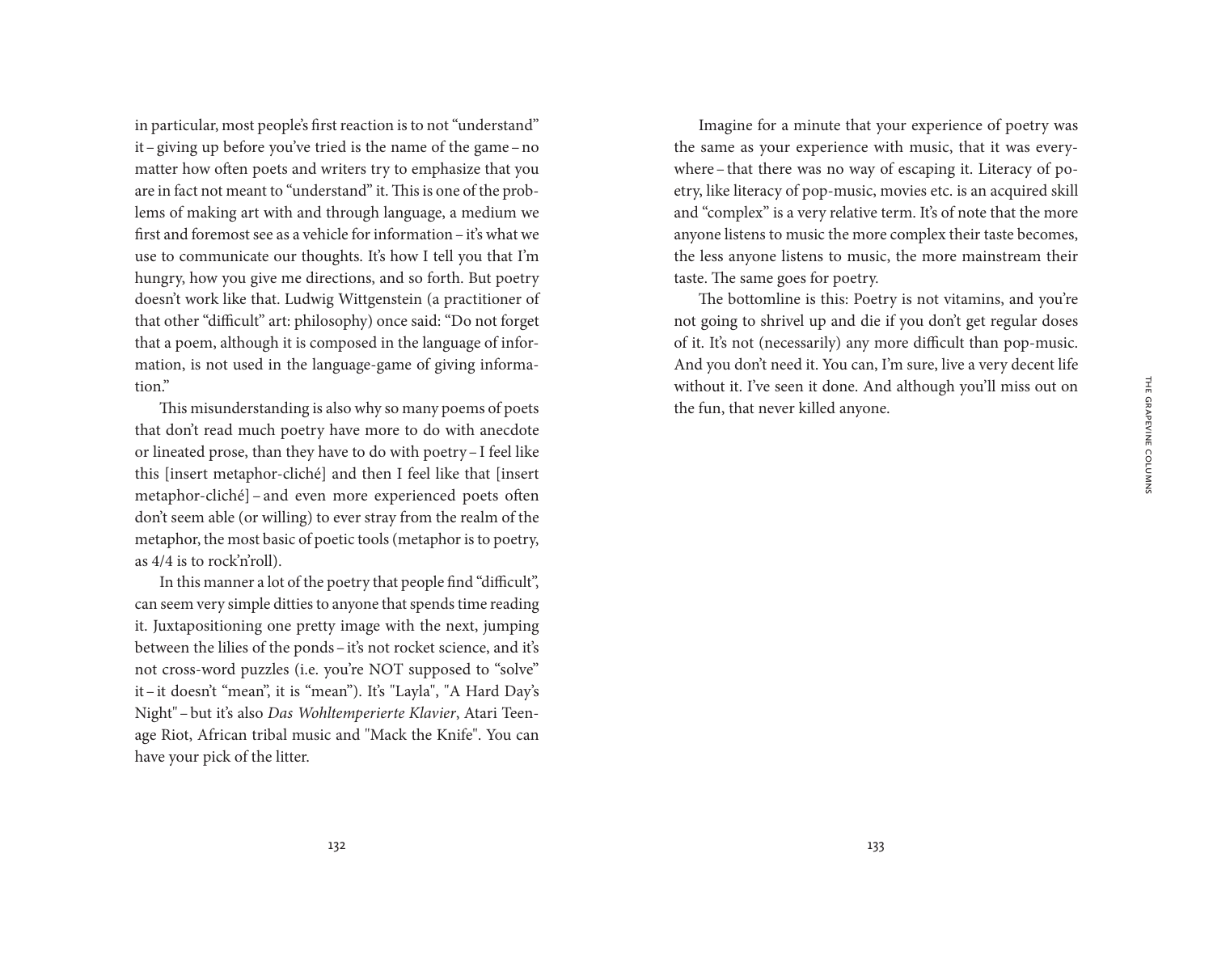# Two thousand krónur's worth of freedom

Your language is somebody else's property. Not only does it get dealt with in grammar books, by officials making official rules for how things can and cannot be –but everytime anybody gets a good idea for a phrasing, a metaphor, a pun or a pickup line sooner than later someone is going to use that piece of (your?) language to sell you something–deodorant, cars, bras, müsli, politics, sneakers.

In the early seventies Gil Scott-Heron told us that the revolution would not be televised–meaning that it will belong to the masses and not the mass media. It will not be watched, you can't subscribe to it–everyone will participate. In the nineties hip-hop artist and self-proclaimed radical KRS One rephrased it for Nike–The revolution is basketball, and basketball is the truth and thus the revolution was televised.

In Iceland the name for cellphone credit is "frelsi". Freedom. You literally enter a store and ask for "Two thousand krónur's worth of freedom". This is the fruit of a succesful marketing campaign. In the UK people "hoover" their carpets–Hoover being a manufacturer of the machines that suck carpets. All over the world people "xerox" documents. Xerox being a manufacturer of those document-copier thingies.

Of course people buying cellphone credit know they are not getting actual freedom for their money. For one thing the people have long ago been told they already are free, and they do not believe themselves to be encaged. And yet they keep saying it. Sneaking it past the gates of their subconscious–two thousand krónur's worth of freedom–repeating the advertisement to themselves, to the clerks, to the people behind them, to their friends and family. Until everybody's saying it. And you realize you're running out of freedom and need to go get some more.

Language is not where we perform our thought. Language is merely the tool we use to categorize it and "control" it. Gaining control over language is the closest anyone can come to actually controlling thought. Think of prayer. Think of slogans. Think repetitive pop lyrics (If you seek Amy). Think of all the banal sentences you hear and say every day for all of your life–meaning close to nothing. Think of your predetermined route through grammatical structures–the paths you take to form your thought.

This is where poetry comes in. If it has any role in the world, any function that I'd allow myself to describe as holy, it's to regain language, to strike down banal structures with furious anger, to reveal the thievery that's taken place–to steal back what I feel belongs to me (or, in your case, you). To not gain control over language, but to relinquish control and liberate language. Sometimes that means making it weird. Making it difficult. Making it damn near illegible.

The point is simply to squirm and dance, kick and struggle, hug and cuddle–the more righter it feels the more gooder it is.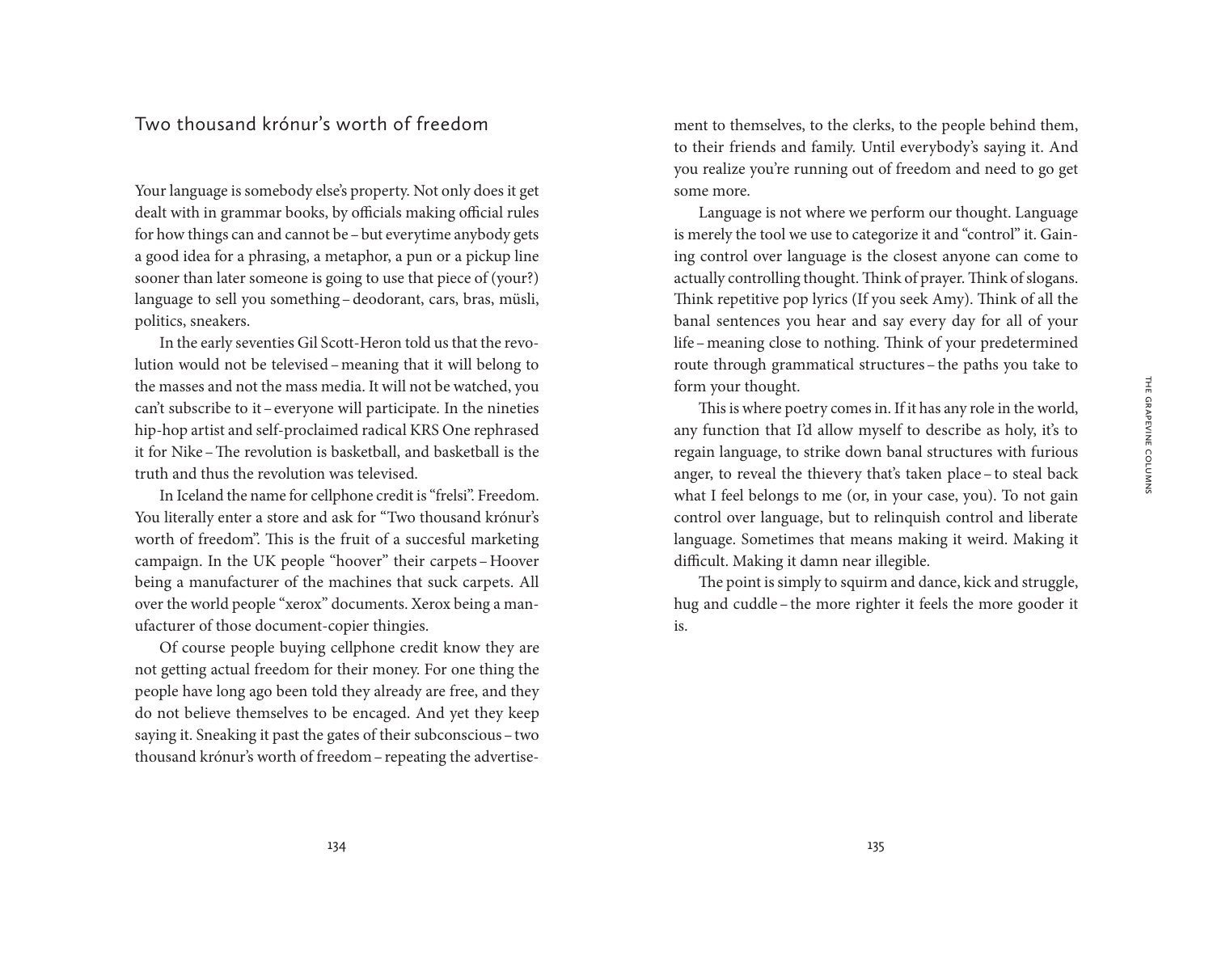## Poetry – to the death!

As I may have mentioned before, poetry was (in Iceland) once considered a gift from God, the misuse of which could result in the loss of said gift. Thus 17th century poet Æri-Tobbi had his gift taken away for giving false directions (in verse) to a group of tourists (all of whom died as a result). But there's a heathen tone to the culture of poetry as well: it was seen as partly (if not wholly) magical & witchcrafty. A decent poet could "poetry" the evil out of things–poetry as exorcism, if you will–or s/he could "poetry" a pretty girl/guy into bed (evidently, this part of the gift was later bequeathed to rock'n'roll). Poetry was utterly sorcerous.

Poets would also duel with their poetry–one throwing forth a "first-part" (first two lines) of a quatrain while the other would do the "bottom" (last two lines) with correct rhyme, rhythm and alliteration. You won when your opponent could not do a bottom you yourself could do. But if your opponent gave up, and you could not do it either–you lost. Thus it was mostly a game of finding hard rhymes that you could deal with –but your opponent could not.

The most famous duel of all was that between Kolbeinn Jöklaskáld (another 17th century poet) and the Devil himself. Kolbeinn poetried the devil back to hell by rhyming the word 'tungl' (moon)–our 'orange' (unrhymable word)–with 'ungl' or 'úln': a variation on the word for 'wrist' - this is all highly dubious, not really words and not even really rhymes, but the devil always being one to promote the avant-garde, readily agreed and cleared off to hell.

Hallgrímur Pétursson, yet another 17th century poet and

priest, was adept at getting into trouble with his poetry. Having been thrown out of school for poetrying all sorts of nasty things about his headmaster, he headed off to Denmark to continue his studies. In Copenhagen he met an older Icelandic woman, Guðríður Símonardóttir, who'd just escaped slavery in Algeria. Hallgrímur (undoubtedly) used his gift to poetry the woman–and subsequently had to leave the school and return to Iceland on account of their fornication (which lead to pregnancy and marriage).

Back in Iceland Hallgrímur eventually got ordained as a priest, but his mischievous nature did not subside. He was soon having trouble with a nasty fox who kept killing his sheep. One day, while in the pulpit, his eye caught a glimpse of his furry nemesis and he immediately proceeded to poetry it away with all his might. Hallgrímur was a modest man and did not realize his own poetry's strength–and the fox literally sank into the ground and was never seen again (I'm not making this up!).

God, being fed up with Hallgrímur's antics, and quite frankly enraged at him for poetrying secular matters from the pulpit, dried up all the poet's poetry. Hallgrímur did not get the gift back until he started his 25 thousand word anti-semitic rant, *The Psalms of Passion* (1656–1659), which counts among Icelandic Christianity's literary classics, having been published over 80 times (in a country currently of 320 thousand people)–more often than any other book.

For having written *The Psalms of Passion*, Hallgrímur Pétursson counts as one of the most respected poets in the history of Icelandic literature–he's up there with Snorri Sturluson and Jónas Hallgrímsson.

He eventually caught leprosy and died.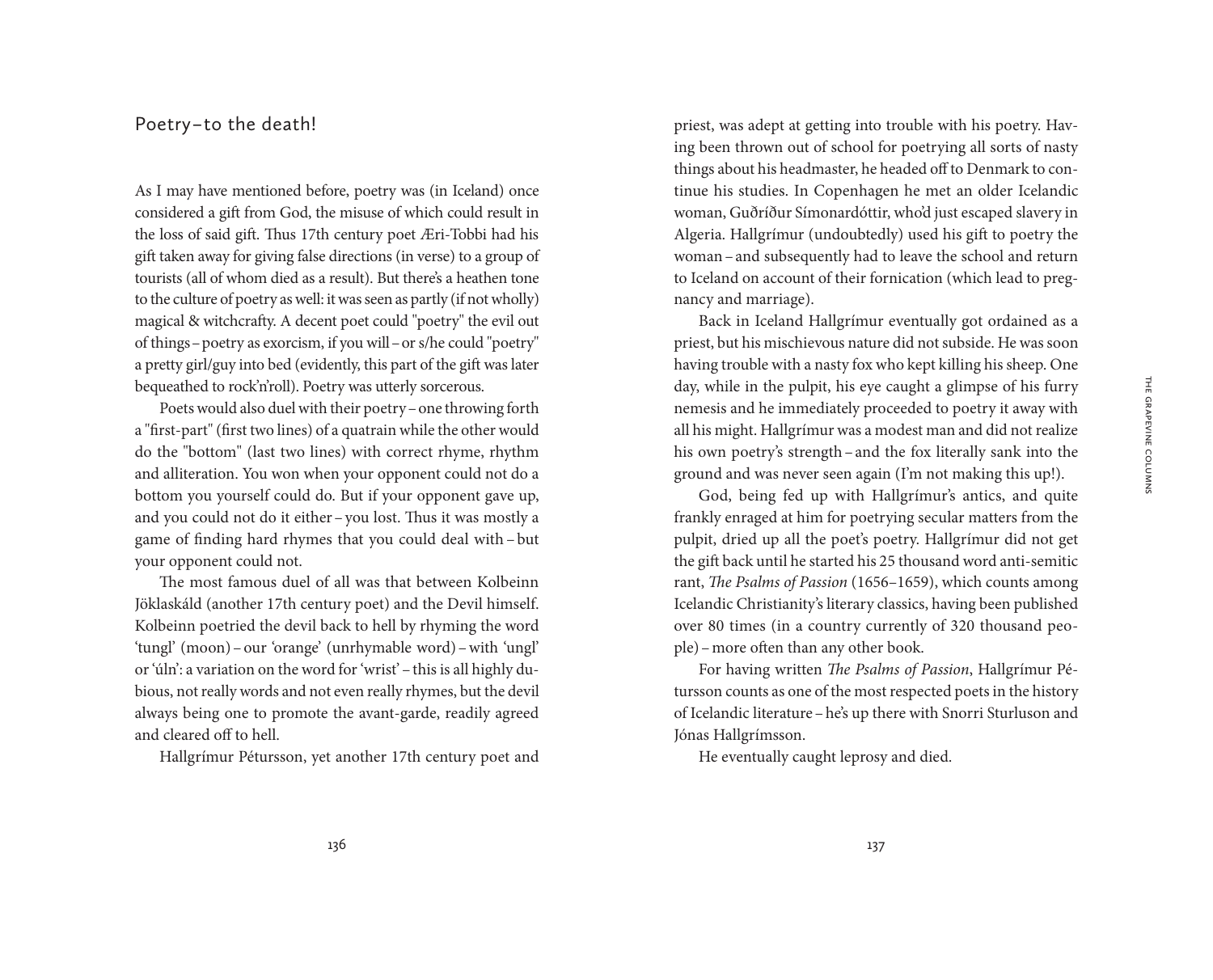## Award this!

A few years ago the Icelandic poetry world was rocked by a tectonic scandal that nobody noticed for weeks (and by now, everyone's forgotten about). The country's most prestigious poetry award, Ljóðstafur Jóns úr Vör, was given to the wrong poet. A young man from one of Reykjavík's neighbouring towns was called up and told that he had been chosen by a panel of experts-that his poem had been handpicked as the best of the lot. He could now bask in the glory of literary prestige, he who had not even published a book–nor even a single poem, anywhere–he was the king of the crop, top of the pops, best of the land, tonk of the lawn.

This young poet laureate to-be came to the award ceremony with his family. He sat through speeches, music and recitals–and eventually the panel judge came up on stage to present the award. His poem was read and he turned white as the driven snow. This was not what he had written. Not one of the dozen or so poems he'd submitted. Traumatized he went up on stage anyway, not knowing what else to do. He was there, his grandmother was probably watching with tears in her eyes. You don't let your grandmother down if you can help it.

The ceremony drew to a close and the cocktail after-party started. With a drink in him (or so) the young poet approached the panel judge and admitted the truth. He had never even heard the award-winning poem–let alone written it. There had been some misunderstanding.

A cloud of bureaucrats dispersed in a whiff of smoke –back to the filing cabinets, the calculators, and where did I put my Excel? The mistake was quickly corrected–the young poet had submitted his poetry under the same pseudonym as another (experienced, well-known and respected) poet. The older poet was called in immediately and the prize quickly transferred to him.

But not even in the land of the Eddic and Skaldic poetry does the mainstream care very much about poetry or its awards. Not a single reporter was on site to tell about "the most prestigious poetry award in the country". And so the story traversed the grapevine (not the paper you're holding) for weeks and months before reaching the disinterested ears of a journalist–whose ears swashed and buckled forthrightly, catching the news and pasting it frontpage.

This disinterest has not plagued all poetry awards. A few years back, around the time of the aforementioned scandal, I founded and organized the "Icelandic Championship in Awful Poetry". As all good things it was born in the blogosphere and quickly grew out of proportion. The media can always be trusted to reinforce your idea of reality. Poetry is boring, therefore we don't cover it, but awful-poetry is funny (and reinforces the idea of poetry being awful to begin with) and therefore we cover it. The week before the announcement of the prize, *Morgunblaðið* (Iceland's biggest newspaper) ran three interestingly bad poems at a time, with comments from the panel of judges, and the top three prizes were handed out on prime-time TV's Kastljós.

(I'm btw not entirely sure the media was completely wrong, since the best awful poems were indeed much more interesting than a lot of the award-orientated drivel being published these days).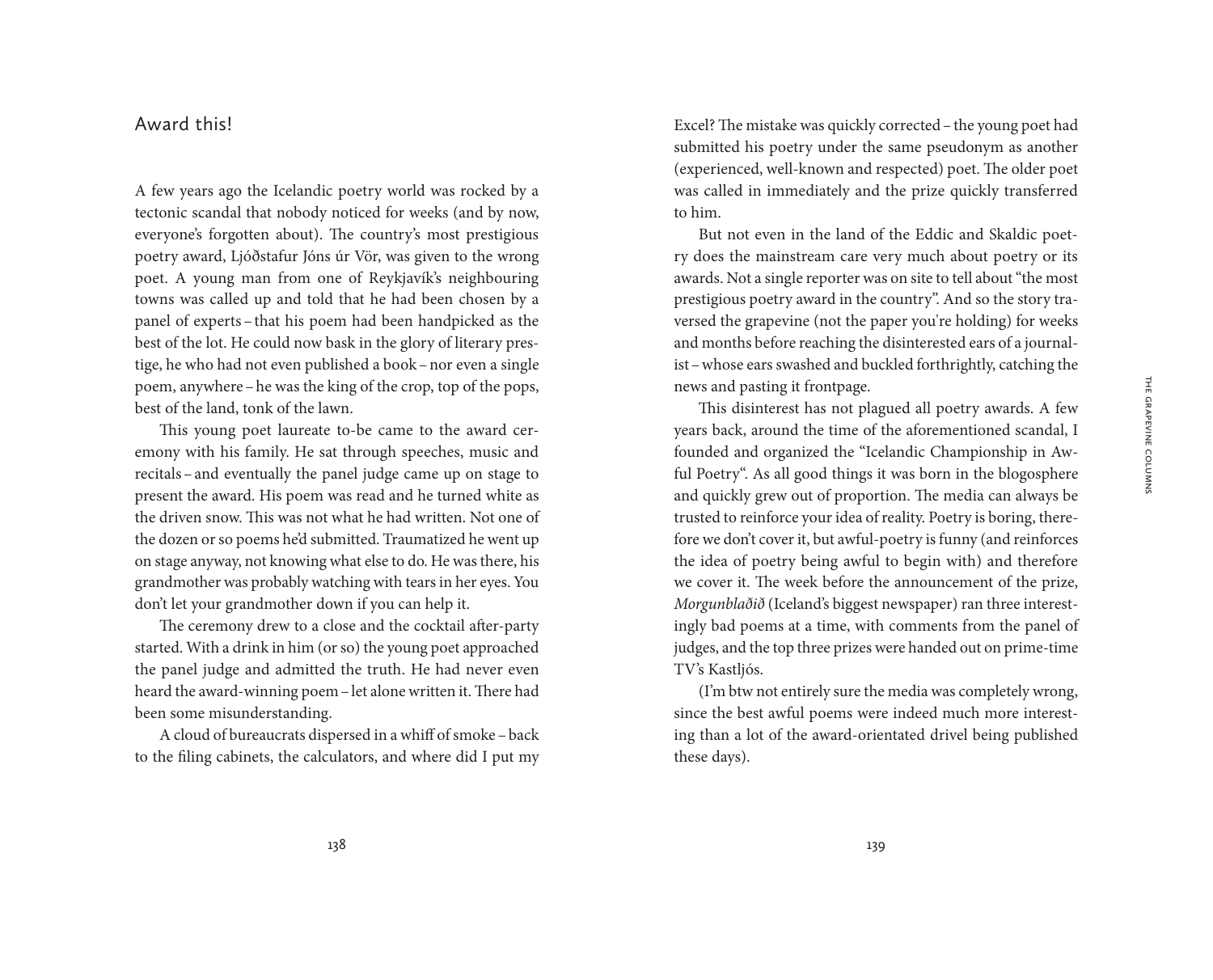I will leave you with the last verse of the victorious poem by Eyrún Edda Hjörleifsdóttir (in my own translation):

A pile of ringworms eddies in a bath of remoulade –mine and the Choco-beast's, a single unblossomed and trembling late-summer night in May. My toenail splits and bleeds, the road up the way and the hour of my most yellow band-aid has sunk in a pool of pus.

## Poetics Anonymous

I became a poet for more or less the same reason everybody else did: I'm lazy and I wanted to sleep late. That was the job description. You get to sleep late, drink late and most people won't ever find out you're stupid because what you do is beyond comprehension anyway–your roots are in some ephemeral world on the other side of everything and poetry's not supposed to be understood anymore than flowers (that's why so many poems are about flowers–flowers rarely return the favour).

I'd read books about poets. They were absent-minded and sentimental–check. They liked drinking and smoking–check. They read a lot of books but in schools they were flunkies–check. They loved nothing more than lounging about–I remember hearing the Icelandic poet Sjón (I think it was him) say that 90% of a poet's job consisted of sitting at cafés talking about shit. Double-check.

It all seemed so easy. You don't need any formal education and nobody can say (without a doubt) that what you do sucks. It's all a matter of taste, and anyways, most poetry doesn't even get noticed, let alone deemed good or bad. And poems are short. It takes years to write a novel. You can write a 60 page poetry book in a decent afternoon. At some point I, and my friend (and poet) Steinar Bragi, calculated that we could technically write 10,000 poetry books in one year. Most of which would be better than most of what we were reading.

And in some years, if you're lucky, you get a government stipendium and get sent to exotic countries to read onstage and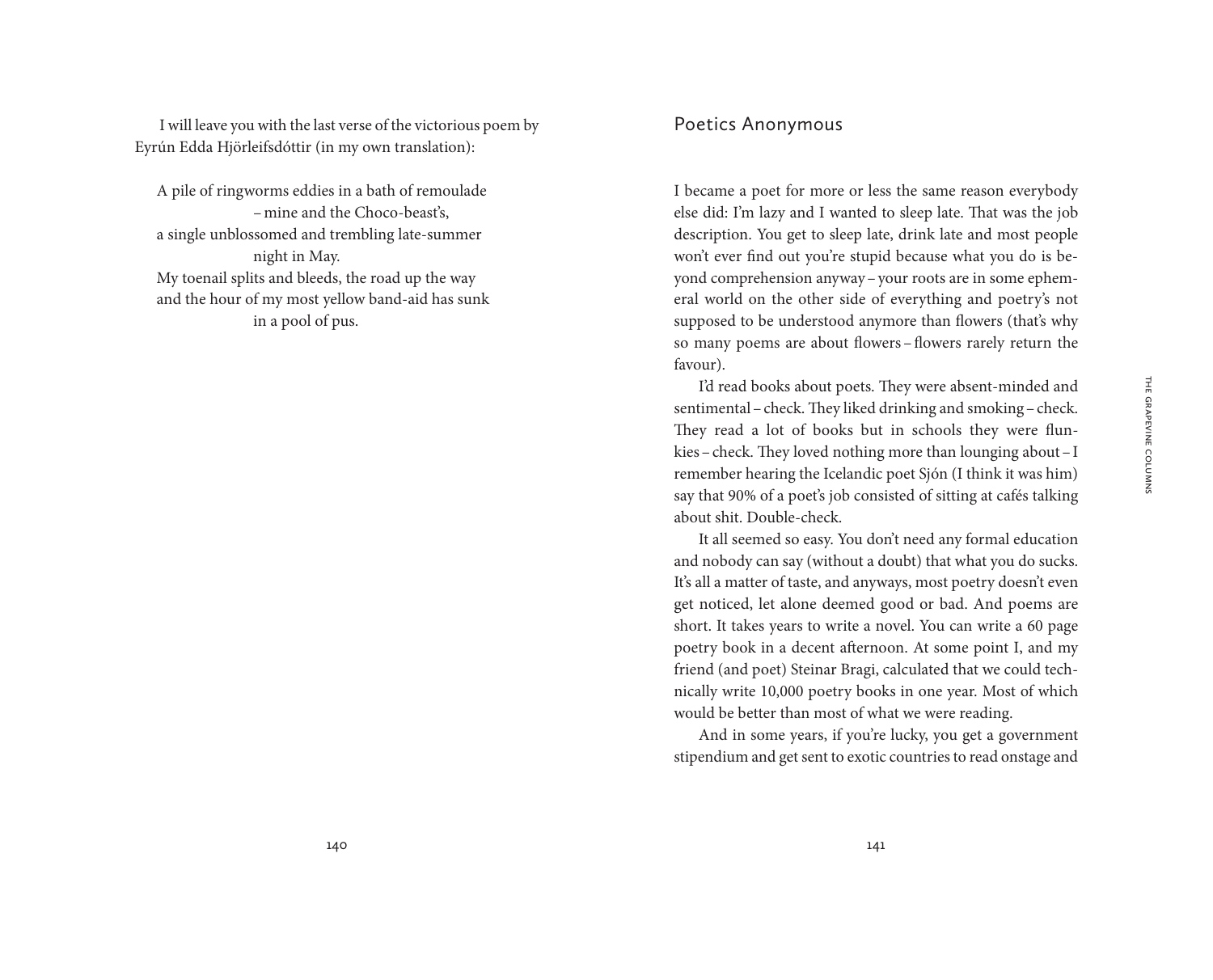lounge about with like-minded (lazy) individuals and being admired by people who wish they were as good at being lazy as you are.

If you're a loser, a drunkard, if you're mean to people–it's all a part of the game. Poets are supposed to be alcoholic, rude and emotional, self-centred (wo)menizers–people love it! It means they are really gifted, they've seen the depths of hell and are reporting back (to offer up one cliché on the matter).

I've been a (serious) poet now, with intermittent jobs, for about a decade. And let me tell you, it's not all it's cracked up to be. I used to be a slacker. (Wo)Man, I was king of the slackers. I could hardly be bothered to keep up with a conversation, let alone participate in one. But times have changed. I haven't had three consecutive days without working in years. My day starts at eight in the morning and sometimes stretches past midnight. You know that time just before you fall asleep and all the weirdest thoughts in the world seem to crowd your mind? Well, that's the most important time of the day for a poet. One has to keep vigil. Stay concentrated. And woe to him who falls asleep, for he will lose. (What he loses is not certain, but he loses nonetheless). And still you have to get up at eight because there's stuff to be done, deadlines to be met.

In two and a half months I'm gonna start my paternity leave, and I'm scared shitless. In ten years I've managed to go from aspiring sentimental loser to neurotic workaholic. I'm not worried about having nothing to do–babies are work, so much I do know. But I don't know what'll happen if I leave poetry alone for three whole months. Will it wither and die without me? Will I start writing in secret? Locking myself in the bathroom to scribble a hurried poem? Will the authorities find out and punish me (I'm not supposed to be working while receiving government money).

Babies are inspiring. They will not be ignored. They induce sleeplessness, which induces creativity. I'm headed for disaster. In short, I'm not sure if I know anymore what to do with myself, if I'm not working.

Besides, whatever happened to becoming a loser? That was a fine and noble plan. Had I been lounging about for the last 10 years, perhaps I'd feel totally rested and relaxed and ready to face the challenge of getting up in the middle of the night to change diapers. Or perhaps I'd be totally out of shape, with cirrhosis of the liver, still mopping floors for a living, whining about never getting anything done.

And despite all the neurotic worrying, I'm as psyched as the next guy about becoming a dad. It'll be peaches and blueberries, all day long, until he becomes a teenager (at which point I'm sending him to military school).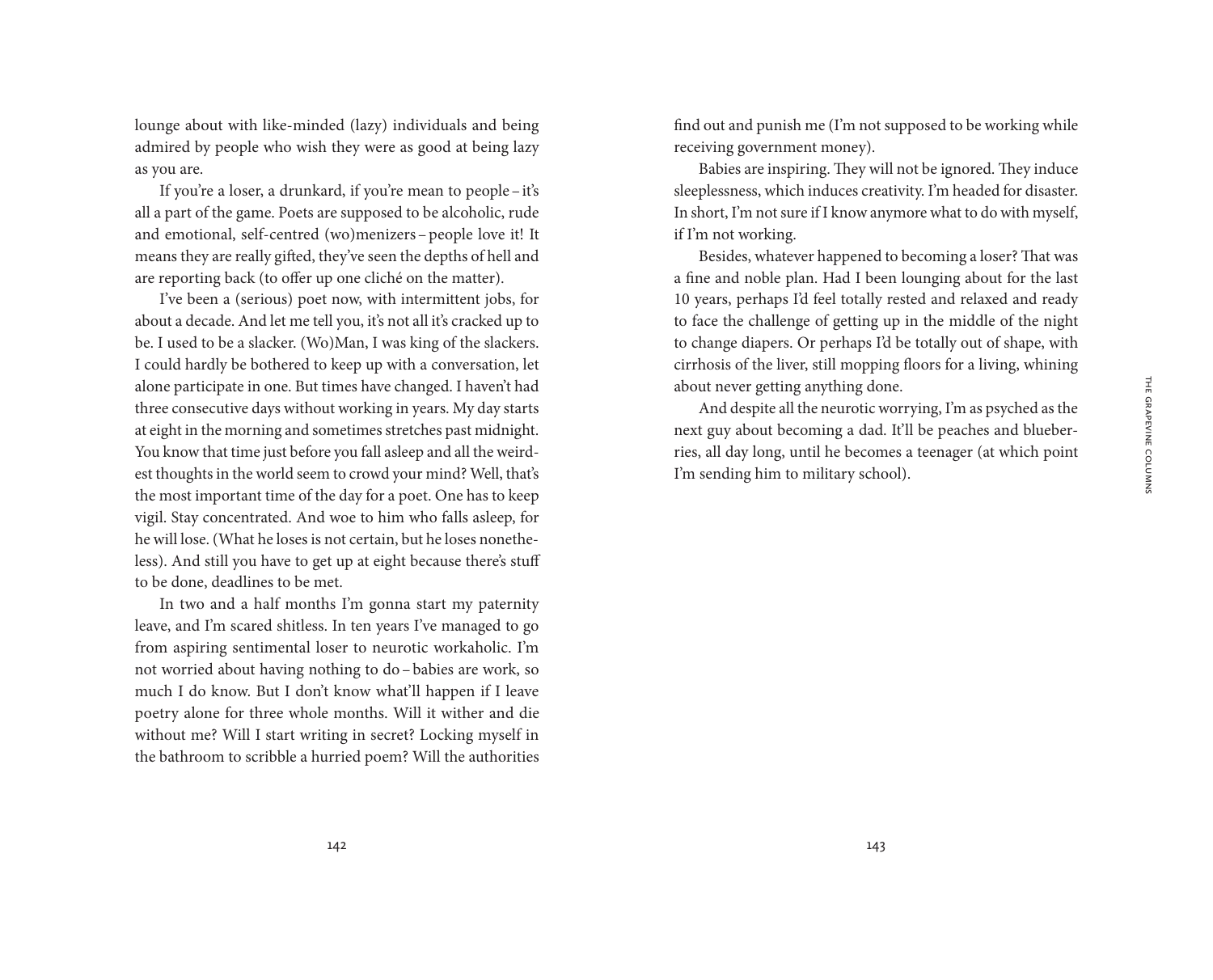Imagine a poem so robust and resourceful that it could survive humanity. Imagine that the Americans finally go completely bonkers and rip the globe apart with liberational glee, the nuclear dust finally settles and all that's left of mankind is poetry. The mark of craftsmanship has always been durability. A good cabinet has a couple of hundred years in it. A decent car will carry you for ten to fifteen years. The best laptops have at least six crash-free months in 'em. The Eddas are as good now as they were a thousand years ago. But a poem that'll outlive humanity?

Enter: The Xenotext Experiment, a "literary exercise that explores the aesthetic potential of genetics in the modern milieu" in the words of its author, multi-maniac, mad scientist and poetic mastermind, Christian Bök (né "Book"–The Christian Book, get it?). And Mr. Bök has all the God-complexes you'd expect from a savant named after the good Book: not satisfied with simply producing dead poetry for the page Christian Bök has decided to make his poetry come alive. Literally.

"I propose to encode a short verse into a sequence of DNA in order to implant it into a bacterium," says the biblical scribe / poem-god in an essay on the matter. The plan is that the text be composed in such a way that, when translated into a gene and then integrated into the cell, the text will be "expressed" by the organism, "which, in response to this grafted, genetic sequence, begins to manufacture a viable, benign protein–a protein that, according to the original, chemical alphabet, is itself another text".

The bacterium will not only store a poem-it's not only a living poem– it's also supposed to create its own poetry, elevating Christian from mere poem-god to poet-god: creator and programmer of poets (what sort of poetry Christian's future army of bacteria-poets will write, no one knows–perhaps they'll make their own bacteria. Perhaps they'll be rhyming neo-formalists).

Freaked out already? Until recently chances of Christian actually doing this were slim. Not because it was theoretically impossible – quite the contrary, similar things have already been done (the cybernetic expert Pak Wong partially stored the lyrics to Disney's "It's a Small World" as a strand of DNA inside a bacterium) and Christian has already proved his capability for writing creatively within severe constraints (each chapter of his book, Eunoia, contains only one of the vowels). But science doesn't come cheap. I don't think anyone actually expected Christian to ever get the money needed–including the poet-god to-be himself.

A couple of months ago, the grants came through. Christian Bök now only waits for his sabbatical from the University of Calgary to start.

It's officially time to start freaking out.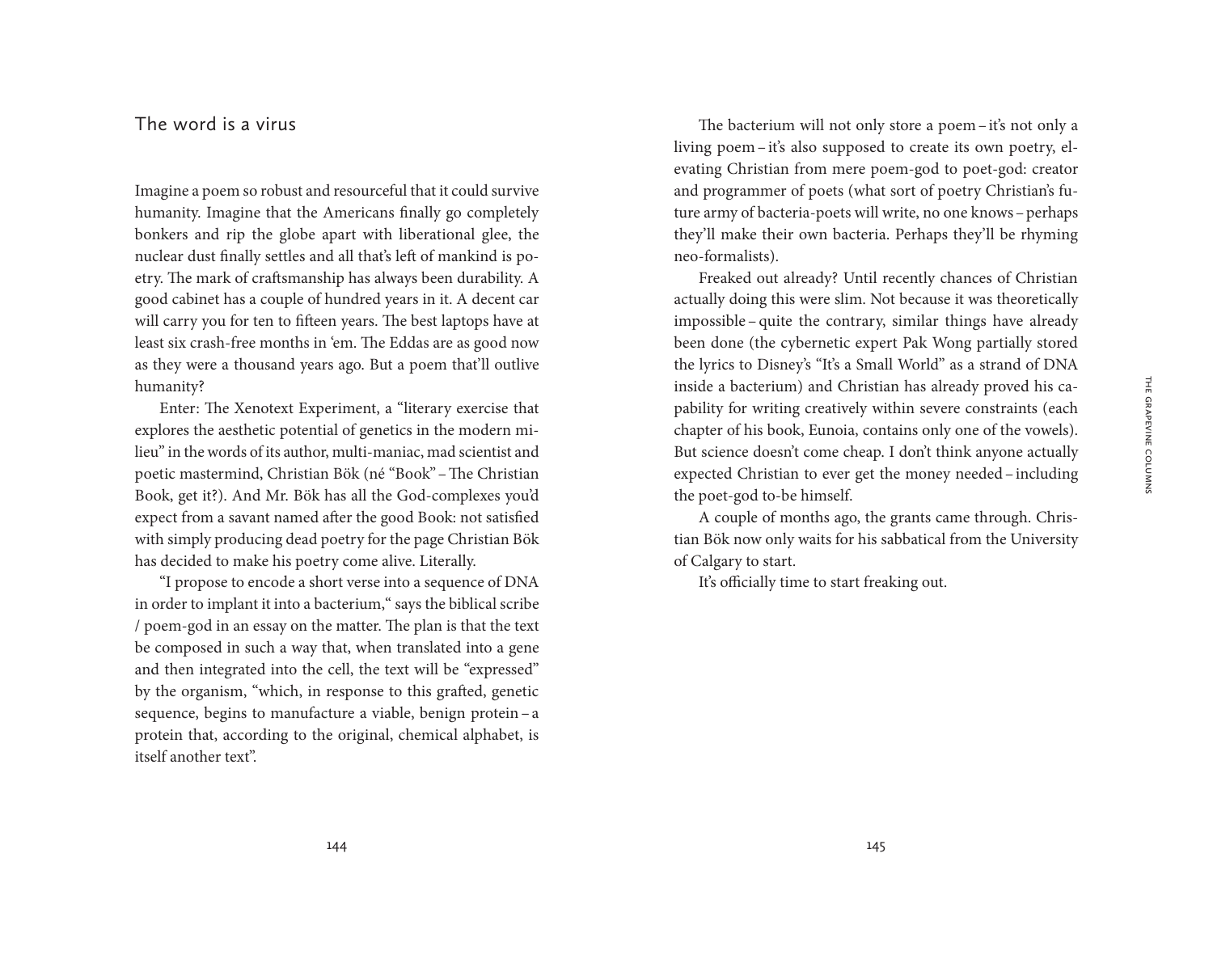## Killing yourself with poetry

'Twas the eve of Nýhils 2nd International Poetry Festival, late autumn 2006. I was the manager for the second year in a row. For some reason I can't remember we didn't have any microphones. The Norwegian poet, Gunnar Wærness, had misunderstood his flight-information and missed his flight. The Swedish poets Anna Hallberg and Jörgen Gassilewski would be arriving late from Copenhagen–just before going onstage–and they'd be accompanied by their one month old son, Bruno. A storm was ripping through Europe and the Canadian poet Christian Bök was stuck at the international airport in Frankfurt, waiting it out. We were an hour from opening the doors.

Two hours earlier my neighbour in Ísafjörður had rung me up to inform me that when I left the town ten days earlier I'd forgotten to close the big skylight window over my bed. It had now been storming for three days straight in the Westfjords and as my bed filled with melting snow water had started to drip down into my neighbours apartment.

The week prior to this I'd made some rather harsh remarks on the radio about a member of the Liberal Party who'd written a fiercely racist article in the newspaper, titled "Iceland for Icelanders?". As I was standing there, waiting for microphones and foreign poets and a message from my sister who'd gone to check out my wet apartment, the phone rang.

"Hello?" I said, trembling and sweating. "Is this the guy that was on the radio" a husky voice asked me. I admitted that I was indeed I. The voice on the phone threatened to kill me. I don't remember exactly what he said, but I remember he spoke in a

"we"–as in "we will kill you" and not "I will kill you".

My apartment turned out to be wet but not destroyed. The foreign poets all showed up and got on stage on time and I haven't yet been assasinated by some anonymous group of Icelandic racists. But it's probably the closest I've come to having a complete and utter mental breakdown (and I've come pretty close). And still, the two years I arranged the Nýhil International Poetry Festival were some of the best times I've had in my life. Neurotic, beer-marinated madness on a shoe-stringbudget, to get some of the world's best poets to perform in a country where (almost) nobody had ever heard of them. But as it was all rather nerve-wrecking and I myself, being rather susceptible to such fear and trembling, I decided to let other people have a go at helming the madness.

This'll be the first year though, that I don't get to attend. In a week's time (the weekend of 21st to 23rd of August) the festival will once again be realized in Reykjavík. Be on the lookout for a bugger-eyed, sweating lunatic in the crowd. That's the person responsible for the whole kit and kaboodle. Be nice to them. Give 'em a hug and a pat on the back. Thank them for their work. The Nýhil International Poetry Festival is no mean feat nor easy task.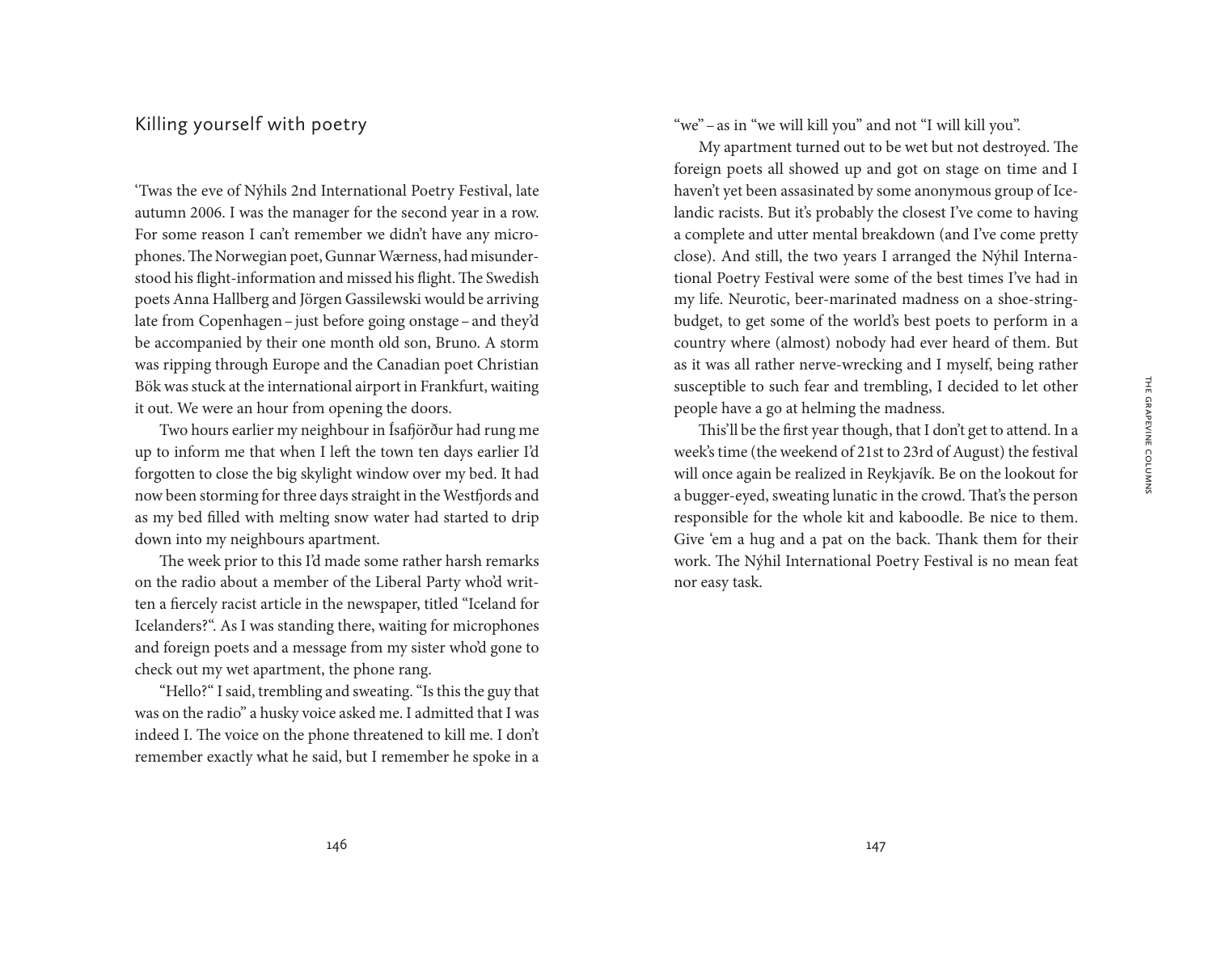### Longest Poem in the World (dot com)

Three hundred and fifty thousand seven hundred and fourteen verses. Twenty lines per verse, and every line rhymes with the following one.

That's how long Andrei Gheorghe's poem is. It's almost four times longer than the *Mahabharata* of ancient India. Forty times longer than *The Iliad* and *The Odyssey* combined and twenty times longer than Dante's *Divine Comedy*. It's (appropriately) called "The Longest Poem in the World" and it's composed by aggregating real-time public twitter updates and selecting those that rhyme. Every day the poem grows longer by about 4000 verses. Some of it sounds inane ("Playing hide and seek at the park. :) / Waiting on Heather and Mark!") A lot of it sounds funny ("im hoping that its easy and i can finish it quickly / They made porcupine love, so stiff and stuck and prickly" and "Had a great gala evening and won lots of prizes / And also simulating penis sizes"). But most of it's actually fantastically mundane. Boring. Stupid. People waiting for their favorite TV show to start. People twittering about God during the sermon. People announcing their hangovers like victories. People regurgitating sayings and Oscar Wilde quotes.

Gheorghe has called it a collective consciousness. And in effect it is–it brews an essence of human thought and if you read it for too long you'll be moved. You'll get angry. You'll feel every ounce of wasted life like somebody was yanking your hemorrhoids with a tire-iron. But perhaps this is humanity. Perhaps this is the essence of our being, making "The Longest Poem in the World" one of the most relevant pieces of art

around. One that mirrors (a part of) reality in a one to one correlation. One that, if read in it's entirety, would annihilate the little that may still be left of our souls and leave us completely aware of the emptiness that envelopes our lives. The poem consists of what hundreds of thousands (if not millions) of people deemed most worthy to communicate to the world and/or their friends at a given moment (in real-time). And it rhymes. Which somehow accentuates the inherent nihilism of this deranged and disturbing poem.

I don't blame Twitter. The results would probably have been the same (or worse) if the material had been small-talk. In person. Offline. And I'm not sure my own statuses and/or small-talk would've been any more interesting. Yet perhaps the sensation it evokes is false–not based in the reality it stems from. Perhaps the world is not as empty and meaningless as "The Longest Poem in the World" makes it seem. Perhaps these lines of poetry–these bits of small-talk–are beautiful and filled with meaning, when experienced in their natural habitat.

The soldiers in Homer's *Odyssey* were never turned into swines. Not really, I mean. We suspend disbelief and allow Homer to take us there, and so the soldiers indeed turn into swines. Gheorghe has in some way (perhaps) turned an innocent humanity into swines, and just maybe that does not detract an ounce of worth from the poem itself (at least if we allow for the artistry of Gheorghe's poem to be purely conceptual–as formally it's mostly horrendous). This non-relation to reality might also make it the perfect representative for reality, in Georgia O'Keefe's words:

"Nothing is less real than realism. It is only by selection, by elimination, by emphasis that we get at the real meaning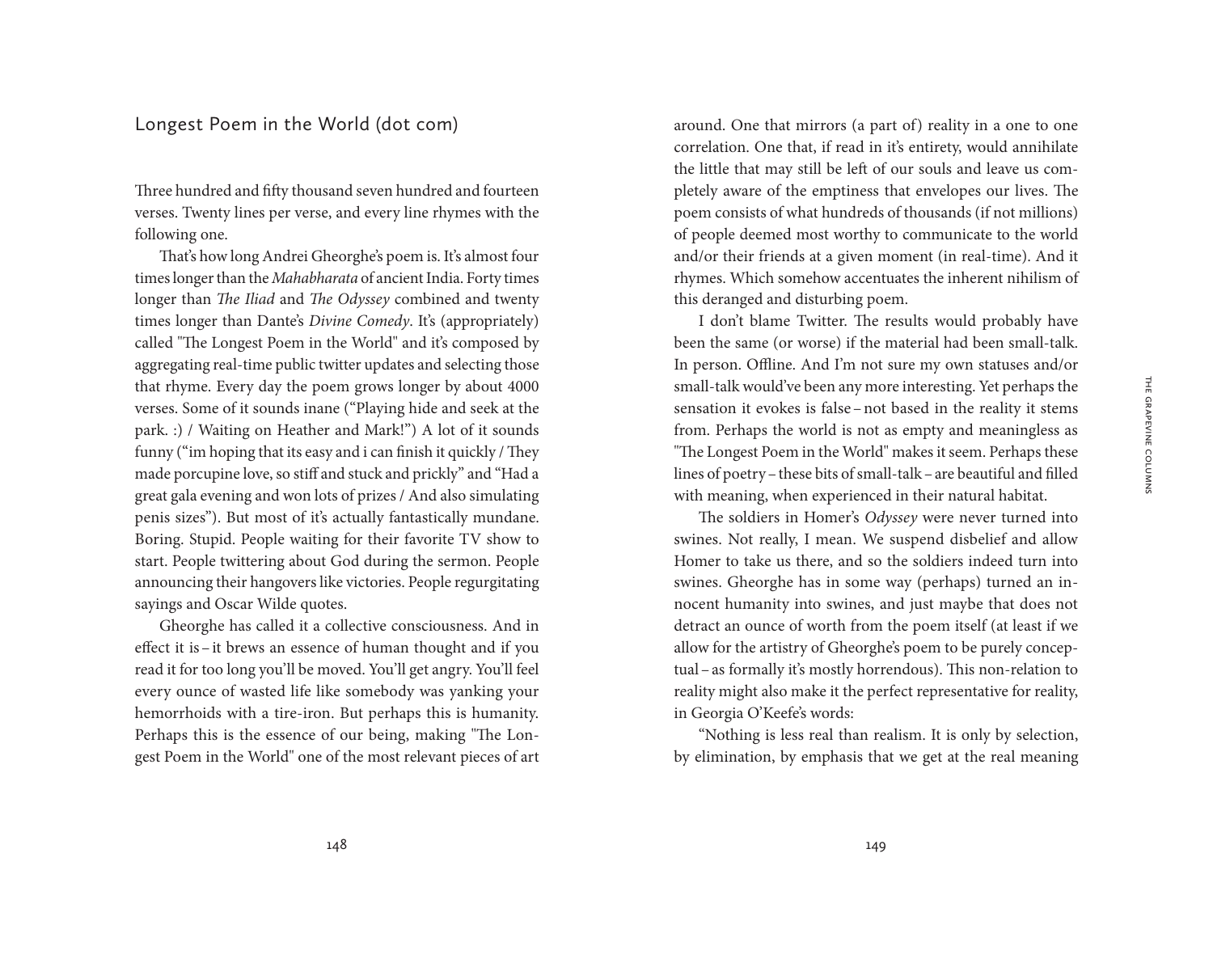of things."

And so regretfully I must admit that (once again!) I can not yet say whether or not there is meaning in the world. Oh, the nihilism!

> "The Longest Poem in the World" can be found at www.longestpoemintheworld.com

### Babe, come onto me

Lo, the oogly woogly wiggly toes of my puffinous pinkster! Lo, the perpetual whirlpool of his gung ho rainbows! Lo, the sabre-dancing jiggifunk of his eyeyeyeyeyes! Behold his umpteen-breasted olympic warrior, mother-of-it-all, and recognize!

Lo, his oceanaut stereo-grip on the world, udderly unparalleled! Lo, his unfathomable floods–Earth never saw floating like this! Lo, his beautiful cutity, his cutiful beautity and all the King's men bowing! Behold his umpteen-breasted olympic warrior, mother-of-it-all, and recognize!

Lo, all the frazzled futures, eating legal tender and excreting wisdom! Lo, all the curly horizons and lock up your plutocrats, deadbolt the deadbeats! Lo, all the puppyfied fates, don't be sucky, and dodge thus his kitty-whiskers! Behold his umpteen-breasted olympic warrior, mother-of-it-all, and recognize!

Lo, his fuzzy snout, groggy inspectors and bitty digits of itty-bits!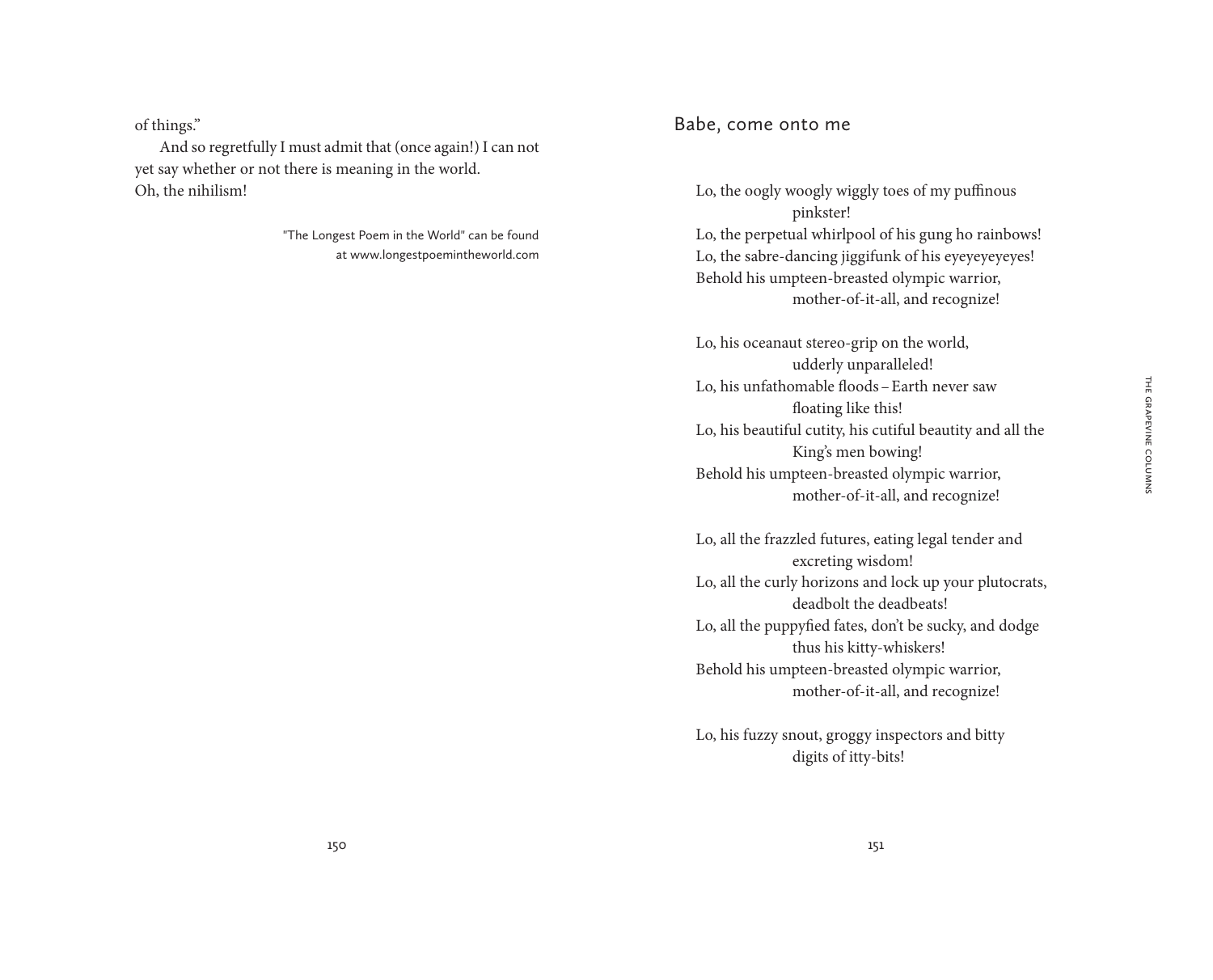Lo, his babbling baby fish mouth suckling–RE-LO, his fantastic suckling! Lo, his turtly feet, feetly turtles, turftly ottles, inkly puddles! Behold his umpteen-breasted olympic warrior, mother-of-it-all, and recognize!

> At 9.56 AM Wednesday, 02.09.2009, the columnist/poet had a baby and went bonkers.

# Speaking like a God

They say human beings use language to make sense of their surroundings. We frame, categorize and systematize the objects around us with the help of nouns and verbs and adjectives. The sky is blue. The horse gallops swiftly. The sentence is a ridiculous rhetorical filler. We do this to understand each other, to convey information, give orders, ask for favours. To some, thought is practically unthinkable (!) without language. If there is no word for mother, then there is no mother–or, at the very least, no mother to speak of.

And yet when we've finally managed to raise and strengthen these structures enough to have some sort of conversation, we start picking them apart. We join the boy-scouts to sing gibberish like Ging Gang Goolie; we giggle at Smurf-books with debates about whether an object should be called "a smurfopener" or a "bottle-smurfer"; we can't be bothered with films in (real) languages we don't understand, but who can withstand the charm of a Klingon conversation?; we play computer games in simlish; listen to music in hopelandic<sup>33</sup> and scat; devise made-up languages of our own–pig latin, rhyme-slang, arpy-darpy–to cloak our darkest secrets from our parents and/ or the police.

There are many theories about divine languages – spoken by God, angels, Adam and Eve, languages of pure universal harmony. Some pentacostal Christians speak in tongues–"glos-

<sup>33</sup> A made-up language that Icelandic band Sigur Rós has devised and written lyrics in.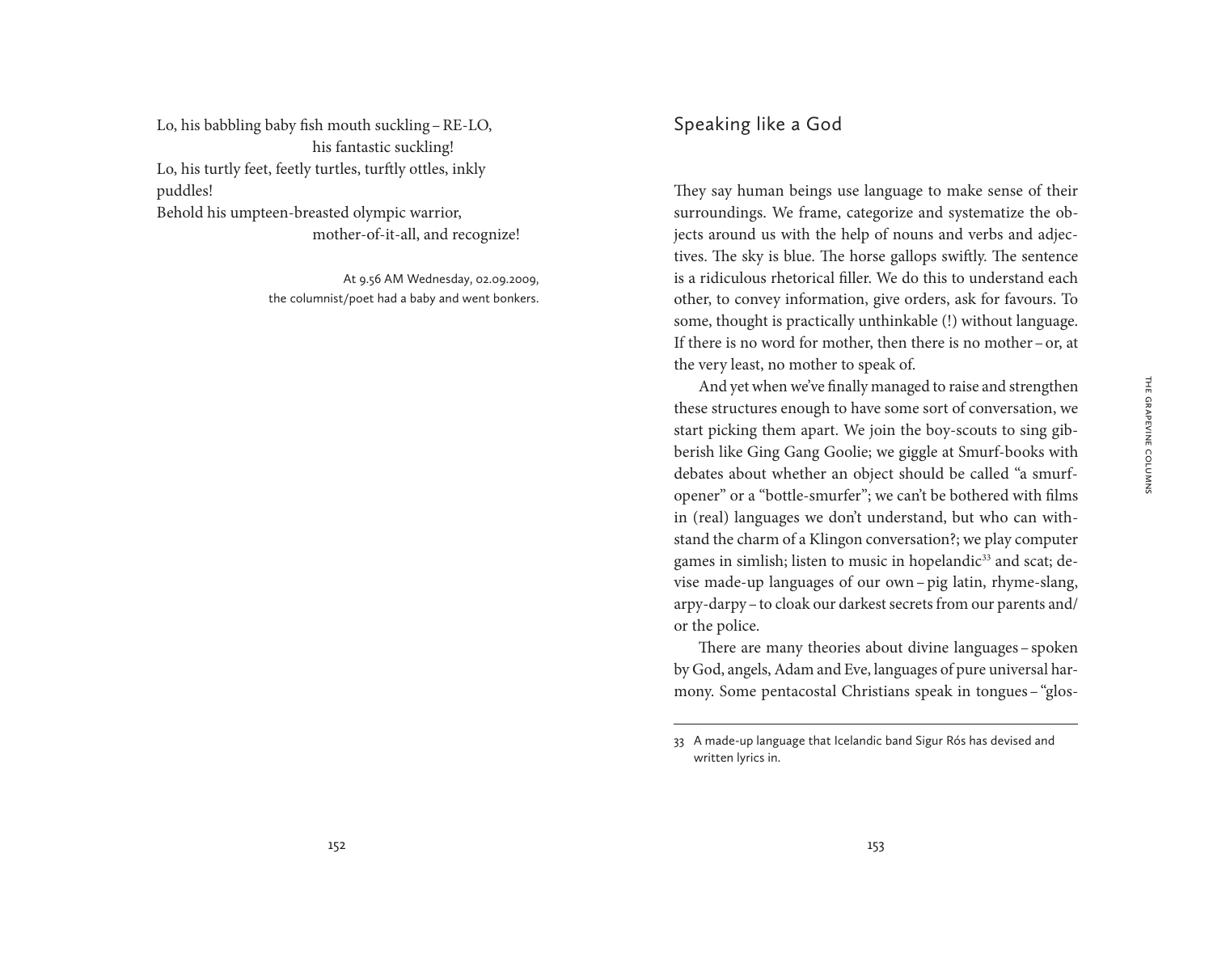THE GRAPEVINE COLUMNS The Grapevine Columns

solalia", as it's called–which is believed to be a holy language, perhaps from Eden and perhaps from Heaven itself. These people fall into some sort of trance and start speaking something which resembles a language, and indeed has linguistic structures, although the sounds usually originate from the speaker's native tongue. These divine languages sound mostly like gibberish–like complicated pig-latin or simplified Klingon, like very basic sound-poetry–at least to the uninitiated. Religious zealots from the glossolalian's particular sect would, of course, be more likely to sense "the presence of God" than the presence of, let's say, hopelandic.

In the 13th century the Holy Roman Emperor, Frederick II, had his servant experiment on newborns to see if, undisturbed by human languages, the infants would eventually start speaking in the language of God (presumed to be Hebrew, Latin, Arabic or Greek). The infants were completely isolated from hearing any language. They never spoke–they died for they could not live without "the gladness of countenance".

Jacob Grimm, of the famous Brothers Grimm, theorized that if God speaks any language involving dental consonants, He must have teeth, and since teeth are made for eating and not for speaking, He must not only be a talker but also an eater–which, as the dutch philosopher Frits Staal put it (according to Wikipedia): "leads to so many other undesirable assumptions that we better abandon the idea altogether". We can only assume that Staal means He might speak with His mouth full.

Poetry, as everyone knows, is full of gibberish. Not only are poets often deliberately labyrinthine as well as voracious neologists and portmanteurs–making up new words with varying degrees of sanity–but some of them actually attempt to write

pure nonsense, utterly bereft of any sense. The Russian Futurists wrote poems in a language they called Zaum, a transrational language to awaken the creative imagination from its drowsy everyday existence. The Dada-poets had Hugo Ball's "Karawane" and Dada-Mertz had Kurt Schwitters' opus magnum, the "Ursonate". Since the beginning of the 20th century sound-poetry has a non-stop history. But even before the birth of the so-called avant-garde, there was nonsensical poetry–in Iceland, Æri-Tobbi wrote his tercets and quatrains in the 17th century; in 13th century Catalonia the troubadour Cerverí de Girona had his own songs of gibberish, and 16th century Italy had Teofilo Folengo. The history of poetry is blotted high and low with work of such inspired delirium.

Perhaps, deep down inside, we are not as impressed by "actual" language as we sometimes let on. Perhaps we feel there are other ways of using and abusing our tongue, our language centres and vocal cords–a thinking beyond mere meaning. Like screaming. Like laughing. Grunting. Like giggling. And then, if I'm allowed to quote "meaningful" poetry to drive my point home, perhaps Emily Dickinson had something like gibberish in mind when she wrote "Much madness is divinest sense / To the discerning eye; / Much sense the starkest madness." And maybe Kurt Schwitters said it all, when he said: "Ziiuu ennze ziiuu nnskrrmüüü, / ziuu ennze ziuu rinnzkrrmüüüü; / rakete bee bee, rakete bee zee".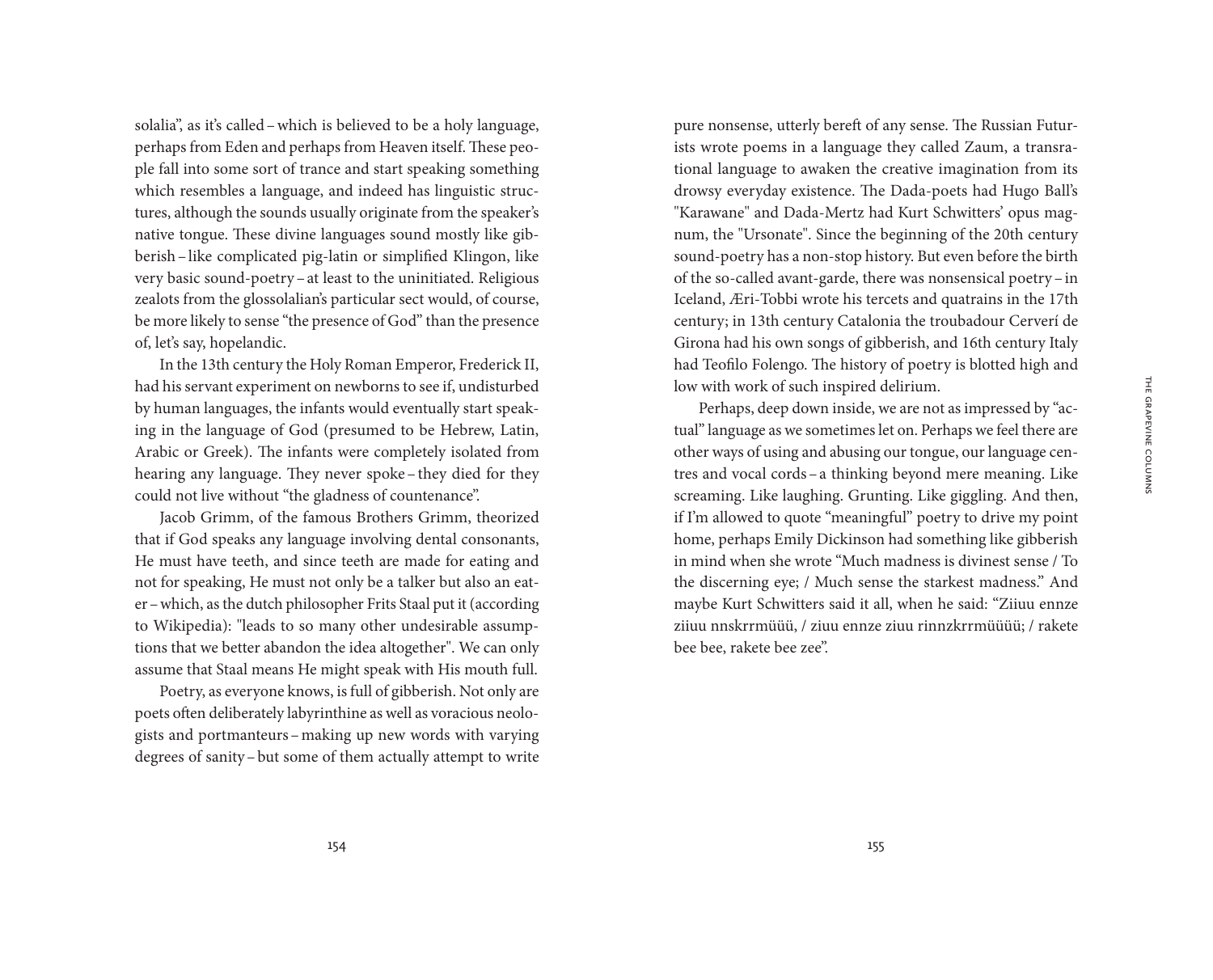## I'll have what he's having

Are you tired of writing your own damn poems? Does it feel like you'd rather plunge through the fiery gates of hell rather than come up with one more metaphor/ simile/ aphorism to explain the human condition? There's so much poetry in the world already! So much language! Why make more?

Now, what if there was a way of making a poem without actually having to resort to our supposedly original ideas? What if we could simply appropriate somebody else's words and call them our own? Text-piracy, of sorts. Plagiarism. Theft. We've gotta fight for our copyright to "party".

A found poem is a piece of language reframed. In some cases the pieces were already poems to begin with, collaged together in a new context, as in Eliot's *The Waste Land* or Pound's *Cantos*; but in other cases they are bits of overheard conversation, the text from a commercial or a news story, reframed as poetry. Charles Reznikoff 's famous book, *Testimony*, is just what it says: slightly altered texts from American court transcripts. Kenny Goldsmith's *Day* is one issue of the *New York Times*–word for word, retyped. The Norwegian poet Paal Bjelke Andersen is working on a book of sentences found in the new year speeches of Nordic prime ministers, including the Icelandic ones. Icelandic artist Ragnhildur Jóhanns recently published a limited edition book, *Konur 30 og brasilískt* ("Women 30 and Brazilian"), consisting of sentences lifted from an online forum about women over thirty and brazilian wax treatments. Doesn't that sound fantastic? Delightful? The language around you actually runs amok, constantly, all on its own it seems and needs merely to be picked up and repeated to forthwith metamorphose into wonderful poetry.

Now, finding language in a world so full of it (pun intended) may not seem like a great challenge for the average creative mind. Quite the contrary most of us wouldn't mind finding somewhere, anywhere, a quiet place devoid of language. Some calm resort, a haven, where we could be free from the incessant chatter, free from screaming billboards, blazing televisions and the latest Top 40 list.

But, as strange as it may sound, found poems tend to provide a certain relief from the inanity, stupidity, supposed depth or other imaginable attributes of the given source text. Like a good piece of adbusting, a decent-to-brilliant found poem both negates and amplifies the original text creating a flux of meaning and anti-meaning. An eye in the storm, if you will, where one is given the possibility to observe what actually happens within this given piece of language (or what didn't happen, but, in some parallel universe, might have). Not to mention the irreverent joy that found poems tend to offer, as well as their quirky insight into the discourse and thought of a society.

Found poems document the movements of language, rather than imitating it–found poems leave language exposed, rather than exposing it. But trying to follow the way language moves is an arduous task. Words come and go, become fashionable and fade (particularly when enough people have realized that they indeed have become fashionable). But certain tendencies are obvious.

These days, the language that most Icelanders find themselves submerged in is legal and economic. Suffering a financial blitzkrieg does not only bring with it (rhyme-alert!) oceans of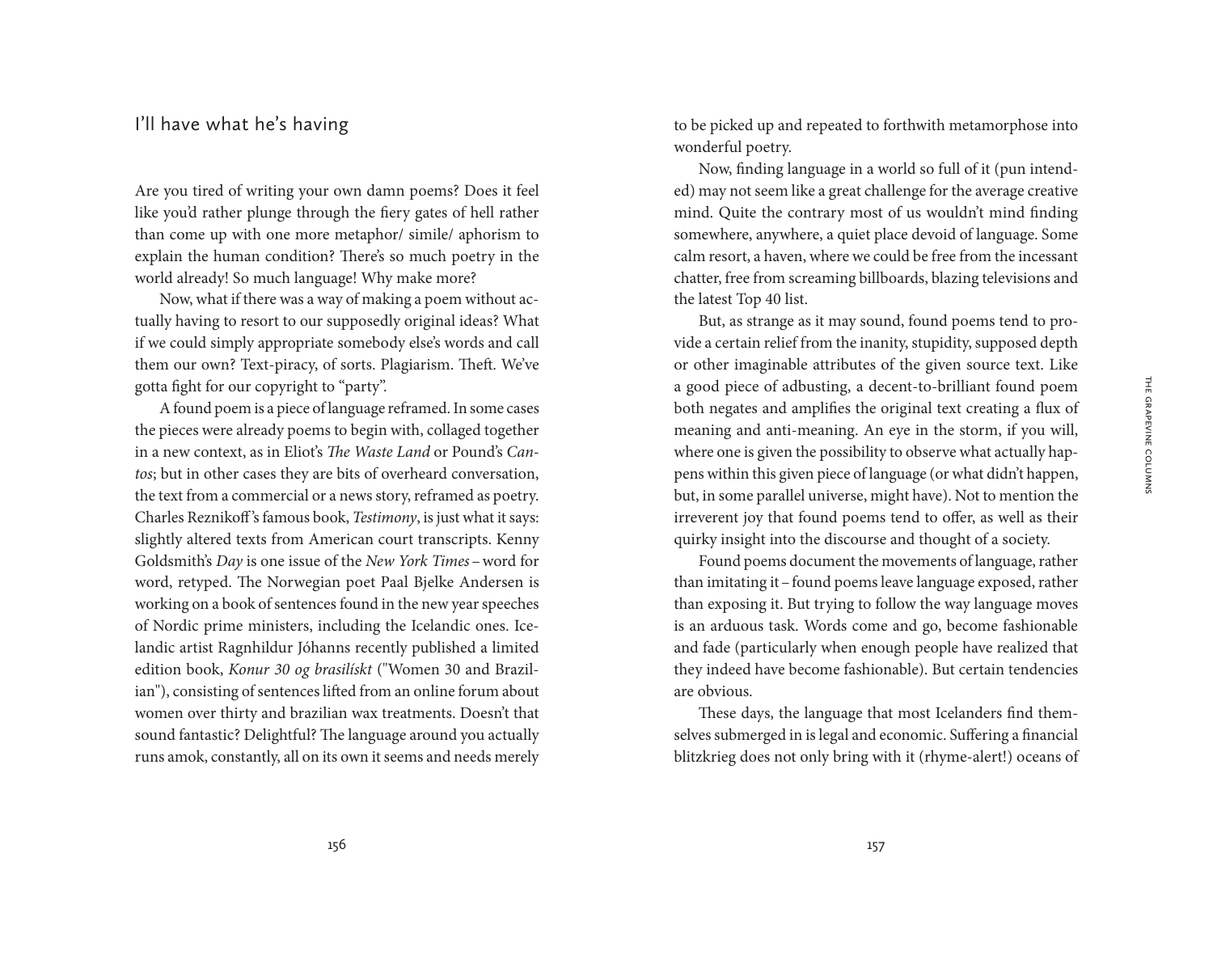emotion (throes of woes!), but new additions to the everyday vocabulary. Concepts like "debt-equity ratio" are now household terms, as familiar as milk and honey. "Restructuring" is more common than the cold, and "shadow price" is getting so worn as to verge on being unusable.

We've contracted these words from reading the newspapers, blogs and listening to pundits who regurgitate each other's language as if they were ruminating cows. And you'd think, given how much they're thrown about, that we understand them. Yet it seems, according to a survey conducted by the Icelandic Institute for Financial Literacy, that we don't. Only a third of Iceland's inhabitants, 18 years and older, have any understanding of the mere basic economic concepts. And yet we keep on yapping as if everyone understands. Restructuring opportunity costs according to the debt-equity ratio of offshore shadow prices.

And if reproducing language that you don't understand, to people who understand it even less, isn't poetry, then by golly, I don't know what is.

## READ THIS COLUMN DON'T READ THIS COLUMN NOW READ

I recently saw a Norwegian sketch on YouTube about the invention of the book. A medieval man has just gotten his first book and can't seem to get it to work, so he has to ask for help. A help desk employee shows up to guide him through this new state-of-the-art technology, showing him how to flip the pages back and forth, read from left to right etc. The dim-witted book-owner has trouble understanding the instructions and the irritated help desk employee asks if he never considered consulting the manual.

The manual, of course, is another book.

Instructional poetry is a modern day verse form in which the reader is told to do certain things in a certain order, often "ridiculous" things which cannot be done or don't seem to serve a "purpose". One of the most famous examples of such poetry is to be found in Yoko Ono's book *Grapefruit*.

"Make all the clocks in the world fast by two seconds without letting anyone know about it" it says in one of the poems. "Decide not to use one particular syllable for the rest of your life. Record things that happened to you in result of that", says another.

One of the most quoted sayings of conceptual poetry is from the philosopher Ludwig Wittgenstein: "Do not forget that a poem, although it is composed in the language of information, is not used in the language-game of giving information"–I'm even pretty sure I've let it grace these fine pages of the *Reykjavík Grapevine* in some earlier column. Instructional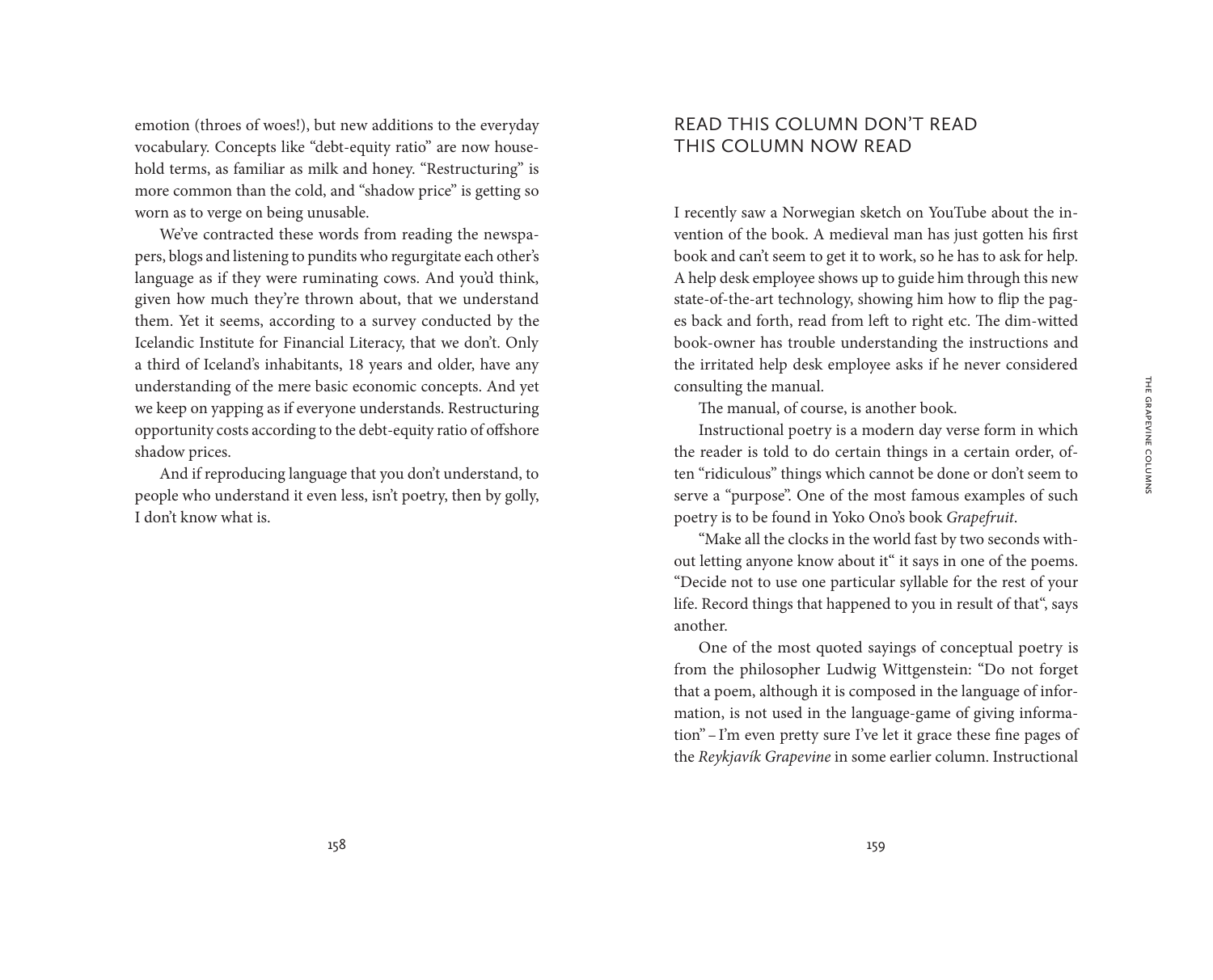poetry takes this idea to task and uses the language of information to give information (i.e. instructions) which deviates from the thinkable and thereby (literally) bends reality.

While Yoko Ono provides the reader with well nigh impossible tasks, Canadian poet Darren Wershler-Henry, in his book *The Tapeworm Foundry*, feeds the reader with ideas for art-works and poetry books, some possible and others impossible and many borderline: "find the threads in redhats andor litter keyboard with milletseed so that exotic songbirds might tap out their odes to a nightingale andor transcribe the letters pressed onto the platen when stalactites drip on the homerow keys andor reconstruct the ruins of a bombedout capital i".

The imperative form of instructional poetry is a dizzying tool which can easily send the reader spinning. Instructions are made to make sense, they are there to guide us, and yet they can so easily be used to fuck with our heads–when they leave the realm of the expected. Do not finish this sentence. Before proceeding with the article, go back to the previous sentence (which you obviously finished, you fool!) and read it again, this time without finishing. Do not read the following sentence. If all goes well you should not be reading this. Then jump to this sentence and continue from there.

For an Icelandic example I'd recommend Sigurður Pálsson's "Nokkrar verklegar æfingar í atburðaskáldskap" (tr. "A few practical exercises in performance poetry") from *Ljóð námu völd*.

Italian-American poet and artist Vito Acconci once wrote a famous instructional poem, which contrary to most instructional poems could easily be followed. So easily, in fact, that not doing what it says proves to be impossible even for the most agile readers, the most cunning minds:

"READ THIS WORD THEN READ THIS WORD READ THIS WORD NEXT READ THIS WORD NOW" etc. etc.

This is the pataphysical, the sphere beyond the merely metaphysical. Like in the book-manual-book problem of our medieval reader mentioned earlier, instructional poetry deliberately breaches the social code of messaging. It undermines the trust we naturally put in the imperative, and thereby manages to rid us (at least partially) of our ridiculous obsession with obeying everyone that sounds like an authority, while simultaneously entertaining us with the sweet, humorous sound of chains breaking.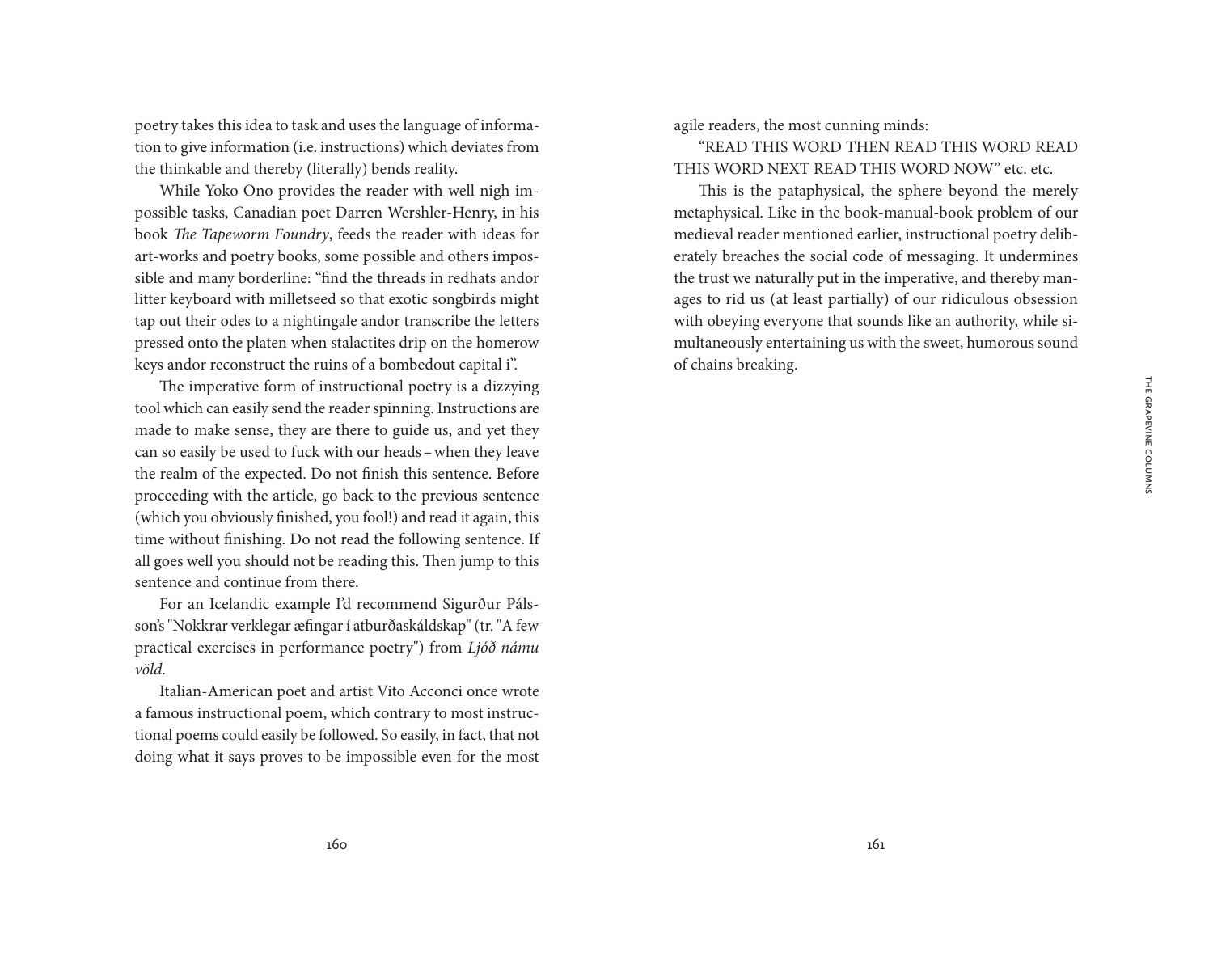### Poetry and prose

#### The difference between poetry and prose?

Poetry sings, prose talks. Poetry dances, prose walks. Poetry's fewer words with more ("deeper") meaning. Poetry's about form while prose is about content. Poetry's the memory and prose the remembrance. Poetry's constructed in lines, whereas prose is constructed in paragraphs.

Don't know, but I know it when I see it!

The amount of clichés about the difference between poetry and prose is quite sufficient. Abundant, even. In all honesty, there's boatloads and shitloads of opinions on the matter. There's so much of it that when you start acquainting yourself with the ideas you'd wish you'd never heard of either one.

The clichés are mostly as true as they're untrue. Poetry sings, but it also talks–the Persian word for "poetic body of work" is "kalam", which literally means "talk" in arabic. Poetry dances, but it also walks. There's a million walking poems, from Wordsworth to T.S. Eliot to John Ashbery and Frank O'Hara. Sarah Cullen's *Maps* is a series of visual poems created by a pendulum device–a box with a swinging pen inside that wrote the poems while the poet took walks in Florence.

A lot of conceptual poetry is more words with less apparent meaning – some conceptual poems are computer engines that produce infinite amounts of texts with no apparent meaning. Most war poetry or love poetry is more about content than form and many so-called proseworks, such as Joyce's *Ulysses* or Stein's *The Making of Americans* have a lot more to do with form than content.

Hal Sirowitz's poetry books *Mother Said* and *Father Said* are the remembrance, whereas Proust's prose masterpiece, *À la recherche du temps perdu*, is memory. The most instantly recognizable feature of poetry, for any layman at least, is the line-breaking. Poetry tends to be cut into short lines. The French poet Jacques Roubaud has called it "le vers libre international"–international free verse, a plague on all your houses, in effect nothing more than lineated prose and not poetry at all. Of course you don't have to read a lot of poetry, or be acquainted with any radical avant-garde, to realize that much poetry is not divided into short lines. Take Ginsberg or Whitman, Rimbaud or Octavio Paz. Sometimes they get classified as "prose poems", but a lot of the time such a definition proves seriously lacking.

The American poet James Sherry once pointed out that a piece of paper has a definite economic value. Paper is a commodity that can be sold for profit in the marketplace. The production cost is lower than the selling price. Sherry also noted that when you print a poem on it, this value is lost. Sherry's colleague and friend, Charles Bernstein, calculated that a printrun of 2000 copies of a poetry book from Sun & Moon Press, that sells out in two years, actually loses money.

This does not go for prose. When you print prose on a piece of paper, it actually increases in economic value. Isn't that amazing?

Which leads me to the only usable explanation of the difference between poetry and prose that I've come across so far (after about a decade of looking): If the text that you've written sells for less than it cost you to produce it, chances are you're not a novelist but a poet.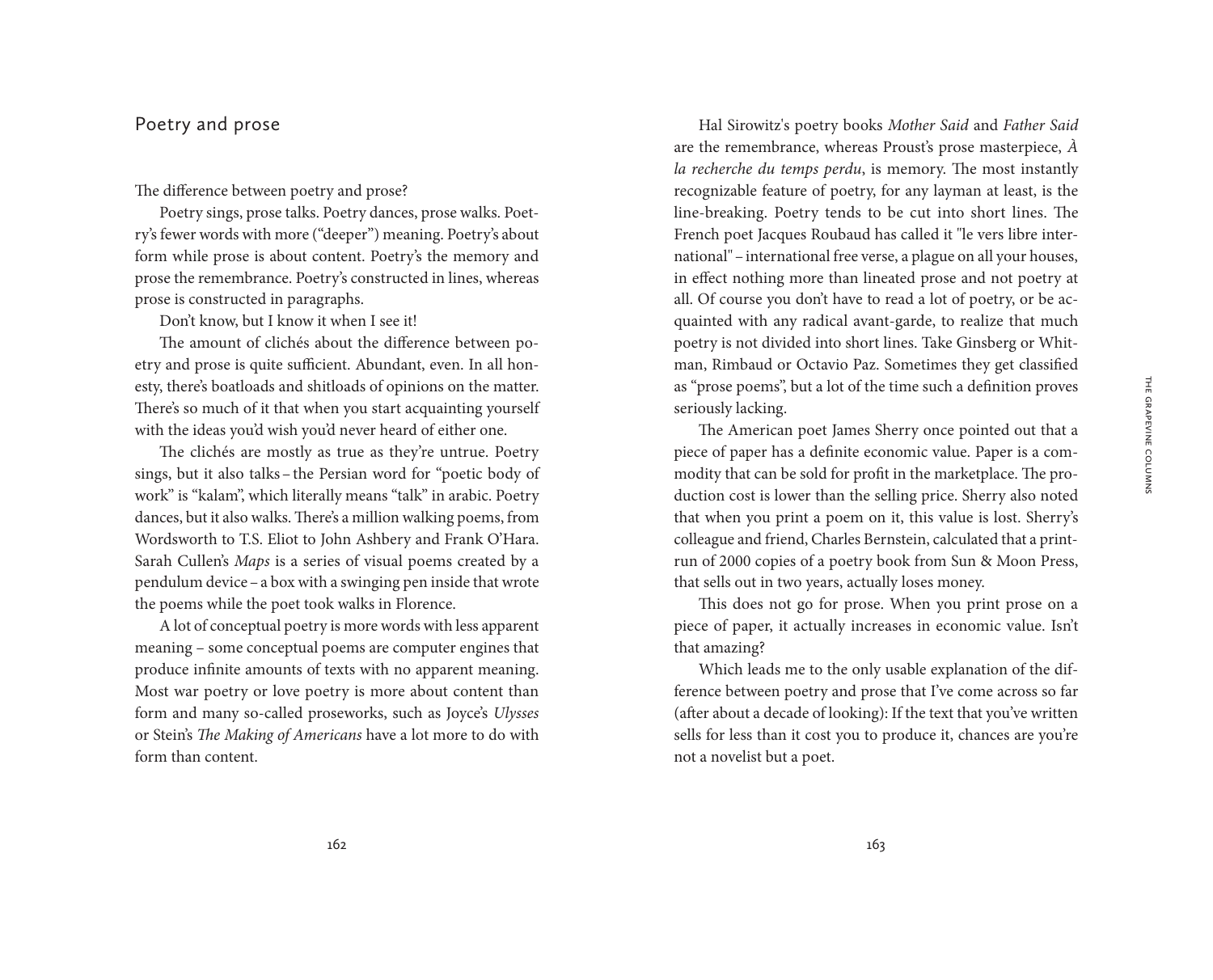#### The death of a poem

Poetry is a culture heavily impregnated with the idolisation of poets. Popular knowledge of poetry stops where the anecdotes about poets end and the poetry begins. We remember Rimbaud as the original rockstar, vomiting all over the Paris culture elite. We remember Ginsberg as the mad fairy who blew people in parties and undressed on stage. Li Po as the alcoholic who drowned while trying to embrace the reflection of the moon in the river. Sylvia Plath for being suicidal. Ted Hughes for being her husband. Gertrude Stein for her dinner parties. We remember poets for being crazy, for being loners, bitter or ecstatic, for their failures more than their victories, for their eccentricities more than their attempts at finding common human traits. Not counting a few soundbytes etched into the mental gravestones of our mutual consciousness ("I saw the best minds of my generation" … and "I am large, I contain multitudes" and the like) we hardly ever touch on their poetry!

Having soon spent a decade in Icelandic literary cliques I can confirm that this is not limited to the society of dead (famous) poets. Literary enthusiasts gossip about living poets and writers, big and small, like there's no tomorrow. And culturereportage in Iceland usually consists of asking a writer or artist what his or her "dream-weekend" might be, what they have in their pockets, or chit-chat about politics and social matters that may or may not have anything to do with the artist's subject matter. What you soon realize when you first get interviewed for a book you've written, is that the reporter in question will,

in 9 cases out of 10, not have read your book. Even the critique, the reviews in the newspapers or other media, is inherently focused on the writer's person–he or she has grown, he or she has lost his or her touch, he or she is venturing where no he-orshe has ventured before, he or she is old-fashioned, he or she is revolutionary. He or she should've taken more time. The list of clichés is longer, but as it induces involuntary vomiting in the columnist, I will stop here.

The French literary-critic Roland Barthes wrote a famous essay in the late sixties entitled "The Death of the Author". In the essay Barthes railed against the idea that we read the text in the context of its author. The text should be free from whatever the author is, says Barthes, and in fact there is no actual "author", only a "scriptor" who produces the work but does not explain it, does not have the (sole) right to unentangle his or her symbolic efforts–or indeed any other part of the work.

This may be a creative way to approach a poem, although perhaps a bit fundamentalist for most people's taste. A poet's life may be relevant to his or her work, either the methods of composition or his or her maternal relationship–whatever it is. Reading is a free world. And poets should maybe not be the ones deciding what readers see in their works or how they should be read. But I am confident that most of my fellow poets would be overjoyed if the media, when discussing the life, methods and opinions of the poet, would be so kind as to do so in the context of the poet's work, rather than the context of the contents of the poet's pockets.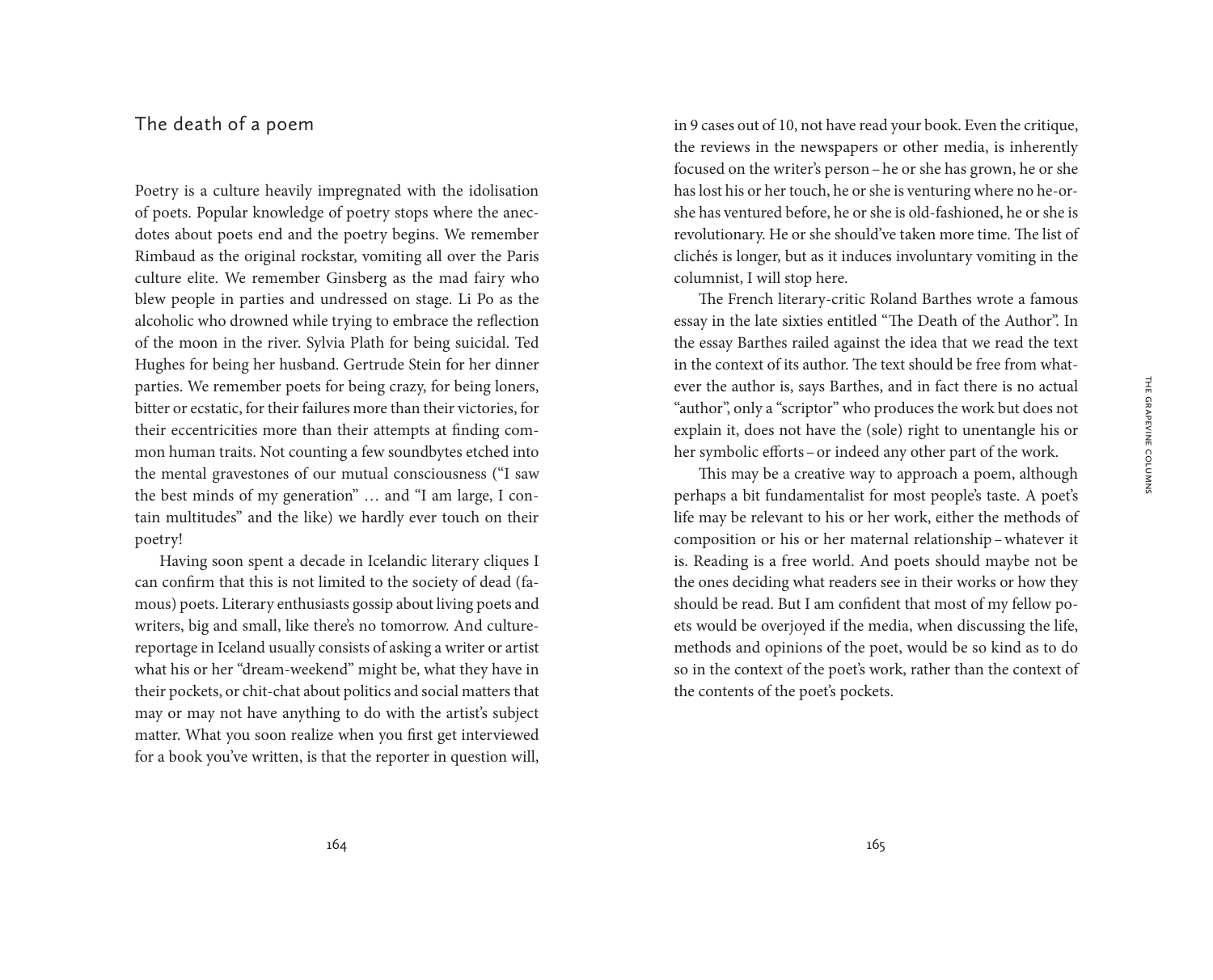### So what, you gonna cry now?

Most poetry's pretty fucked up. It tries hard to be hard. Not only hard to understand, but also hard to touch–hard to feel. Sentiment isn't really welcome in poetry anymore, it's been outlawed. Sentiment is bad for poetry. It eats up the poetry and excretes it as pure whiny mush.

As is usually the case, sentiment wasn't outlawed for just any old no-good-reason–it was kicked out 'cause it'd started to misbehave so badly as to not be considered tolerable anymore. It had had too much to drink and was creeping everybody out with its nonsensical, overemotional whimpering. It was all in your face with its "The depths of my pain/ the drip of my drugs/today's the day/I die" and it's roughed-up, false bravado, driving everybody nuts. So it got kicked out. Boot in the ass and out the door.

It all started with the pleasant idea of representation. Poetry was to become the voice of the underprivileged, the huddled masses, the proletariat–it was to become the voice of the voiceless. This is North America in the sixties and the seventies–beatniks, hippies, black nationalists, anarcho-communists, neo-marxists, orgy-enthusiasts, feminists, shock-artists and the like. Anybody who wanted to be somebody was either underprivileged, or revolutionary enough to make up for their lack of underprivilege. It was, in many ways, a beautiful time.

But poetry was never a tool meant for representation–never an archaic form of Powerpoint, never a public diary. It was never a tool, per se (although many poets, I'll admit, are in fact tools). And as often seems to be the case, things escalated fast. By the late seventies it was hardly enough to feel yourself an outsider anymore, to speak on behalf of your forgotten people or to project social problems. It quickly turned from the social to the personal–as poets realized that for pure muscle the personal always beats the social, hands down. Telling an audience that your people had been raped, had nothing on telling the audience that you yourself were the survivor of your own personal holocaust, and then proceeding on with the gritty details. The lump in the throat beat the fist in the air.

By the mid-eighties, surprisingly enough, this turned into a competition. Literally. Poets got up on stages all over the world to espouse their clever, rhythmical rhymes for sexual abuse, rape and whatever else could keep the audience gasping. And the judges picked a winner. Usually the one who'd fit the most –ation rhymes into his or her poem. "Due to complications with my castration, and the depreciation of my flagellation, I fell victim to demonization without ejaculation." The victor was the one who got the most applause. The one whose authenticity seemed most true. Whose pain ran deepest.

And so, embarrassed by all this sentimentality, most poetry worthy of the name turned it's back, turned cold and turned hard. It intellectualized, codified and peculiarized –it kicked back with a vengeance. Sentiment, being an old tradition in poetry, gets all the proper lip-service, of course, but it's not a card-carrying member anymore. On those rare occasions that it gets invited to poetry's shindigs, it's kept thoroughly in check, its punch is de-spiked and if it so much as hints at having had a rough time recently, poetry gets all like "so what, you gonna cry now?" and boots it without further ado.

Which is a shame, I guess. But until sentiment learns how to behave itself, that's just how it's gotta be.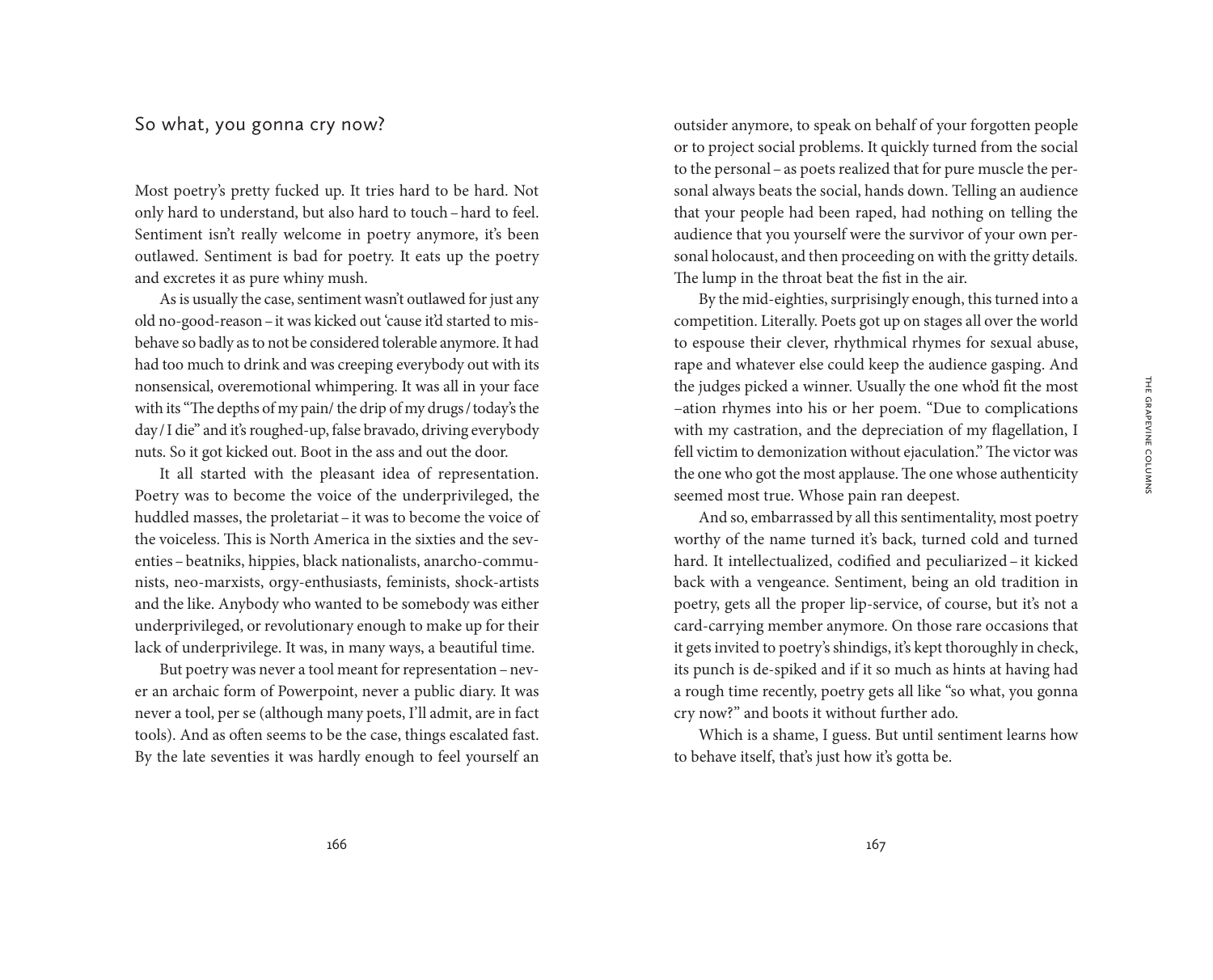### The barbaric arts

The philosophist Theodor Adorno famously stated, in 1949, that writing a poem after Auschwitz was barbaric. He proceded: "And this corrodes even the knowledge of why it has become impossible to write poetry today".

With some simplification poetry may be understood as an art of beauty, and indeed that is how poetry has been perceived in most times and most places. Anyone not in poetry's "in-crowd" is sure to start thinking of flowers, waterfalls, nationalism, high-end emotion and heartbreak when presented with the word "poetry". Poetry, in this sense, is a bit like watercolouring, somehow–standing between being purely decoratory and an expression of something private, almost lavatorial in the sense that even though your poetry springs from a natural (in some sense beautiful) need, maybe you should refrain from doing it in public.

Properly executed 'tis the finest of arts, all oohs and ahs with exclamation marks making you shiver with its allusive and powerful imagery, its nearly divine rhetoric and its authoritarian voice. In short, it's everything a Nazi would want to read at night to secure himself a goodnight's sleep, a haven from the horrors of his day-to-day activities. Reading it makes you feel cultured in the same way that systematically killing people makes you feel not so cultured at all. And maybe they're not so much opposites as they are partners-in-crime.

When WWII came to an end the Allies found more than concentration camps in the Reich – they found homes, tunnels, secluded castles, salt mines, caves, trains and other hideouts stuffed with the finest European artworks, paintings, sculptures and artifacts. Top Nazi Hermann Göring filled his country home with some of the most beautiful and famous works of art in the history of man. Hitler was planning on building the greatest art collection ever, the Führermuseum, designed by Albert Speer. It was to be erected in Linz, Austria and filled with stolen and bought art from all over the world–the best money can buy and muscle procure. Included in the plan, of course, was a library with 250,000 books.

Nazi Germany thought of itself as the height of civilization – a refined world order, creating a structured, civilized beauty out of mayhem, chaos and degeneration, through the violent application of a stern ideology. Although their methods were not always applied in a systematic and organized fashion–not everyone died in the machine-like gas-chambers; children were also beat against rocks to save bullets–their ideal was to be "efficient", "civilized" and not least "beautiful".

I'm not sure what Adorno meant by his famous words - and apparently that goes for most people. To add insult to injury Adorno (reportedly after reading the works of Paul Celan) took most of it back, saying maybe it's so and maybe not–God knows! (I'm paraphrasing). Perhaps he took offense to beauty in the face of horror. Perhaps trying to get to the heart of humanity was worthless if humanity was so tainted. And perhaps he felt that if fine arts could also be enjoyed by Nazis, fine arts had themselves become reactionary.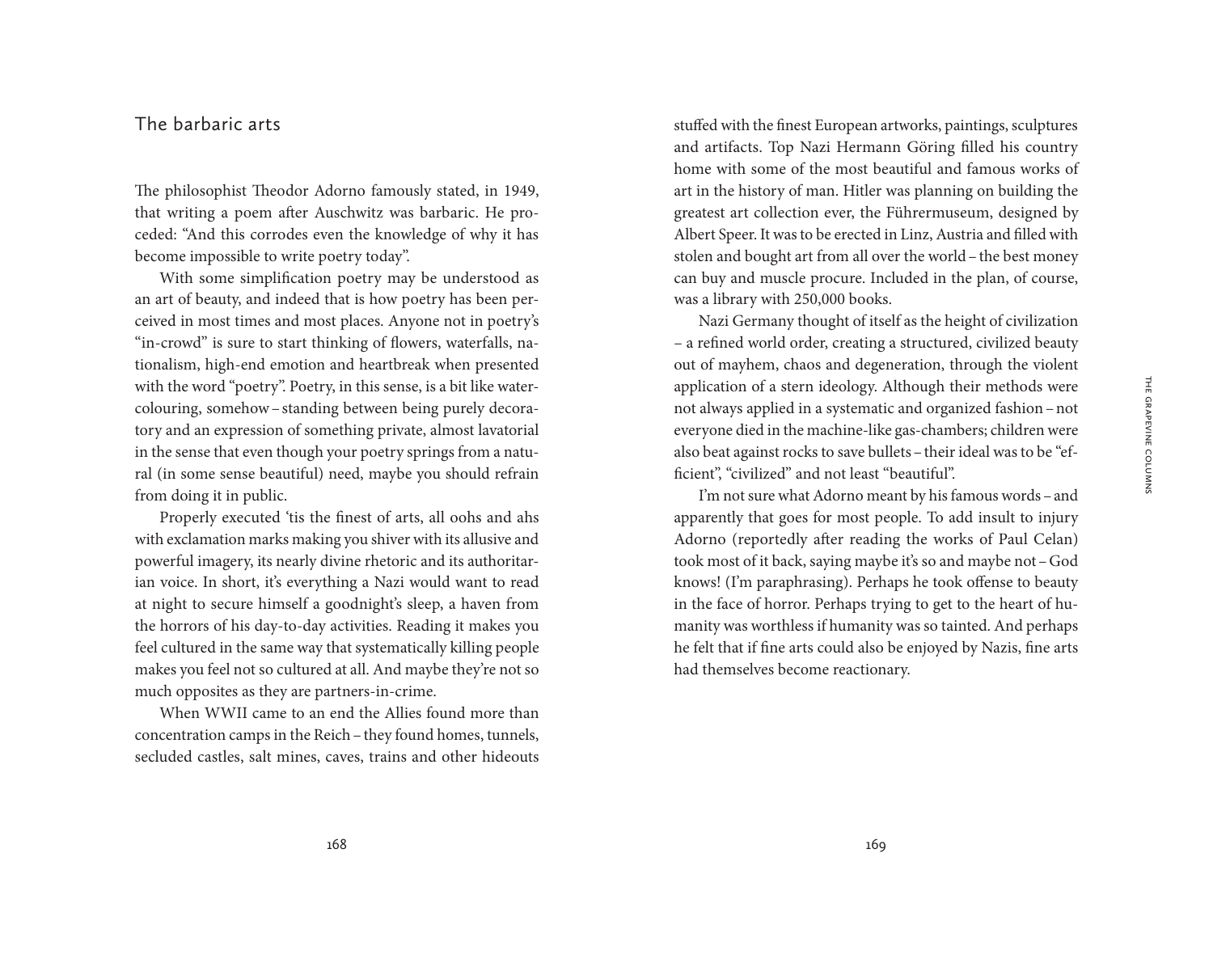Poem by Adolf Hitler (1915) – from John Toland's biography and (presumably) in his translation

I often go on bitter nights To Wotan's oak in the quiet glade With dark powers to weave a union– The runic letters the moon makes with its magic spell

And all who are full of impudence during the day Are made small by the magic formula! They draw shining steel–but instead of going into combat They solidify into stalagmites.

So the false ones part from the real ones– I reach into a nest of words And then give to the good and just With my formula blessings and prosperity.

## Canon fodder

I regularly read poetry to Aram, my infant son. He doesn't "get it", of course–no matter how I try to explain that he's really not supposed to understand it–but rather "sense it". But he seems to like the rhythms of it anyways (and/or his father's theatrical performance) so I keep at it. I mostly read from this famous little blue book called *Skólaljóð* ("School Poetry"), which contains all the national classics from Hallgrímur Pétursson to Steinn Steinarr–the Icelandic poetry canon as it was compiled in the middle of the last century. And as I find myself skipping more or less every poem that deals with God, Christ or Country (about two thirds of the book), in an attempt not to inadvertently indoctrinate my boy as a christian nationalist, I become strangely aware of how Icelanders have really never taken the trouble to properly reevaluate their canon. There are a couple of newer books, where some oldies have been skipped, and a few newbies have been granted access –but mostly it's the same ol' same ol'. The same sombre tones, the same sombre attitudes (and when I say newbies, I mean mostly very old newbies, most of whom are dead already).

Some things are probably too sacrosanct. It'd be hard, for instance, to rouse support for changing the national anthem to something more up-to-date (I'd vote for Haukur Már Helgason's *Matarsiðir Sýslumannsins í Kópavogi* ("The Dining Habits of the District Magistrate in Kópavogur") or Kristín Svava Tómasdóttir's *Klof vega* menn ("Crotches Kill Men")). So we might have to keep Matthías Jochumsson's "Song of Praise"–"Oh, God of our Country, Country of our God"–despite the fact that I wouldn't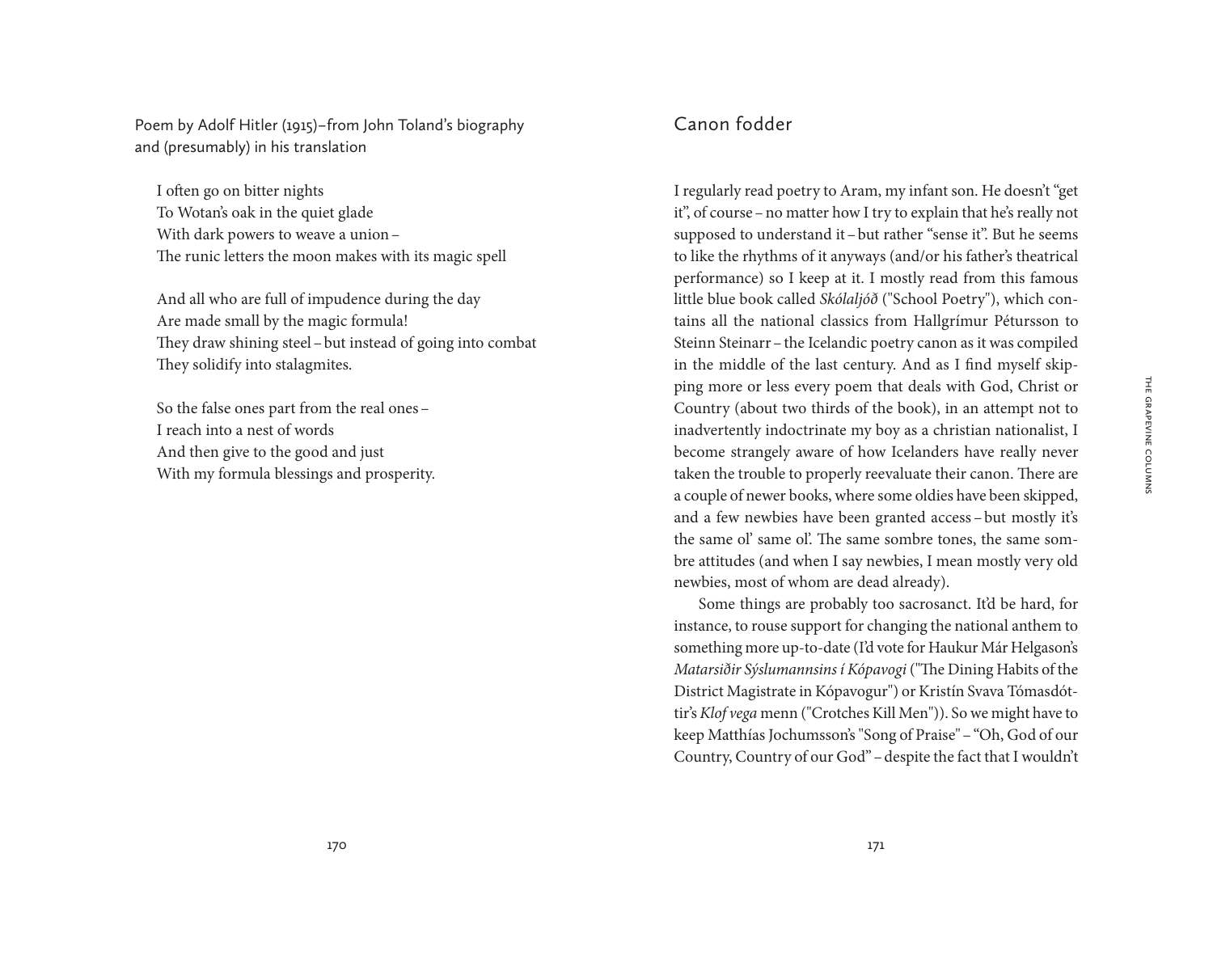read the horrendous thing to my son if it'd spawn peace on earth (well, okay, maybe then, but I want it in writing!).

But how about Bjarni Thorarensen? Hannes Hafstein? Do we really need them? How about just cutting the nationalism and the godliness in its entirety? I, for one, believe in the power of poetry, the power of words, of language–and I don't think this drivel is doing us any good, nor has it ever. It rots your mind.

If one were to actually reduce *Skólaljóð* in this manner, what you'd be left with is nature and a few verses of Steinarr's "The Time and the Water". Now, nature is fine and all (and knocking Steinarr is a veritable crime), but nature and more nature might eventually get a little monotonous. So, instead of us just picking out what isn't popular anymore and inserting a few innocent examples from newer poets (which seems to have been the method of composition for anthologies thus far), how about we enter the archives ourselves and start picking out new interesting examples from the history of Icelandic poetry? Why, for instance, is there so little of Æri-Tobbi to be found? He gets hardly even mentioned in the five-volume *Bókmenntasaga Íslands* ("Iceland's Literary History"). This is a serious canonical mistake–"agara gagara" etcetera!

In this process we might also end up finding some more female poets. When reading Icelandic anthologies, one might think that women hardly ever wrote poetry back in the days–but to the contrary poetry was very much a feminine sport and indeed most poets were women. Granted, not all of it got written down, and collecting the poetry of Icelandic women throughout the centuries is hardly unproblematic –but it is, truly and utterly, a cultural heritage mostly ignored (while we spend years after years debating whether or not poet Jónas Hallgrímsson had syphilis, and whether saying it aloud is decent or not). And if there's anything that gives Icelandic authorities a hard-on, it's the words "cultural heritage" (attention, scholars: free grant money!)

A cultural heritage is not, and has never been, an impermeable fact. What we consider important to our "national image" (a dubious and difficult concept in and of itself), or to ourselves privately–what we make available so that I can read it to Aram–isn't etched in stone. It's written on paper and it can, and should, be reevaluted every other year or so. A cultural heritage is a construction like any other, we define it–it is not an otherwordly, uncontrollable entity which controls us–we control it. And so we should, if–at all–we give a damn.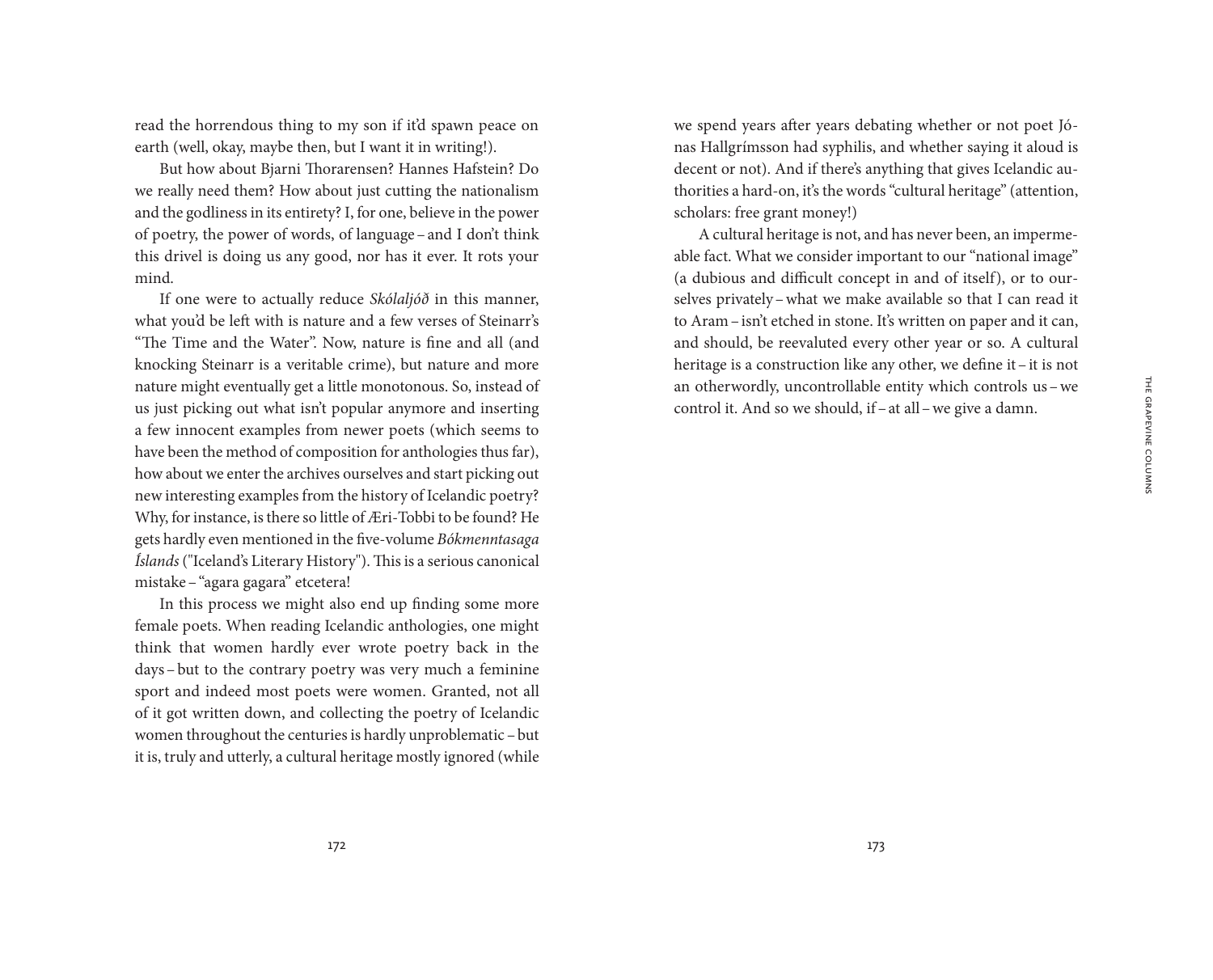Left, right and center – a self-righteous rant

One of the greatest conservative projects in Western poetry is called New Formalism. In short it supports the return to rhymed metrical verse and classical themes. It's a let's-writelike-Keats kinda movement originally associated with the yuppie culture of the 1980's, with that perverted type of pseudosophistication that makes most modern day readers think of Patrick Bateman and his cronies – or Gordon Gekko. Lubricious slickers with a peculiar need to associate themselves with a bygone golden age while simultaneously proclaiming themselves as "the true new" of poetry ('hey, look at me, I'm neo-Keats!'). This is poetry for a Roman master race; this is the right wing of poetry; this is literature for those who seek a moral center and a sense in poetry, and find both in nostalgic form and subject-matter.

Can you tell that I don't care for it much?

Well, alright, I'll admit I do get some pleasure out of it. My problem is more with the philosophy behind it than the parlour-game of pentameter per se. I'm no enemy of form or rigorous sportsmanship in poetry–both form and rigour are key traits of most experimental poetry, which is the part of the park I prefer to play in. But New Formalism's spite towards modernism in particular, and modernity in general–not to mention its teeth-grinding malice towards experimental poetry–is so violently geriatric in its appeal that it verges on necrophilia.

Now, as in the real world, the problem of the progressive left wing poetry tends to be dogmatism on the one hand and maddening factionalism on the other. Everyone has their own

theory on what constitutes great post-avant poetry, and how the rest of poets, however slightly they may differ from the party line, are a bunch of revisionist nutters–interesting, perhaps, but eventually of no importance ("we must break you"). It's poetry that praises community but (often) has little sense of community–and most of its communities are comprised of tiny revolutionary factions of mini-Lenins, each of whom can't wait to push the others off the cliff, so that they may lead the revolution on their own ("at best, you get to be Verlaine to my Rimbaud, but that's as far as I'm willing to go").

(Can you tell I'm trying to be equally cruel towards my own, as I was towards the evil fascists of New Formalism above, in a perverted democratic tradition?)

Last but not least, oh woe to ye of putrid intentions, is the center: International Free Verse. Like its political representatives in real life, the poetic center is mostly without vision and has no discernible wish to be one thing or the other. It is a despicable mish-mash of nothing, whose primary goal is to have a nice desk-job in the Poetic Institution–preferably a well-paid official position with a respectable title.

Its philosophy is that no news is good news. When nothing happens, you don't have to be afraid of the wrong thing happening. The poetic center came out of the twentieth century–through the indiscriminate bombings of Marinetti, the degenerate hippie logic of Allen Ginsberg and the rabid intellectualism of Language Poetry–feeling like it needed a break, at the very least. It deplores ideology, method, form, discernible content and conversation while idolizing all that which is vague: inspiration, harmless abstractions, cliché-ridden symbolism, simple juxtaposition–and simultaneously indoc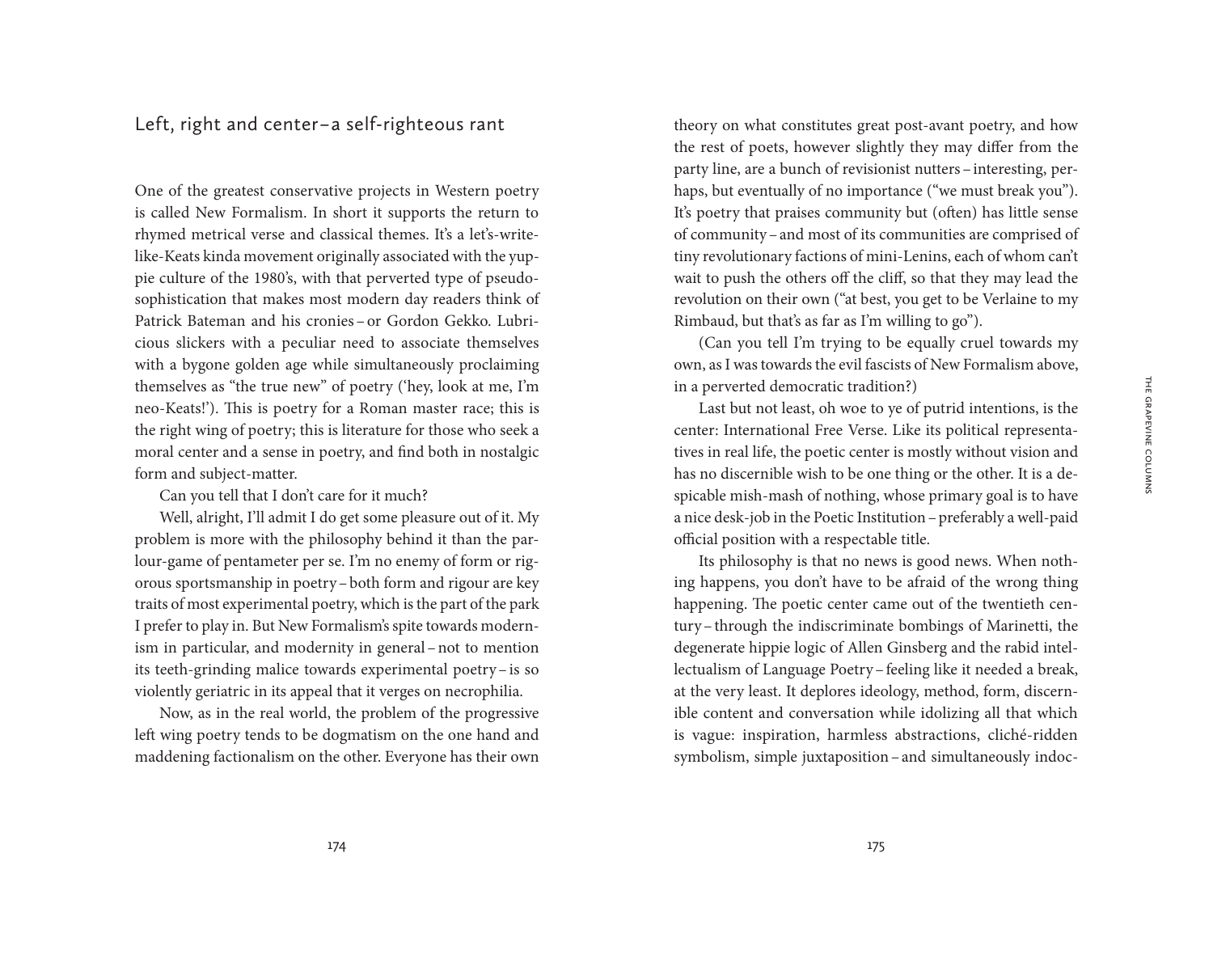trinates us with the idea that not asserting anything is in itself a form of supreme modesty.

Sometimes all of this seems too much for a poor soul–we still haven't even begun discussing the rampant paranoia and petty hatreds permeating poetic circles left, right and center–and I feel this prompts serious questions about my career choice. Questions to which I've sadly still not found a satisfactory answer. But it's totally fucked up, right?

# A few words about the surprising qualities of sucking really hard

Recently, I read on the news that a man, one Kenny Strasser, had successively duped the producers of numerous TV-programs into putting him on the air by claiming he was a master in the art of the yo-yo. When put on the air, however, it quickly became clear to everyone that Kenny had no yo-yo skills. And while madly swinging his yo-yos, beating himself over the head, bruising his genitalia and trying to "fake it", Kenny claimed he had no muscle memory, and perhaps the yo-yo was something he had never mastered. Sorry.

Lying to people is easy. Claiming talent is something everyone is capable of. But things tend to get a bit more complicated when we're pressed to prove our talents - when we're made to bring forth our yo-yos and perform a perfect "Buddha's Revenge", a "Reverse Double-or-Nothing" or–my God!– an "Elephant's Trunk". Then we either put our money where our mouths are or we fold. Which is why most people don't go around faking mad skills they don't possess. They don't want to get called on.

When it comes to the arts, proving talent or skill isn't so straightforward though. Sure, you don't really fake the cello anymore than the yo-yo (although there's more tolerance for avant-garde weirdo shit in the cello-world than in the yo-yo world–and yes, breaking a cello while masturbating and drinking your own urine can be faked)–but the same does not go for the creative compositional arts. These days you can fake a painting. You can fake a song. You can fake a movie or a play.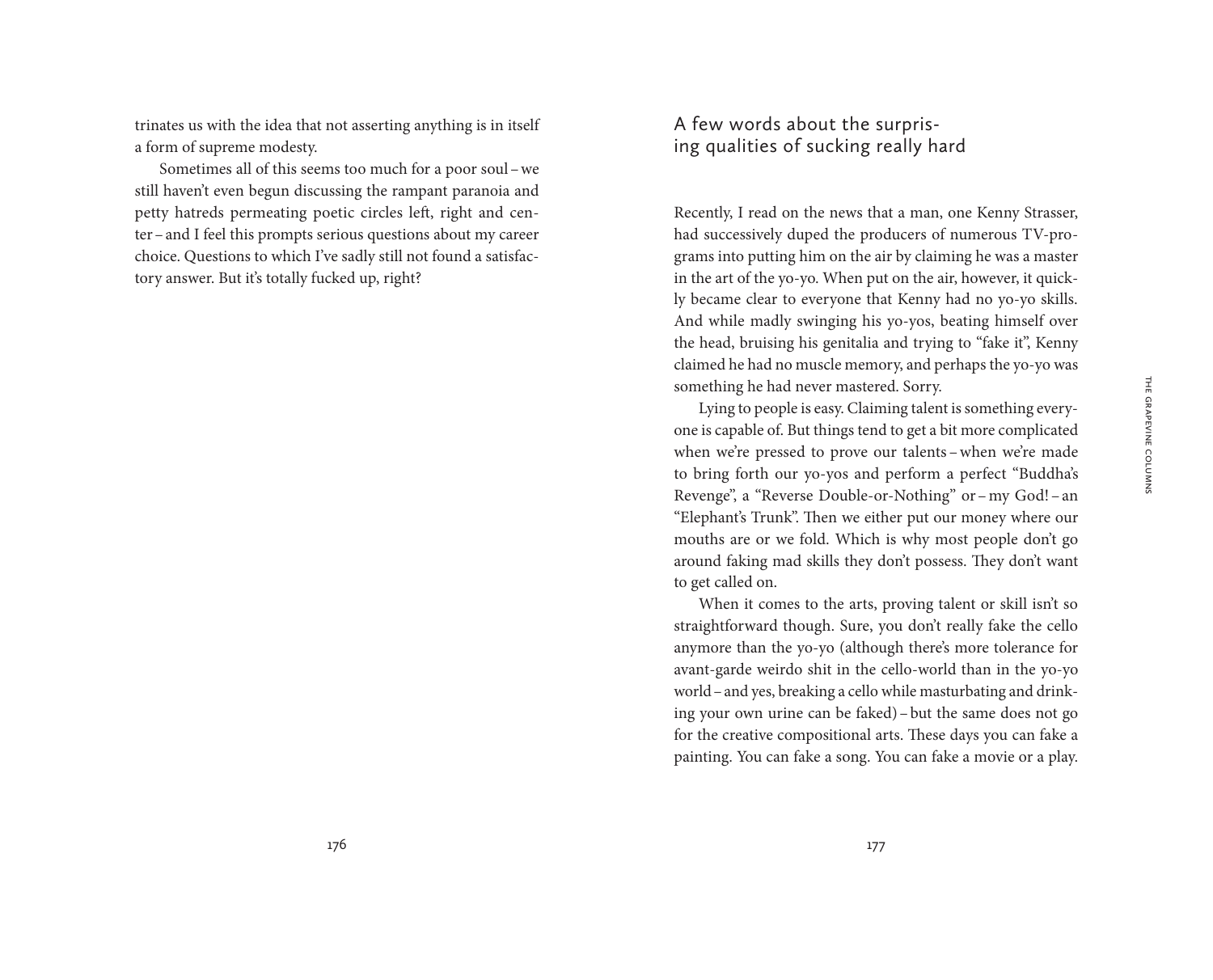And you can fake a poem.

This is because creative art isn't necessarily based on skill per se–or even talent. Creative art is mostly performed on instinct, it's created in a hinter-dimension, in the subconscious and brought forth into the conscious world where the artist either uses his or her cognitive skills to "finish" the piece, or throws it away before diving back into the hinter-dimension for more interesting stuff. And there's no perfect, or even imperfect, way of judging it objectively. There's no Turing test for creative arts.

Yet most creative art forms require other kinds of ambition – other ways of "proving" one's dedication to (and love for) the art form, which are also hard to fake. If you want to write a novel you need boatloads of patience. Just writing a hundred pages that seem semi-coherent is an arduous task for a lazy person. If you want respect in the visual arts, you go to school–often you have to stay there for years! A modern composer doesn't get the time of day until he's finished a doctorate. Even a lowly singer/ songwriter has to invest in a guitar–or worse, a piano.

Nothing of the sort applies to poetry. A poet needs no qualification. There are no schools and the only required investment is some paper and a pen. And if you can't afford paper or a pen, you can always borrow your mother's laptop. There's nothing obviously discernible about a poem that says it's "good" or "bad"–not since we dropped metre and rhyme, in any case. It's now all a matter of taste and taste is a superbly dubious and fleeting concept.

This results in two things.

On the one hand poetry attracts everyone who wants to be an artist without having to strain themselves too much. Every lazybone, wannabe, poseur and charlatan who wants part of the (perceived) "glamour" of being an artist, becomes a poet. Simply because it's the easiest art to get away with faking.

On the other hand, for those willing to embrace it, it may provide greater possibilities for creation–casual or stringent, oblivious, spontaneous, uneducated, stupid, banal, kitschy, experimental, nutty–without any outer guidelines or official framework to tell us what constitutes a "true" poem and what doesn't.

And still, telling which is which will be well nigh impossible.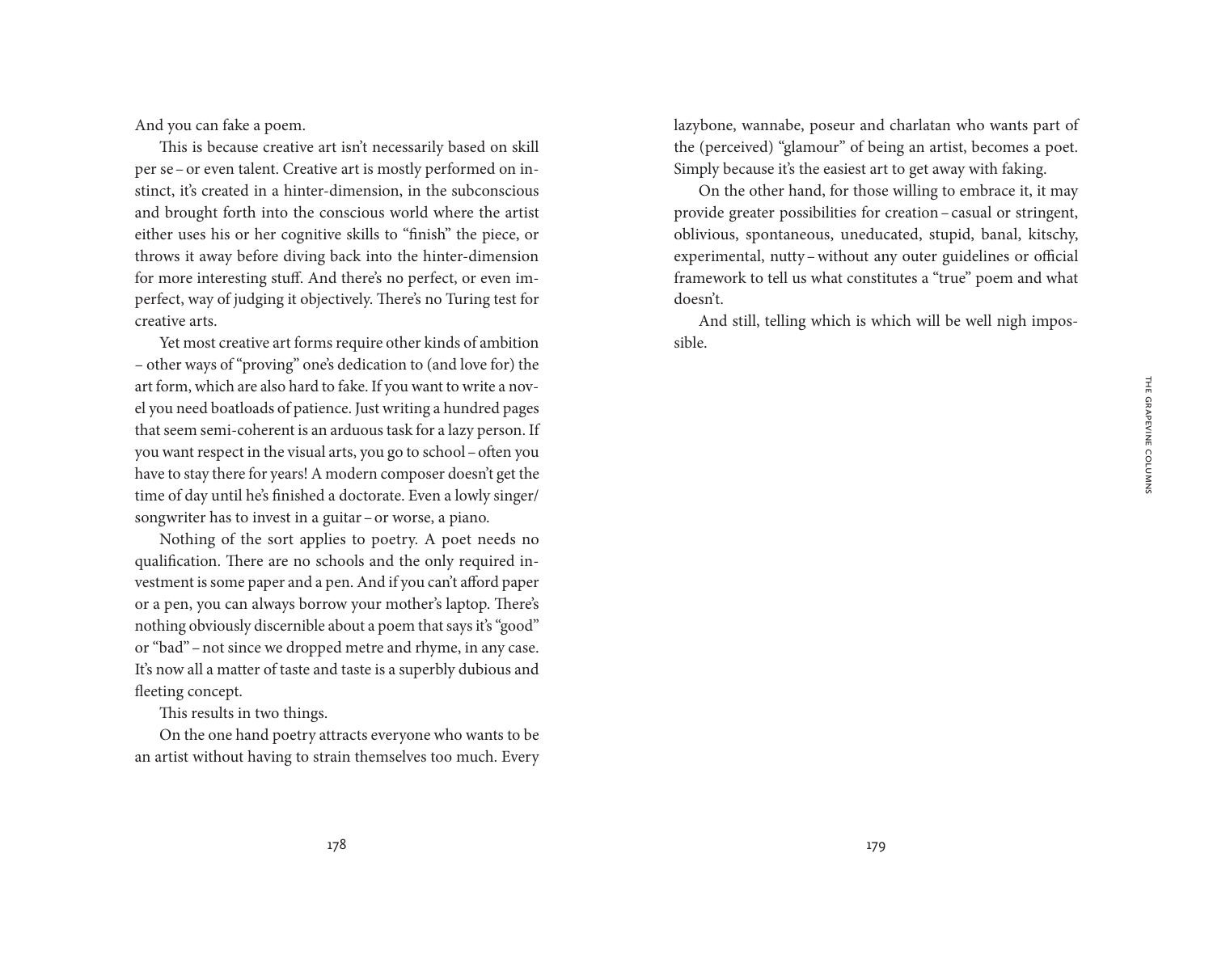## Inscribed around the rectum of a Hollywood superstar

The Kindle, the iPad, the Nook, the Cybook Opus, the Sony Reader, the iLiad–and now: Megan Fox's right flank.

We've come to accept the fact that books are no longer just pages tied together. Just as we graduated from scrolls and tablets, we're now in the process of graduating from paperbacks and hardcovers to more novel (pun intended) ways of presenting our texts. From storing entire libraries in a pocket-sized computer to encoding bacteria with poetry; to programming machines to summarize, mash-up, read aloud, and produce new texts; to print-on-demand and the immediate publishing of blogs–traditional books are no longer the only vehicles for poetry (or other texts), leaving traditional book publishers desperately clinging on to a past that'll never come back. The "book" has been born again–but the world of literature (from authors to publishers to buyers) is still going through the painful labour of rebirth.

This doesn't necessarily mean that the "old book" is dead, although there'll probably be less of it in ten years time. All the different vehicles for text, including the paperback and the hardcover, have their own value, their intrinsic qualities. Bacteria carrying poetry will probably outlive humanity. Storing text electronically takes a lot less space, doesn't waste paper (although the reading gadgets are hardly "environmental") and reduces the cost of distribution (fiscally and environmentally). Print-on-demand makes (almost) anything that is printable also publishable in book form, no matter the "marketability".

Blogs give us the chance to share text with lightning speed, making it easily accessible across the globe in a matter of seconds. And paperbacks and hardcovers feed our more fetishistic needs–reading as religion; personal libraries as shrines of knowledge, tributes to genius.

But until recently, we've not cracked the mystery of how to make sure that what we write will be read by millions, rather than just our devoted mothers. We've not had an obvious vehicle for this, the most desired quality of all: guaranteed success (short of printing our poetry in humongous letters on the moon, of course).

Enter: ultra vixen of oozifying sex appeal, smooth-skinned smorgasbord of poetry, mighty transformer of all our textual realities, Megan Fox.

The first poem to be published on the oh-so-popular body of Megan Fox was the somewhat traditional "chinese symbol" –in this case "strength", on the back of her head. From Chinese minimalism, she moved on to publishing a bit of Shakespeare: "We will all laugh at gilded butterflies" on her right shoulderblade. She followed up Shakespeare's success with a bit of her own poesying: "there once was a little girl who never knew love until a boy broke her HEART" on her right flank. Last but not least, quite recently she added a mysterious line to her left flank: "And those who were seen dancing were thought to be insane by those who could not hear the music"–variously attributed to Friedrich Nietszche, Jelaluddin Rumi, the 18th century mystic Rabbi Nachman, Henri Bergson, George Carlin or an "unknown" poet by the name of Angela Monet. But no matter who wrote it, there is no doubt whatsoever no poem was read as widely last week.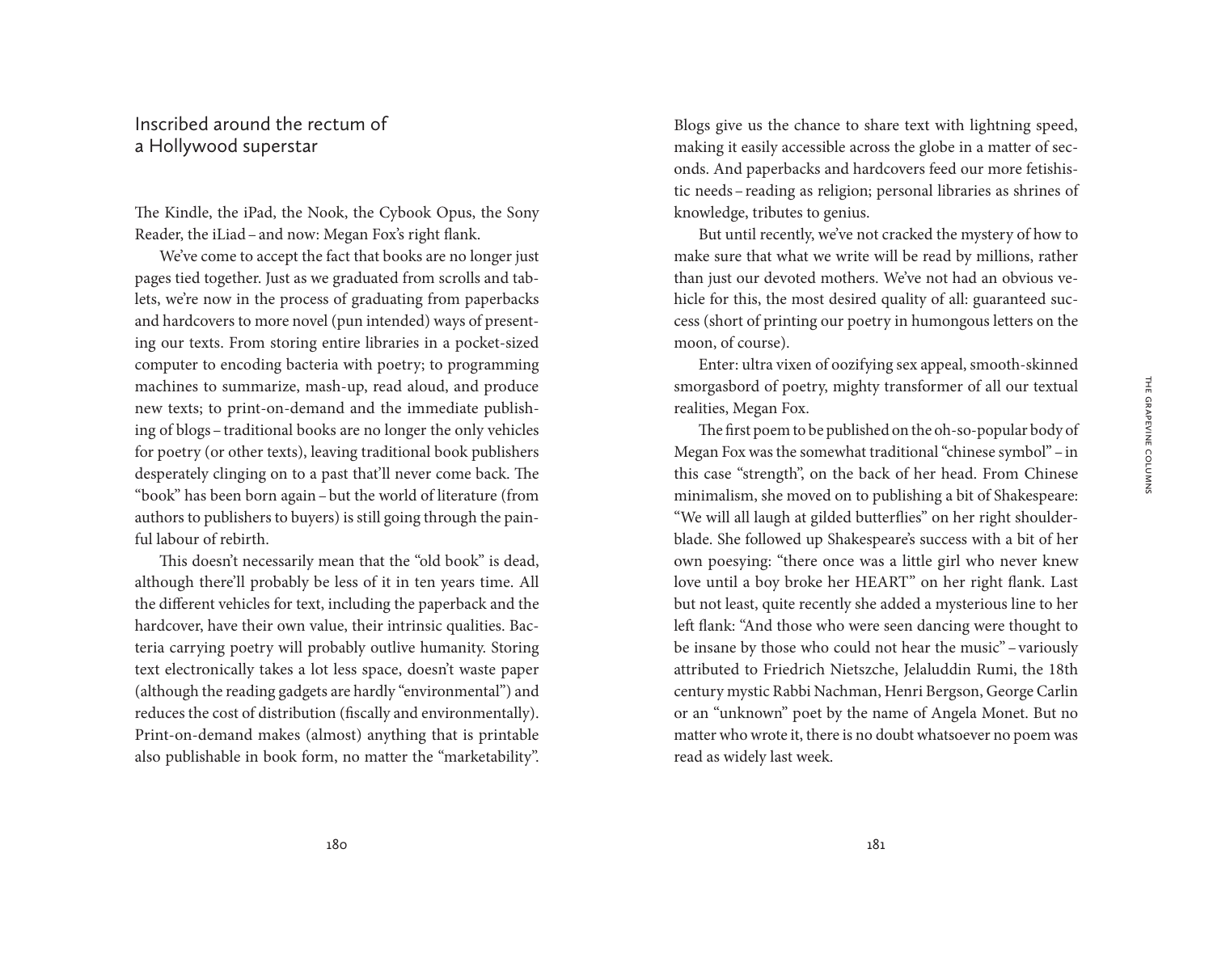But just like the iPad or the Kindle, blogs or bacteria, Megan Fox, although a welcome addition to the plethora of poetic vehicles, is more of an addition to the book culture than a replacement of it.

## Cotery poelumn: Pwoermds

It's a poetic mouthful–a hard-to-perform sound poem in its own right–"pwoermd". When you Google it, the machine asks if you meant "powermad" and you're half inclined to say "yes I am, what are you gonna do about it?"

beautyfault (Karri Kokko) fjshjng (Geof Huth) breathrough (Christopher Rizzo) llyllylly (mIEKAL aND & Geof Huth) eyeye (Aram Saroyan)

It's the new new in poetry. The new black. Yet the mere concept is already 23 years old (whereas, per usual, the practice is as old as language itself–in fact, it's probably how language was born). Coined in 1987 by entrepoeteur Geof Huth "pwoermd" is a combination (obviously!) of two four-letter words "poem" and "word".

One of the first instances of public notoriety for pwoermds–the "obscenity trial" that made 'em famous (with no tabloid interest since the 1800's, poetry wouldn't have survived without its obscenity trials)–was when Aram Saroyan (son of William) typed the infamous "lighght". Saroyan was a 22-year-old fan of dada and concrete poetry and had started working on one-word poems that, instead of requiring a "reading process", simply happened in an instant, a single moment. No subject-verb-object; no meenie, minie, moe; no ifs or buts or even abouts.

"Lighght" was first published in *The Chicago Review* in 1965 and in 1969 it was included in the second volume of *The American Literary Anthology*–whereupon the National Endowment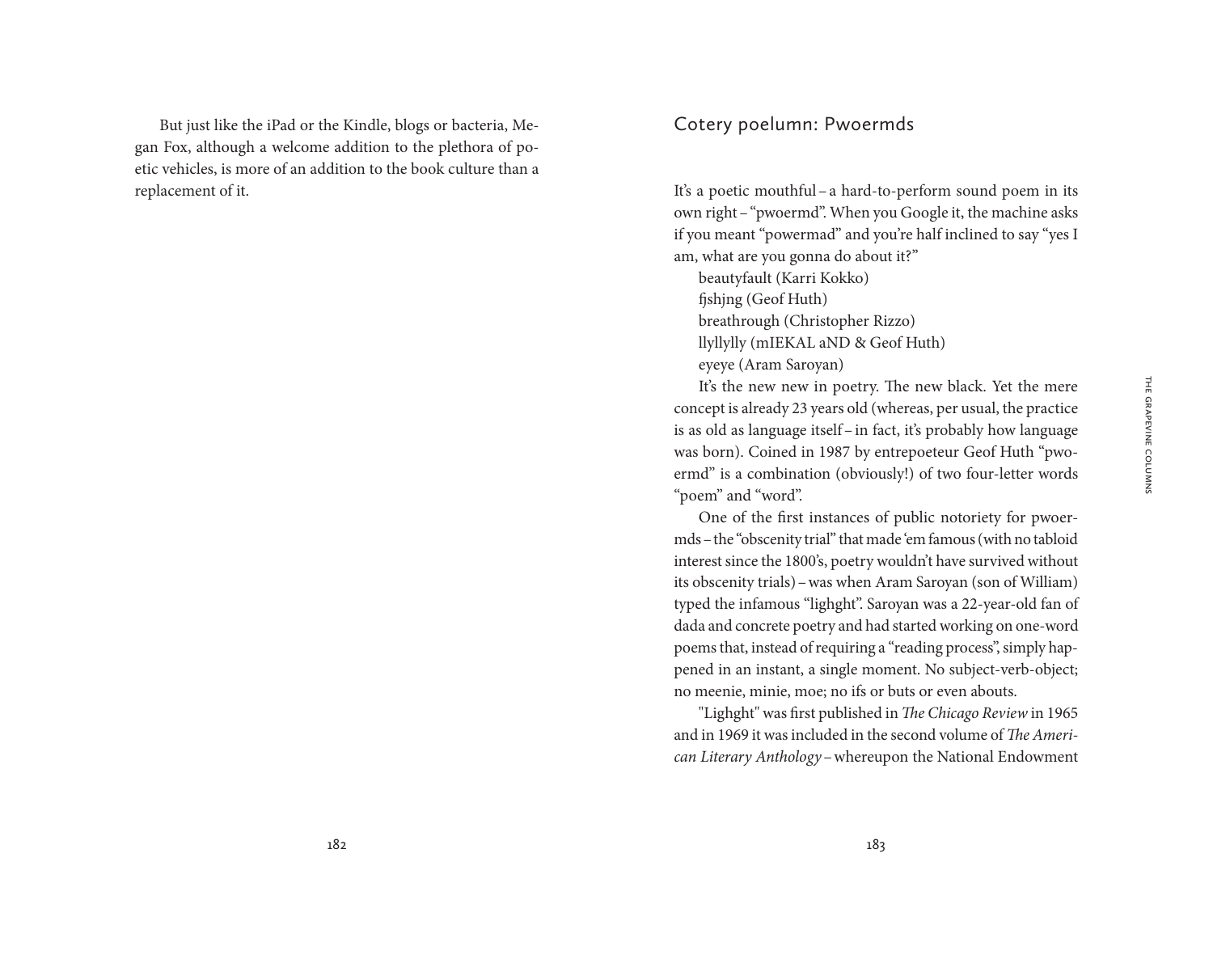for the Arts (NEA) awarded it the same sum as any other poem in the book: 750 dollars. Which makes about 5,200 dollars at current value (104,000 times what I make per word). For a single poem. Consisting of a single word.

Whoa!

Tax payers were incensed. The government could not afford to cut taxes but they could afford to pay beatnik weirdos exorbitant amounts of money for writing one word "and not even spelling it right"? The American right-congressmen, voters and bureaucrats–had a full-on hissy-fit, with mailbags upon mailbags of rage arriving in Washington. The NEA was made to answer on Capitol Hill, the Republican Party used the opportunity to squeeze the NEA and as late as 1981 Ronald Reagan was still citing Saroyan's poem as a reason for the abolition of government funding for the arts.

The shortest poem I know is Steve McCaffery's "William Tell: A Novel". It is simply a lowercase "i" with an extra dot over the dot. According to the Guinness Book of World Records, however, the shortest poem is one by Charles Chigna entitled "I" (uppercase)–which goes "Why?". But neither constitutes a pwoermd as they are both dependent on their titles–and are thereby a process and not an instant.

Like writing any poetry, writing pwoermds is basically easy while writing good pwoermds is somehow miraculous. To a reader of pwoermds they all seem very interesting at first, but the more you read the higher your standards become and the more it takes to surprise you, to create that prodigious instant which blows you away and leaves you "discombobulated". Which incidentally is a "normal word" – a nwoorrmadl – and not a pwoermd.

## Gung Ho

Hot-shot Chinese businessman, millionaire poet and patronof-the-arts Huang Nubo, recently decided to start a fund to promote the cultural relations between Iceland and China, inventively named "The China Iceland Cultural Fund". Reminiscent of pure Icelandic small-town nepotism, one of the main catalysts for Huang Nubo's interest in Icelandic culture was rooming with Hjörleifur Sveinbjörnsson, translator from Chinese (and husband of Ingibjörg Sólrún, retired godess of Icelandic social-democrats), when they studied together at the University of Beijing in the seventies.

Besides being one of the richest businessmen in China (as if that was somehow insufficient), Huang Nubo is, according to the information website factsanddetails.com, a former chief of Communist Party propaganda department as well as being a poet in his own right. Richer than most poets, he's worth around 770 million dollars, says *Forbes Magazine*, making him the 114th richest guy in China–so, according to a 2010 CIA Factbook estimate, there should be around 1,338,612,854 people in China who are poorer than him. Give or take.

And Huang Nubo has guaranteed The China Iceland Cultural Fund one million dollars in the next ten years. Out of the good of his heart.

Now, Icelandic artists are no strangers to being bartered and bought by the infinitely rich. Until a few years ago, Landsbanki Íslands, or should I say the owners of that particular financial instititution, played Medici-like patrons to artists –and used their image to promote their loans, overdrafts, savings and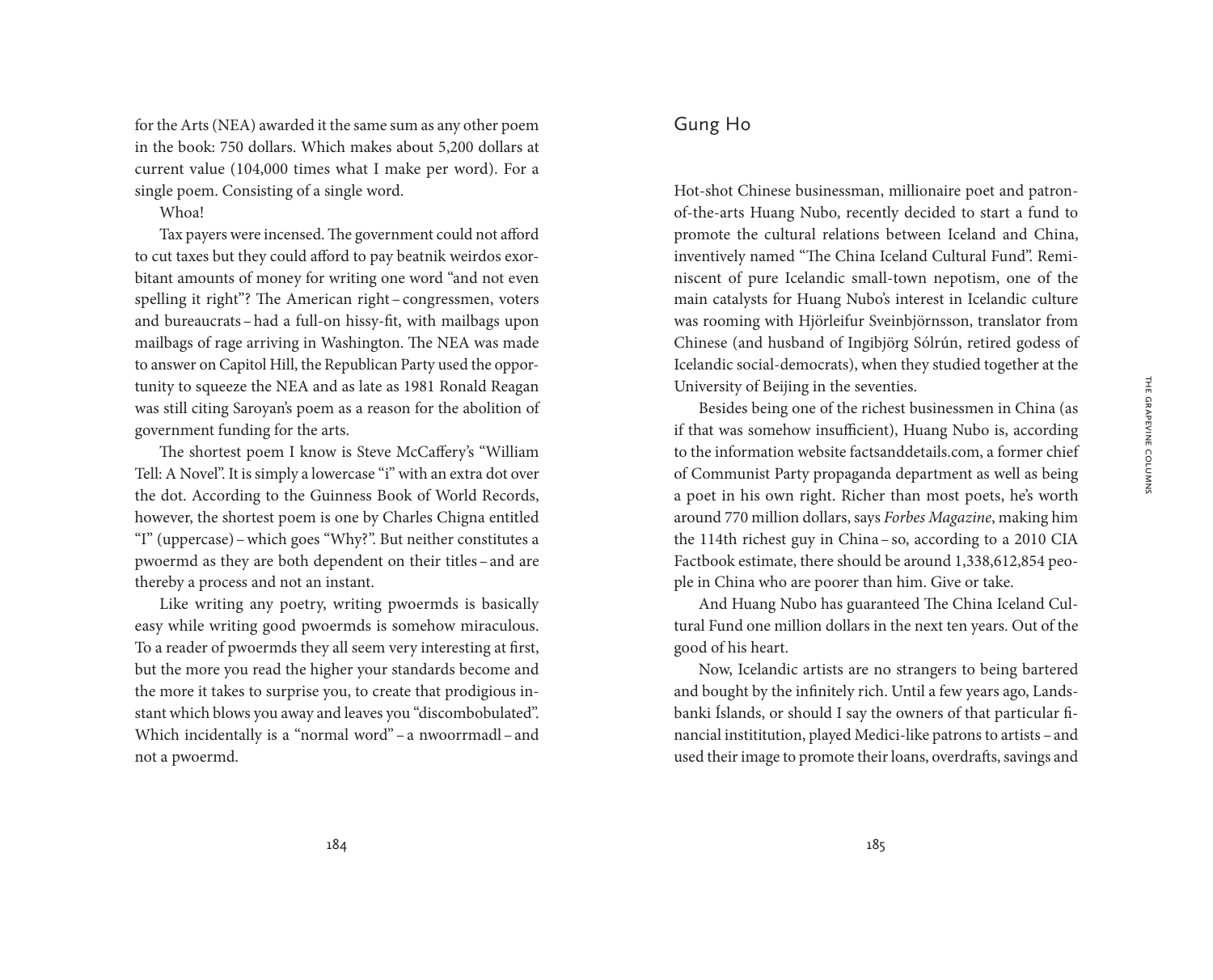pension-plans in national ad-campaigns. Everybody (more or less) played along. Hell, even I published a poetry book, whose printing was mostly financed by Landsbanki Íslands. And I defended it vigorously. Printing was not the same as publishing, I argued, and even though I got money from them, it didn't mean I was their whore ('cause I'd never copulate with them bastards) and so forth, but I was wrong.

How do I feel about that now– post-meltdown? I feel ashamed. I feel I was opportunistic and naïve. I feel it gags me more than I expected, and in different ways. I don't remember ever finding a reason to directly criticize Björgólfur Guðmundsson, the chair of Landsbanki Íslands and the silverhaired chief of our modern Medici clan–at the time he was one of the most popular people in Iceland. A cute old man with class, a filthy-rich philanthropist who'd been victimized and put in white-collar jail and rerisen for a second helping. And I didn't feel any reason to attack him personally–international capitalism, yes, but Björgólfur Guðmundsson, no. Maybe that was sensible–and maybe sensible is what it feels like to be somebody's bitch. I'll never know. I was robbed of that option when the banks collapsed.

But more than this, I feel that whatever I say today is tainted with a) the fact that I did partake in the financial adventure, however peripherally and b) I feel guilty about it and might therefore be willing to lash out at other participants who don't seem the least bit guilty.

Perhaps I just don't find it fair, that everyone else is so calm about it. I'm not asking for self-critique à la Mao Zedong, but a shrug of the shoulders–a collective "yes, shit happens and we're sorry, we'll try to be smarter and less egotistical" – that'd be nice.

I don't think the most important thing in dealing with the meltdown is that measly poets and artists engage in any kind of purgatory so that they can be re-allowed into the heaven of artistic bullshit–I don't want to make the crisis about us. But it saddens me to see so many critical minds–superbly intelligent people–sitting around and behaving like politicians in denial: "Nothing happened, please, everybody just move along. There's nothing to see here." Yes. Politicians, bureaucrats, the media, businessmen–the list of culprits is long and poets are way-back. But let's not do like everybody else and act as if we don't recognize the scene of the crime.

Maybe this is just one of my useless manias. But I'd still like–in all humbleness–to advise those invited to participate in the projects of the newly founded China Iceland Cultural Fund to be careful in what they lend their names or faces to, their reputations and their artistry. Because, in my experience, it does matter –even though artistic autonomy may be only a far-fetched ideal, it might still be something worth striving towards.

And in case you've forgotten, Chinese state capitalism/market communism isn't anything worth cheering for. Stuff may be relative, but fuck me, it's not that relative.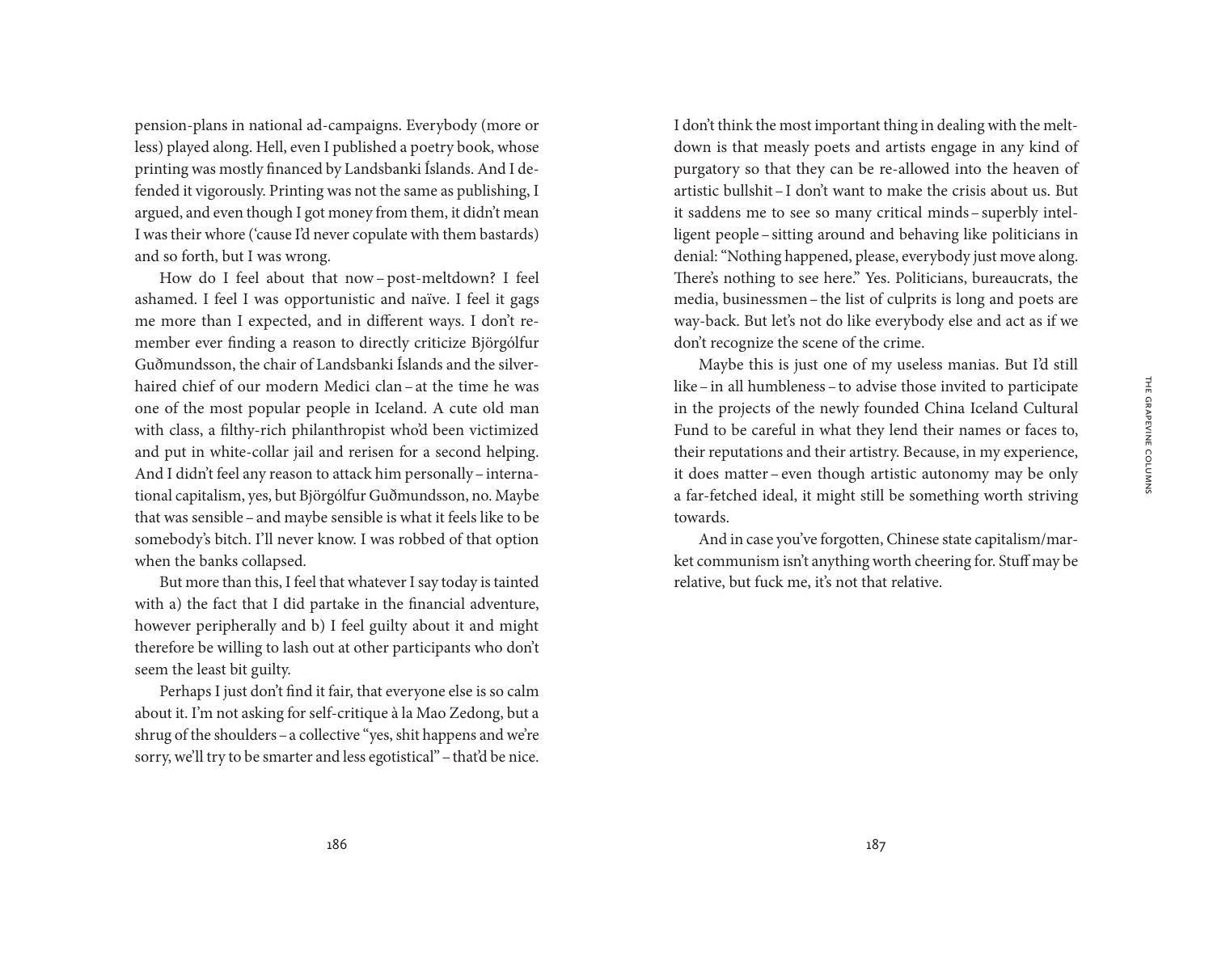## There's a new screen in town

So far poetry has proved far more adaptable to a higher-andhigher high-tech world than prose fiction, which clings to the book as if the only thing justifying it's existence were the bar-code and ISBN-number (not to mention the prize-tag). This would be relatively easy to explain away if we were only talking about longer fiction–novels and novellas–since they demand more attention for longer and more numerous time periods than are comfortably provided on our laptops, smartphones, and other electronic data readers. But this also goes for shorter fiction, which has very little room on blogs or Facebook (let alone Twitter) compared to poetry. Prose of similar length–non-fiction articles, whether on blogs or news sites–is the most popular text online while comparably lengthed fiction is probably the least popular.

And it makes you ponder.

For one thing: almost everyone's a poet. As I may have mentioned before, poetry's the lazy man's art form. So blogs and online poetry forums are easy to fill up with, excuse my French, emotional drivel in pretty little words. Any teenager with a laptop and an emotional problem; any middle-aged used-towannabe with a drawer full of anything from a lifetime's worth of occasional quatrains to half a manuscript of semi-serious yet dated modernist verse; anyone who's tired of solving Sudoku while the laundry dries-i.e. anyone without the time or the patience to write longer works (or more ambitious poetry) can self-publish online. And by jolly, let's not forget that while this may make horrible poetry available to an unsuspecting (and

sometimes unsavvy) general public, this is (in itself) nevertheless a good thing–überdemocratic and pretty like peaches.

Another thing: the writers most interested in the possibilities of text, and hence with the hardest hard-ons for the textual, social and lingual possibilities available online, usually call what they do poetry rather than prose–since prose is somehow supposed to be a story while poetry can (at least peripherally) be whatever the hell it feels like being. So the people who want to make movable or moving poems, who want to make selfgenerating or interactive texts, who want to write for a new venue–in short, the people who fall flat for the innovative are less likely to wanna constrict themselves to a one thousand year old Arabic invention. For prose, any medium is a vehicle. For poetry, any medium is a limitation on the path towards divinity.

Third: while length does not explain why people read the *New York Times* online and not the short stories of Jorge Luis Borges; while it does not explain why fiction can't keep up online with non-fiction, length may explain why poetry beats fiction. You can get snippets of poems –but not stories. You can have a minute of poetry. Or half a minute. A second of poetry. Add to this the fact that a lot of poetry can be disjuncted, spastic and humorously dysfunctional like comedy–it can be very audience-friendly. Anyone who's attended poetry readings and prose readings can attest to the fact that poetry readings are usually much more enjoyable–poetry is (by nature) more performative than prose; by origin it is a spoken or chanted art form. And on the internet you can find anything, save patience–hence the popularity of short fun.

Fourth: while there is no money in poetry and (for some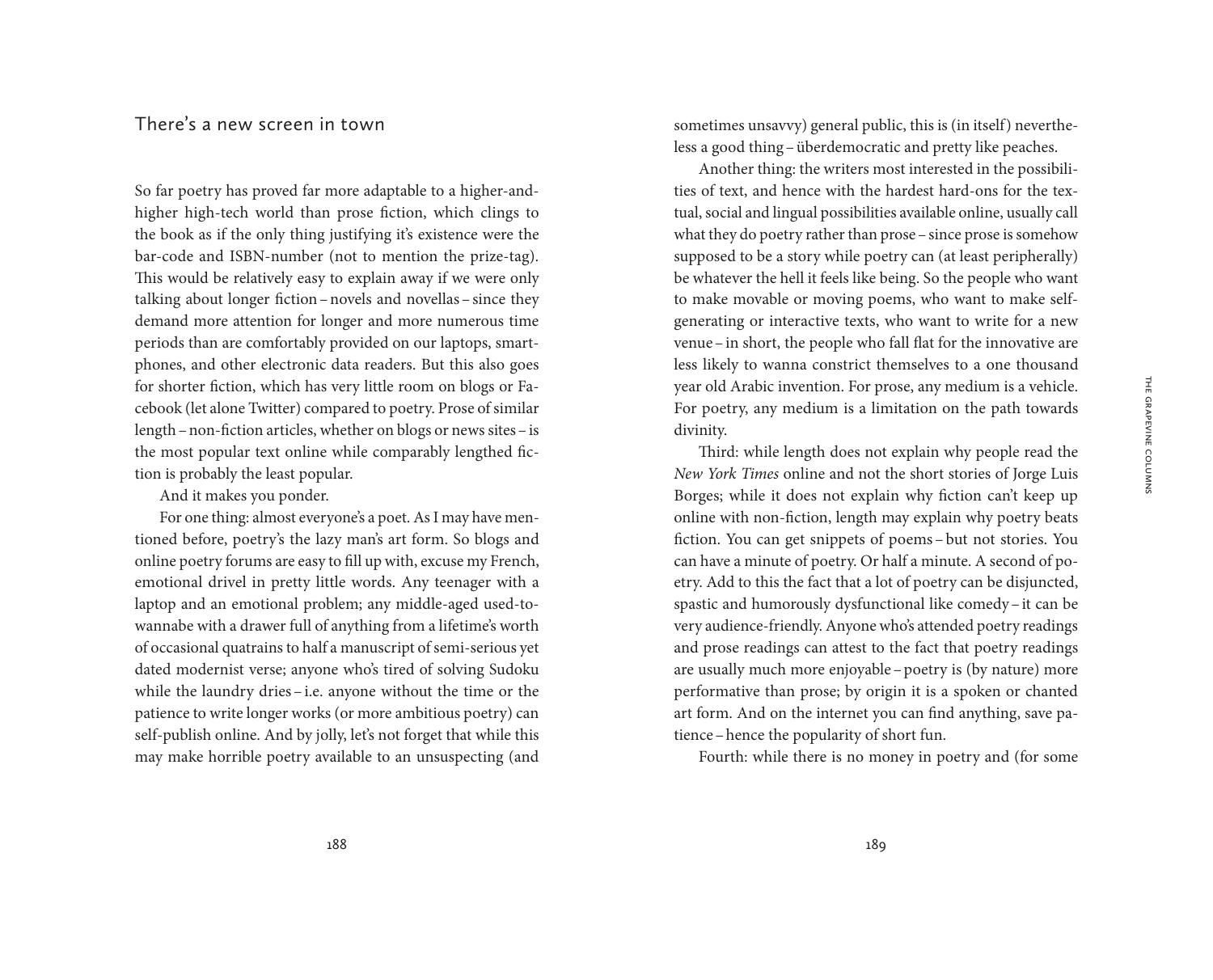reason) people have no compunctions about giving away nonfiction, or republishing it online a few weeks or months after it's printed, the world of prose fiction has been sufficiently conservative and self-protective to avoid both the blogosphere and the webzines–nor has it much of a presence within the (semilegal) world of peer-to-peer networks.

Much of this may change with the advent of the e-book, which so far is mostly designed around linear prose fiction. For one thing, the books of many popular and/or respected writers are now available (illegally, in most countries) in various e-reader formats through torrent sites. They're not available in the same enormous way as music or film, but the files are there and they're much smaller than music or film and therefore more expediently downloadable. Although e-reader platforms are mostly geared towards longer works of prose fiction (including collections of short stories), non-fiction does have some presence, while poetry–with all it's line-breaks and weirdo layouts–will have to adapt (and become more adaptable) if it wants to fit in.

## Experimentalism is a humanism

A few days ago (the rather awful) writer's magazine *Writer's Digest* tweeted the following: "Free short story competition to raise awareness for those suffering from depression". Followed by an url. Being the cold-hearted asshole I am, this made me chuckle. I'm sorry for it, I truly am–I don't mean to belittle the people suffering from depression, nor the writers who'd like to support the depressed, or even Circalit and the publishers at Little Episodes, who so graciously decided that their contest should be "free". (This is where I meant to insert a "but", halfways excusing myself–but unfortunately there is no honest "but" to be found, I seem to be nothing short of an asshole. We'll go on without a but then–bear with me).

Writing short stories (or poetry) is of course highly therapeutic, as a cure not only for depression but also for various other mental ailments. Literature is a powerful tool for catharsis–it is prescribed by licensed psychiatrists as a means to purify the soul, to get stuff out there, to grasp emotions and thoughts before they flutter away, to gain self-understanding. Formulating thoughts in non-linear (and even non-logical) texts can furthermore bring about harmony, coherence and satisfaction for the practicing writer, as well as uncovering hidden bits you'd never've dreamt you were feeling and/or thinking. This despite the fact that the result may also be quite the opposite; writing can make you predictable and cause you nothing but anguish.

In international avant-garde circles the cathartic powers of writing are traditionally derided–which is sort of why I chuck-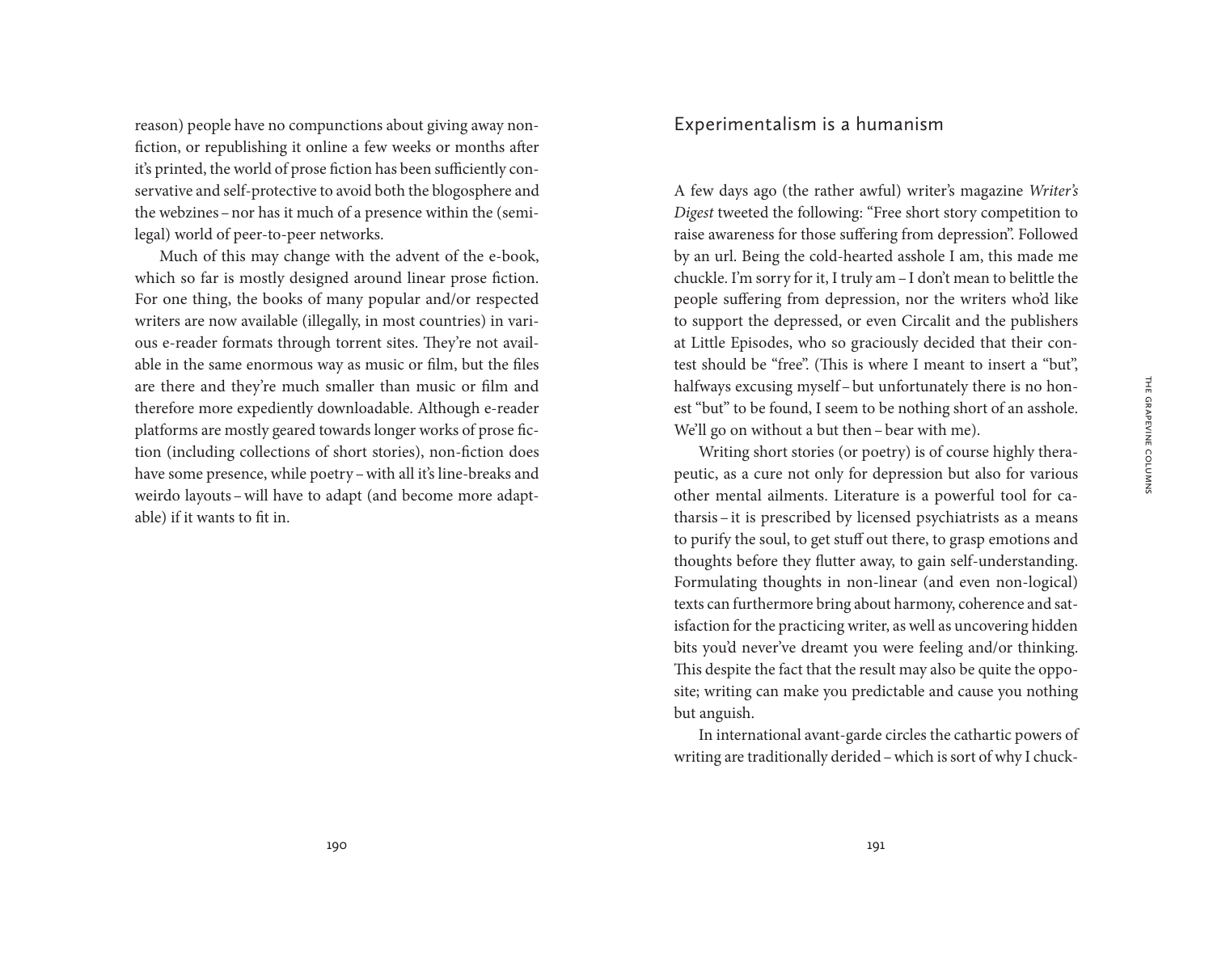**THE GRAPEVINE COLUMNS** The Grapevine Columns

led.They're seen as an evil force hellbent on destroying all that's good about literature, transforming it into a support group for the mentally needy. And in all truth, cathartic writing is often not very good–it's extremely self-centred, it's rarely performed with much artistry (in 9 times out of 10 the cathartic writer never passes the novice-phase) and it's overtly melodramatic. None of which retracts from the fact that it's highly therapeutic and healthy. But people don't seem to have the same hesitancy about publishing their therapeutic poetry as they have about, for instance, recording and publishing their songwriting. Quite simply there doesn't seem to be much of a border separating the presentation or reception of serious and therapeutic poetry, which perhaps tells us something about either the literacy of the poetry reading masses or the quality of the so-called serious poetry.

And yet. As mentioned earlier, one of the consequences of the less-than-artistic nature of therapeutic writing is a growing disdain for anything resembling a humanist tendency within more serious (and/or experimental) literature–and what gets lost in this desperate flight from the horrors of sentimental confessionalism, is the reader's catharsis (as opposed to the writer's catharsis) and the notion that literature can help in explaining "the human condition"–or god help me, provide a (much needed) radical approach to social commentary.

This isn't necessarily so much seen in the work, as it is seen in the critical reception of scholars and the poetics of the writers, who choose to frame their works outside a humanist context (even when such a context seems self-evident, for instance with Christian Bök's *The Xenotext Experiment* – a humanist feat comparable to the moon landing, a sentimental march of hope –or better yet, Kenny Goldsmith's *Soliloquy*, a raucous and daring take on Sartre's maxim that "hell is other people", without the "other people").

On the other hand, the writing deemed "humanist" or even "confessional" is often machinistic, foreseeable–as if written by automatons, its main collective feature is a massive sameness with a dystopic feel.

The dichotomy of humanist writing vs. experimental writing needs to be put to rest–because just as obviously as therapy isn't necessarily art, experimental writing is, through it's radical political and social approaches to language and creative living spaces, inherently a humanist act.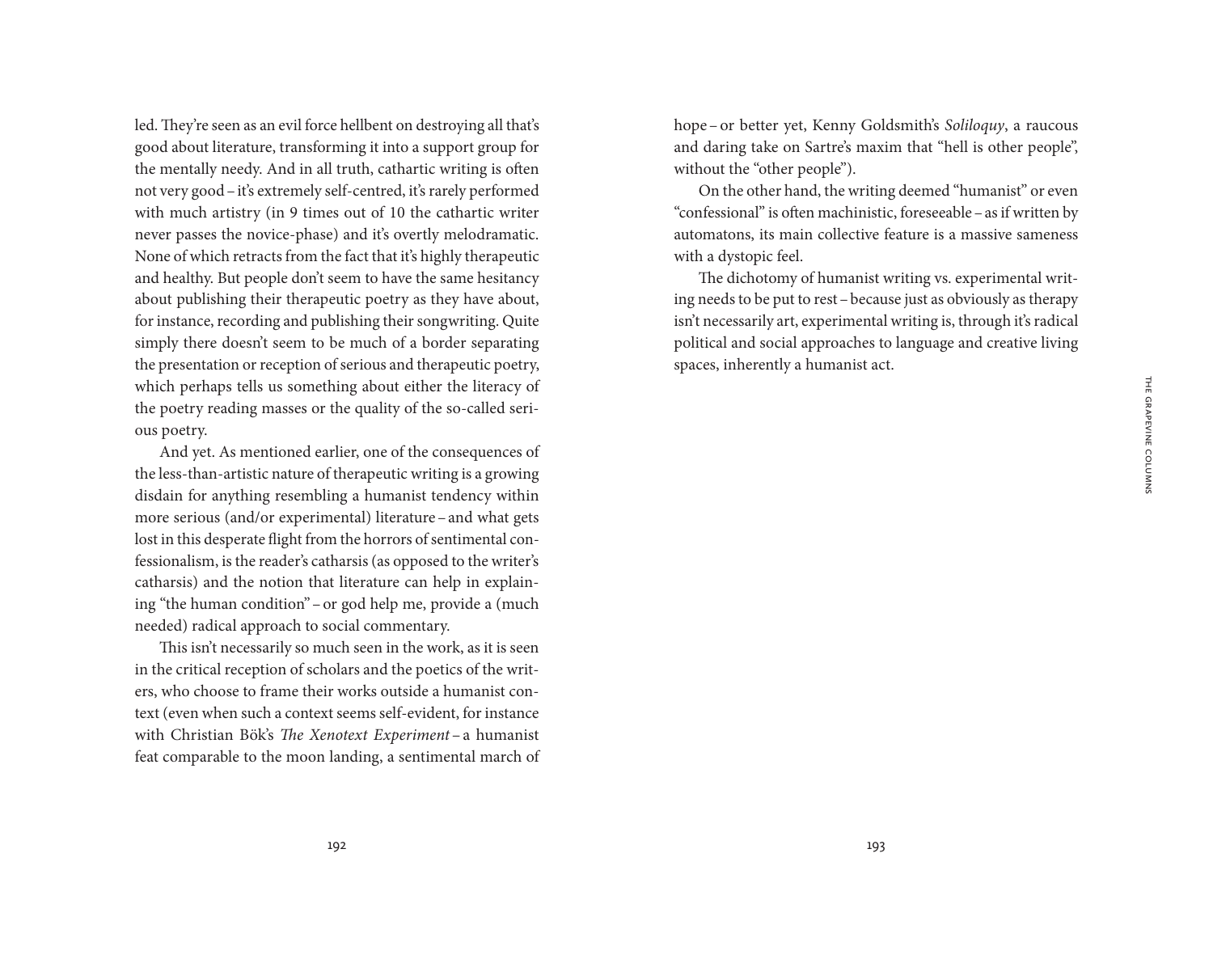### Making perfect sense

Poetry is the art of the illogical, or even anti-intellectual, performed with the tools of logic and intellectual zealotry: language. Poetry is an invoker of feeling, or more correctly, perhaps, sensation and/or experience–while simultaneously being a way of thinking, of "catching yourself thinking" and "noticing what you notice" as Allen Ginsberg called it. Poetry is the logically/illogically logical/illogical. Its job is to escape our grasp as we try to pin it down, to defy the defying of defying definition. It tries to look and act as if it were making sense, while basking in its own glorious idiocy behind our backs.

Like the Zen monks who threw shoes at each other attempting to use the shock and surprise of the counter-intellectual as a method to induce a divine state of knowing - or getting beyond knowing, or whatever it is Zen monks want to achieve with their silly antics – poetry aims to jolt the intellectual, emotional, cognitive, and memorable by presenting texts that are counter-intuitive and strive against everything that is coherent. This doesn't only go for the "mad" poetry of bohemians, from Rimbaud to Hugo Ball and to the beatniks–it also goes for the so-called "disciplined" poetry of lawyers and bankers like T. S. Eliot and Wallace Stevens, whose powerful imagery is constructed to jolt, no less than Hugo Ball's glossolalia or Rimbaud's wilder associations. The poetry may be disciplined, but it is not created to form coherent thoughts–neither from the poets and to the text, nor from the text and to the readers.

I'm writing this as I'm returning from lecturing and performing at a seminar on sound poetry in Kuopio, Finland, and

as I sit here I become more and more amazed at the fact that people, in general, and me, in particular, make a living–however meager it may be–from what is best understood as behaving like idiots on stage (while explaining our behaviour in more intellectual terms in essays in between our "fits").

A large portion of my performance, for instance, was shouting a collage of the poetry of a 17th century Icelandic lunatic; famous sound poet Leevi Lehto sang (in a "melodically deconstructive manner", an academic code phrase for "very out of tune") the lyrics of classical Finnish poets – including Paavo Haavikko and Eino Leino–to the music of the Rolling Stones and other American rock artists; while Cia Rinne read alphabetized poetry in French; and Miia Toivio and Marko Niemi read Miia's work in an apparently random chorus, chopping up the words into bits in improvisational inspiration.

Don't get me wrong–I had a blast and so, it seems, did the audience. They laughed, cheered, clapped and came up and thanked us afterwards. And they weren't even that drunk. But that didn't decrease my surprise in the least. If anything, I'm even more surprised that avant-garde poetry is generally something people enjoy. It's mind-boggling.

Maybe I am still trying (in vain) to "understand" poetry –which is a no-no, poetry may not be understood, you shouldn't try. Maybe I'm just trying to get at why it fascinates me so much. And then perhaps, as the cliché about good humour goes, the magic dies if you manage to explain it. Which doesn't mean we can't talk about it. It just means we should be sure to never make perfect sense while doing so.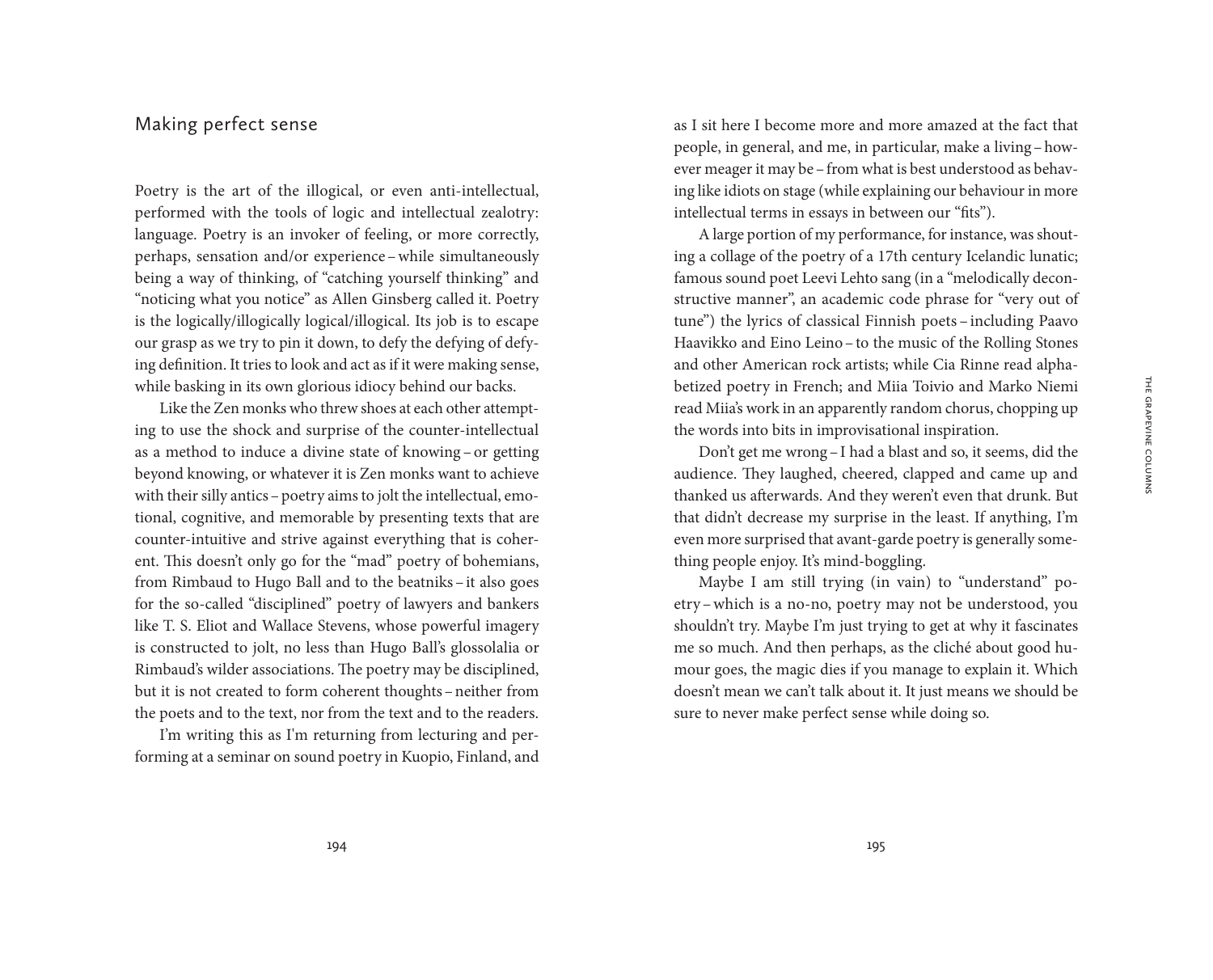## Quiet, you ignorant Booby!

Anything an author does (or says) can be used as evidence against (or for) her (or him). Their actions and words are commonly seen as shedding invaluable light on the work they've given the world–and to a certain extent this is of course true. It's hard to understand the poetry of Ezra Pound if one refuses to see his (personal) fascist tendencies–they may not detract from the poetry, per se, but they do belong to it, they do inform it, enliven it.

Lifestyles and opinions impregnate the poetry of poets from Jack Spicer to Emily Dickinson to Li Po to Gertrude Stein to Sylvia Plath to William Carlos Williams, Tor Ulven, Ingeborg Bachman and Pablo Neruda. We could for instance ask ourselves what would've become of Allen Ginsberg had he succeeded with his original plan of becoming a lawyer–or had he just been hetero? What would an indian summer of peyote abuse have done to someone like TS Eliot? Where would the Flarf poets be if they were pastoral hermits deprived of Wi-Fi's and iPhones? What would Margaret Atwood sound like, if she had the opinions of F.T. Marinetti?

We live in times of continuously repeated 15 minutes of fame for everybody–we're all bloggers, tweeters, facebookers, tumblrs, flickrers; exceedingly sophisticated self-promoters, and we're all famous ALL THE TIME. This is a well-known and well-documented fact ("nauseamus igitur"). And in this system of self-promotion no one is as suspect as he or she who actually has something to promote. Celebrity Tweeters, like British author and comedian Stephen Fry, can't possibly tweet without a hidden agenda of also peddling their crap, no matter that their crap sold out weeks ago and actually sounds kinda interesting. It's still suspect. We know this and they know this.

Most authors (or artists /entertainers in general) live in a universe where they're forced to admit that even though they might be irrelevant small potatoes today, their Twitter feed, their emails, their scribbled grocery lists and the rate of their production of used-condoms and /or bastard children might be used to "devise their literary intentions" if luck (good or bad) would happen to make them famous. And if they happen to become VERY famous, the devising will be maniacally thorough and the exegeses increasingly inspired.

This, as you may imagine, is a recipe for paranoia and permanently suspended intellectual animation for all partakers–which is why so many contemporary authors stay silent on matters concerning anything under the sun: you know you're just gonna use it against them. Most authors are even scared witless of writing their own books. It doesn't mean that the books'll be bad–but the myth that neurosis is a helpful tool for increasing creativity is about as true as poets having to be alcoholics to write interesting poetry. That is to say, it's mostly a funny anecdote–a part of 20th century mythmaking and image-related careerisms. Not only was it never true, as an idea it's also totally passé.

Self-doubt? Yes.–Paranoid delusions? No, not really.

As everyone knows the founding document of Icelandic thought is the Elder Edda–a curiously repetitious ode about the importance of never seeming stupid. In Auden's translation: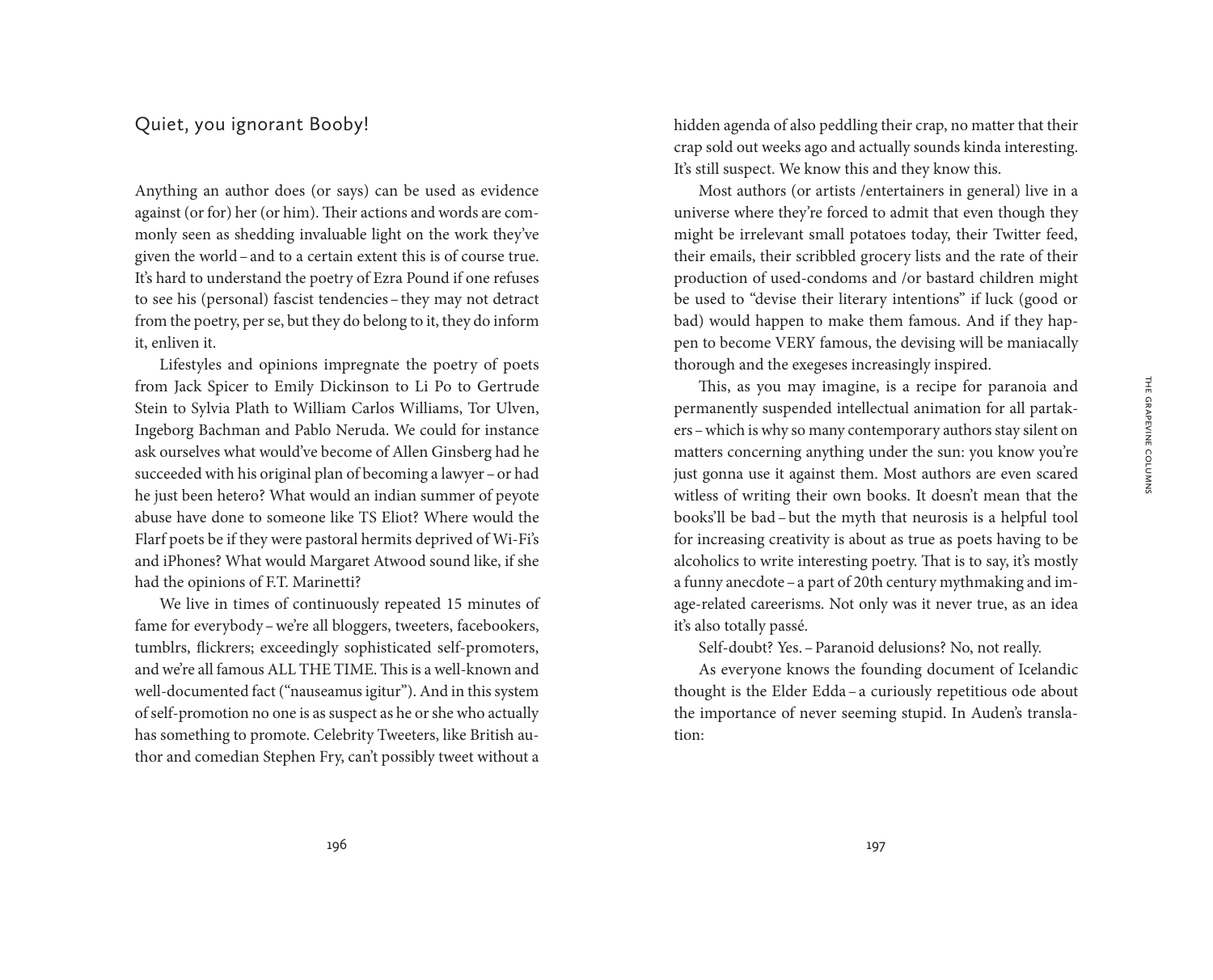The ignorant booby had best be silent When he moves among other men, No one will know what a nit-wit he is Until he begins to talk; No one knows less what a nit-wit he is Than the man who talks too much

#### […]

Wise is he not who is never silent, Mouthing meaningless words: A glib tongue that goes on chattering Sings to its own harm

## […]

Of his knowledge a man should never boast, Rather be sparing of speech When to his house a wiser comes: Seldom do those who are silent Make mistakes; mother wit Is ever a faithful friend

… and so forth.

These are the verses etched in the wretched souls of Icelandic poets – and poets worldwide. For us, the bitches of Icelandic tradition, that's where it all began. With a clear and concise precept: Booby, behave! Booby, be still!

And Booby, be sure to be quiet.

## Future perfect poetry

When this text is eventually published the world will know who received the 2010 Nobel Prize for Literature. It will have been announced yesterday. The person in question will already be lauded worldwide, in today's newspapers next Friday, with a few dissenting voices perhaps mentioning cultural politics and even fewer voices claiming that prize-giving is invalid, that it reduces literature (and by association, the human spirit) to a competitive sport. But mostly we'll just participate in the joy, because everybody loves a party. And just like we know that our birthdays and Christmases and whatever don't have any gigantic "actual" meaning, they're still fun and we'd like to keep 'em fun, if possible.

When this text is written, however, the world (with me in it) does not know who will receive the 2010 Nobel Prize for Literature, seeing as now it's Sunday the 3rd of October and the announcement isn't due until Thursday. That is to say, your yesterday, in my four days time. This is all due to a complicated lag in publishing tangible printed material that I won't go into. Suffice it to say, it could not have been otherwise.

I am terribly excited, of course.

The front-runner of poetry for the LitNobel this year, at Ladbrokes bookies, is Sweden's own Tomas Tranströmer – a poet most people in the world have not heard of, but is an immense presence within the inconceivable world of poetry. The Swedes have not got a LitNobel since 1974, when Harry Martinson and Eyvind Johnson had to share one. I don't know how that works. Maybe you get half a gold medal. Or each winner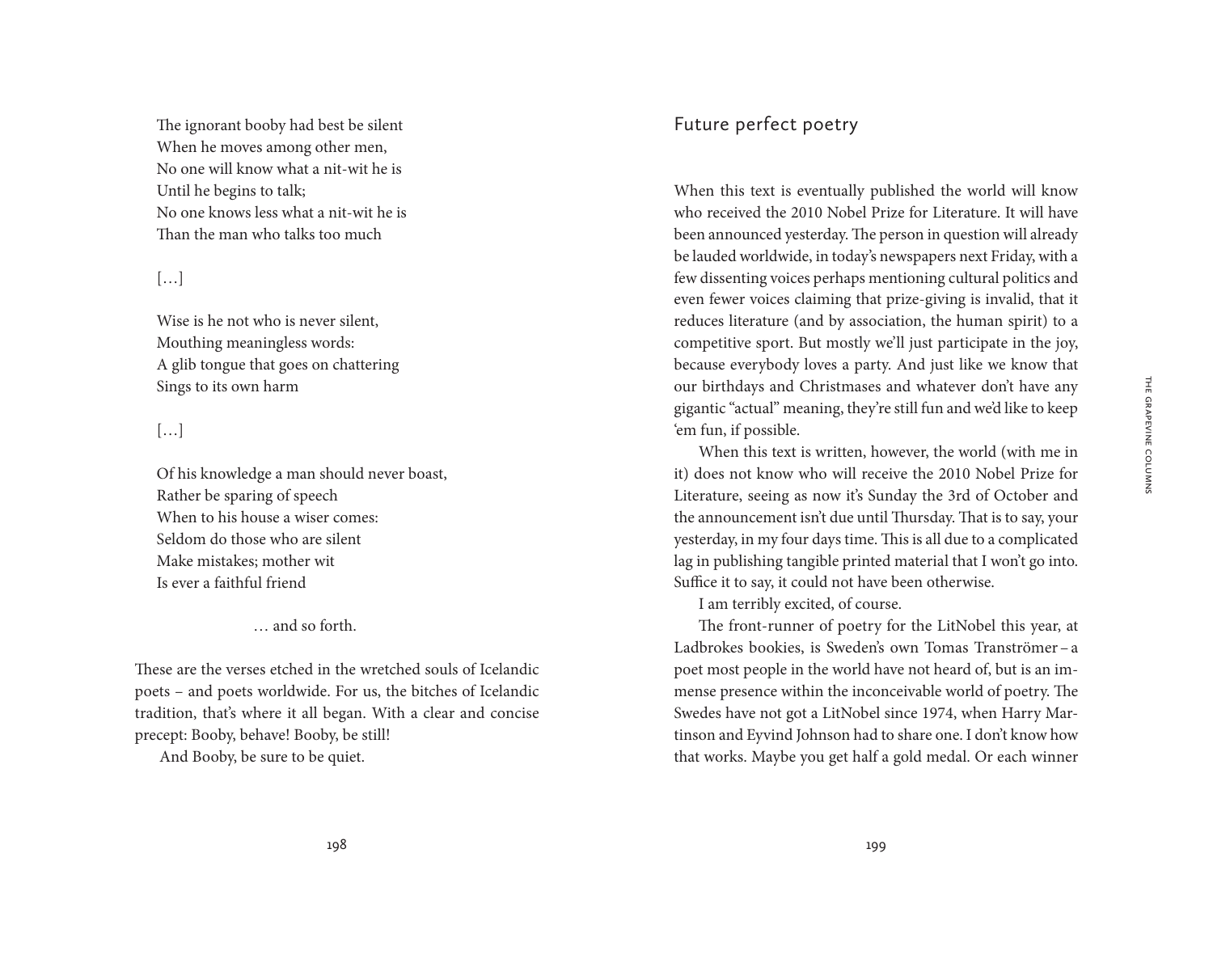gets a smaller medal, than had he or she won alone.

And it seems Ladbrokes feels poets are particularly thinkable winners this year, with Adam Zagajewski (Poland), Adonis (Syria), Ku On (Korea) and Les Murray (Australia) following Tranströmer on the list. They are mostly as or more obscure than Tranströmer (nobody reads poetry anymore, I say, shaking my head indignantly, last Sunday).

By now (or then, I mean, at publication), I guess you will know who got it. It probably wasn't Tranströmer, was it? Nor was it Philip Roth? It never is. But they always mention him. He's the guy who never gets it. Apparently he's nonchalant about it, doesn't feel it's any special honour–he feels American literature has towered over world literature for decades and that they don't need Swedish Nobels for justification. Maybe he's right. But it still sounds a bit arrogant, with a tinge of bitter disappointment. And, I would venture, it has something to do with his involvement with American literature–I doubt that he has read Tranströmer or Ku On. Americans don't translate much, as Horace Engdahl, member of the Swedish academy has pointed out, they don't speak other languages much–and they're mostly not in any position to judge non-English literature (whereas most people, worldwide, read english-language literature–either in the original or in translation–which is one of the reasons why Philip Roth is so famous).

The race for the Nobel is no longer exciting, not where you are sitting, but over here, in the past last Sunday, we're still all very anxious to know. The writer chosen will enjoy immense rekindling of sales and translations worldwide, increased respectability and mentions, interviews, acknowledgment and critical response. But it doesn't last. It never does. In three or

four months people will be going: "Tomas who?" Or "Did Philip Roth ever get it?" Or "Ko Un who?" (Am I right, was it Ko Un?) Oh, sure, a few nerds still remember Elfriede Jelinek and Jean-Marie Gustave Le Clézio–and a few will remember Thursday's winner, but not many will be able to spell their names correctly and even fewer will be familiar with their work (although some will have bought it today–or tomorrow at the latest).

Because despite the good party, the good fun, the medals and the boatloads of cash–despite the respect, the myth-making qualities, the critical debates and the high-fallutin' rhetoric –we all know that literature isn't a competitive sport and nobody can tell you which books enlighten and which don't. Except for you, of course. But then again, you might be wrong.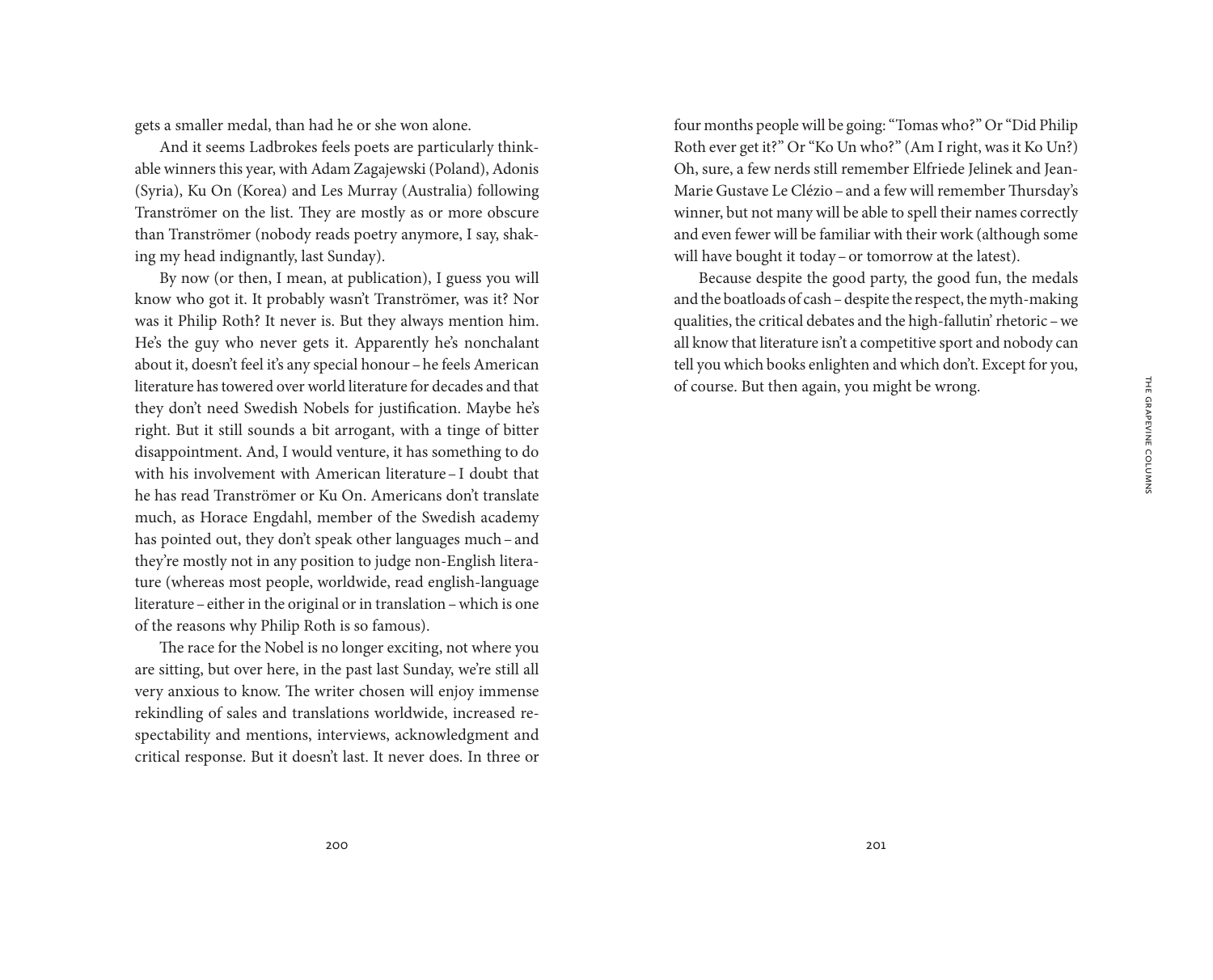#### So is The Waste Land

Oh, alright, I'll admit it: I don't understand most poetry. It baffles me. I read it, shaking my head and scowling. I don't even understand my own poetry. Objectively speaking, most of it's just nonsense–like how many 'P's or 'S's can I fit into a sentence? How about if I jumble up the sentences of a politician's speech? What if I put all the letters in this poem in alphabetical order? Does that make more sense?

Everytime I start unravelling the allusions and metaphors of the poetry I like, picking apart it's rhythmical devices and unsounding its assonance, I draw blanks, paint myself into a corner and rush off of cliffs probably not meant for rushing off of. I get lost in poetry's circular aphorisms, its noncommital politics and trivial idiosyncratic observations–I get thrown by its semantics and semiotics, surprised by its rhyme and its imagery and derailed by its linebreaks and crazy indentations. It makes even less sense than before I started trying to fit it into my narrow view of what makes sense.

Put another way, it's not just that I don't understand poetry, it's that poetry doesn't make sense. And to take it a notch further, the little poetry I do understand, I tend to dislike–I find it banal, mundane, lacking fervour and strength and I'd like to live my life not being bothered by it. It feels like a waste of time and reading it I get a sensation more akin to having overdosed on blog comments than approaching the rapture of poetic hilarity/severity/generosity. I feel tired, uninspired and unmoved. If I feel that I can readily "understand" the poem in question–if I get a clear sense of it's moral, social, political or emotional message–I brush it aside and move on. Yet I can find logical reasons for liking the poetry that I don't like–I can see its witty metaphors, its righteous politics and metric rhythms and go: This is good.

But it's not.

#### I don't feel it.

The poetry can be as correct or incorrect as anything else, it can be as funny or right-on-target as anything else–but it remains exactly that: anything else. It does not remove itself from the constraints of everyday written or spoken language, does not leave or jolt the realm of message-giving, does not venture beyond the art form of, say, the text message or the Facebook status–both of which can contain poetry, but don't have to. Unlike, for instance, poems–which are utterly dependent on poetry.

Not surprisingly, then, I prefer poetry that I don't understand. It fascinates me, enlightens and illuminates me–vivifies my otherwise dormant, stagnacious soul/mind/heart/body/ spirit/breath. And when I say that I like poetry I don't understand I don't necessarily mean dadaist odes or jumbles of Zaum–it can seem like perfectly normal text at a first glance. But it'll contain something that's a little off. Something jilted or tilted or tainted. A shade of imbalance.

What this boils down to is a dimension of understanding or feeling (or whatever) which I can only recognize as religious–a belief or faith which prompts the reader (or writer) to jump the gap to join the poem on the other side. Prompts unearned and unsolicited participation. To shit or get off the pot, so to speak. I don't believe in God but I cannot disavow an illogical belief in poetry or language, because I cannot find a logical reason for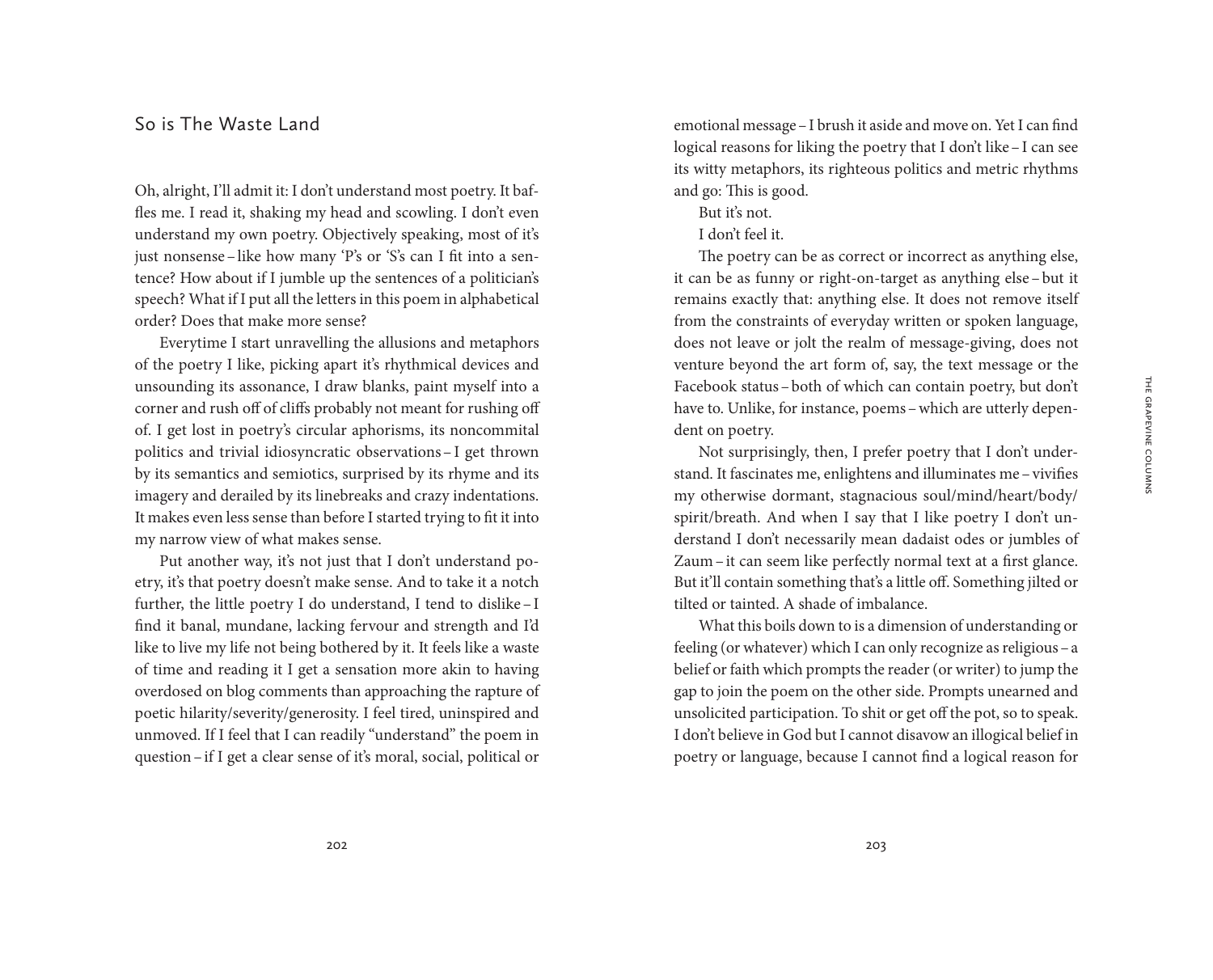liking the poetry I like or writing the poetry I write.

But, in my defence, as one benevolent critic of my poetry put it: "The work may be nonsense, but so is The Waste Land."

## This is your brain on crack cocaine

Each year, for about eight weeks, Icelandic book culture loses its cool and turns into a crazed media circus. When the clock strikes 'October' literature suddenly gets two-handedly drowned, literally strangled, with attention– having been mostly ignored or patronizingly shrugged off for the previous 43 weeks of the year (the final, remaining week, the last week of the year, is kept free for actually reading books). All of a sudden, as if somebody snapped their fingers, literature becomes important enough to warrant a series of author interviews, book reviews, the incessant parlour games of "best cover" and "best title", and the motormouthed drivel of "the author's favorite recipe" and "fifteen personal questions". Automatic for the people, indeed.

All of this is performed in the rising harmony of what has been termed "the inflation of adjectives", with books being judged as either "a superb piece of unparalleled genius" or "an utterly immoral diatribe which might have been worth reading were it not also death-defyingly boring." Granted, there are varying degrees of poetic ecstacy and abject dismissal, but what remains is that the only question ever asked–in book reviews or among authors or readers–is: "is it any good"?

Now, given how many books are published in these eight weeks–this year 85 novels were published, 747 titles counting all genres of "book"–this approach to literature is hardly surprising. Reading and contemplating 85 books in 8 weeks isn't just impossible, it's the dumbest thing you could attempt, as you'd probably get none of all of them, and gain nothing but lost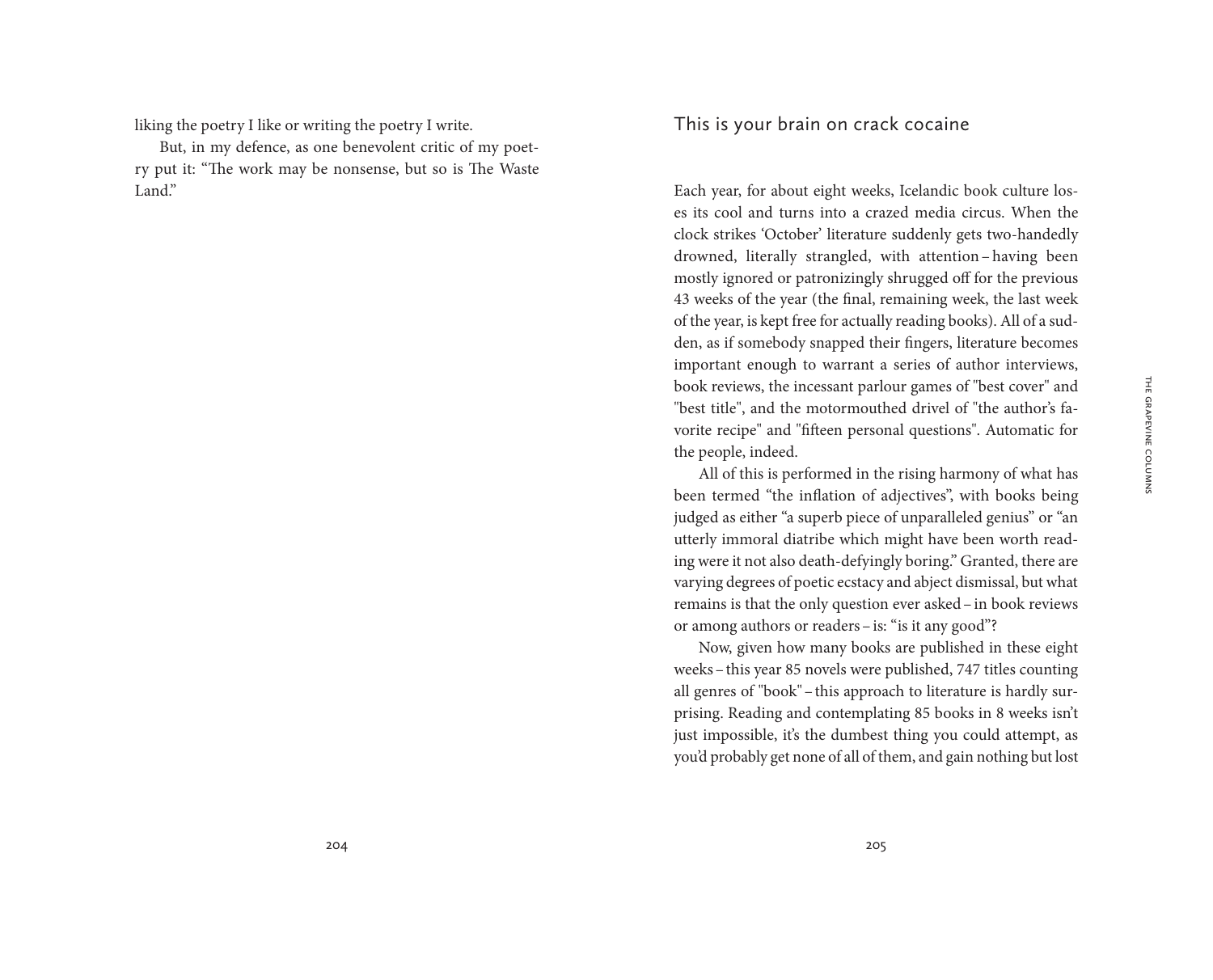time. Therefore we try to figure out which books we should try before we approach them–to spare us the marathonian stupidity of trying to gobble up the entire universe in one swallow. But by doing this, notwithstanding all our honourable intentions, we turn literature into a competitive sport and authors into racehorses.

To further simplify the enormous task of sifting through a great body of literature in a manner of no time and no patience, we've abandoned the more complicated (and time-consuming) philosophical approach to literature, and replaced it with a culture of grading and gossip. The literati (popular and/or intellectual) seems almost exclusively interested in finding out where a piece of literature belongs on a scale of 1–10–discarding its ideas, its message or even its beauty (evident in the tradition of judging books on a sliding scale according to genre–for instance not putting any stress on the text in a suspense thriller) as irrelevant.

The argument for this ludicrous race is that without it Icelandic literature wouldn't survive – financially – as people wouldn't buy enough books to keep the industry afloat if they weren't culturally required to educate their friends and relatives through the obligatory gift of literature, force-feeding them reading materials in fancy packaging. Intriguingly, it is ritually maintained in political speeches that Icelanders are a reading nation–while the fact that very few people buy books for themselves remains undiscussed.

Some people, of course, enjoy the excitement of the Christmas book-flood. I'm being a bit of a fuddy-duddy, honestly. Irritability towards this phenomenon is hardly news. And I can understand why people enjoy the flood–all of a sudden authors and (at least in a sense) their books are put in the limelight–with all its glitz and glamour, fun and games, rivalries, beautiful heroes and horrifying foes–and I won't deny that it can be pleasurable and exhilirating, for writers and readers alike. But evidently, so is crack cocaine.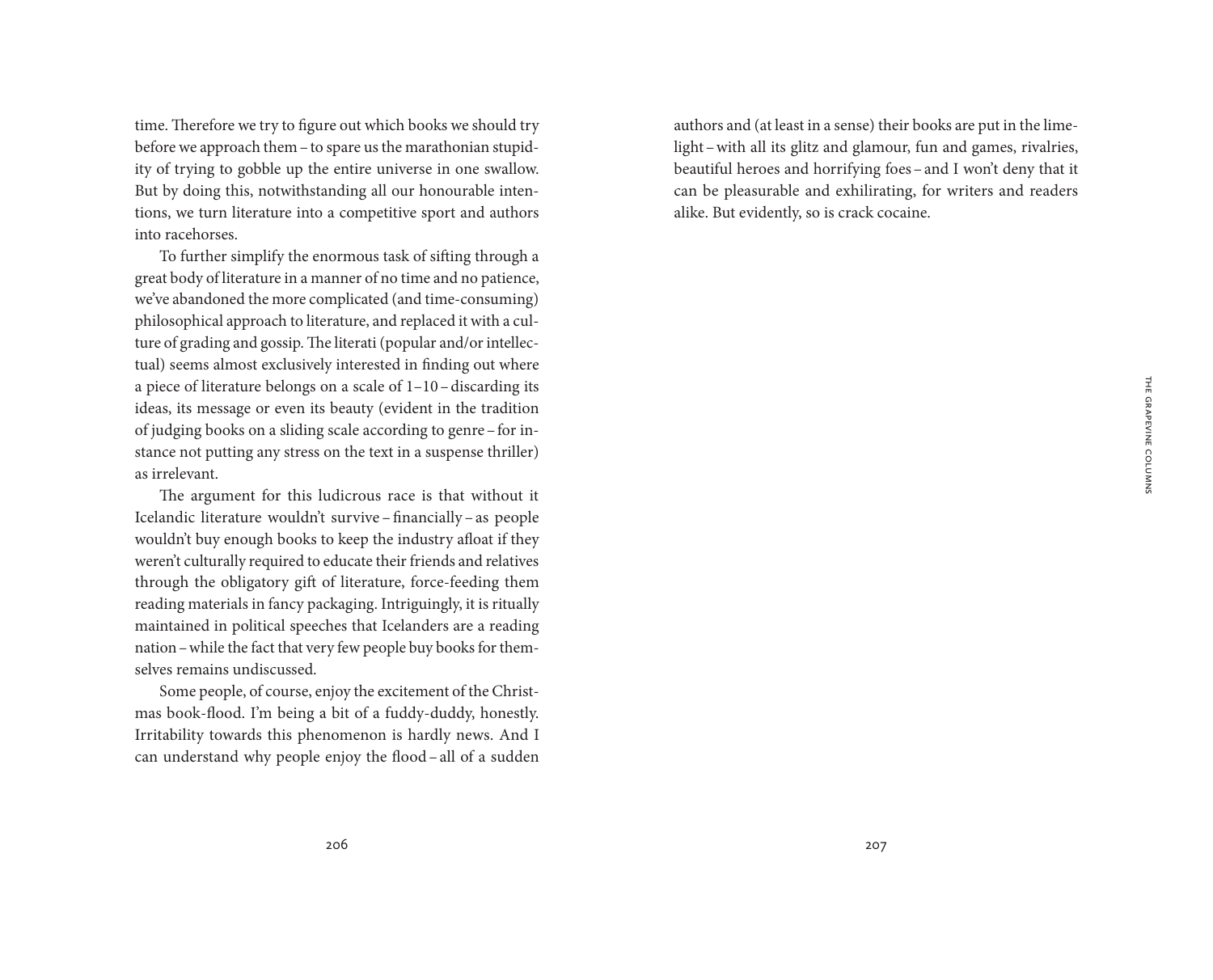## The art of any impact

The most important thing to keep in mind during a fist fight (or while writing a poem) isn't what to do with your arms and knuckles, but where to place your feet. If you keep them too close together, you're liable to fall over–and if you keep them too far apart you leave your genitalia vulnerable (you don't want to do that, not even if you're a girl). If you have one foot directly in front of the other, you might keel over to your side, whereas if you keep them side by side, you risk falling on your ass–or alternatively, your face. So while your fists may be doing most of the bodily harm, your punching is pointless if you don't mind your footwork.

The same goes for writing. Or, for that matter, living. (I have now assumed the position of life-changing prolonged metaphor–do not stop reading!)

Writing does of course not cause much bodily harm. In fact writing entails only a bare minimum of bodily harm and it's usually harmful only to the person doing it (long bouts of writing have been linked to bad blood flow, back aches, haemorrhoids, alcoholism, sleeplessness, severe angst and frequent panic attacks), while the person reading need not worry. At least not much.

But just like when you punch someone in the face (which I'm supposing is a reality most *Grapevine* readers are intimately familiar with) to perform any good (nevermind great) writing you need to find a comfortable base-stance from whence you throw your jabs, strophes, plots and uppercut in-rhymes.

And yet. And yet. And yet.

And yet most poets, most writers – and indeed perhaps most people (not excluding me, alot of the time) – tend to put a great deal of effort into perfecting their punches (the most obvious aspects of their technique) while failing to seek good grounding. Now what I'm trying (and failing, obviously) to aggrandizingly metaphorize towards (besides changing your life), is that (sometimes) I get the distinct sense that most writers, poets, painters, musicians and performance artists seldom stop to think about why they do what they do, what it is they seek to accomplish. That is to say: where they want to place their right foot, and where they want to place their left foot. Rather, they seem to have perfected their quick-jabs and knockouts–their paintstrokes, metaphors, plots, frills and moaning, without seemingly having the slightest idea why they are doing so. And so the world slowly but surely gets filled–not with revelatory art curious about life, its bits and pieces, but hollow posing.

Now, lest I be misunderstood (oh! the horror of possibly being misunderstood!): I'm not saying everyone should now go fill their poetry with social consciousness or political messages. I'm not saying art can't (or shouldn't) be made for the sake of art. I'm saying art shouldn't be made for the sake of nothingbetter-to-do or being-an-artist-seems-fun (or, at the very least, if so, then be it decisively so).

What I'm saying (with any and every ounce of whatever authority I may have, and a lot of assumed authority I have never had) is that the fundamentals of what you do are more important and deserve more of your attention than your technical prowess. When you know what you want to do, you may accidentally stumble upon a great way to do it. But if you don't, you most definitely won't.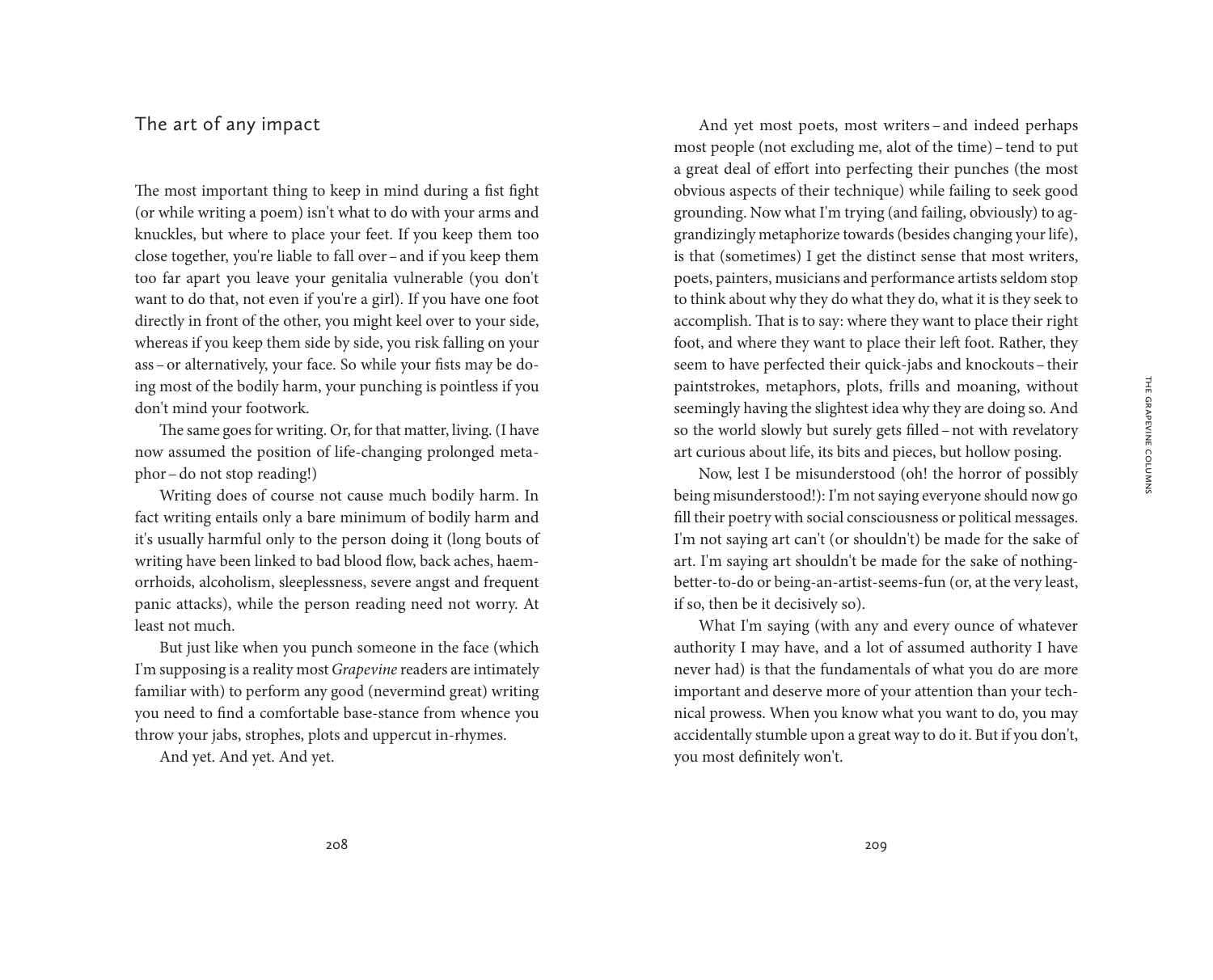### On the urgent necessity of banning poets

Plato, in *The Republic*, wished to ban all poets. He felt their work was neither ethical, philosophical nor pragmatic– that poetry kindled undesired emotions, wreaked havoc upon true knowledge and was furthermore useless. What Plato failed to see (and I realize this critique may be coming a bit late in the game) is that kindling undesired emotions (like fear, sorrow, anger etc.–nevermind lust!) is not only cathartic but often a hearts-and-mind-altering experience which puts the reader into direct emotional contact with a broader array of humanity than otherwise possible, it literally helps to foster and engage our empathy, our feeling for common humanity; while I can think of nothing more useful to society than bashing the arrogance of true knowledge, which is never more than socially approved ideology designed to propagate the status quo (and thus keeping the fat cats fat).

The problem, though, is that poetry really doesn't do much of this anymore. The undesired emotions poets once stirred have long since lost their symbolic importance, become nothing but weak floral imagery stripped of its petals, as likely to rouse a spirit of lust or revolution as a bare ankle in public (incidentally "bare ankle" is the least googled concept in the history of the internet). Its euphemising is mundane, its philosophy self-evident and its posturing literally intolerably obnoxious.

Add to this that poets lost most of their desire to shock and awe ages ago–and perhaps lost the knack for it as well. As poets kept breaking more and more aesthetic rules–abandoning rhyme and rhythm, euphemizing about modern mundaneity

instead of God and Country etc.–they unknowingly built a tradition of constantly excusing themselves and religiously bowing down in (pseudo) humility and claiming themselves unworthy of anything ranging from their own talent to the presence of tradition, readers, other writers, whatever you threw at them (if you discount the regular generic rant of sic transit gloria mundi, a mandatory behaviour without which poets become outcasts from award-winning cocktail parties - do you now understand why I've been writing for the *Grapevine* all this time? Without this column I would have to buy my own booze.)

The people once known to be carriers of dangerous ideas gradually became apologists for their art, their outlook and their own existence, incapable of saying anything important, victims not only of a constantly stronger and more demanding social fabric but caught up in an endless circle of bickering between the stupidly incorrect and the morally austere; modernity having forced intellectual revolutionaries to become Victorians in sexual matters, censors in ethical matters and bigots towards the (seemingly) less educated (The 'oh, she conjugated a verb in the wrong way, I wish somebody'd rip her titties off' sort of view on life). None of which is anywhere near dangerous enough to warrant attention.

And when Icelandic artists engage in the political (mostly because it's a post-crisis fad) it's mainly to relegate 19th century ideas about nature and class–that mountains are beautiful and Icelanders've all been equal all along (well fuck you very much)–if not down right to promote their own populistic disavowal of the political, as rampantly stupid now as when the Führer started the trend almost a century ago.

Plato, as I said, wished to ban poets from the Republic, for